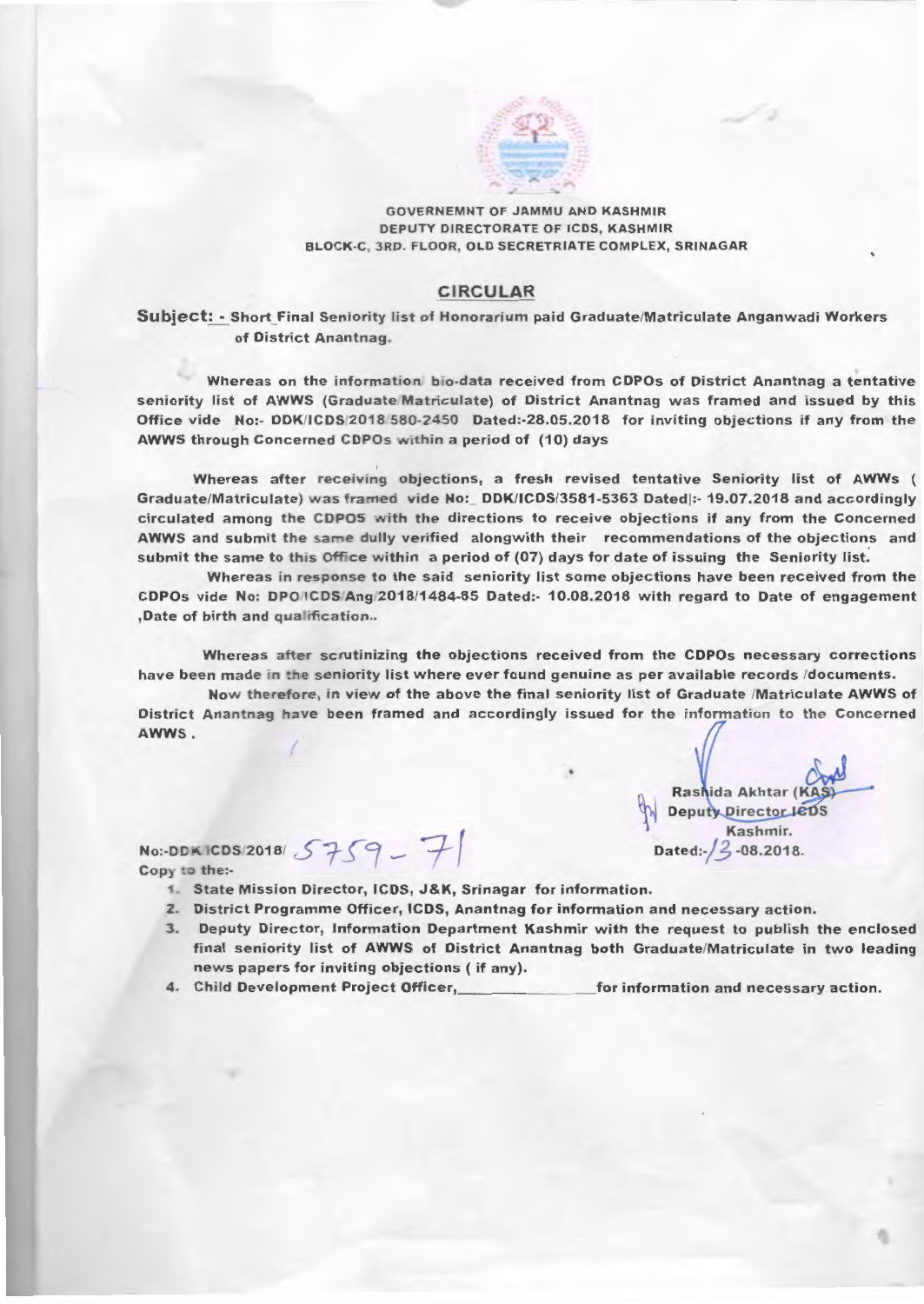|              | Short final Seniority list of Honorarium paid Anganwadi Workers (Matriculate) District Anantnag |                 |                                                                 |                                         |               |                               |               |               |  |
|--------------|-------------------------------------------------------------------------------------------------|-----------------|-----------------------------------------------------------------|-----------------------------------------|---------------|-------------------------------|---------------|---------------|--|
| S.No         | Name of<br><b>ICDS Project</b>                                                                  | Name of AWW     | Parantage D.O,<br>W.O.Spouse                                    | Name of AWC<br>against which<br>engaged | 11 digit code | Date of initial<br>engagement | Date of Birth | Qualification |  |
|              |                                                                                                 |                 | W.o Ab Salam                                                    |                                         |               |                               |               |               |  |
| 1            | <b>Shangus</b>                                                                                  | Mehmooda Banoo  | Rather R.o<br><b>Shangus</b>                                    | Ratherpora<br><b>Shangus</b>            | 01014130207   | 30/05/1979                    | 11/05/1954    | Matric        |  |
|              |                                                                                                 |                 |                                                                 |                                         |               |                               |               |               |  |
| $\mathbf{2}$ | Achabal                                                                                         | Atiqa           | <b>Ab.Salam Rather</b>                                          | Achabal(A)                              | 01014010515   | 30/05/1979                    | 07/05/1962    | Matric        |  |
| 3            | Achabal                                                                                         | Aisha           | Gh. Mohd Dar                                                    | B.B. Nowgam(A)                          | 01014010501   | 30.05.1979                    | 14.08.1950    | Matric        |  |
| 4            | Achabal                                                                                         | Misra           | <b>Mohd Ramzan Dar</b>                                          | Brakpora(A)                             | 01014010520   | 30.05.1979                    | 08.03.1953    | Matric        |  |
| 5            | <b>Shangus</b>                                                                                  | Shamima Banoo   | D.O Gh Quadir<br>Zarger<br>R.O Khundroo                         | Khandoora B                             | 01014130118   | 30/05/1979                    | 15/05/1957    | <b>Matric</b> |  |
|              |                                                                                                 |                 | W.O Gh Hassan Mir                                               | Zarger Mohallah                         |               |                               |               |               |  |
| 6            | <b>Shangus</b>                                                                                  | Zareefa Bano    | R.o Ranipora                                                    | Ranipora                                | 01014131011   | 30.05.1979                    | 27/06/1957    | Matric        |  |
| 7            | Achabal                                                                                         | Safiya          | <b>Mohd Ramzan itoo</b>                                         | watigam(A)                              | 01014010513   | 30.05.1979                    | 10.08.1958    | Matric        |  |
| 8            | <b>Shangus</b>                                                                                  | Zoona Banoo     | W.o Ab Rashid Batoo<br>R.o Nowgam                               | <b>Muqdam Pora</b><br>Ogjibalan         | 01014130128   | 30/05/1979                    | 04/03/1962    | Matric        |  |
| 9            | Achabal                                                                                         | Mushtaq Banoo   | <b>Gull Mohd Bhat</b>                                           | jogigund(A)                             | 01014010914   | 30.05.1979                    | 04.01.1962    | Matric        |  |
| 10           | Achabal                                                                                         | Shakeela Akhter | Nazir Ah lone                                                   | <b>Brakapora</b> .B                     | 01014010302   | 30.05.1979                    | 02.01.1963    | Matric        |  |
| 11           | <b>Shangus</b>                                                                                  | Hamida Banoo    | W.o Ab Rashid<br>Veeray<br><b>R.o Shangus</b><br>W.O Bashir Ahd | Kanthpora                               | 01014130204   | 01/06/1979                    | 25/03/1963    | Matric        |  |
|              |                                                                                                 |                 | Najar<br>R.o Sombruna                                           |                                         |               |                               |               |               |  |
| 12           | <b>Shangus</b>                                                                                  | Masooda Bano    | Nowgam                                                          | Pushroo                                 | 01014130121   | 22/02/1980                    | 13/04/1961    | Matric        |  |
|              |                                                                                                 |                 | W.o Mohd Ibrahim<br>Sofi                                        |                                         |               |                               |               | Matric        |  |
| 13           | <b>Shangus</b>                                                                                  | Haneefa Banoo   | R.o Shangus                                                     | Surbonpora                              | 01014130209   | 22/02/1980                    | 09/12/1951    | Adeeb         |  |
| 14           | <b>Shangus</b>                                                                                  | Aisha Akhter    | W.o Bashir Ahd Bhat<br>R.o Dethu                                | <b>Wagey Mohallah</b><br><b>Dethoo</b>  | 01014130811   | 22/02/1980                    | 01/01/1965    | Matric        |  |
| 15           | <b>Shangus</b>                                                                                  | Fehmeeda Bano   | W.o Mohd Hussain<br>Krayipak R.o<br>Utersoo                     | Cheerpora                               | 01014130613   | 22/02/1980                    | 01/04/1956    | Matric        |  |
|              |                                                                                                 | Mehbooba        |                                                                 |                                         |               |                               |               |               |  |
| 16           | Achabal                                                                                         | Parveen         | Ali Mohd itoo                                                   | Achabal(B)                              | 01014010918   | 22.02.1980                    | 20.04.1958    | Matric        |  |
| 17           | Achabal                                                                                         | Mubeena Akhter  | Gh Nabi Khan                                                    | tailwani(C)                             | 01014010903   | 22.02.1980                    | 01.07.1959    | Matric        |  |
| 18           | Achabal                                                                                         | Hanifa Akhter   | M. Maqbool mir                                                  | Achabal (D)                             | 01014010917   | 22.02.1980                    | 10.07.1958    | Matric        |  |
| 19           | Achabal                                                                                         | Rifiqa          | Mohd yaseen shah                                                | <b>Brakapora</b>                        | 01014010502   | 22.02.1980                    | 20.03.1962    | Matric        |  |
| 20           | Achabal                                                                                         | Safina          | Farooq Ah                                                       | toor.C                                  | 01014010703   | 22.02.1980                    | 01.03.1962    | Matric        |  |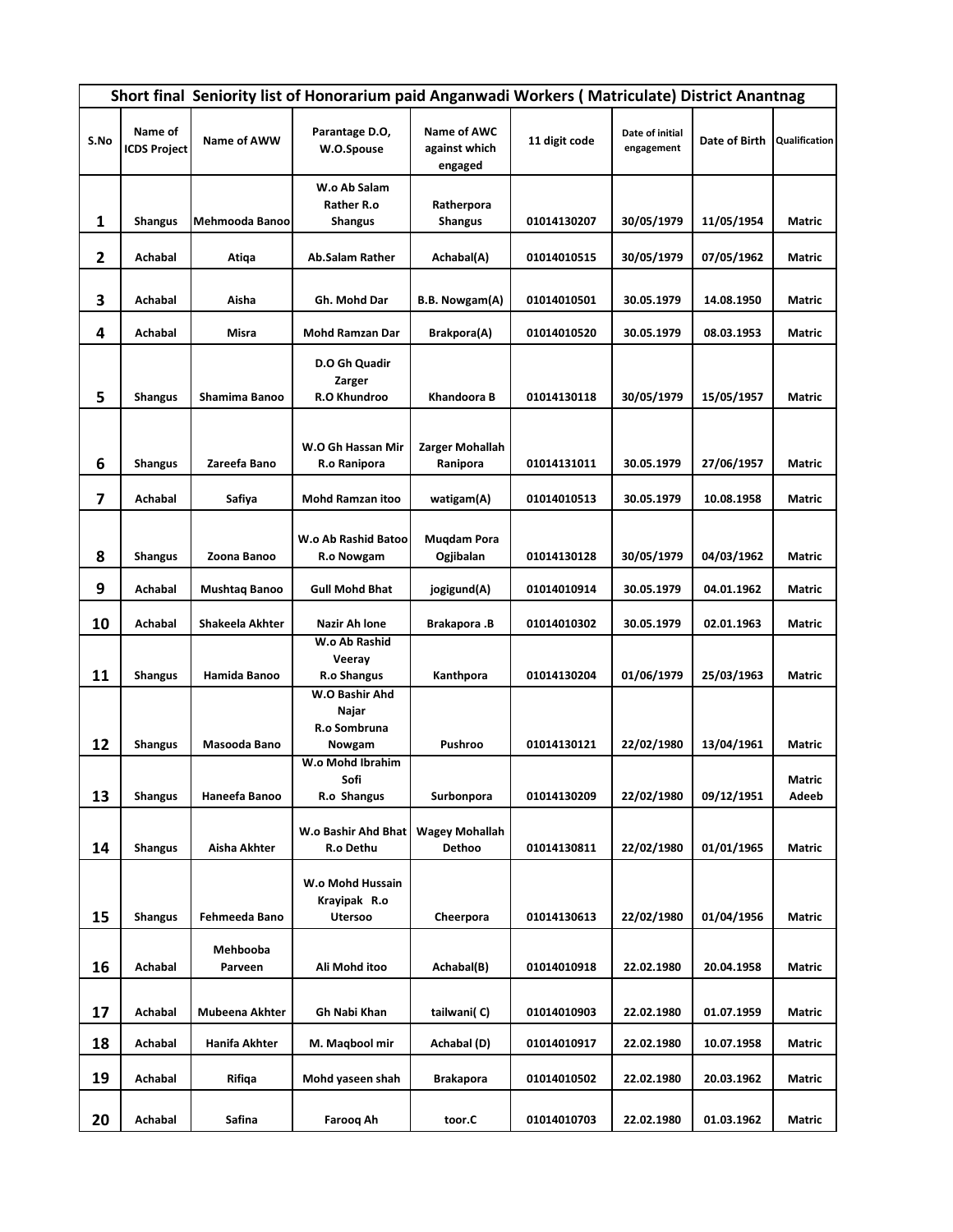| 21 | Achabal        | Khatija                | Ab. Rahman Reshi                | Devipora.A         | 01014010708 | 22.02.1980 | 15.04.1960 | Matric        |
|----|----------------|------------------------|---------------------------------|--------------------|-------------|------------|------------|---------------|
| 22 | Achabal        | Mehbooba               | Mushtaq Ah wani                 | C.I. Dass .A       | 01014010717 | 22.02.1980 | 01.03.1963 | <b>Matric</b> |
| 23 | H.S.Bugh       | <b>Irshada Akhter</b>  | <b>Iftikhar Ahamd</b>           | H.P.Rakh.A         | 1015071122  | 02/01/1983 | 15/06/1956 | Matric        |
| 24 | H.S.Bugh       | Jana Bano              | <b>Mohammad Yousuf</b><br>Hajam | Arwani.B           | 1015071103  | 02/01/1983 | 02/08/1957 | Matric        |
|    |                | Mahmooda               |                                 |                    |             |            |            |               |
| 25 | H.S.Bugh       | Akhter                 | <b>Mohd Shafi Padder</b>        | Jablipora          | 1015071102  | 02/01/1983 | 17/06/1966 | Matric        |
|    |                |                        |                                 |                    |             |            |            |               |
| 26 | H.S.Bugh       | Afroza Akhter          | John Muzaffar Sofi              | Arwani.A           | 1015071001  | 02/01/1983 | 13/11/1967 | <b>Matric</b> |
| 27 | H.S.Bugh       | Shahzada Akhter        | Mohd Abadullah Sofi             | Wanpoh.B           | 1015071227  | 29/09/1983 | 03/06/1962 | <b>Matric</b> |
|    |                |                        |                                 |                    |             |            |            |               |
| 28 | H.S.Bugh       | Nisara Akhter          | Wali Mohd Kuchay                | Sofigund.A         | 1015071201  | 29/09/1983 | 04/05/1965 | Matric        |
|    |                |                        |                                 |                    |             |            |            |               |
| 29 | H.S.Bugh       | Jameela Akhter         | Ab.Hamid shah                   | Gassipora.A        | 1015071218  | 29/09/1983 | 05/04/1957 | Matric        |
|    |                | Mehabooba              |                                 |                    |             |            |            |               |
| 30 | <b>Shangus</b> | <b>Banoo</b>           | W.O Hafizullah                  | <b>Uttersoo</b>    | 01014130307 | 30/11/1983 | 24/04/1955 | <b>Matric</b> |
|    |                |                        |                                 |                    |             |            |            |               |
|    |                | Shamshada              | W.o Syed Nisar Ahd              |                    |             |            |            |               |
| 31 | <b>Shangus</b> | Akhter                 | R.o Anchidora Ang.              | Krangsoo           | 01014130106 | 15/12/1983 | 15/06/1956 | <b>Matric</b> |
|    |                |                        | W.o Mohd Haneef                 |                    |             |            |            |               |
|    |                | <b>Nighat Parveen</b>  | <b>Khan</b>                     | Pahalipora         |             |            |            |               |
| 32 | <b>Shangus</b> |                        | R.o Braah                       | <b>Dethu</b>       | 01014130904 | 02/01/1984 | 10/04/1962 | <b>Matric</b> |
|    |                |                        |                                 |                    |             |            |            |               |
| 33 | Achabal        | Atiqa Akhter           | Ab. Salam Wani                  | Brakapora. C       | 01014010319 | 12.01.1984 | 01.01.1960 | <b>Matric</b> |
|    |                |                        |                                 |                    |             |            |            |               |
| 34 | H.S.Bugh       | Mubeena Akhter         | Mohd Syed Shah                  | Pazalpora.A        | 01015071415 | 12/01/1984 | 05/04/1957 | Matric        |
|    |                |                        |                                 |                    |             |            |            |               |
| 35 | H.S.Bugh       | Naseema Akhter         | Ab.Rashid Khan                  | Urnahal.A          | 01015071401 | 12/01/1984 | 05/04/1959 | Matric        |
|    |                |                        |                                 |                    |             |            |            |               |
| 36 | H.S.Bugh       | Haseena Sofi           | Gh.Mohd sofi                    | K.Moh.Harnag       | 01015071306 | 03/02/1984 | 01/04/1966 | Matric        |
|    |                |                        |                                 |                    |             |            |            |               |
|    |                |                        |                                 |                    |             |            | 04.03.193  |               |
| 37 | H.S.Bugh       | Gulshana Banoo         | Ab.Rashid Dar                   | <b>Hrde Hanger</b> | 01015071101 | 03/02/1984 |            | Matric        |
|    |                |                        |                                 |                    |             |            |            |               |
| 38 | H.S.Bugh       | <b>Shareefa Akhter</b> | <b>Gh.ohidin Ganie</b>          | H.P Bagh.A         | 01015071125 | 03/02/1984 | 11/04/1966 | Matric        |
|    |                |                        |                                 |                    |             |            |            |               |
|    |                |                        | W.o Wali Mohd Sofi              | Haja Mohallah      |             |            |            |               |
| 39 | <b>Shangus</b> | Jabeena Akhter         | R.o Nowgam                      | Ogjibalan          | 01014130129 | 01/06/1984 | 15/04/1964 | Matric        |
|    |                |                        |                                 |                    |             |            |            |               |
| 40 | H.S.Bugh       | Saleema Akhter         | Khaja Rustum Lone               | laram              | 01015070720 | 19/07/1984 | N.A        | Matric        |
|    |                |                        |                                 |                    |             |            |            |               |
| 41 | H.S.Bugh       | Shahnaza Akhter        | <b>Bashir ahmad Bhat</b>        | <b>Bugam</b>       | 01015070110 | 19/07/1984 | 19/07/1984 | Matric        |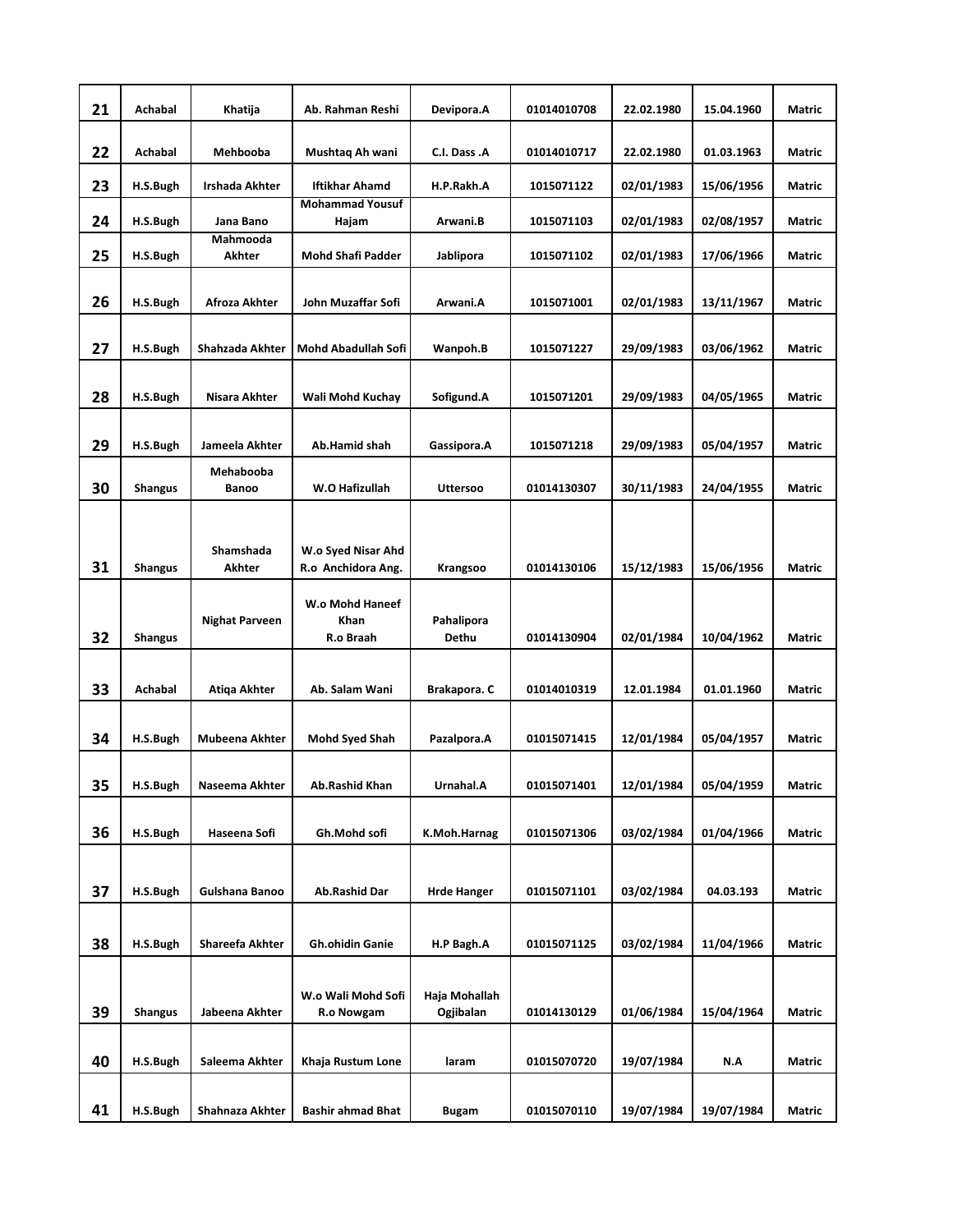| 42 | H.S.Bugh         | Gulshana Banoo        | <b>Mohd Yousuf Shah</b>              | Jablipora.   B     | 01015071101 | 22/01/1985 | 04/03/1953 | <b>Matric</b> |
|----|------------------|-----------------------|--------------------------------------|--------------------|-------------|------------|------------|---------------|
|    |                  |                       |                                      |                    |             |            |            |               |
| 43 | H.S.Bugh         | <b>Tahira Parveen</b> | <b>Mohd Yosuf Shah</b>               | Kanjugund          | 01015071006 | 22/01/1985 | 05/08/1963 | <b>Matric</b> |
|    |                  |                       |                                      |                    |             |            |            |               |
| 44 | H.S.Bugh         | Saleema akhter        | <b>Gh.Rasool Rather</b>              | Qaimoh.D           | 01015071201 | 03/04/1985 | 22/11/1968 | <b>Matric</b> |
|    |                  |                       |                                      |                    |             |            |            |               |
| 45 | H.S.Bugh         | Mushtaga Firdose      | <b>Gh.Hassan Shaal</b>               | Wanpoh.A           | 01015071401 | 09/04/1986 | 08/01/1965 | Matric        |
|    |                  |                       |                                      |                    |             |            |            |               |
| 46 | H.S.Bugh         | <b>Haleema Akhter</b> | <b>Khurshid Ahamd</b><br><b>Bhat</b> | Rakhi Moman        | 01015071115 | 06/10/1986 | 15/01/1958 | <b>Matric</b> |
|    |                  |                       |                                      |                    |             |            |            |               |
|    |                  |                       | W.o Nazir Ahd Atar                   | Malkpora           |             |            |            |               |
| 47 | <b>Shangus</b>   | Atiqa Banoo           | R.o Chittergul                       | Chittergul         | 01011430701 | 21/01/1987 | 10/05/1966 | <b>Matric</b> |
|    |                  |                       | W.o Faroq Ahd                        |                    |             |            |            |               |
| 48 | <b>Shangus</b>   | <b>Tahira Akhter</b>  | Shiekh<br>R.o Bulbul Nowgam          | Rakhi Brah         | 01014131003 | 21/01/1987 | 06/03/1968 | 12th          |
|    |                  |                       |                                      |                    |             |            |            |               |
|    |                  |                       |                                      |                    |             |            |            |               |
| 49 | <b>Bijbehara</b> | Zubaida               | <b>Gh Rasool MALA</b>                | Liver A            | 1014030622  | 03/03/1987 | 07.03.1972 | <b>Matric</b> |
| 50 | <b>Bijbehara</b> | Tahira                | Nisar ah shah                        | Khiram             | 1014030301  | 08/11/1987 | 04.02.1965 | <b>Matric</b> |
|    |                  |                       |                                      |                    |             |            |            |               |
| 51 | H.S.Bugh         | Rajmali Akhter        | Gh.Ahamd Kawa                        | Furrah.A           | 01015071417 | 01/01/1988 | 17/01/1968 | Matric        |
|    |                  |                       |                                      |                    |             |            |            |               |
| 52 | <b>Breng</b>     | <b>SHAREEFA</b>       | W.O. SYED MOHD<br><b>YOUSF</b>       | <b>WANGAM</b>      | 1014040802  | 03.01.1988 | 24/02/1954 | <b>Matric</b> |
|    |                  |                       |                                      |                    |             |            |            |               |
| 53 | <b>Breng</b>     | <b>HALEEMA</b>        | W.O MOHD YAQOOB                      | <b>HILLER</b>      | 1014040204  | 03.01.1988 | 18/04/1955 | <b>Matric</b> |
|    |                  |                       |                                      |                    |             |            |            |               |
| 54 | <b>Breng</b>     | <b>HASEENA</b>        | W.O. MOHD<br><b>ABDULLAH SHAPOO</b>  | ZALANGAM           | 1014040707  | 03.01.1988 | 25/08/1955 | Matric        |
|    |                  |                       |                                      |                    |             |            |            |               |
| 55 | <b>Breng</b>     | <b>HASEENA AKHTER</b> | W.O. NAZIR AHMAD                     | <b>LARNOO</b>      | 1014041205  | 03.01.1988 | 04.01.1957 | Matric        |
|    |                  |                       | W.O MOHD<br><b>ABDULLAHA</b>         |                    |             |            |            |               |
| 56 | <b>Breng</b>     | <b>SARA</b>           | <b>TANTRAAY</b>                      | <b>CHEKI GOHAN</b> | 1014040907  | 03.01.1988 | 22/10/1958 | Matric        |
|    |                  |                       | W.O. AB RASHID                       |                    |             |            |            |               |
| 57 | <b>Breng</b>     | <b>MASRAT RASOOL</b>  | <b>KHAN</b>                          | <b>VAILOO</b>      | 10104040901 | 03.01.1988 | 01.03.1959 | Matric        |
| 58 | Breng            | <b>HALIMA AKHTER</b>  | W.O. GH MOHD<br>WANI                 | <b>BUCHOO</b>      | 10140404.3  | 03.01.1988 | 06.04.1960 | <b>Matric</b> |
|    |                  |                       | W.O. HAMZULLAH                       |                    |             |            |            |               |
| 59 | <b>Breng</b>     | <b>MUBEENA</b>        | <b>MALIK</b>                         | DAMHALL            | 1014040101  | 03.01.1988 | 04.01.1961 | Matric        |
| 60 | <b>Breng</b>     | MUNEERA               | W.O MOHD<br><b>MAQBOOL</b>           | <b>DAMHALL</b>     | 1014040205  | 03.01.1988 | 05.03.1962 | Matric        |
|    |                  |                       | D.O. KHAZER AH                       |                    |             |            |            |               |
| 61 | <b>Breng</b>     | <b>FAREEDA</b>        | GANIE                                | <b>LOHER SENZI</b> | 10140401005 | 03.01.1988 | 06.02.1962 | Matric        |
|    |                  | <b>SHUGUFTA</b>       | W.O. MUSHTAQ                         |                    |             |            |            |               |
| 62 | <b>Breng</b>     | <b>RASHID</b>         | AHMAD KHANDAY                        | WANGAM             | 1014040801  | 03.01.1988 | 12.01.1962 | Matric        |
|    |                  |                       | W.O. SYED GH                         |                    |             |            |            |               |
| 63 | <b>Breng</b>     | <b>FAREEDA</b>        | <b>QADIER</b>                        | MAGAM              | 1014040809  | 03.01.1988 | 04.04.1963 | Matric        |
| 64 | <b>Breng</b>     | RASHIDA               | W.O. GH HASSAN<br><b>RESHI</b>       | <b>DUDKUL</b>      | 10104040905 | 03.01.1988 | 11.07.1963 | Matric        |
|    |                  |                       | <b>SHOWKAT AH</b>                    |                    |             |            |            |               |
| 65 | Breng            | <b>MUNEERA</b>        | BAKSHI                               | AKINGAM            | 1014040110  | 03.01.1988 | 04.01.1964 | Matric        |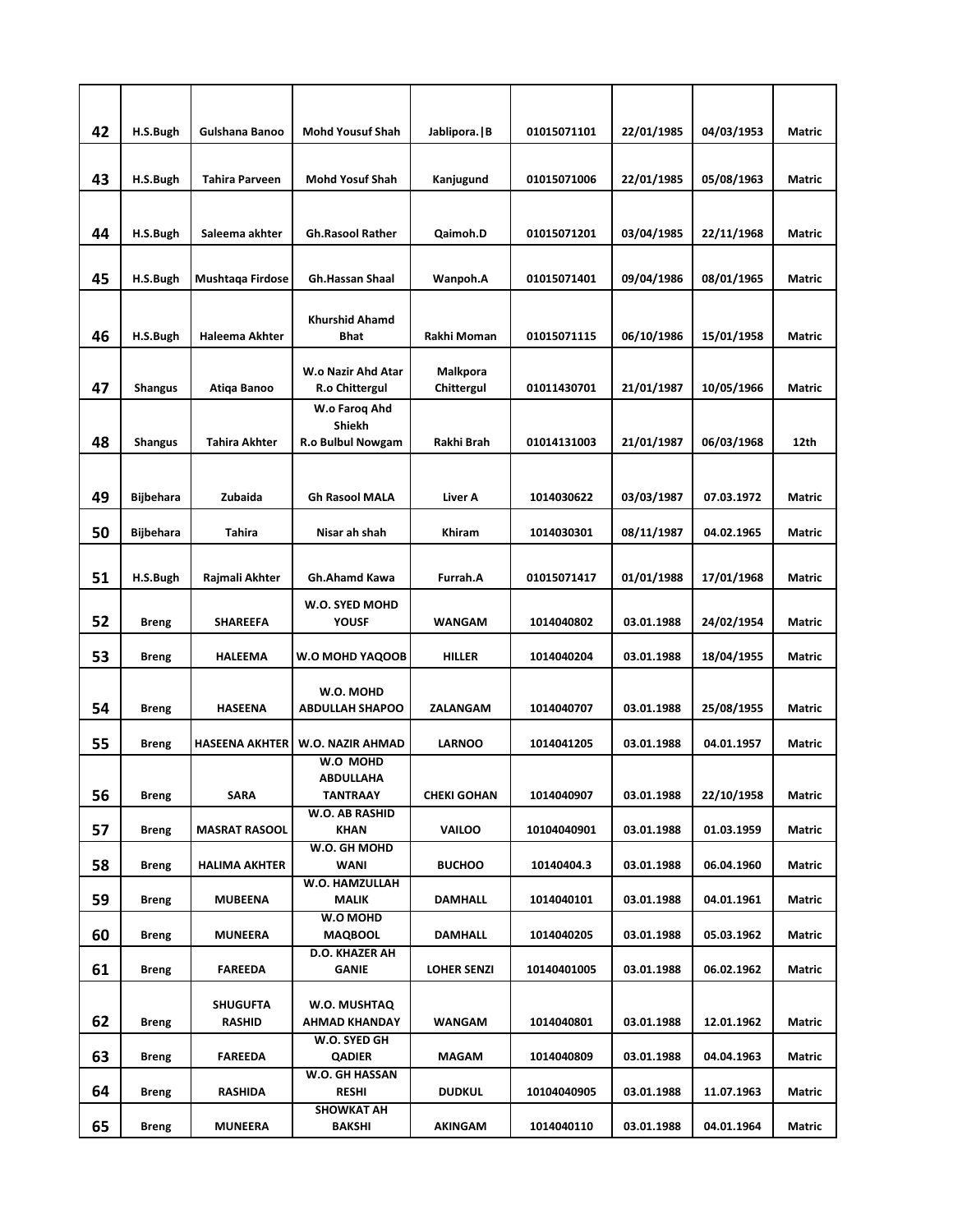| 66 |              | SAKEENA                    | <b>W.O GH RASOOL</b><br><b>KHAN</b> | <b>ACHABAL</b>             | 1014040214  | 03.01.1988 | 15/04/1965 | Matric      |
|----|--------------|----------------------------|-------------------------------------|----------------------------|-------------|------------|------------|-------------|
|    | <b>Breng</b> |                            | W.O. AIJAZ AHMAD                    |                            |             |            |            |             |
| 67 | Breng        | <b>ROSHAN ARA</b>          | <b>MIR</b>                          | <b>BADOORA</b>             | 1014040107  | 03.01.1988 | 02.03.1966 | Matric      |
| 68 | <b>Breng</b> | <b>TABASUM</b>             | <b>W.O SYED FAYAZ</b><br>AHMAD      | PEERTAKIYA                 | 1014040218  | 03.01.1988 | 14/03/1966 | Matric      |
| 69 | <b>Breng</b> | <b>HURA AKHTER</b>         | W.O: ALI M.BAHT                     | <b>DAILGAM</b>             | 1014040510  | 03.01.1988 | 04.03.1966 | Matric      |
|    |              |                            | W.O. GH HASSAN                      |                            |             |            |            |             |
| 70 | <b>Breng</b> | <b>SAHZADA</b>             | <b>WANI</b>                         | <b>ADIGAM</b>              | 1014040703  | 03.01.1988 | 02.02.1967 | Matric      |
| 71 | <b>Breng</b> | <b>SAFIYA</b>              | W.O. MOHD AFZAL<br>MIR              | DAMHAL                     | 1014040123  | 03.01.1988 | 08.01.1967 | <b>12TH</b> |
| 72 | Breng        | Sameena                    | D.o Ab Gani Bhat                    | Tangpawa A                 | 10104040301 | 03.01.1988 | 10.09.1967 | Matric      |
|    |              |                            |                                     |                            |             |            |            |             |
| 73 | <b>Breng</b> | <b>NARGIS</b>              | W.O. TARIQ AHMAD'                   | <b>SRINAGAR</b>            | 104041116   | 03.01.1988 | 10.10.1967 | Matric      |
| 74 | <b>Breng</b> | <b>HASEENA</b>             | W.O. NAZIR AH<br><b>GANIE</b>       | Damhall B                  | 1014040103  | 03.01.1988 | 01.01.1968 | <b>12TH</b> |
| 75 | <b>Breng</b> | <b>SHAREEFA</b>            | <b>W.O GH RASOOL</b>                | <b>NOWBOUGH</b>            | 1014041318  | 03.01.1988 | 18/01/1968 | Matric      |
| 76 | <b>Breng</b> | <b>ROZEY</b>               | W.O: MANZOOR AH<br><b>BHAT</b>      | ANANTNAG                   | 1014040518  | 03.01.1988 | 03.04.1968 | Matric      |
| 77 | Breng        | <b>SAKEENA</b>             | W.O:M.YAQOOB<br><b>SHEIKH</b>       | <b>HAYATPORA</b>           | 1014040511  | 03.01.1988 | 09.08.1968 | Matric      |
|    |              |                            |                                     |                            |             |            |            |             |
| 78 | <b>Breng</b> | <b>SHAKEELA</b>            | <b>W.O:FAROOQ AH</b><br>SHEIKH      | <b>HAYATPORA</b>           | 1014040510  | 03.01.1988 | 01.05.1969 | Matric      |
|    |              |                            | <b>D.O MOHD</b>                     |                            |             |            |            |             |
| 79 | <b>Breng</b> | <b>TAHIRA</b>              | <b>ABDULLAHA WANI</b>               | <b>CHAKOORA</b>            | 1014041108  | 03.01.1988 | 02.05.1969 | Matric      |
| 80 | <b>Breng</b> | <b>SAKEENA</b>             | W.O. GULZAR<br>AHMAD BHAT           | <b>ACHABAL</b>             | 1014040102  | 03.01.1988 | 03.02.1969 | Matric      |
| 81 | <b>Breng</b> | SAKEENA                    | D.O: M.JABAR SHAN                   | DAMHAL                     | 1014040102  | 03.01.1988 | 03.02.1969 | Matric      |
| 82 | <b>Breng</b> | <b>MEHBOOBA</b><br>Parveen | D.O. M. Yousf BODA                  | Lisser                     | 1014040308  | 03.01.1988 | 16/03/1969 | Matric      |
|    |              |                            | W.O SHOWKET                         |                            |             |            |            |             |
| 83 | <b>Breng</b> | <b>MEEMA</b>               | AHMAD MIR<br>WO; ZAHOOR AH          | DANDIPORA                  | 10140411010 | 03.01.1988 | 22/04/1969 | Matric      |
| 84 | <b>Breng</b> | SWETY                      | KHAN                                | <b>WATNARD</b>             | 1014040516  | 03.01.1988 | 05.01.1969 | Matric      |
| 85 | <b>Breng</b> | GULANDNAM                  | D.O. AB MAJEED<br>KHAN              | <b>CHERWARD</b>            | 1010404014  | 03.01.1988 | 19/08/1969 | 12TH        |
| 86 | Breng        | <b>RIFAT ARA</b>           | W.O. ASHAQ<br><b>HUSSAIN KHAN</b>   | AKINGAM                    | 1014040907  | 03.01.1988 | 18/02/1970 | Matric      |
| 87 | Breng        | PARVEENA                   | W.O. MEHRAJ.U.DIN                   | ANANTNAG                   | 104040112   | 03.01.1988 | 21/05/1970 | 12th        |
| 88 | <b>Breng</b> | SHAMEEMA                   | <b>WO MOHD ARIF</b><br>BHAT         | DEESU                      | 10140411020 | 03.01.1988 | 11.01.1970 | Matric      |
| 89 | Breng        | <b>MUNEERA</b>             | W.O. LT. BASHIR<br><b>AHMAD MIR</b> | <b>BUNTENGOO</b>           | 1014041224  | 03.01.1988 | 01.02.1971 | Matric      |
| 90 | Breng        | SHAKEELA                   | W.O GH. MOHD                        | <b>GAWRAN</b>              | 1014041304  | 03.01.1988 | 15.11.1971 | Matric      |
| 91 | Breng        | <b>NOWSHEDA</b>            | W.O. MOHD SHAFI                     | WANIHAMA<br><b>DAILGAM</b> | 1014041201  | 03.01.1988 | 01.01.1972 | Matric      |
| 92 | <b>Breng</b> | HAFEEZA                    | D.O. GH MOHD<br>RAINA               | <b>ADIGAM</b>              | 101040409   | 03.01.1988 | 02.02.1972 | Matric      |
| 93 | <b>Breng</b> | MAHAJABEENA                | W.O NAZIR AH.<br>WANI               | <b>DEESU</b>               | 1014041102  | 03.01.1988 | 04.02.1973 | Matric      |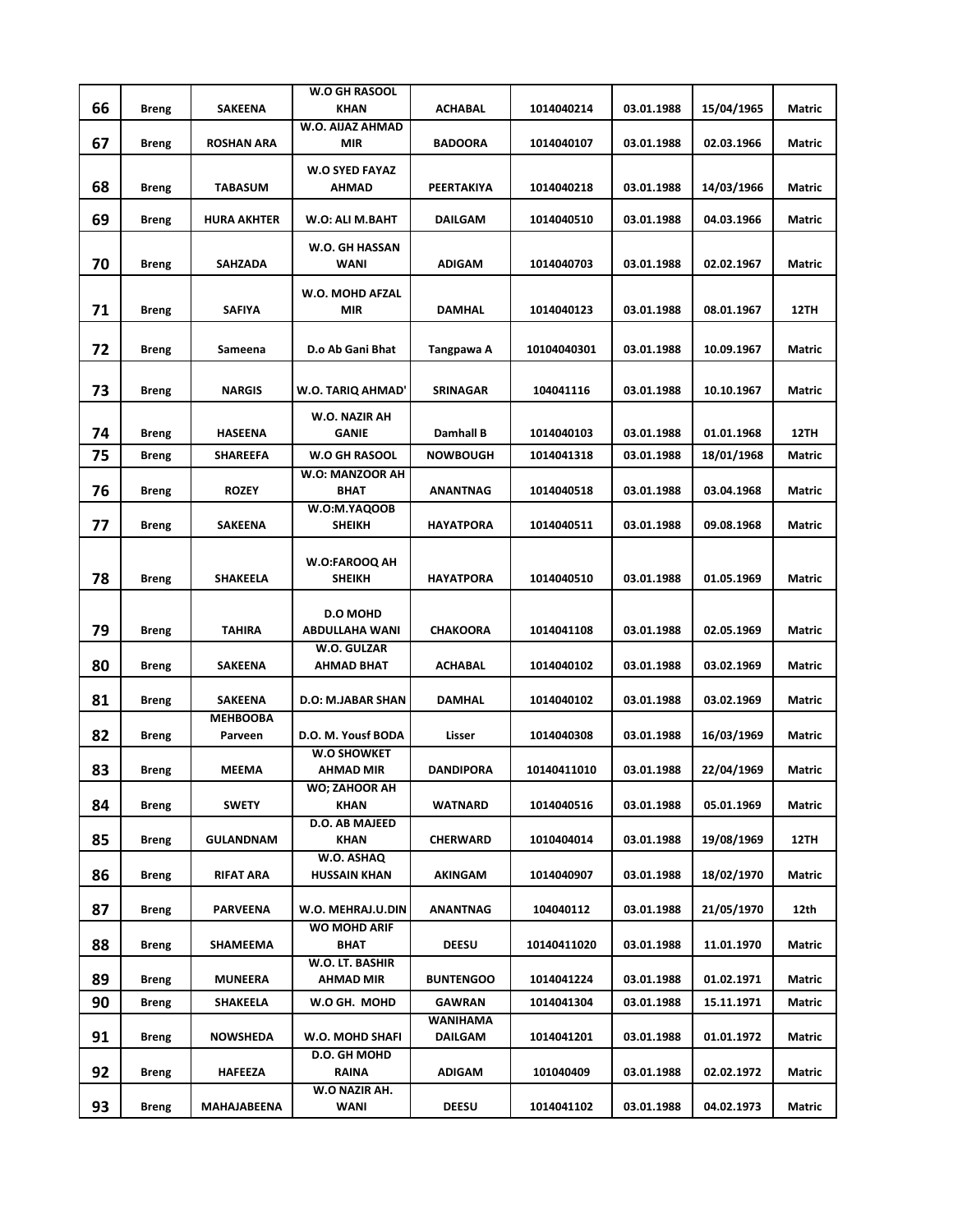| 94  | Qazigund         | Haseena Akhter         | Ab Gani Shergojri               | Wanpora A                        | 01014120206  | 04.01.1988 | 17.12.1970 | <b>Matric</b> |
|-----|------------------|------------------------|---------------------------------|----------------------------------|--------------|------------|------------|---------------|
| 95  | Bijbehara        | Aisha Banoo            | <b>Gh Qadir Salroo</b>          | Dupatyar A                       | 1014030116   | 06.01.1988 | 22/12/1964 | Matric        |
| 96  | Bijbehara        | Shameema               | <b>Mohd Shaban Bhat</b>         | <b>Veeree B</b>                  | 1014030902   | 06.01.1988 | 06.06.1967 | Matric        |
| 97  | <b>Breng</b>     | <b>FIRDOSA</b>         | W.O. GH RASOOL<br><b>SHEIKH</b> | Devalgam A                       | 1014040806   | 11.01.1988 | 12.07.1967 | Matric        |
|     |                  |                        |                                 |                                  | 01014121319  |            |            |               |
| 98  | Qazigund         | <b>Kulbir Kaur</b>     | Sardar Babu Singh               | Kurigam A                        |              | 01.03.1988 | 05.04.1962 | Matric        |
| 99  | Qazigund         | Nigeena Akhter         | Lt Ab Rashid Palla              | Wanpora B                        | 01014120301  | 01.03.1988 | 07.06.1962 | Matric        |
| 100 | Qazigund         | Sakeena Akhter         | M Amin Baba                     | Sadiwara A                       | 01014120307  | 01.03.1988 | 12.02.1964 | Matric        |
| 101 | Qazigund         | Rafiqa Akhter          | Bashir Ah Mir                   | <b>Badragund A</b>               | 01014120913  | 01.03.1988 | 01.03.1965 | Matric        |
| 102 | Qazigund         | Dilshada Akhter        | Ali Mohd Ganie                  | Levdoora A                       | 01014120908  | 01.03.1988 | 01.04.1965 | <b>TDC</b>    |
| 103 | Qazigund         | Misra Akhter           | M Shafi Shah                    | <b>Qazigund B</b>                | 01014120201  | 01.03.1988 | 20.04.1965 | Matric        |
| 104 | Qazigund         | Husaina Akhter         | Syed Ahmad Khan                 | Tanjloo A                        | 01014121204  | 01.03.1988 | 07.05.1966 | Matric        |
| 105 | Qazigund         | Dilshada Akhter        | M Hussain Shah                  | Bumthan A.<br><b>Gagisgund A</b> | 01014120621  | 01.03.1988 | 01.03.1968 | Matric        |
| 106 | Khovripora       | Rifat                  | Ghulam Mohd Wani                | Matipora A                       | ,01014081106 | 01.03.1988 | 02.04.1969 | Matric        |
| 107 | Qazigund         | Dilshada Akhter        | M Amin Pala                     | Wanpora A                        | 01014120139  | 01.03.1988 | 23.06.1969 | <b>TDC</b>    |
| 108 | Qazigund         | Parveena Akhter        | Parvaiz Ah Shah                 | Kewa A                           | 01014120220  | 01.03.1988 | 13.11.1969 | Matric        |
| 109 | Qazigund         | Dilshada Akhter        | M Abdullah Wani                 | Guchen                           | 01014120616  | 01.03.1988 | 01.01.1971 | Matric        |
| 110 | <b>Breng</b>     | <b>NABZA</b>           | D.O. ALI MOHD WANI              | <b>MALMARG</b>                   | 1014040920   | 03.03.1988 | 07.01.1971 | Matric        |
| 111 | <b>Breng</b>     | MARYAMMA               | W.O MOHD AMIN                   | Hiller C                         | 1014040214   | 05.03.1988 | 11.10.1969 | Matric        |
| 112 | <b>Bijbehara</b> | Fatima Jamela          | Ab Aziz Qasab                   | Satikipora B                     | 1014030416   | 05.03.1988 | 30.3.1970  | Matric        |
| 113 | Bijbehara        | Mumtaza                | Sonauallah Lone                 | <b>Sirhama</b>                   | 1014030320   | 05.03.1988 | 15.4.1970  | Matric        |
| 114 | <b>Bijbehara</b> | Shaheena               | <b>Gh Hassan Allie</b>          | Marhama                          | 1014030521   | 05.03.1988 | 04.07.1969 | Matric        |
| 115 | <b>Bijbehara</b> | HassinaBanoo           | WaliMohdBhat                    | Nowshera A                       | 1014031123   | 05.03.1988 | 03.03.1971 | Matric        |
| 116 | <b>Bijbehara</b> | <b>DilshadaParveen</b> | Ab Aziz Shah                    | Sallar A                         | 1014030601   | 05.03.1988 | 22.5.1963  | Matric        |
| 117 | Bijbehara        | Zainab                 | Mohd ashraf Sheikh              | Marhama A                        | 1014030508   | 05.03.1988 | 02.07.1964 | Matric        |
| 118 | <b>Bijbehara</b> | Hassina Akhter         | Gh Hassan Dar                   | Lamgund                          | 1014030921   | 05.03.1988 | 07.04.1964 | Matric        |
| 119 | Qazigund         | RubiyaRasool           | Peer GhRasool                   | Loiseer                          | 1014120501   | 05.03.1988 | 31.12.1965 | Matric        |
| 120 | Bijbehara        | Gulshana               | Gh Ahmad Hakeem                 | Seetipora                        | 1014030922   | 05.03.1988 | 15.4.1966  | Matric        |
| 121 | <b>Bijbehara</b> | Muneera                | Mushtaq Ah Shah                 | Dahwatoo                         | 1014031213   | 05.03.1988 | 04.01.1967 | Matric        |
| 122 | Bijbehara        | Shakeela               | <b>Rustum Dar</b>               | Sethar A                         | 1014030529   | 05.03.1988 | 07.05.1967 | Matric        |
| 123 | <b>Bijbehara</b> | <b>SitaraParveen</b>   | AbKabirBhat                     | Hanumanpora                      | 104030221    | 05.03.1988 | 20/04/1968 | Matric        |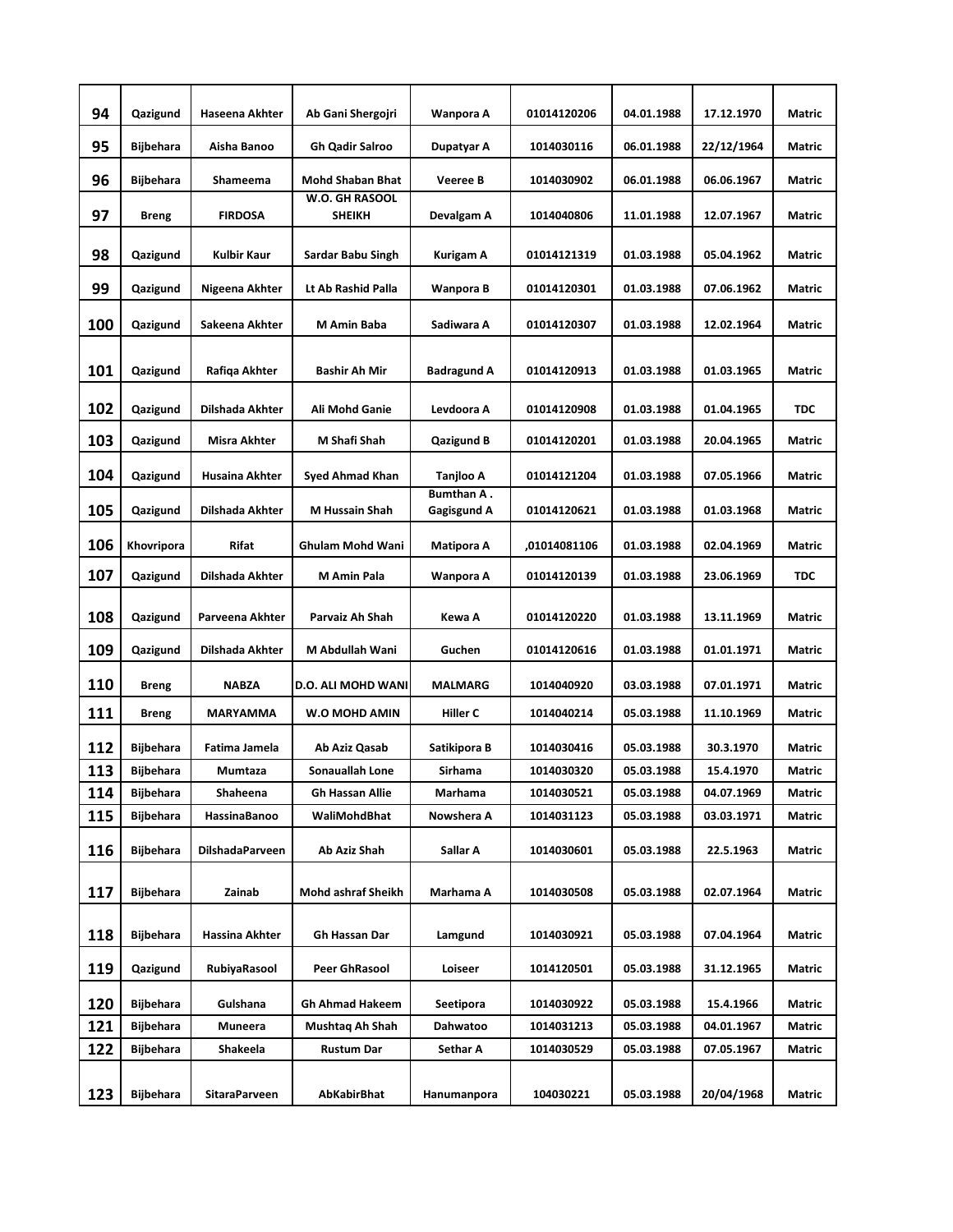| 124 |                  | Zubaida             |                                    |                                 |             |            |            |               |
|-----|------------------|---------------------|------------------------------------|---------------------------------|-------------|------------|------------|---------------|
|     | <b>Bijbehara</b> |                     | AbMajeedWani                       | Dirhama A                       | 1014030225  | 05.03.1988 | 01.06.1968 | Matric        |
| 125 | <b>Bijbehara</b> | Sarwa               | <b>Gh Ahmad Rather</b>             | <b>Batagund</b>                 | 1014030920  | 05.03.1988 | 08.04.1968 | Matric        |
| 126 | Bijbehara        | Aisha Banoo         | <b>Gh Hassan Teeli</b>             | Hamnadi                         | 104030627   | 05.03.1988 | 15.11.1968 | Matric        |
| 127 | Bijbehara        | Mehmooda            | Farooq Ah Mir                      | <b>Badroo A</b>                 | 1014030207  | 05.03.1988 | 01.03.1969 | Matric        |
| 128 | <b>Bijbehara</b> | <b>HamidaAkhter</b> | <b>AbKhalig Dar</b>                | Joibal                          | 104030924   | 05/03/1988 | 20.4.1969  | <b>Matric</b> |
| 129 | <b>Breng</b>     | <b>NASEEMA</b>      | W.O. MOHD<br><b>ABDULLAH DAR</b>   | <b>SUNSUM</b><br><b>ACHABAL</b> | 1014040111  | 15.03.1988 | 28/08/1962 | 12th          |
| 130 | Bijbehara        | Misra               | GhMohdBhat                         | <b>Kullar A</b>                 | 1014031001  | 30.03.1988 | 02.02.1969 | <b>Matric</b> |
| 131 | Qazigund         | Kulsooma Akhter     | Reyaz Ah Bhat                      | Bonangan                        | 01014121207 | 24.04.1988 | 21.01.1977 | <b>Matric</b> |
| 132 | Achabal          | Rafiqua Akhter      | Farooq Ah bhat                     | palpora Khundroo<br>А.          | 01014010323 | 01.05.1988 | 15.03.1971 | <b>Matric</b> |
| 133 | Qazigund         | Rubiya Rasool       | Shabir Ah Shah                     | <b>Bumthan A</b>                | 10140120501 | 03.05.1988 | 31.12.1965 | <b>Matric</b> |
| 134 | <b>Bijbehara</b> | Nadira              | <b>GhRasool Sheikh</b>             | Panjipora                       | 1014030522  | 5.05.1988  | 01.01.1954 | Matric        |
| 135 | Shangus          | Hafeeza Bano        | W.o Jalaudin Bhat<br>R.o Mantipora | Chowgam A                       | 01014130601 | 20/06/1988 | 20/12/1969 | <b>Matric</b> |
|     |                  |                     | W.o Magsood Ahd<br>Mir             | Wagey M.                        |             |            |            |               |
| 136 | <b>Shangus</b>   | Amira Akhter        | R.o Khundroo                       | <b>Brariangan</b>               | 01014130313 | 08/08/1988 | 16/11/1970 | <b>Matric</b> |
| 137 | Qazigund         | Dilshada Akhter     | <b>Mohd Hatam</b>                  | Nipora B                        | 10140120517 | 03.10.1988 | 25.07.1968 | Matric        |
| 138 | <b>Breng</b>     | SAMEENA             | W.O GH NABI BHAT                   | <b>BIDDER</b>                   | 1014040405  | 07.11.1988 | 29/04/1956 | Matric        |
| 139 | Breng            | <b>SALEEMA</b>      | W.O. MOHD AKBAR<br><b>GANIE</b>    | <b>BONPORA</b><br>AKINGAM       | 1014040117  | 15.12.1988 | 04.01.1955 | <b>Matric</b> |
| 140 | Qazigund         | Parveena Akhter     | M Aslam Khan                       | <b>Watihal A</b>                | 01014120111 | 02.02.1989 | 03.04.1971 | <b>Matric</b> |
| 141 | <b>Bijbehara</b> | Parveena            | <b>GhMohd Shah</b>                 | Waghama C                       | 104030807   | 11.02.1989 | 04.01.1969 | <b>Matric</b> |
| 142 | <b>Bijbehara</b> | Naseera             | Ali Mohd Shah                      | Waghama B                       | 1014030809  | 03.04.1989 | 08.04.1971 | Matric        |
| 143 | <b>Shangus</b>   | Hameeda Banoo       | W.o Sajad Ahd Bhat<br>R.o Sarnal   | Sheikh Moh<br>Krangsoo          | 01014131023 | 02/05/1989 | 05/03/1967 | Matric        |
| 144 | Achabal          | Sara Akhter         | <b>Ab Khalik Din</b>               | Ruhoo, Thokar<br>Moh            | 01014010405 | 20.05.1989 | 09.12.1958 | Matric        |
| 145 | Achabal          | Shamima Akhter      | Mohd yaseen Dar                    | <b>Brinty.D</b>                 | 01014010304 | 20.05.1989 | 02.06.1963 | Matric        |
| 146 | Achabal          | Hamida Bashir       | Bashir Ah Magray                   | S.T Maidan                      | 01014010920 | 20.05.1989 | 12.08.1966 | Matric        |
| 147 | Achabal          | Dilshada            | Ab Rahim Bhat                      | Dialgam(C)                      | 01014010507 | 20.05.1989 | 15.12.1966 | Matric        |
| 148 | Achabal          | shahzada            | Gh Nabi Gania                      | Dialgam(B)                      | 01014010512 | 20.05.1989 | 24.021968  | Matric        |
| 149 | Achabal          | Rukaya              | Gh. Mohd Bhat                      | kammad                          | 01014010123 | 20.05.1989 | 07.03.1969 | Matric        |
| 150 | Achabal          | Rafiqa Akhter       | Gh Mohd Sheikh                     | Palpora.A                       | 01014010805 | 20.05.1989 | 24.12.1969 | Matric        |
| 151 | Achabal          | Shamima Akhter      | Gull Mohd Dar                      | Kamad.A                         | 01014010803 | 20.05.1989 | 13.03.1970 | Matric        |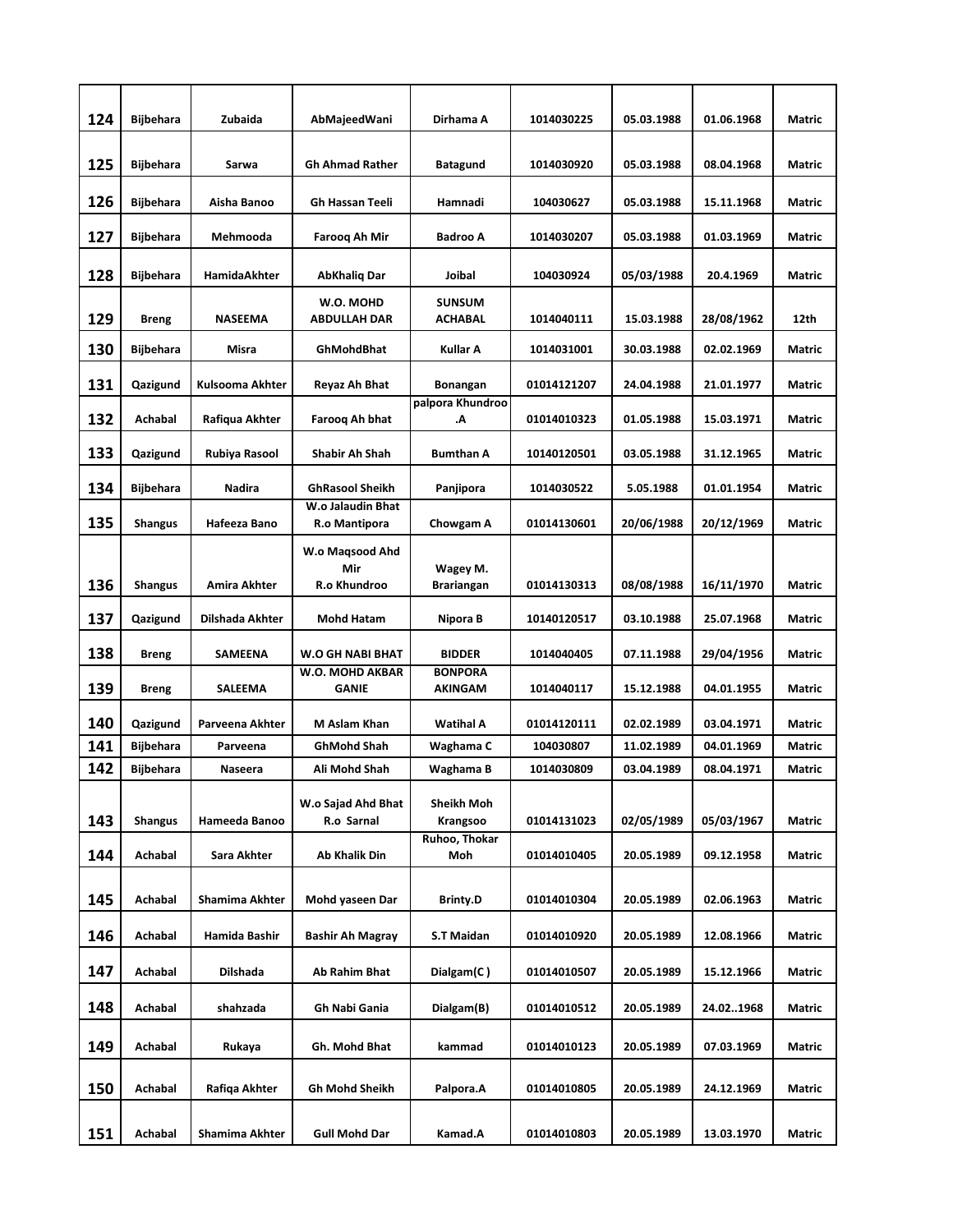| 152 | Achabal        | <b>Tahira Akhter</b>   | Shabir Ah Dar                                        | Imoh.B                           | 01014010320  | 20.05.1989 | 13.01.1971 | <b>Matric</b>          |
|-----|----------------|------------------------|------------------------------------------------------|----------------------------------|--------------|------------|------------|------------------------|
| 153 | Achabal        | <b>Tasleema</b>        | <b>Mohd sadig Padder</b>                             | <b>Bulbul nowgam</b><br>Hajipora | 01014010804  | 20.05.1989 | 23.03.1974 | Matric                 |
| 154 | Achabal        | Jameela                | Ab. Gani Dar                                         | wani moh lalan                   | 01014010410  | 20.05.1989 | 01.03.1972 | <b>Matric</b>          |
|     |                |                        |                                                      |                                  |              |            |            |                        |
| 155 | <b>Shangus</b> | Kulsooma Akhter        | W.o Mushtaq Ahd<br>Nazki<br>R.o Shangus              | Kochakpora                       | 01014130216  | 20/05/1989 | 01/03/1970 | <b>Matric</b>          |
| 156 | <b>Shangus</b> | <b>Shareefa Akhter</b> | W.o Ab Majid Bhat<br>R.o Uterso                      | <b>Uttersoo</b>                  | 01014130302  | 20/05/1989 | 03/03/1972 | <b>Matric</b>          |
| 157 | Shangus        | Gulshana Akhter        | W.o Shabir Ahd<br>Ganai R.o Sundo                    | S.M.Uttersoo                     | 01014130306  | 20/05/1989 | 01/03/1968 | Matric                 |
| 158 | <b>Shangus</b> | Akila Akhter           | W.o Manzor Ahd Dar<br>R.o Kharpora                   | Kharpora                         | 010141130814 | 20/05/1989 | 02/03/1968 | <b>Matric</b>          |
| 159 | Shangus        | Kulsooma Akhter        | W.o Mushtaq Ahd<br>Ganai R.o Mattan                  | R.S.Pora<br>Krangsoo             | 01014131016  | 20/05/1989 | 01/04/1970 | <b>Matric</b>          |
| 160 | <b>Shangus</b> | Fehmeeda Akhter        | W.o Nazir Ahd Wani<br>R.o Ahoo                       | Herpora Ahoo                     | 01014131908  | 20/05/1989 | 28/08/1971 | <b>Matric</b>          |
| 161 | <b>Shangus</b> | Dilshada Akhter        | W.o Mohd Shafi<br>Ganai<br>R.o Telwani               | <b>Thaller</b>                   | 01014130809  | 20/05/1989 | 05/03/1969 | <b>Matric</b><br>Adeeb |
| 162 | Shangus        | Nigeena Akther         | <b>D.O Mohd Khalil</b><br><b>Baht</b><br>R.O Gonoora | Lalan                            | 01014011010  | 21/05/1989 | 02/04/1972 | Matric                 |
| 163 | <b>Shangus</b> | <b>Masooda Akther</b>  | W.O Mohd Amin<br><b>Shah R.O Dooru</b>               | N.A                              | N.A          | 11/07/1989 | 01/01/1970 | <b>Matric</b>          |
| 164 | <b>Shangus</b> | <b>Hassina Banoo</b>   | D.O Gh Ahmad R.O<br>Damhal                           | Chechardpora A                   | 01014011022  | 11/07/1989 | 25/04/1966 | 10 th                  |
| 165 | Shangus        | Zamrooda Akther        | D.O Hamza ShanR.O<br><b>Dmhal</b>                    | Ugjan A                          | 010140101613 | 11/07/1989 | 14/04/1970 | <b>Matric</b>          |
| 166 | <b>Shangus</b> | Taja                   | D.O Gh Mohd R.O<br>Damhal                            | <b>Bul Bul Nowgam</b>            | 01014010315  | 11/07/1989 | 30/05/1967 | Matric                 |
| 167 | Achabal        | Amina                  | Zahoor Ah Reeshi                                     | <b>Kaigam Tral</b>               | 01014010204  | 16.09.1989 | 17.3.1969  | Matric                 |
| 168 | <b>Breng</b>   | MUMTAZA                | W.O BASHIR AHMAD<br><b>ITOO</b>                      | HILLER                           | 1014040207   | 07.11.1989 | 10.10.1967 | Matric                 |
| 169 | <b>Shangus</b> | Lateefa Banoo          | W.O Gh Ahmad                                         | Nowgam                           | 010141301    | 28/12/1989 | 01/01/1965 | 10 th                  |
| 170 | Achabal        | Hilala                 | <b>Mohd Ismail Bhat</b>                              | Toor.E                           | 01014010705  | 01.01.1990 | 02.02.1973 | Matric                 |
|     |                |                        |                                                      |                                  |              |            |            |                        |
| 171 | <b>Achabal</b> | Rashida Akhter         | Mohd Shafi Mir                                       | Gopalpora .E                     | 01014010303  | 22.01.1990 | 01.02.1967 | Matric                 |
| 172 | H.S.Bugh       | Masooda Akhter         | Noor Mohd shah                                       | Mughal Bagh                      | 01015071224  | 31/03/1990 | 19/06/1972 | Matric                 |
| 173 | H.S.Bugh       | Manzoora               | <b>Mohd Ayoub Ganie</b>                              | Shamshipora.A                    | 01015071203  | 17/05/1990 | N.A        | Matric                 |
| 174 | Achabal        | Nighat                 | Nissar Ah wani                                       | Checkpora.G toor                 | 01014010707  | 01.06.1990 | 1970       | Matric                 |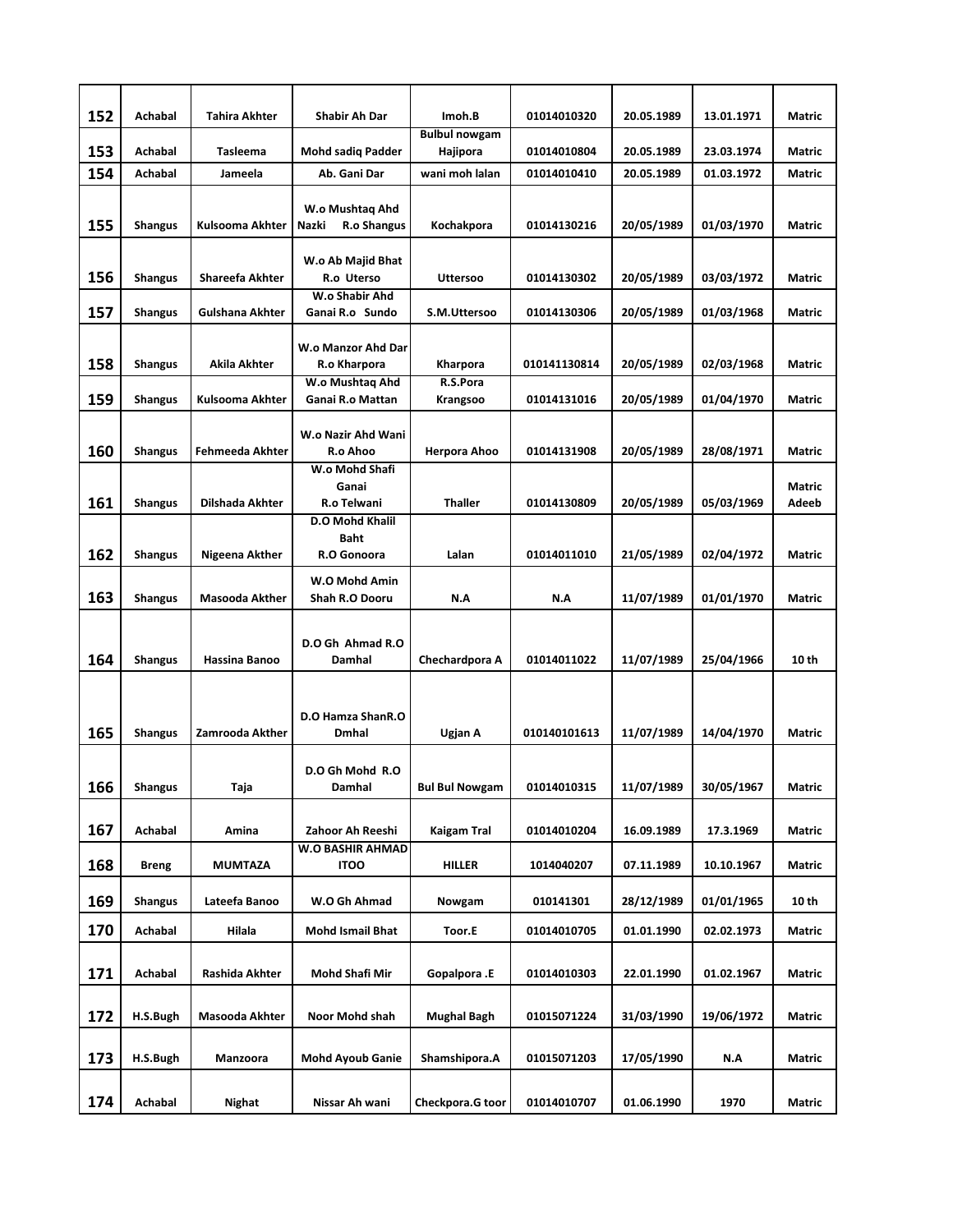| 175 | <b>Bijbehara</b> | Gulshana              | <b>Wakeel Ah Salroo</b>                   | <b>Wopzen B</b>               | 1014030418  | 09.06.1990 | 02.06.1977 | Matric          |
|-----|------------------|-----------------------|-------------------------------------------|-------------------------------|-------------|------------|------------|-----------------|
| 176 | Bijbehara        | Jameela               | Bilal Ah Hakeem                           | Halmulla A                    | 1014030505  | 27.08.1990 | 04.04.1973 | Matric          |
| 177 | Bijbehara        | Saleema               | Mohdishaq Shah                            | <b>New Colony</b>             | 1014030708  | 12.09.1990 | 05.09.1959 | Matric          |
| 178 | Bijbehara        | Mahjabeena            | Ab Aziz Dar                               | Aswadoo                       | 1014030114  | 12.09.1990 | 29/08/1977 | Matric          |
| 179 | <b>Bijbehara</b> | Fatima                | <b>AbGaniGanie</b>                        | HajamMohalla                  | 1014030706  | 22.11.1990 | 01.12.1969 | Matric          |
| 180 | <b>Achabal</b>   | Shameema Akhter       | <b>Bashir Ah itoo</b>                     | Cheerpora.A                   | 01014010301 | 10.12.1990 | 01.03.1967 | <b>Matric</b>   |
| 181 | <b>Shangus</b>   | Syeeda Akhter         | W.o Mohd Rafiq<br>Shah R.o Achabal        | Kumar Moh.<br>Nowgam          | 01014130107 | 11/12/1990 | 01/04/1970 | Matric<br>Adeeb |
| 182 | Bijbehara        | Sarva                 | <b>Ab Rashid Rather</b>                   | Hatigam A                     | 1014030315  | 07.03.1991 | 01.01.1968 | Matric          |
| 183 | <b>Bijbehara</b> | Rafiqa                | Nazir Ah Zargar                           | Gandhanjipora C               | 1014030716  | 08.03.1991 | 04.01.1968 | Matric          |
| 184 | <b>Shangus</b>   | Shameema Akhter       | W.o Ab Majid Malik<br>R.o Achabal         | Lone Moh.<br>Kuthair          | 01014130117 | 11/03/1991 | 13/04/1960 | Matric          |
|     |                  |                       | W.O: GH MOHUIDIN                          |                               |             |            |            |                 |
| 185 | <b>Breng</b>     | <b>SHAREEFA</b>       | <b>SHAH</b><br>W.O. GHUL MOHD             | <b>SOAF</b>                   | 1014040608  | 04.04.1991 | 08.11.1959 | Matric          |
| 186 | <b>Breng</b>     | <b>SHARIFA</b>        | <b>DAR</b>                                | Panzgam.A                     | 1014040623  | 04.04.1991 | 08.11.1959 | Matric          |
| 187 | <b>Breng</b>     | <b>NASREENA AMIN</b>  | W.O. MOHD AMIN<br>BALA                    | SAGAM                         | 1014040416  | 04.04.1991 | 01.01.1963 | Matric          |
| 188 | <b>Breng</b>     | <b>GHULAM FATIMA</b>  | <b>W.O:M.AYOUB BHAT</b>                   | <b>BIDDER</b>                 | 1014040619  | 04.04.1991 | 04.01.1966 | 12th            |
| 189 | <b>Breng</b>     | <b>RIFAT</b>          | <b>W.O AYAZ AHMAD</b>                     | <b>NUNWANI</b>                | 1014040212  | 04.04.1991 | 10.07.1966 | Matric          |
| 190 | Shangus          | Mahjabeena<br>Akhter  | W.o Mohd Rafiq<br>Shah R.o Sarnal         | Mandlipora<br>Krangsoo        | 01014131021 | 04/04/1991 | 06/04/1966 | Matric          |
| 191 | <b>Breng</b>     | NASEEMA               | <b>W.O NAZIR AHMAD</b><br><b>MIR</b>      | <b>NOWBOUGH</b>               | 1014041309  | 04.04.1991 | 03.10.1970 | Matric          |
| 192 | <b>Breng</b>     | <b>MATINA</b>         | <b>W.O MOHD AYOUB</b>                     | <b>KULGAM</b>                 | 1014040201  | 04.04.1991 | 15/03/1975 | 12th            |
| 193 | <b>Shangus</b>   | Nazera Bano           | W.O Mohd Altaf<br>Khan R.O Methmoo        | Panchalthan                   | 01014131603 | 05/04/1991 | 01/04/1970 | Matric          |
| 194 | Bijbehara        | Naseema               | <b>AbRehman Fating</b>                    | Gandhanjipora c               | 1014030714  | 06.04.1991 | 15.6.1970  | Matric          |
| 195 | <b>Shangus</b>   | Nayeema Akhter        | W.o Muzaffar Ahd<br>Khan Mahadar          | Chontihal A                   | 01014130704 | 01/05/1991 | 11/01/1971 | Matric          |
| 196 | <b>Shangus</b>   | Shazada Akhter        | W.o Mushtaq Ahd<br>Lone R.o Dethu         | Malikabad Brah                | 01014130914 | 01/05/1991 | 18/05/1971 | Matric          |
| 197 | H.S.Bugh         | Fahmeeda Akhter       | <b>Mohd Anwar Shah</b>                    | Laktipora.A                   | 01015071110 | 21/06/1991 | 16/11/1965 | Matric          |
|     |                  |                       | W.o Mohd Shafi                            |                               |             |            |            |                 |
| 198 | <b>Shangus</b>   | Mansoora Akhter       | Khan<br><b>R.o Shangus</b>                | Rayeepora<br><b>Uttersoo</b>  | 01014130303 | 29/06/1991 | 10/02/1970 | 12th            |
| 199 | Achabal          | <b>Sharifa Akhter</b> | Abdul salam sheikh                        | Checharipora                  | 01014010601 | 01.07.1991 | 13.03.1965 | Matric          |
| 200 | <b>Shangus</b>   | Shaheena Akhter       | W.o Showkat Ahd<br><b>Wagay R.o Dooru</b> | <b>Begh Mohallah</b><br>Kriri | 01014130403 | 01/07/1991 | 10/02/1973 | Matric          |
|     |                  |                       | W.o Bashir Ahd                            |                               |             |            |            |                 |
| 201 | <b>Shangus</b>   | Gulshana Banoo        | Ganai<br>R.o Mattan                       | R.S.Pora<br>S.Mohallah        | 01014131018 | 01/07/1991 | 14/04/1972 | 12th            |
| 202 | <b>Shangus</b>   | Jameela Akther        | W.o Khurshed Ahd<br>Shah R.o Issisoo      | Khanpora                      | 01014130217 | 01/07/1991 | 12/11/1966 | Matric          |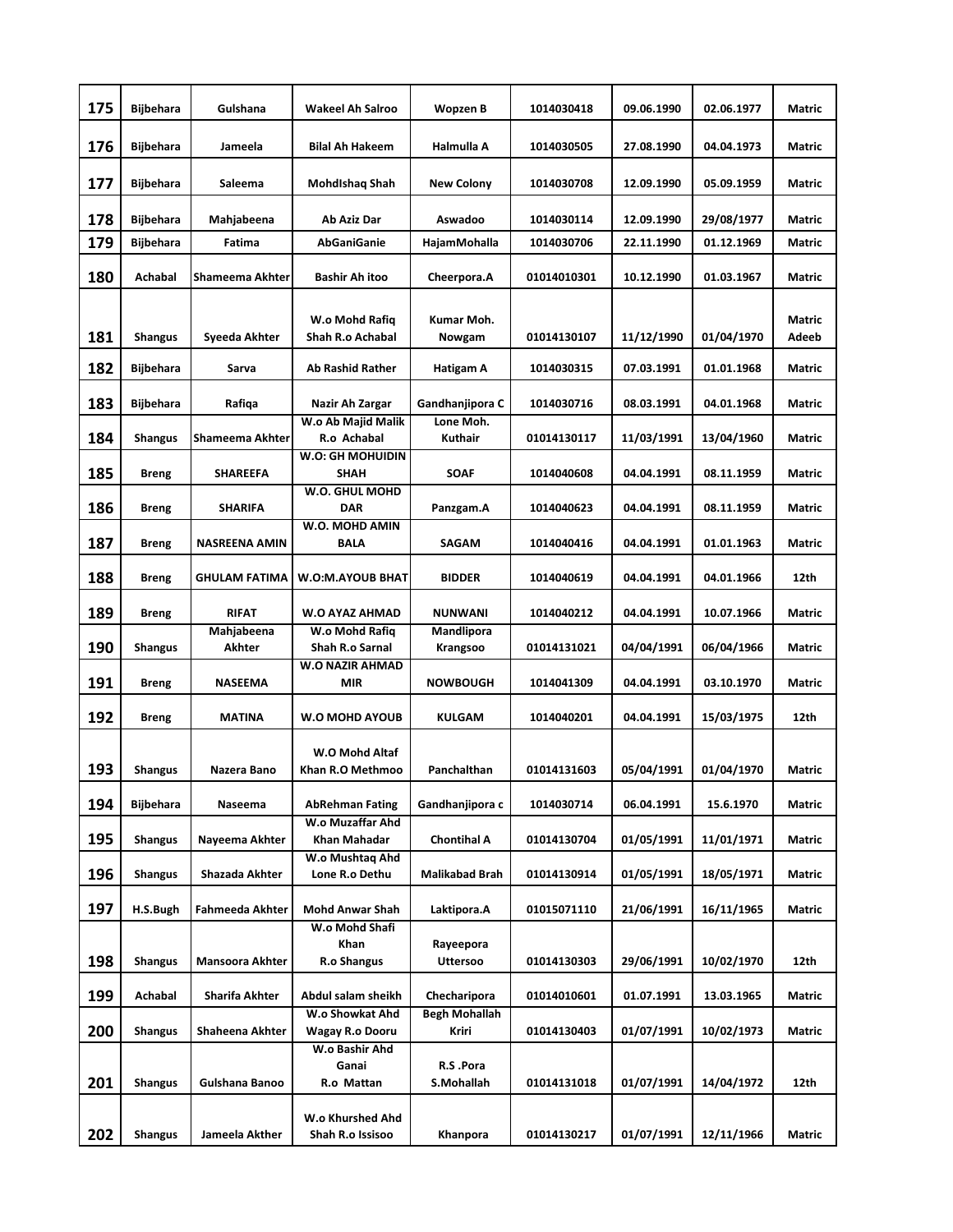|     |                  |                        |                                       | Chard pora              |             |            |                |               |
|-----|------------------|------------------------|---------------------------------------|-------------------------|-------------|------------|----------------|---------------|
| 203 | <b>Shangus</b>   | Shahzada Bano          | <b>Mohd Magbol Malik</b>              | Songlan                 | 01014130605 | 01/07/1991 | 05/04/1970     | Matric        |
| 204 | <b>Shangus</b>   | Saleema Banoo          | Malik Tanveer<br>Ahmad                | Aram pora<br>Veerinagh  | 01014010409 | 15/07/1991 | 11/04/1968     | Matric        |
| 205 | Bijbehara        | Sakeena                | Sheeraz Ah Mir                        | Marhama                 | 1014030809  | 15.07.1991 | 13.11.1972     | Matric        |
|     |                  |                        |                                       |                         |             |            |                |               |
| 206 | <b>Bijbehara</b> | Massooda               | <b>Gh Hassan Shah</b>                 | Thajiwara               | 1014030119  | 22.08.1991 | 03.02.1972     | Matric        |
|     |                  |                        |                                       |                         |             |            |                |               |
| 207 | <b>Bijbehara</b> | Mehbooba               | <b>Mushtag Ah Gatoo</b>               | Wallarhama              | 1014031016  | 22.08.1991 | 30.4.1972      | <b>Matric</b> |
| 208 | Achabal          | Haleema                | <b>Bashir Ah Bhat</b>                 | Gupalpora               | 01014010104 | 31.08.1991 | 01.03.1962     | Matric        |
| 209 | Achabal          | Shameema               | Nazir Ah Jandoo                       | Toor.A                  | 01014010701 | 01.10.1991 | 15.03.1971     | Matric        |
| 210 | Qazigund         | Shamima Akhter         | <b>Fayaz Ahmad Rather</b>             | Sangran A               | 01014120901 | 22.10.1991 | 17.03.1966     | Matric        |
| 211 | <b>Shangus</b>   | <b>Gulshana Akhter</b> | W.o Gh Ahd Bhat<br>R.o Utersoo        | <b>Madari Moh Kreri</b> | 01014130402 | 01/11/1991 | 25/04/1969     | 12th          |
| 212 | <b>Shangus</b>   | Parveena Akhter        | W.o Mohd Yousuf<br>Malik R.o Brakpora | <b>Isisoo Herpora</b>   | 01014130504 | 16/12/1991 | 01/04/1968     | Matric        |
| 213 | Qazigund         | Naza Akhter            | Nasir Ah Wani                         | Lower Munda A           | 01014120301 | 16.12.1991 | 01.01.1967     | Matric        |
|     |                  |                        |                                       |                         |             |            |                |               |
| 214 | Qazigund         | Shahzada Akhter        | Ab Rashid Khan                        | Hiller A                | 01014120601 | 16.12.1991 | 01.03.1970     | Matric        |
|     |                  |                        |                                       |                         |             |            |                |               |
| 215 | Qazigund         | Shahzada Akhter        | <b>Gh Mohd Shah</b>                   | Badermuna C             | 01014120322 | 16.12.1991 | 25.04.1973     | Matric        |
| 216 | Larkipora        | Naseema                | Ab Gani Hajam                         | Larkipora A             | 1014100912  | 17.12.1991 | 12.21.1972     | Matric        |
|     |                  |                        |                                       |                         |             |            |                |               |
| 217 | Larkipora        | Shahnawaza             | <b>Mohd Khalil Rather</b>             | Kreeri C                | 1014100808  | 17.12.1991 | 01.01.1966     | Matric        |
| 218 | Larkipora        | Shahzada               | Ab Salam Khanday                      | Shipora A               | 1014100614  | 17.12.1991 | 01.01.1972     | T.D.C         |
|     |                  |                        |                                       |                         |             |            |                |               |
| 219 | Larkipora        | Hameeda                | Ab Rehman Bhat                        | <b>Fatehpora E</b>      | 1014101011  | 17.12.1991 | 15/03/1970     | T.D.C         |
| 220 | Larkipora        | Hilala                 | Gh Nabi Bhat                          | <b>Fatehpora D</b>      | 1014101010  | 17.12.1991 | 07.03.1969     | T.D.C         |
| 221 | Larkipora        | Naseema                | Zahoor Ah Beigh                       | Shangran B              | 1014100823  | 17.12.1991 | 05.03.1969     | T.D.C         |
| 222 | Larkipora        | Dilshada               | Gh Hassan Dar                         | Fatehpora F             | 1014101012  | 17.12.1991 | 10.08.1972     | Matric        |
| 223 | Larkipora        | Shahzada               | Asadullah Dar                         | Fatehpora G             | 1014101013  | 17.12.1991 | 05.02.1966     | Matric        |
| 224 | Larkipora        | Sajida                 | Mohd Jabar Khanday                    | Schichen A              | 1014101106  | 17.12.1991 | 03.03.1961     | Matric        |
| 225 | Larkipora        | Irshada                | <b>Hamidullah Ganie</b>               | Schichen C              | 1014101108  | 17.12.1991 | 21/12/1966     | Matric        |
| 226 | Larkipora        | Shahzada               | Ab Aziz Shah                          | Pethbugh B              | 1014101102  | 17.12.1991 | 15/03/1964     | Matric        |
| 227 | Larkipora        | Aisha                  | Ab Aziz Mir                           | Pethbugh C              | 1014101103  | 17.12.1991 | 02.02.1972     | Matric        |
| 228 | Larkipora        | Nelofer                | GH Mohd Mir                           | Shankerpora             | 1014100818  | 17.12.1991 | 10.01.1972     | Matric        |
| 229 | Larkipora        | Shakeela               | Gh Mohd GANIE                         | Budsgam                 | 1014101207  | 17.12.1991 | 14/03/1966     | Matric        |
| 230 | Larkipora        | Nazira                 | Ab Gani Dar                           | Hakura A                | 1014101116  | 17.12.1991 | $07.02 - 1957$ | Matric        |
|     |                  |                        |                                       |                         |             |            |                |               |
| 231 | Larkipora        | Sara Akhter            | Habibullah Bhat                       | Mantapora A             | 1014101219  | 17.12.1991 | 06.08.1955     | Matric        |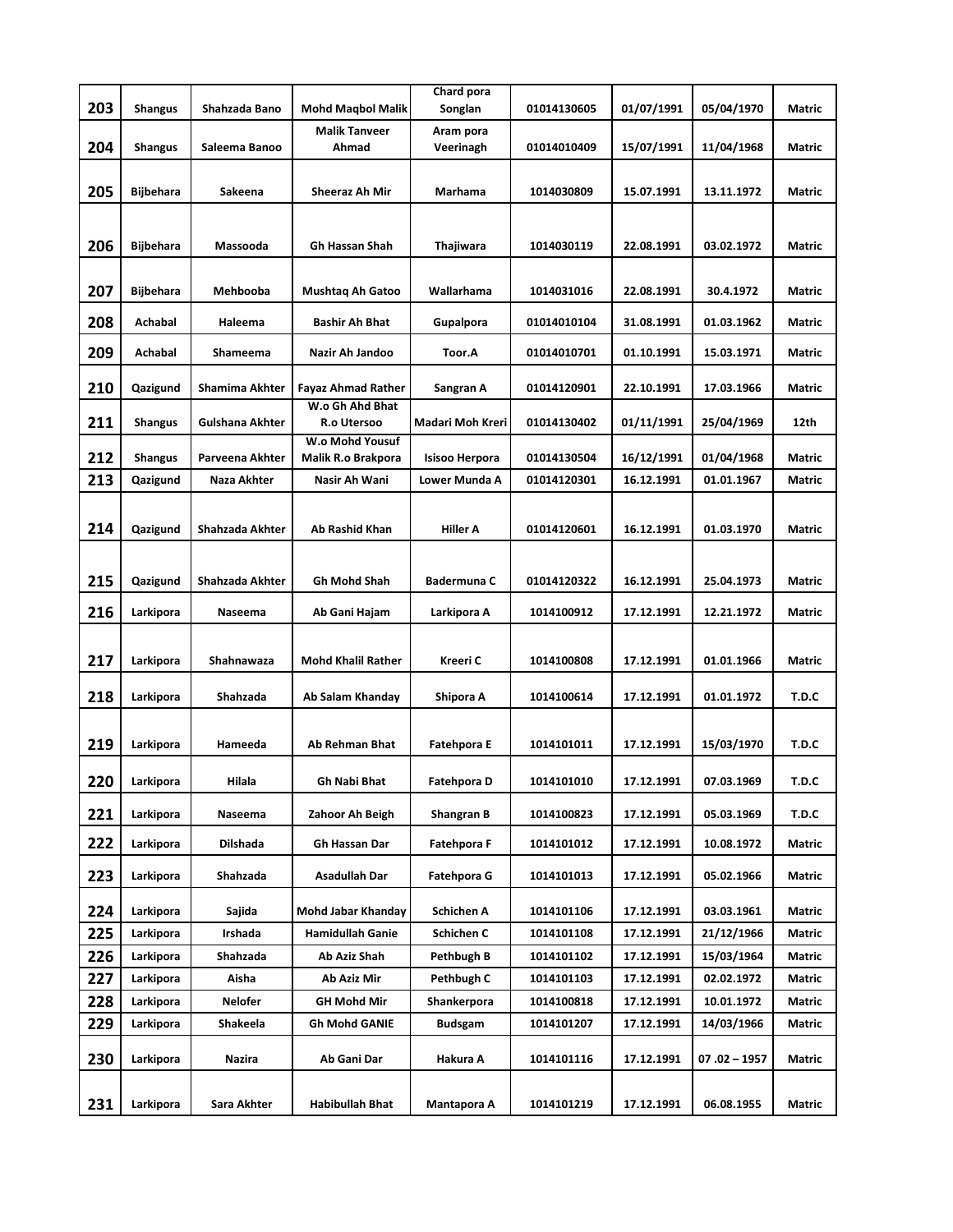| 232 | Larkipora | Mateena        | <b>Mohd Yousuf Shah</b>  | DehrunaB                      | 1014101216   | 17.12.1991 | 04.03.1971 | Matric        |
|-----|-----------|----------------|--------------------------|-------------------------------|--------------|------------|------------|---------------|
|     |           |                |                          |                               |              |            |            |               |
| 233 | Larkipora | Shamima Akhter | <b>GH</b> .Nabi Bhat     | Ar Dehruna b                  | 1014101213   | 17.12.1991 | 03.01.1972 | T.D.C         |
| 234 | Larkipora | Nazneena       | <b>Mohd Yousuf Bhat</b>  | <b>Bragam E</b>               | 10140100719  | 17.12.1991 | 16/05/1966 | Matric        |
| 235 | Larkipora | Gulshan        | Ab.Rehman Najar          | Pethbugh A                    | 010140101101 | 17.12.1991 | 27/02/1969 | Matric        |
| 236 | Larkipora | Irshada        | Ab Majeed Itoo           | Omooh B                       | 010140100424 | 17.12.1991 | 04.01.1968 | Matric        |
| 237 | Larkipora | Akhter Jan     | Nazir Ah Wani            | Larkipora D                   | 010140100915 | 17.12.1991 | 15/05/1967 | Matric        |
| 238 | Larkipora | Shabeena       | Peer Ab Rashid           | Mahmoodabad C                 | 010140100803 | 17.12.1991 | 13.04.1966 | T.D.C         |
| 239 | Larkipora | Sweety         | Gh Nabi Rather           | <b>Bonpora</b><br>Mirmaidan   | 010140100703 | 17.12.1991 | 31/12/1971 | T.D.C         |
| 240 | Larkipora | <b>Nabiza</b>  | <b>Mohd Jabar Mantoo</b> | <b>Tumbripora</b>             | 010140100714 | 17.12.1991 | 07.01.1956 | Matric        |
|     |           |                |                          | <b>Bungund Verinag</b>        |              |            |            |               |
| 241 | Larkipora | Haseena        | Syed Jalaludin           | В                             | 010140100501 | 17.12.1991 | 09.10.1958 | Matric        |
| 242 | Larkipora | Akhter Nabi    | <b>Mohd Abas Naiko</b>   | Panzoo A                      | 1014010509   | 17.12.1991 | 04.07.1967 | Matric        |
| 243 | Larkipora | Masooda        | <b>Gulzar Ah Bhat</b>    | Nowgam F                      | 010140100320 | 17.12.1991 | 01.05.1967 | Matric        |
| 244 | Larkipora | Hamida         | Ab Gani Najar            | Chowgund A                    | 010140100306 | 17.12.1991 | 04.12.1966 | T.D.C         |
| 245 | Larkipora | Aabida         | <b>Gh Rasool Shah</b>    | Yakarbaroo                    | 010140100117 | 17.12.1991 | 08.11.1967 | T.D.C         |
| 246 | Larkipora | Shahzada       | Ab Aziz Hajam            | <b>Gutligund Verinag</b><br>В | 010140100419 | 17.12.1991 | 01.01.1962 | Matric        |
| 247 | Larkipora | Muneera        | <b>Gh Mohd Sheikh</b>    | <b>Kanilpora Verinag</b>      | 010140100414 | 17.12.1991 | 12.12.1970 | T.D.C         |
| 248 | Larkipora | Masooda        | Manzoora Ah Sheikh       | Wangund                       | 010140100420 | 17.12.1991 | 15/11/1964 | T.D.C         |
| 249 | Larkipora | Zeenat         | Peer Ab Rashid           | Nowpora D                     | 010140100815 | 17.12.1991 | 01.01.1965 | <b>Matric</b> |
| 250 | Larkipora | Jabeena        | <b>Gh Rasool Rather</b>  | <b>Mahmoodabad A</b>          | 010140100801 | 17.12.1991 | 15/01/1968 | <b>Matric</b> |
|     |           |                |                          |                               |              |            |            |               |
| 251 | Larkipora | Haleema        | Ab Gani Dar              | Zamalgam B                    | 010140100518 | 17.12.1991 | 04.11.1965 | Matric        |
| 252 | Larkipora | Shakeela       | Ab Khaliq Lone           | <b>Batagund C</b>             | 010140100513 | 17.12.1991 | 03.11.1973 | Matric        |
| 253 | Larkipora | Hameeda        | Bashir Ah Shah           | Koot A                        | 010140100301 | 17.12.1991 | 14/02/1958 | Matric        |
| 254 | Larkipora | Dilshada       | Ab Gani Thoker           | <b>Heward A</b>               | 010140100220 | 17.12.1991 | 20/05/1971 | Matric        |
| 255 | Larkipora | Shakeela       | Ab Rehman Thoker         | Halsidar B                    | 010140100202 | 17.12.1991 | 01.01.1974 | Matric        |
|     |           |                |                          |                               |              |            |            |               |
| 256 | Larkipora | Tahira         | Bashir Ah Bhat           | Gamdoor A                     | 010140100122 | 17.12.1991 | 05.01.1968 | Matric        |
| 257 | Larkipora | Reyhana        | Mohd Sayed               | Kapran B                      | 010140100102 | 17.12.1991 | 03.06.1967 | Matric        |
| 258 | Larkipora | Shakeela       | Ab Rehman Lala           | Dehruna A                     | 010140101215 | 17.12.1991 | 01.01.197  | Matric        |
| 259 | Larkipora | Shamshada      | Ab Ahad Mir              | Omooh A                       | 010140100423 | 17.12.1991 | 25/04/1974 | Matric        |
| 260 | Larkipora | Abida          | Lt. Mohd Yousuf          | <b>Badusgam D</b>             | 010140101206 | 17.12.1991 | 01.04.1976 | Matric        |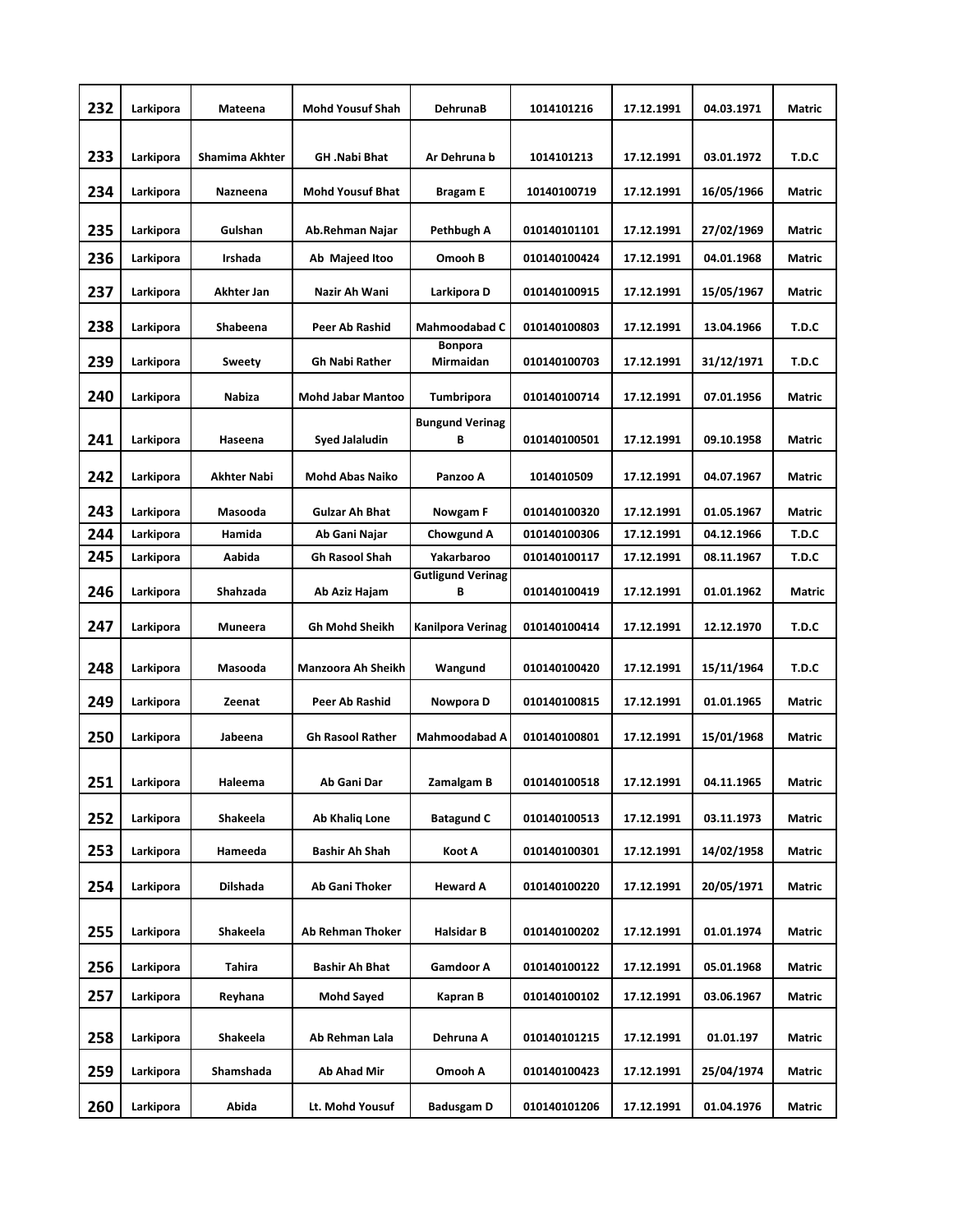| 261 | Larkipora | Masooda         | Ab Rehman Sofi            | Nowgam A          | 010140100316 | 17.12.1991 | 02.10.1972 | <b>Matric</b> |
|-----|-----------|-----------------|---------------------------|-------------------|--------------|------------|------------|---------------|
| 262 | Larkipora | Jeela           | <b>Gh Rasool Mir</b>      | Hakura G          | 010140101122 | 17.12.1991 | 04.07.1969 | Matric        |
| 263 | Larkipora | Shaheena        | <b>Gh Nabi Malik</b>      | Arbal B           | 010140100609 | 17.12.1991 | 03.03.1967 | <b>Matric</b> |
| 264 | Larkipora | Khalida         | Syed Mohd Ayoub           | <b>Badusgam F</b> | 010140101208 | 17.12.1991 | 09.14.1969 | Matric        |
| 265 | Larkipora | Ruqiya          | <b>Mohd Abdullah Bhat</b> | KachilgundA       | 010140100505 | 17.12.1991 | 15/06/1971 | Matric        |
| 266 | Larkipora | Hafiza          | <b>Gh Hassan Malik</b>    | Pethbugh D        | 010140101104 | 17.12.1991 | 10.08.1967 | Matric        |
| 267 | Larkipora | Jeela           | Bashir Ah Bhat            | Naidpora A        | 010140101019 | 17.12.1991 | 16/10/1967 | Matric        |
| 268 | Larkipora | Zeeshan Zaitoon | <b>Gh Rasool Mochie</b>   | Agnoo A           | 010140100522 | 17.12.1991 | 01.09.1970 | Matric        |
| 269 | Larkipora | Fahmeeda        | Gh Nabi Lone              | Larkipora E       | 010140100916 | 17.12.1991 | 02.09.1970 | Matric        |
| 270 | Larkipora | Tasleema        | <b>Ab Akbar Thokar</b>    | Halisdar          | 010140100201 | 17.12.1991 | 01.02.1975 | Matric        |
| 271 | Larkipora | Dilshada        | D.o Gh Mohd Wani          | Qammer            | 010140100213 | 17.12.1991 | 20.05.1971 | Matric        |
| 272 | Larkipora | Rehaina         | D.o Ab Ahad Magloo        | Qammer            | 010140100214 | 17.12.1991 | 02.03.1973 | Matric        |
| 273 | Larkipora | Gulshana        | D.o Kabir Reshi           | Hakura            | 010140101116 | 17.12.1991 | 17.03.1968 | Matric        |
| 274 | Larkipora | Sarla Kumari    | D.o Jai Krishan Rain      | Pethbugh          | 010140101101 | 17.12.1991 | 03.08.1974 | Matric        |
| 275 | Larkipora | Kawsar Jan      | D.o Ab NabiMalik          | Hakura            | 010140101117 | 17.12.1991 | 01.04.1967 | Matric        |
| 276 | Larkipora | Mubeena         | W.o Ab Hamid Dar          | Gundi Bragam      | 010140100724 | 17.12.1991 | 02.05.1971 | Matric        |
| 277 | Larkipora | Mahjabeena      | D.o Gh Mohd Malik         | Hakura            | 010140101118 | 17.12.1991 | 15/04/1969 | Matric        |
| 278 | Larkipora | Abida Shaeen    | D.o Gh.Mohd Wani          | Nathipora         | 010140100711 | 17.12.1991 | 04.01.1970 | Matric        |
| 279 | Larkipora | Gulshsana       | Ab.Gani Sheikh            | Badasgam          | 010140101205 | 17.12.1991 | 17/03/1968 | Matric        |
| 280 | Larkipora | Nazneena        | D.o Ab Gani Bhat          | Dehruna           | 010140101216 | 17.12.1991 | 12.01.1972 | Matric        |
| 281 | Larkipora | Shahzada        | D.o Khurshid Ah<br>Malik  | Dooru             | 010140100618 | 17.12.1991 | 02.01.1973 | Matric        |
| 282 | Larkipora | Mehmooda        | D.o Gh Hasan Itoo         | Zaldoora          | 010140100901 | 17.12.1991 | 05.01.1965 | <b>Matric</b> |
| 283 | Larkipora | Bahara          | D.o Ab Gafar<br>Prehnoo   | Halsidar A        | 010140100201 | 17.12.1991 | 25.05.1974 | Matric        |
| 284 | Larkipora | Naza            | D.o Mohd Magbool<br>Kanue | Dooru             | 010140100709 | 17.12.1991 | 03.03.1976 | Matric        |
| 285 | Larkipora | Afrooz          | D.o Ali Mohd Shah         | Sehpora A         | 010140100923 | 17.12.1991 | 06/06/1975 | Matric        |
| 286 | Larkipora | Shahzada        | D.o Lt Gh Nabi<br>Shapoo  | Sehpora Dooru     | 010140100924 | 17.12.1991 | 20.04.1964 | Matric        |
| 287 | Larkipora | Zubaidad        | D.o Gh Mohd Pano<br>Panoo | Arabal A          | 010140100608 | 17.12.1991 | 15.04.1965 | Matric        |
| 288 | Larkipora | Fahmida         | D.o Mohd Afzal Dar        | Lukbawan B        | 010140100920 | 17.12.1991 | 09.06.1972 | Matric        |
| 289 | Larkipora | Jamila          | Ab Gani Mir               | kabamarg A        | 010140101004 | 17.12.1991 | 01.10.1968 | Matric        |
| 290 | Larkipora | Shahlela        | Late Gh. Hassan<br>Parray | Fatehpora G       | 010140101013 | 17.12.1991 | 02/05/1966 | Matric        |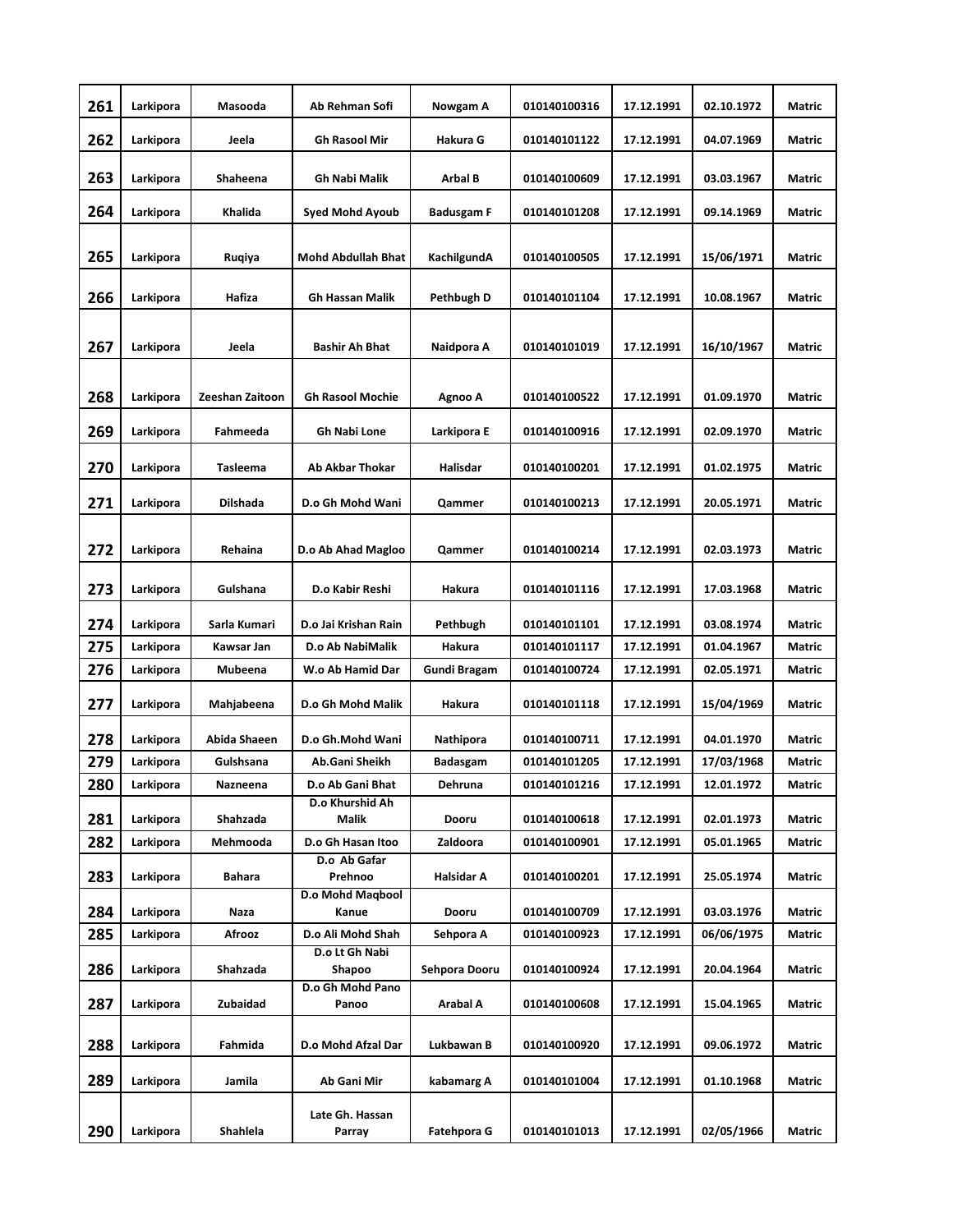| 291 | Larkipora | Nazneena        | <b>Gh.Rasool Rather</b>  | Zaldora A              | 010140100901 | 17.12.1991 | 12.01.1972 | Matric        |
|-----|-----------|-----------------|--------------------------|------------------------|--------------|------------|------------|---------------|
| 292 | Larkipora | Rashida         | Gh.Nabi Magray           | Thaman A               | 010140100304 | 17.12.1991 | 15.01.1970 | Matric        |
| 293 | Larkipora | Farida          | <b>Ab.Rashid Malik</b>   | Nowgam C               | 010140100318 | 17.12.1991 | 05.04.1970 | Matric        |
| 294 | Larkipora | Saleema         | Ab.Gani Bhat             | <b>Bongund A</b>       | 010140100501 | 17.12.1991 | 04.11.1968 | Matric        |
| 295 | Larkipora | Hafiza          | <b>Ab.Rehman Sheikh</b>  | Zamalgam               | 010140100519 | 17.12.1991 | 29/03/1975 | Matric        |
| 296 | Larkipora | Nabiza          | Khazar parray            | Panzoo                 | 010140100709 | 17.12.1991 | 07.01.1956 | Matric        |
| 297 | Larkipora | Dilshada        | <b>Gh.Ahmed Malik</b>    | Fatehpora B            | 010140101008 | 17.12.1991 | 15.01.1972 | Matric        |
| 298 | Larkipora | Hasina Begam    | <b>Gh.Kadir Bhat</b>     | Hakura                 | 010140101209 | 17.12.1991 | 04.10.1961 | Matric        |
| 299 | Larkipora | Ateega          | Ali Mohd Naikoo          | Bragam F               | 010140100720 | 17.12.1991 | 15.11.1972 | <b>Matric</b> |
| 300 | Larkipora | Dilshada        | <b>Gh.Hassan Magloo</b>  | Qammar                 | 010140100218 | 17.12.1991 | 20/05/1971 | Matric        |
| 301 | Larkipora | Mehmooda        | Gh.Hassan Khan           | Dooru                  | 010140100605 | 17.12.1991 | 05.01.1965 | Matric        |
| 302 | Larkipora | Rafiqa          | Ab.Rehman Bhat           | khudhamam D            | 010140100621 | 17.12.1991 | 15.12.1962 | Matric        |
| 303 | Larkipora | Mehbooba        | Ab.Gani Shah             | Sehpora                | 010140100813 | 17.12.1991 | 10/05/1971 | Matric        |
| 304 | Larkipora | Shameema        | Ab.Ahad Wani             | Kreeri                 | 010140100807 | 17.12.1991 | 15/02/1967 | Matric        |
| 305 | Larkipora | Shareefa        | Ab.Razaq Itoo            | <b>Arabal Dooru</b>    | N.A          | 17.12.1991 | 02.03.1972 | Matric        |
|     |           |                 | Late Mohd Shaban         |                        |              |            |            |               |
| 306 | Larkipora | Parveena        | Itoo                     | Dooru                  | 010140100601 | 17.12.1991 | 04.04.1973 | Matric        |
| 307 | Larkipora | Shahzada        | Mohd Sadiq Sofi          | Kanilpora Dooru        | 010140100625 | 17.12.1991 | 29.07.1962 | Matric        |
| 308 | Larkipora | Shakeela        | <b>Mohd Akber Kanoo</b>  | <b>Mirmaidan Dooru</b> | 010140100403 | 17.12.1991 | 23.02.1967 | Matric        |
| 309 | Larkipora | Shreefa         | <b>Gh.Ahmed WANI</b>     | Mirmaidan Dooru        | N.A          | 17.12.1991 | 23.02.1967 | Matric        |
| 310 | Larkipora | Shahzada        | Gulla Shalla             | Dooru                  | 010140100418 | 17.12.1991 | 29.01.1969 | Matric        |
| 311 | Larkipora | Rukiya Gull     | Late GH. Nabi Bhat       | Fatehpora B            | 010140101008 | 17.12.1991 | 08/10/1972 | Matric        |
| 312 | Larkipora | Munira          | <b>Mohd Saltan Malik</b> | Gawas A                | 010140100210 | 17.12.1991 | 11.01.1967 | Matric        |
| 313 | Larkipora | Misra           | `Gh.Ahmed Seh            | Lukbawan A             | 010140100919 | 17.12.1991 | 09.04.1971 | Matric        |
| 314 | Larkipora | Shahzada        | Late Gul Khan            | Zamalgam A             | 010140100517 | 17.12.1991 | 10.11.1970 | Matric        |
| 315 | Larkipora | Tahira          | Ab.Rehman Mir            | Bragam B               | 010140100716 | 17.12.1991 | 14.04.1965 | Matric        |
| 316 | Larkipora | Nisara          | Mohd Assan Bhat          | <b>Gund Fatehpora</b>  | 010140101016 | 17.12.1991 | 01.05.1973 | Matric        |
| 317 | Larkipora | Rafiqa          | Gh.Hassan Bhat           | Sheikpora<br>Mirmaidan | 010140100705 | 17.12.1991 | 15/12/1962 | Matric        |
| 318 | Larkipora | Muneera Akhter  | N.A                      | Gawas A                | 010140100208 | 17.12.1991 | 11.01.1967 | Matric        |
| 319 | Larkipora | Shreefa Bano    | Mysir Ah Zargar          | Kreeri A               | 010140100806 | 17.12.1991 | 03.05.1972 | Matric        |
| 320 | Larkipora | Shameema Banoo  | <b>Mohd Jabar</b>        | Kreeri B               | 010140100807 | 17.12.1991 | 15/02/1967 | Matric        |
| 321 | Larkipora | Mehbooba Akhter | <b>Mohd Amin Dar</b>     | Nowpora B              | 010140100813 | 17.12.1991 | 05.10.1971 | Matric        |
| 322 | Larkipora | Zeenat Parveen  | Ab Ali                   | Nowpora D              | 010140100815 | 17.12.1991 | 01.01.1965 | Matric        |
| 323 | Larkipora | Nelofar Akhter  | Reyaz Ah Bhat            | Shankerpora A          | 010140100818 | 17.12.1991 | 10.01.1972 | Matric        |
| 324 | Larkipora | Shahzada Akhter | Mohd Ayoub Wani          | Shankerpora B          | 010140100819 | 17.12.1991 | 29/01/1969 | T.D.C         |
| 325 | Larkipora | Naseema Akhter  | <b>Mohd Maqbool Itoo</b> | Shangran B             | 010140100823 | 17.12.1991 | 05.03.1969 | T.D.C         |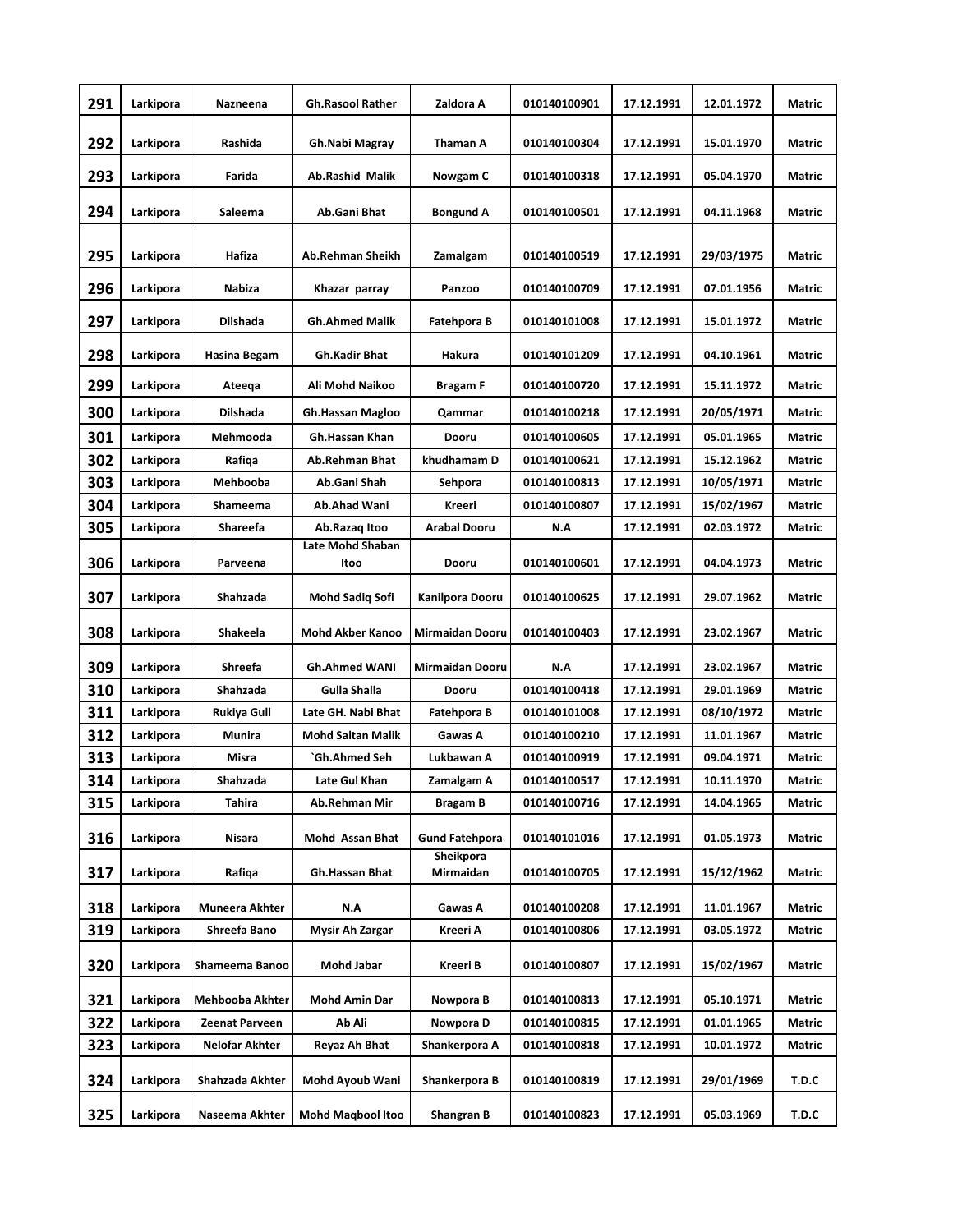| 326 | Larkipora    | Jameela Akhter        | Ab Aziz Bhat             | Chakpath A              | 010140100907 | 17.12.1991 | 01.10.1968 | T.D.C         |
|-----|--------------|-----------------------|--------------------------|-------------------------|--------------|------------|------------|---------------|
| 327 | Larkipora    | Yasmeena Akhter       | Ab Rahman Bhat           | Chakpath B              | 010140100908 | 17.12.1991 | 04.04.1976 | <b>Matric</b> |
| 328 | Larkipora    | Nazira Akhter         |                          | Hakura A                | 010140101116 | 17.12.1991 | 02.07.1952 | Matric        |
| 329 | Larkipora    | Fahmeeda              | <b>Gh Nabi Malik</b>     | Hakura D                | 010140101119 | 17.12.1991 | 04.06.1972 | Matric        |
| 330 | Larkipora    | Jeela                 | <b>Gh Rasool Mir</b>     | Hakura E                | 010140101120 | 17.12.1991 | 17/04/1969 | Matric        |
| 331 | Larkipora    | Shareefa              | Gh Ah Wanie              | Hakura H                | 010140101123 | 17.12.1991 | 23/02/1967 | Matric        |
| 332 | Larkipora    | Mahjabeena            | <b>Gh ah Malik</b>       | Gundi Hakura A          | 010140101201 | 17.12.1991 | 15/04/1969 | Matric        |
| 333 | Larkipora    | Qawsar                | <b>Gh Nabi Malik</b>     | <b>Gund Hakura B</b>    | 010140101202 | 17.12.1991 | 01.04.1967 | Matric        |
| 334 | Larkipora    | Gulshana              | Ab gani Sheikh           | <b>Badasgam A</b>       | 010140101203 | 17.12.1991 | 17/03/1968 | Matric        |
| 335 | Larkipora    | Abida                 | <b>Mohd Yousf Wani</b>   | Badasgam D              | 010140101207 | 17.12.1991 | 01.04.1967 | Matric        |
| 336 | Larkipora    | Shakeela              | <b>Gh Mohd GANIE</b>     | Badasgam A              | 010140101203 | 17.12.1991 | 14/03/1966 | Matric        |
| 337 | Larkipora    | Khalida               | Mohd Ayoub Shah          | <b>Badasgam F</b>       | 010140101208 | 17.12.1991 | 04.14.1969 | Matric        |
| 338 | Larkipora    | Haseena               | Mohd Yousf Bhat          | Badasgam G              | 010140101209 | 17.12.1991 | 04.10.1961 | Matric        |
| 339 | Larkipora    | Shahzada              | <b>Mohd Yousuf Ganie</b> | <b>Batagund A</b>       | 010140100511 | 17.12.1991 | 02.01.1973 | Matric        |
| 340 | Larkipora    | Shakeela              | W.o Reyaz Ah Bhat        | <b>Batagund C</b>       | 010140100513 | 17.12.1991 | 03.01.1973 | Matric        |
| 341 | Larkipora    | Sweety                | <b>Gullam Khan</b>       | <b>Bonpora</b>          |              | 17.12.1991 | 31/12/1971 | Matric        |
| 342 | Larkipora    | Shahzada              |                          | Zamalgam A              | 010140100517 | 17.12.1991 | 10.01.1970 | <b>Matric</b> |
| 343 | Larkipora    | Rukiya Akhter         | <b>Gh Ah Wanie</b>       | Kachiligund A           | 010140100505 | 17.12.1991 | 15/06/1971 | <b>Matric</b> |
| 344 | Larkipora    | Masooda Akhgter       | W.o Manzoor Ah<br>Sheikh | Wangund                 | 010140100420 | 17.12.1991 | 15/11/1964 | T.D.C         |
| 345 | Larkipora    | Nazneena Akhter       |                          | Zaldoora B              | 010140100902 | 17.12.1991 | 04.02.1968 | T.D.C         |
| 346 | Larkipora    | Shakeela Akhter       | Ab Rehman Lala           | Dehruna A               | 010140101215 | 17.12.1991 | 01.01.1970 | Matric        |
| 347 | Larkipora    | Sara                  | <b>Habibullah Bhat</b>   | Mantipora A             | 010140101219 | 17.12.1991 | 06.08.1955 | Matric        |
| 348 | Larkipora    | Shakeela Akhter       | Gh Hassan Parray         | <b>Boon A</b>           | 010140100905 | 17.12.1991 | 12.01.1973 | Matric        |
| 349 | Larkipora    | Mateena Akhter        | <b>Mohd Yousf shah</b>   | Dehruna D               | 010140101218 | 17.12.1991 | 04.02.1972 | Matric        |
| 350 | Larkipora    | <b>Masooda Akhter</b> | ab rehman sofi           | Nowgam A                | 010140100316 | 17.12.1991 | 02.10.1972 | Matric        |
| 351 | Larkipora    | Fareeda               | <b>Ab Rashid Malik</b>   | <b>Bonagund Verinag</b> | 010140100514 | 17.12.1991 | 04.05.1970 | Matric        |
| 352 | Larkipora    | Masooda               | Gulzar Ah Bhat           | Nowgam F                | 010140100321 | 17.12.1991 | 01.05.1967 | Matric        |
| 353 | Larkipora    | Hameeda               | Ab Gani Najar            | Chowgund A              | 010140100306 | 17.12.1991 | 04.12.1966 | Matric        |
| 354 | Larkipora    | Nazneena              | <b>Gh Rasool Rather</b>  | Chontipora A            | 010140100415 | 17.12.1991 | 12.01.1972 | Matric        |
| 355 | Larkipora    | Shamshada<br>Akhter   | W.o Reyaz Ah Shah        | Omoh A                  | 010140100423 | 17.12.1991 | 15/04/1974 | Matric        |
| 356 | Larkipora    | Akhter Nabi           | W.o Mohd Abas Naik       | Panzoo A                | 010140100509 | 17.12.1991 | 04.07.1967 | Matric        |
| 357 | Larkipora    | Taslema Akhter        | D.o Mohd Akbar<br>Thokar | Halsidar A              | 010140100201 | 17.12.1991 | 01.01.1975 | Matric        |
| 358 | Larkipora    | Shaheena Parveen      |                          | Arabal B                | 010140100609 | 17.12.1991 | 03.03.1968 | T.D.C         |
| 359 | Larkipora    | Abida Shaheen         | Gh Mohd wani             | Sehpora A               | 010140100614 | 17.12.1991 | 04.01.1970 | Matric        |
| 360 | Larkipora    | Mehmooda<br>Akhter    | Gh Hassan Khan           | Arabal A                | 010140100608 | 17.12.1991 | 05.01.1965 | Matric        |
| 361 | Larkipora    | Parveena              |                          | <b>Mandipora A</b>      | 010140100601 | 17.12.1991 | 04.04.1973 | T.D.C         |
| 362 | Larkipora    | Mubeena Akhter        | Ab Gani Manto            | Nathipora B             | 010140100712 | 17.12.1991 | 03.03.1966 | Matric        |
| 363 | <b>Breng</b> | <b>MADEENA</b>        | W.O SYED NIYAZ<br>AHMAD  | PEER TAKIYA             | 1014040222   | 02.01.1992 | 02.03.1964 | 12TH          |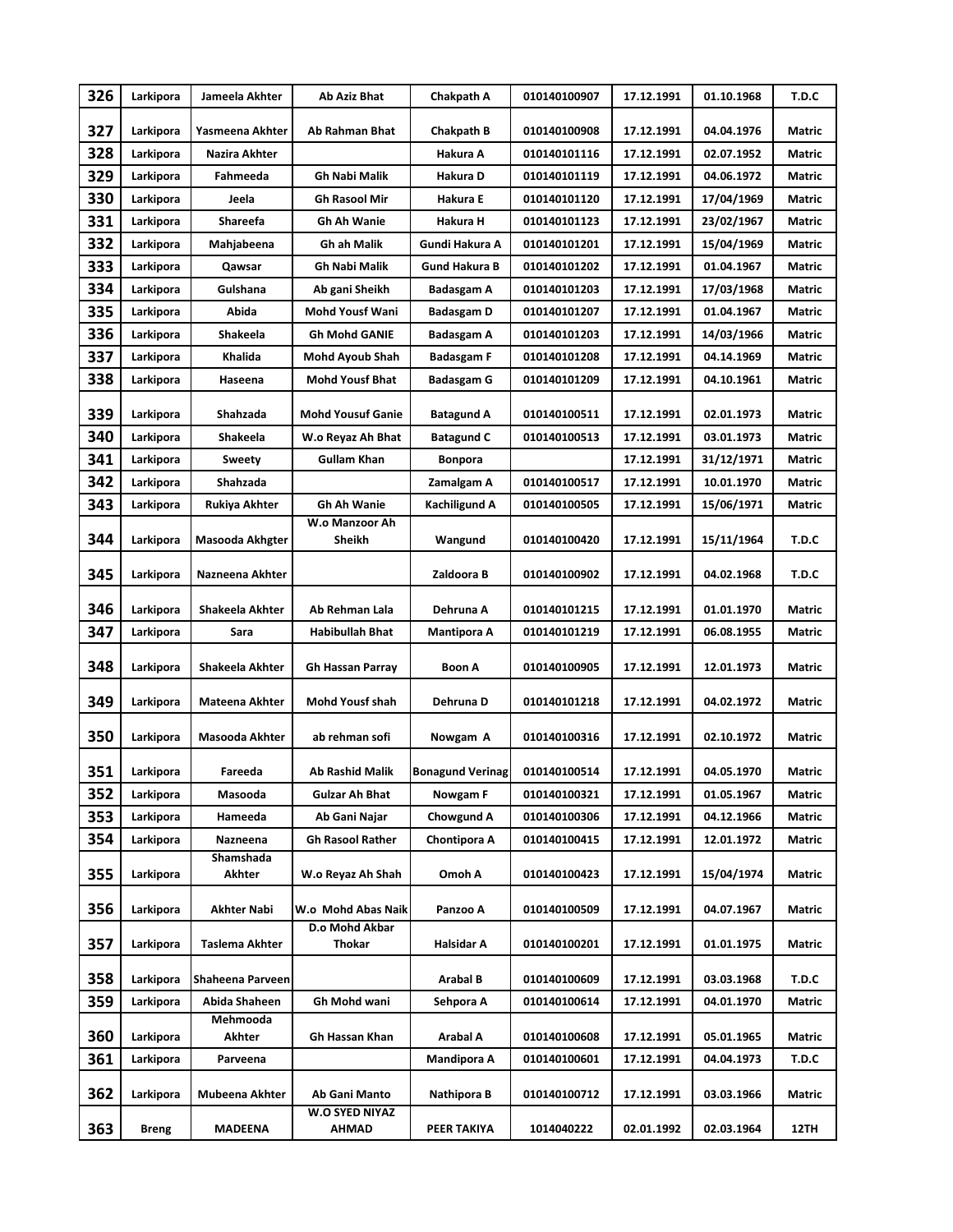| 364 | Larkipora        | Jabeena Akhter               | Mushtaq Ahmad Beig                               | <b>Mahmoodabad A</b> | 010140100801 | 10.01.1992 | 15.01.1968 | <b>Matric</b> |
|-----|------------------|------------------------------|--------------------------------------------------|----------------------|--------------|------------|------------|---------------|
| 365 | Larkipora        | Shabeena Akhter              | Syed Ab Rashid                                   | <b>Mahmooadad C</b>  | 010140100803 | 10.01.1992 | 13.04.1966 | <b>Matric</b> |
| 366 | Larkipora        | <b>Mubeena Akhter</b>        | Ab Gani Manto                                    | Bragam A             | 010140100715 | 10.01.1992 | 02.05.1971 | <b>Matric</b> |
| 367 | Larkipora        | Tahira Akhter                | Rafiq Ah Malik                                   | Bragam B             | 010140100716 | 10.01.1992 | 05.06.1979 | Matric        |
| 368 | Larkipora        | Nazneena Akhter              | <b>Mohd Ayoub Bhat</b>                           | <b>Bragam E</b>      | 010140100718 | 10.01.1992 | 16.05.1966 | Matric        |
| 369 | Larkipora        | Atiga Akhter                 | <b>Mohd Amin Mir</b>                             | <b>Bragam F</b>      | 010140100719 | 10.01.1992 | 15.11.1972 | Matric        |
| 370 | Larkipora        | Shahnaza Akhter              | <b>Bashir Ahmad</b>                              | Bragama I            | 010140100722 | 10.01.1992 | 03.03.1976 | <b>Matric</b> |
| 371 | <b>Shangus</b>   | Rafiqa Akhter                | W.o Bashir Ahd Vaid<br>R.o Bijhbehara            | Narser Malipora      | 01014130805  | 06/02/1992 | 20/03/1969 | Matric        |
| 372 | H.S.Bugh         | Baby Jan                     | <b>Ab.Rashid Bhat</b>                            | Kanjigund.A          | 01015071413  | 20/02/1992 | 16/04/1969 | Matric        |
| 373 | Achabal          | <b>Munera Akhter</b>         | <b>Gulzar AH Wani</b>                            | palpora.A            | 01014010622  | 01.03.1992 | 15.11.1969 | <b>Matric</b> |
| 374 | Shangus          | Saleema Bano                 | W.o Manzor Ahd<br><b>BhatR.o Thajiwara</b>       | Adsoo                | 010141130507 | 03/03/1992 | 02/03/1973 | <b>Matric</b> |
| 375 | H.S.Bugh         | Jameela Akhter               | <b>Mushtag Ahamd Dar</b>                         | Melhura.A            | 01015071016  | 06/06/1992 | 06/09/1963 | <b>Matric</b> |
|     |                  |                              | W.o Afroz Ahd Bhat                               |                      |              |            |            |               |
| 376 | <b>Shangus</b>   | Wazira Akhter                | <b>R.o Khull</b>                                 | Poshnadi.            | 01014130807  | 17/06/1992 | 12/01/1961 | <b>Matric</b> |
| 377 | Larkipora        | Yasmeena                     | Mohd Ishaq                                       | <b>Batagund B</b>    | 010140100512 | 14.07.1992 | 09.09.1963 | <b>Matric</b> |
| 378 | <b>Bijbehara</b> | Afrooza                      | <b>Gulzar Ah Rther</b>                           | K.Kalan              | 1014030401   | 10.08.1992 | 02.04.1973 | Matric        |
| 379 | <b>Breng</b>     | <b>HASEENA</b>               | W.O. GH MOHIDIN                                  | KHERPETH             | 1014041221   | 19.08.1992 | 01.01.1967 | Matric        |
| 380 | H.S.Bugh         | Nahida Akhter                | Gh.Mohd Reshi                                    | Kandipahari.B        | 01015071302  | 05/09/1992 | 03/03/1974 | Matric        |
| 381 | H.S.Bugh         | Sameena Akhter               | <b>Roof Nisar Khan</b>                           | Pazalpora.C          | 01015071118  | 05/09/1992 | 01/03/1972 | <b>Matric</b> |
| 382 | Larkipora        | Zohara                       | Ab Aziz Wani                                     | Badasgam B           | 010140101204 | 07.09.1992 | 28/02/1956 | Matric        |
| 383 | Bijbehara        | Hassina                      | MohdiqbalTak                                     | SalrooMohalla        | 1014030722   | 14.11.1992 | 11.03.1967 | Matric        |
| 384 | <b>Bijbehara</b> | <b>Dilshada</b>              | <b>Mohd Abdullah Vaid</b>                        | Uranhall             | 10104030916  | 14/11/1992 | 03.02.1970 | <b>Matric</b> |
| 385 | H.S.Bugh         | <b>Fareed Akhter</b>         | <b>Mohd Sultan Wani</b>                          | Khrewan.A            | 01015071301  | 31/12/1992 | 03/11/1973 | <b>Matric</b> |
| 386 | <b>Shangus</b>   | <b>Kounsar Akhter</b>        | W.o Fayaz Ahd Bhat<br>R.o Shangus                | Tangimullah          | 01014136009  | 15/04/1993 | 01/04/1976 | Matric        |
| 387 | <b>Breng</b>     | <b>MISRA</b>                 | W.O. MEHRAJ DIN                                  | <b>KHERPORA</b>      | 1014041218   | 01.01.1994 | 23/01/1974 | Matric        |
| 388 | <b>Breng</b>     | ZAHOORA                      | W.O MEHRAJ DIN                                   | ACHABAL              | 1014040211   | 14.09.1994 | 03.09.1975 | Matric        |
| 389 | H.S.Bugh         | Haleema Akhter               | <b>M.Magbool Mando</b>                           | Khandipahari.A       | 01015071220  | 19/09/1994 | 15/01/1958 | Matric        |
| 390 | Bijbehara        | Mahjabeena                   | GhNabiPunoo                                      | <b>Bijbehara</b>     | 1014030726   | 01.08.1995 | 15.3.1973  | Matric        |
| 391 | Khovripora       | Masrat Jan                   | Zameer Ah Mir                                    | Khanwari             | ,01014080626 | 01.01.1996 | 06.03.1974 | Matric        |
| 392 | Bijbehara        | Rafeeqa                      | <b>Gull Mohd Shah</b>                            | Lehandajan           | 1014031007   | 02.03.1996 | 13.5.1977  | Matric        |
| 393 | <b>Shangus</b>   | Tanveera Anjum<br>Jabeen Ara | W.o Faroq Ahd Wani<br>R.o Ahoo<br>W.o Mohd Iqbal | Kantgund             | 01014130910  | 01/04/1996 | 07/01/1969 | 12th          |
| 394 | <b>Shangus</b>   | Gulshan                      | Wani R.o Kharpora                                | Chaklipora           | 01014130811  | 16/07/1996 | 07/04/1975 | Matric        |
| 395 | Bijbehara        | Parveena                     | MohdYousuf                                       | Waghama B            | 1014030808   | 13.11.1996 | 01.12.1970 | Matric        |
| 396 | Larkipora        | Manzoora Akhter              | Ab Majid Lone                                    | Halan A              | 010140100312 | 18.03.1997 | 03.01.1972 | Matric        |
| 397 | Khovripora       | <b>Nighat Parveen</b>        | <b>Manzoor Ahmad</b>                             | <b>Mattan B</b>      | 01014080912  | 20.03.1997 | 01.03.1961 | Matric        |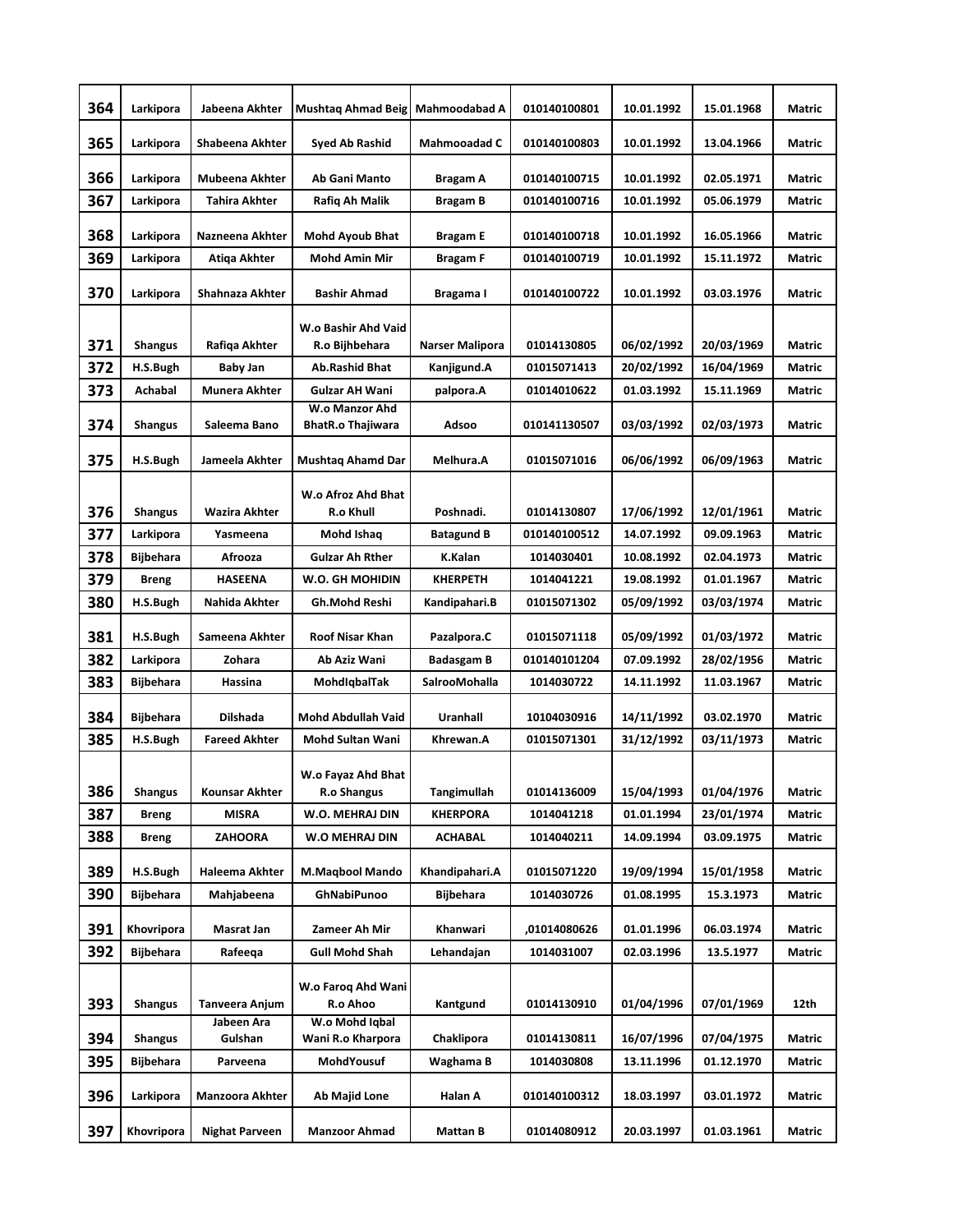| 398 | <b>Bijbehara</b> | Zytooni               | Gh Hassan Deedar                | Sallar               | 1014030620   | 23/03/1997 | 04.11.1971 | Matric (ST)   |
|-----|------------------|-----------------------|---------------------------------|----------------------|--------------|------------|------------|---------------|
| 399 | <b>Bijbehara</b> | Mymooma               | Mohd Khalil sofi                | Krandigam            | 1014030122   | 04.04.1997 | 12.05.1973 | Matric        |
| 400 | <b>Bijbehara</b> | Rifat Jan             | <b>GhMohd Dar</b>               | Chandpora            | 1014030408   | 06.05.1997 | 14.3.1977  | Matric        |
| 401 | H.S.Bugh         | <b>Waheeda Akhter</b> | <b>Javid Ahamd Lone</b>         | Naina.A              | 01015071418  | 19/05/1997 | 15/04/1979 | Matric        |
| 402 | <b>Bijbehara</b> | <b>Dilshada</b>       | Mushtaq Ah Sofi                 | Kandipora            | 1014030405   | 07.07.1997 | 13.1.1965  | Matric        |
| 403 | <b>Breng</b>     | MAHAJABEENA           | W.O NAZIR AH.<br><b>WANI</b>    | <b>MAGAM</b>         | 1014040818   | 30.07.1997 | 01.01.1969 | <b>Matric</b> |
| 404 | <b>Shangus</b>   | <b>Ruksana Akhter</b> | W.o Syed Gh Mohd<br>R.o Brisno  | Herjoypora<br>Dethoo | 01014130905  | 23/08/1997 | 08/12/1971 | 12th          |
| 405 | Shangus          | Ruksana Akhter        | W.o Syed Gh Mohd<br>R.o Brisno  | Herjoypora<br>Dethoo | 01014130905  | 23/08/1997 | 08/12/1971 | 12th          |
| 406 | Khovripora       | Jawhara Banoo         | <b>Mohd Abdullah</b><br>Misgar  | Paibough A           | ,01014080933 | 23.08.1997 | 11.05.1957 | Matric        |
| 407 | Khovripora       | Jahan Ara             | <b>Peer Shareefudin</b><br>Shah | Fohar                | ,01014080511 | 23.08.1997 | 14.07.1959 | Matric        |
| 408 | Khovripora       | <b>Haneefa Akhter</b> | Ab Aziz Tantray                 | Ainoo A              | ,01014080316 | 23.08.1997 | 04.01.1961 | Matric        |
| 409 | Khovripora       | Lailu Nisa            | Gh Qadir                        | Hugam A              | 01014081027  | 23.08.1997 | 01.04.1962 | Matric        |
| 410 | Khovripora       | Shameema Akhter       | Khazir Mohd Zargar              | Salia Mirpora        | ,01014080805 | 23.08.1997 | 02.04.1962 | <b>Matric</b> |
| 411 | Khovripora       | Rafiqa Akhter         | <b>Mohd Sabir Shiekh</b>        | Khayar A             | ,01014080703 | 23.08.1997 | 04.02.1966 | Matric        |
| 412 | Khovripora       | Shahzada              | Gh. Hassan Mir                  | Krangsoo A           | ,01014080929 | 23.08.1997 | 10.03.1966 | Matric        |
| 413 | Khovripora       | Sarwa Banoo           | <b>Mohd Ashraf Pala</b>         | <b>Balpora</b>       | ,01014081031 | 23.08.1997 | 30.03.1966 | Matric        |
| 414 | Khovripora       | Zarifa                | <b>Mohd Ayoub Tantray</b>       | Adhard               | ,01014080512 | 23.08.1997 | 20.05.1966 | Matric        |
| 415 | Khovripora       | Goldey                | <b>Subiedar Singh</b>           | Srangoo A            | ,01014080518 | 23.08.1997 | 08.12.1967 | Matric        |
| 416 | Khovripora       | Shafiqa               | Manzoor Ah Zargar               | Latroo               | ,01014080409 | 23.08.1997 | 20.02.1968 | Matric        |
| 417 | Khovripora       | Raja Banoo            | Nisar Ah Wani                   | Panchalpora A        | 01014081206  | 23.08.1997 | 15.01.1968 | Matric        |
| 418 | Khovripora       | PinkeyKour            | <b>Baboo Singh</b>              | Mattan B             | 01014080913  | 23.08.1997 | 08.03.1968 | Matric        |
| 419 | Khovripora       | Yasmeena Akhter       | Gh. Nabi                        | Hutmurrah B          | ,01014080619 | 23.08.1997 | 20.03.1968 | Matric        |
| 420 | Khovripora       | Fareeda               | Mohd Iqbal Sofi                 | Panzmullah B         | 01014080811  | 23.08.1997 | 30.03.1968 | Matric        |
| 421 | Khovripora       | Gulshana              | <b>Manzoor Ah Rather</b>        | Manigam A            | ;01014080801 | 23.08.1997 | 03.02.1969 | Matric        |
| 422 | Khovripora       | Jameela Akhter        | Ab Rehman Mir                   | Hugam                | 01014080801  | 23.08.1997 | 01.02.1971 | <b>Matric</b> |
| 423 | Khovripora       | Gulshana              | <b>Bashir Ah Itoo</b>           | R.C.Pora             | 01014080818  | 23.08.1997 | 10.02.1971 | Matric        |
| 424 | Khovripora       | Sami Parveen          | Jalal.u.din Bhat                | Dadran A             | ,01014080712 | 23.08.1997 | 01.05.1971 | Matric        |
| 425 | Khovripora       | Zubaida               | Ab Khaliq Bhat                  | Akura A              | ,01014081121 | 23.08.1997 | 07.03.1972 | Matric        |
| 426 | Khovripora       | Tahira Akhter         | Faqir Mohd Khan                 | Hapatnard A          | ,01014080713 | 23.08.1997 | 14.04.1972 | Matric        |
| 427 | Khovripora       | Masooda               | Lt.Gh Rasool Khan               | Badaran              | ,01014080523 | 23.08.1997 | 14.11.1972 | Matric        |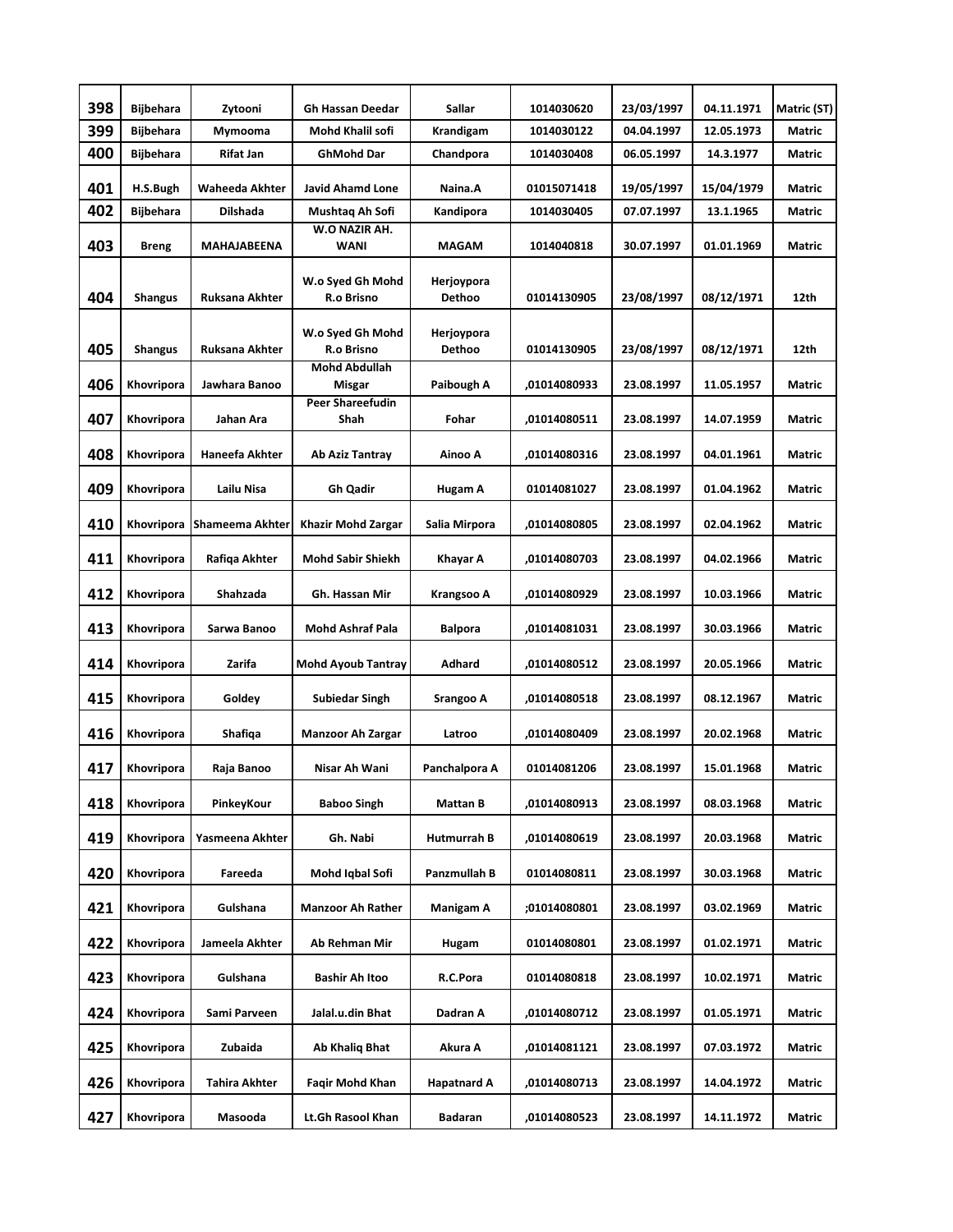| 428 | Khovripora     | Hajira               | <b>Gh Mohd Bhat</b>                  | Kherbugh A               | ,01014081014 | 23.08.1997 | 20.11.1972 | Matric |
|-----|----------------|----------------------|--------------------------------------|--------------------------|--------------|------------|------------|--------|
| 429 | Khovripora     | Dilshada Akhter      | Ab Aziz Najir                        | Wantrag                  | 01014080901  | 23.08.1997 | 03.12.1972 | Matric |
| 430 | Khovripora     | Amina Akhter         | Ab Aziz Sheikh                       | Rampora                  | 01014080903  | 23.08.1997 | 02.04.1973 | Matric |
| 431 | Khovripora     | Fehmeeda             | <b>Mohd Yousuf Tantray</b>           | Jummo A                  | ,01014080407 | 23.08.1997 | 01.11.1973 | Matric |
| 432 | Khovripora     | Yasmeena Javid       | <b>Mohd Yousuf Shah</b>              | Hangal Pawa A            | ,01014080707 | 23.08.1997 | 24.05.1973 | Matric |
| 433 | Khovripora     | Nayeema              | Nazir Ah Mir                         | Wajura A                 | ,01014080427 | 23.08.1997 | 28.11.1973 | Matric |
| 434 | Khovripora     | Gulshana Akhter      | <b>Mohd Abdullah</b><br>Hajam        | Siligam A                | 01014080513  | 23.08.1997 | 15.01.1974 | Matric |
| 435 | Khovripora     | Zamrooda             | Peer Sajad Hussain                   | Singpora A               | ,01014080423 | 23.08.1997 | 20.02.1974 | Matric |
| 436 | Khovripora     | Farooqa Akhter       | <b>Showket Ah Ganie</b>              | Seer A                   | .01014080601 | 23.08.1997 | 27.02.1974 | 12 th  |
| 437 | Khovripora     | Shaheena             | Abdul Gani Ahanger                   | Aung B                   | 01014080505  | 23.08.1997 | 24.03.1974 | Matric |
| 438 | Khovripora     | <b>Shabnum Arif</b>  | <b>Mohd Arif Khan</b>                | gilshana                 | 01014080310  | 23.08.1997 | 01.03.1975 | Matric |
| 439 | Khovripora     | Shahnaaza            | Ab Aziz Kooli                        | <b>H.Kichroo A</b>       | .01014080303 | 23.08.1997 | 03.03.1975 | Matric |
| 440 | Khovripora     | Shahzada Parveen     | <b>Mohd Ramzaan</b><br>Malik         | GrendAish                | 01014080306  | 23.08.1997 | 10.03.1975 | Matric |
| 441 | Khovripora     | Nighat Ara           | Sunaullah Wagay                      | Laripora Kalan           | ,01014080631 | 23.08.1997 | 01.11.1975 | Matric |
| 442 | Khovripora     | Neelam Gulzar        | <b>Ashig Hussain Bhat</b>            | Hutmurrah A              | ,01014080618 | 23.08.1997 | 03.04.1976 | Matric |
| 443 | Khovripora     | <b>Rukhsana</b>      | Sabzar Ah Pala                       | Logripora A              | 01014080412  | 23.08.1997 | 21.09.1976 | Matric |
| 444 | Khovripora     | Misra Banoo          | <b>Mohd Shafi Ganie</b>              | Takay Hugam              | 01014080130  | 23.08.1997 | 16.02.1979 | Matric |
| 445 | Khovripora     | Parveena Akhter      | Gh Mohd Wani                         | Hassan Noor B            | 01014080724  | 23.08.1997 | 02.05.1979 | Matric |
| 446 | <b>Shangus</b> | Haneefa Akhter       | W.o Gh Mohudin<br>Wani<br>R.o Mattan | Shalpora<br>Krangsoo     | 01014131023  | 06/11/1997 | 02/04/1966 | Matric |
| 447 | Khovripora     | Farooqa Akhter       | <b>Bashir Ahmad Dar</b>              | Shumhall A,              | 01014080721  | 23.12.1997 | 06.01.1962 | Matric |
| 448 | Khovripora     | <b>Gulshan Nazir</b> | Mazoor Ah Wani                       | Chandrigam(Tang<br>marg) | ,01014080813 | 23.12.1997 | 01.05.1963 | Matric |
| 449 | Khovripora     | Misra Banoo          | Mohd Ramzan Kumar                    | Salia C                  | 01014080807  | 23.12.1997 | 03.04.1964 | Matric |
|     |                |                      |                                      |                          |              |            |            |        |
| 450 | Khovripora     | Hasina AKHTER        | Gh Rasool Khan                       | Akad B                   | 01014080502  | 23.12.1997 | 03.06.1966 | Matric |
| 451 | Khovripora     | Mubina Akhter        | Ab Ahad Wani                         | <b>Badigam</b>           | 01014080404  | 23.12.1997 | 15.02.1968 | Matric |
| 452 | Khovripora     | Mehroojabeen         | Zahid Hussin                         | Panzmulla A.             | 01014080810  | 23.12.1997 | 05.04.1970 | Matric |
| 453 | Khovripora     | Parveeza Akhter      | <b>Showket Ah Ganie</b>              | <b>Batakote B</b>        | ,01014080202 | 23.12.1997 | 01.05.1970 | 12 th  |
| 454 | Khovripora     | Zubida Akhter        | Nisar Ahmad Bhat                     | Rampora                  | 01014080904  | 23.12.1997 | 07.03.1972 | Matric |
| 455 | Khovripora     | Asmat Ara            | <b>Bashir Ahmad Bhat</b>             | Haptnard B,              | 01014080715  | 23.12.1997 | 02.05.1972 | Matric |
| 456 | Khovripora     | Rukhsana Akhter      | Mohd Shafi Malik                     | Akad C,                  | 01014080503  | 23.12.1997 | 04.08.1972 | Matric |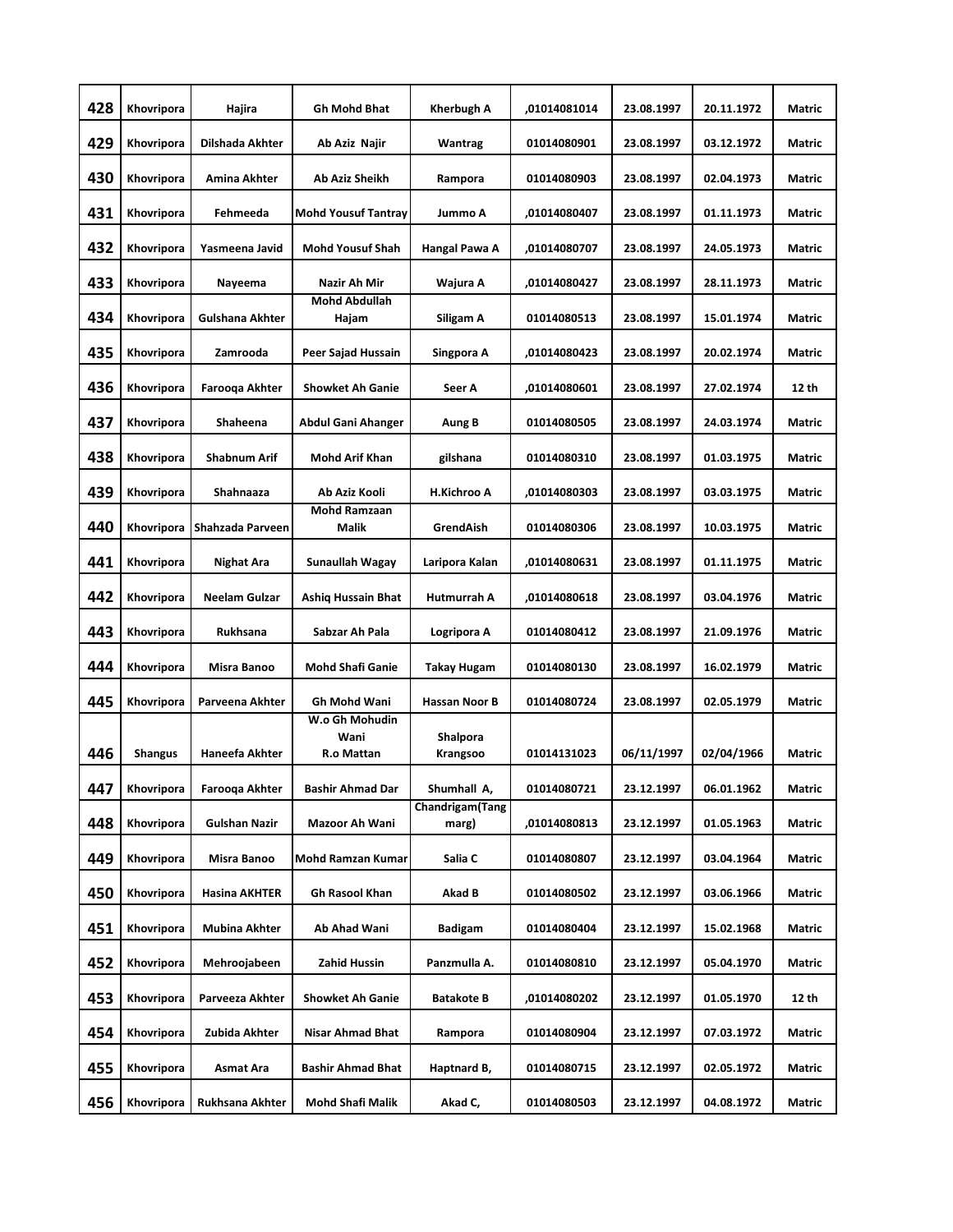| 457 | Khovripora   | <b>Gulshan Akhter</b>  | <b>Gh Mohd Teeli</b>                 | Akoora                           | N.A          | 23.12.1997 | 09.06.1973 | <b>Matric</b> |
|-----|--------------|------------------------|--------------------------------------|----------------------------------|--------------|------------|------------|---------------|
| 458 | Khovripora   | Azada Akhter           | Zahoor Ahmad Bhat                    | Akad A.                          | 01014080501  | 23.12.1997 | 16.03.1974 | Matric        |
| 459 | Khovripora   | <b>Tasleema Akhter</b> | <b>Ghy Hassan Bhat</b>               | Mulsoo                           | 01014080506  | 23.12.1997 | 13.04.1974 | <b>Matric</b> |
| 460 | Khovripora   | Zubida Parveen         | <b>Ab Gaffar Malik</b>               | Akoora                           | N.A          | 23.12.1997 | 01.01.1975 | <b>Matric</b> |
|     |              |                        |                                      |                                  |              |            |            |               |
| 461 | Khovripora   | Asifa Rasool           | <b>Gh Rasool Khadam</b>              | Gowas                            | ,01014080321 | 23.12.1997 | 10.03.1976 | <b>Matric</b> |
| 462 | Khovripora   | Mehbooba Akhter        | <b>Gh Rasool Lone</b>                | Aishmugam C                      | 01014080310  | 23.12.1997 | 11.03.1979 | Matric        |
|     |              |                        |                                      |                                  |              |            |            |               |
| 463 | Khovripora   | Sumaira                | <b>Mukhtar Ah Salroo</b>             | <b>Batkoote A</b>                | 01014080201  | 23.12.1997 | 03.03.1980 | <b>Matric</b> |
| 464 | Khovripora   | Shoby Jan              | <b>Ab Majeed Shah</b>                | Grendwan B                       | 01014080301  | 23.12.1997 | 04.11.1981 | <b>Matric</b> |
| 465 | Khovripora   | Shazada Shabir         | Ab. Khaliq Mir                       | Laripora A                       | 01014080523  | 23.12.1997 | 04.01.1982 | <b>Matric</b> |
|     |              |                        |                                      |                                  |              |            |            |               |
| 466 | H.S.Bugh     | Nigeena Akhter         | <b>Mohd Afzal Ganie</b>              | <b>Seer Anantnag</b>             | 01015071204  | 23/12/1997 | 25/03/1970 | Matric        |
|     |              | <b>SHADA</b>           |                                      | <b>NAGAM</b>                     | 1014040506   | 30.12.1997 | 05.20.1961 | <b>Matric</b> |
| 467 | <b>Breng</b> |                        | W.O: M.AMIN MIR                      |                                  |              |            |            |               |
| 468 | <b>Breng</b> | <b>ATIQA BANOO</b>     | W.O. AB MAJEED<br><b>SHEIKH</b>      | <b>HAYATPORA</b><br><b>SAGAM</b> | 1014040414   | 30.12.1997 | 31/03/1964 | <b>Matric</b> |
| 469 | <b>Breng</b> | NASEEMA                | W.O MUSHTAQ AH.<br><b>SHEIKH</b>     | <b>BIDHARD</b>                   | 10140411015  | 30.12.1997 | 15/10/1968 | Matric        |
|     |              |                        | W.O. SYED ARSHID                     |                                  |              |            |            |               |
| 470 | <b>Breng</b> | <b>FAREEDA</b>         | <b>HUSAIN</b>                        | SAGAM                            | 1014040413   | 30.12.1997 | 12.01.1968 | <b>Matric</b> |
| 471 | <b>Breng</b> | <b>HAFEEZA</b>         | <b>D.O GH MOHD</b><br><b>KHANDAY</b> | <b>BINDOO</b>                    | 1014040501   | 30.12.1997 | 20/02/1972 | 12TH          |
|     |              |                        |                                      |                                  |              |            |            |               |
| 472 | <b>Breng</b> | <b>RIFAT JAN</b>       | <b>W.O NISAR AHMAD</b>               | <b>NOWBOUGH</b>                  | 1014041315   | 30.12.1997 | 02.06.1975 | Matric        |
| 473 | <b>Breng</b> | <b>SHABIRA</b>         | D.O. GH HASSAN<br><b>MAGRAY</b>      | <b>ADHALL</b>                    | 10140401118  | 30.12.1997 | 03.02.1975 | Matric        |
|     |              | Sameena Akhter         |                                      |                                  | 010140101213 |            |            | <b>Matric</b> |
| 474 | Larkipora    |                        | Ab Gani Bhat                         | Are.Dehuran B                    |              | 03.01.1998 | 10.09.1967 |               |
| 475 | Larkipora    | Tahira Akhter          | Haji Gh Nabi Itoo                    | Nathipora A                      | 010140100711 | 03.01.1998 | 14.04.1965 | Matric        |
| 476 | Larkipora    | Sameena Akhter         | Ab Gani Bhat                         | Are.Dehuran B                    | 010140101213 | 03.01.1998 | 10.09.1967 | Matric        |
|     |              |                        |                                      |                                  |              |            |            |               |
| 477 | Larkipora    | Khalida Parveen        | <b>Mohd Yousf Pandith</b>            | Are.dehruna A                    | 010140101212 | 03.01.1998 | 02.09.1970 | Matric        |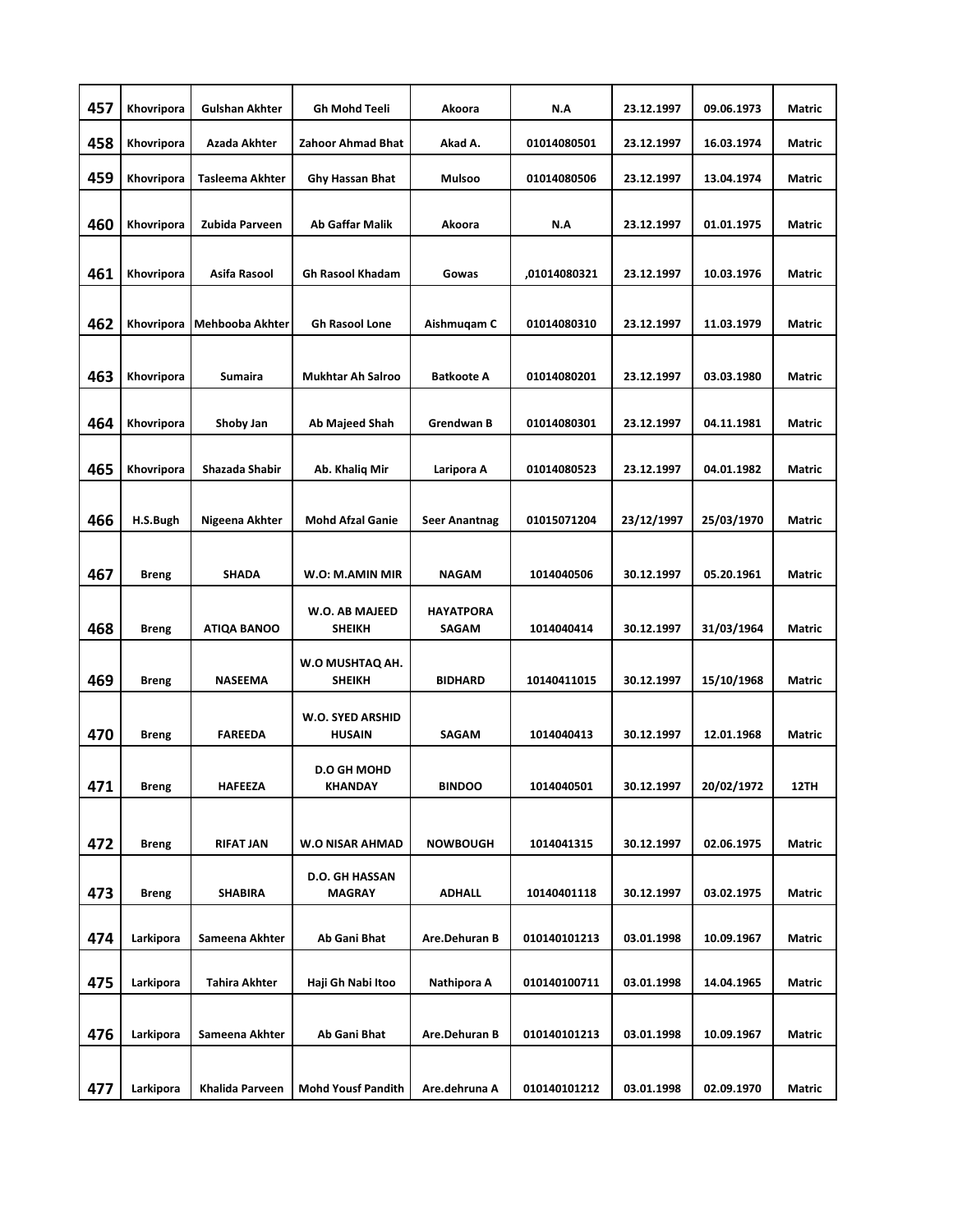| 478 | <b>Breng</b>     | <b>KAWSERA JAN</b>     | W.O. NAZIR AH<br><b>RATHER</b> | <b>BUCHOO</b>            | 1014010305   | 11.02.1998 | 04.06.1976 | Matric        |
|-----|------------------|------------------------|--------------------------------|--------------------------|--------------|------------|------------|---------------|
|     |                  |                        |                                |                          |              |            |            |               |
| 479 | Larkipora        | <b>Firdoosa Akhter</b> | Gh Hassan Bodha                | Gundinawoza B            | 010140100911 | 11.02.1998 | 03.10.1970 | Matric        |
|     |                  |                        |                                |                          |              |            |            |               |
| 480 | Khovripora       | Afrooza Akhter         | Ab Khalik Shah                 | Siligam                  |              | 23.02.1998 | 05.02.1976 | Matric        |
| 481 |                  | Fehmeeda Akhter        | <b>M Ayoub Padder</b>          |                          |              |            |            | Matric        |
|     | Qazigund         |                        |                                | <b>Badermuna A</b>       | 01014120320  | 10.03.1998 | 07.11.1968 |               |
| 482 | Larkipora        | Shahzada Akhter        | Reyaz Ah Padder                | Omoh C                   | 010140100425 | 17.03.1998 | 07.05.1968 | <b>Matric</b> |
|     |                  |                        |                                |                          |              |            |            |               |
| 483 | Larkipora        | Shahzada Akhter        | Reyaz Ah Padder                | Omoh C                   | 010140100425 | 17.03.1998 | 07.05.1968 | Matric        |
|     |                  |                        |                                |                          |              |            |            |               |
| 484 | <b>Bijbehara</b> | Sakeena                | MohdAslamMuftee                | Hayar                    | 1014030426   | 23.03.1998 | 05.12.1966 | Matric        |
|     |                  |                        |                                |                          |              |            |            |               |
| 485 | Khovripora       | Nasreena               | <b>Muzaffar Ah Khadim</b>      | <b>Tulhard</b>           | ,01014080425 | 23.03.1998 | 20.01.1973 | <b>Matric</b> |
| 486 | Khovripora       | Razia Akhter           | Nazir Ahmad Dar                | Nanil C                  | 01014080716  | 23.03.1998 | 09.11.1973 | <b>Matric</b> |
|     |                  |                        |                                |                          |              |            |            |               |
| 487 | Khovripora       | Yasmeen                | <b>Mohd Abdullah</b><br>Malyar | <b>Matipora B</b>        | ,01014081107 | 23.03.1998 | 01.01.1975 | Matric        |
|     |                  |                        |                                |                          |              |            |            |               |
| 488 | Larkipora        | <b>Sheera Akhter</b>   | Gh Mohd Makuj                  | <b>Nowgam E</b>          | 010140100320 | 30.03.1998 | 02.01.1973 | Matric        |
| 489 | Qazigund         | Aisha Parveen          | Gh Mustafa Shah                | Checki Badwani A         | 01014121314  | 27.03.1998 | 11.10.1959 | <b>Matric</b> |
| 490 | Qazigund         | <b>Gowhar Akhter</b>   | Nazir Ahmad lone               | Vessu A                  | 01014020401  | 27.03.1998 | 26.06.1965 | <b>Matric</b> |
|     |                  |                        |                                |                          |              |            |            |               |
| 491 | Qazigund         | Nasima Akhter          | Aashiq hussain najar           | Sadoora B                | 01014120410  | 27.03.1998 | 06.06.1966 | Matric        |
|     |                  |                        |                                | Devsar A.                |              |            |            |               |
| 492 | Qazigund         | Shaheena Akhter        | M Iqbal Shah                   | Malikabad                | 01014120224  | 27.03.1998 | 19.09.1967 | Matric        |
| 493 | Qazigund         | Sarva Naz              | <b>Shabir Ah Parry</b>         | <b>Kurigam B</b>         | 01014121320  | 27.03.1998 | 06.05.1971 | <b>Matric</b> |
|     |                  |                        |                                |                          |              |            |            |               |
| 494 | Qazigund         | Zytoona Akhter         | <b>Masroof Ah Shah</b>         | Panzath B                | 01014121302  | 27.03.1998 | 25.11.1971 | <b>TDC</b>    |
| 495 | Qazigund         | Shameema Akhter        | M Rafiq Dhobi                  | Sransoo A.<br>Qazigund C | 01014120203  | 27.03.1998 | 11.12.1972 | Matric        |
| 496 | Qazigund         | Meena Akhter           | Sajad Ah Bhat                  | Zodder A                 | 10140120512  | 27.03.1998 | 01.04.1974 | Matric        |
|     |                  |                        |                                |                          |              |            |            |               |
| 497 | Qazigund         | Hasina Akther          | Nisar Ahmad                    | Damjan A                 | 01014120418  | 27.03.1998 | 03.06.1974 | Matric        |
|     |                  |                        | <b>Fayaz Ahmad</b>             |                          |              |            |            |               |
| 498 | Qazigund         | Zarina Akhter          | Mantoo                         | Check Rajwali            | 01014120421  | 27.03.1998 | 01.02.1976 | <b>TDC</b>    |
|     |                  |                        |                                |                          |              |            |            |               |
| 499 | Qazigund         | <b>Arsheed Akhter</b>  | Gh. Mohiuddin Lone             | Vessu B                  | 01014120402  | 27.03.1998 | 29.09.1976 | Matric        |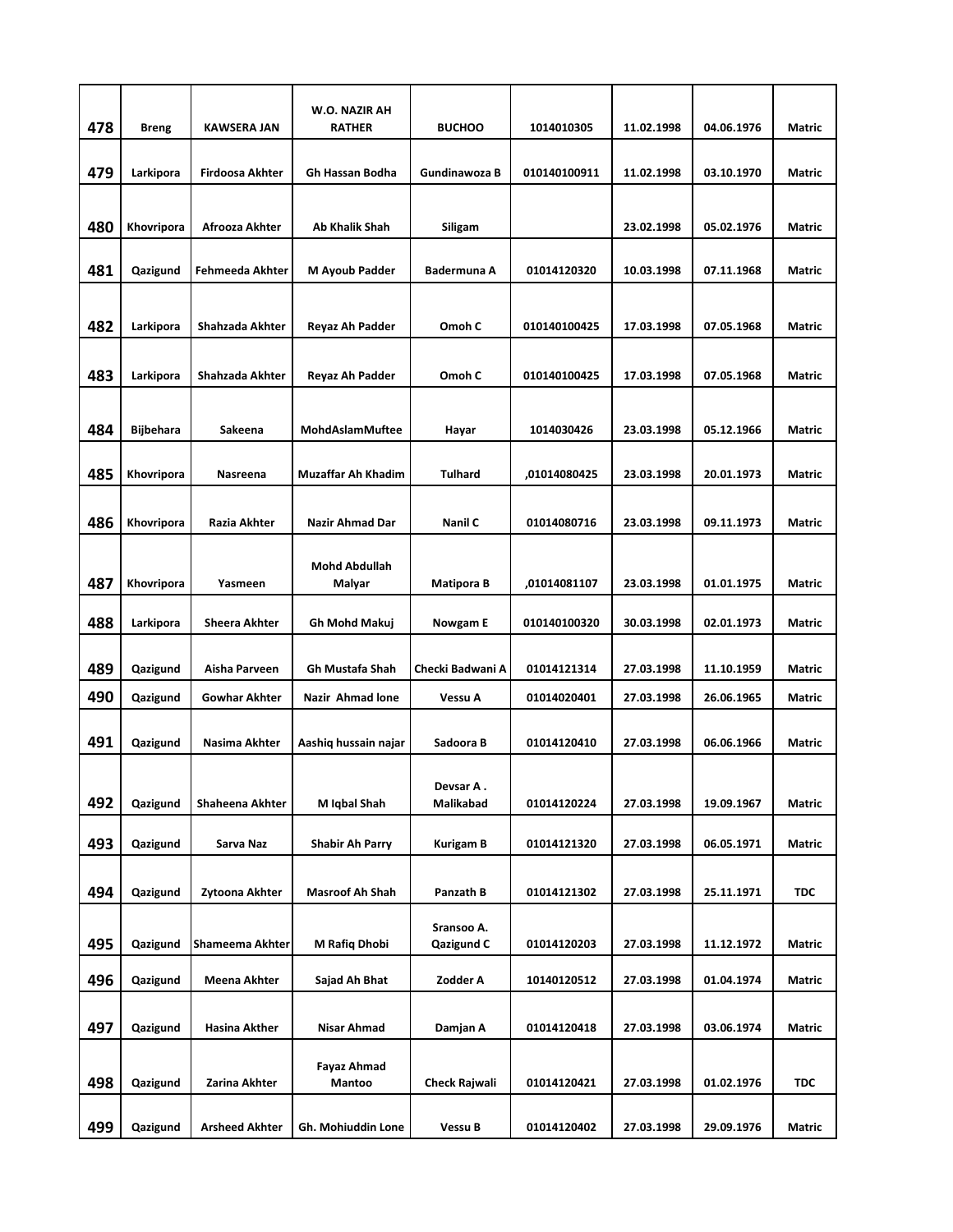| 500 | Qazigund       | Dilafroza Akhter       | Nazir Ah Bhat                              | <b>Bumthan B</b>     | 10140120502  | 27.03.1998 | 29.11.1977 | <b>Matric</b> |
|-----|----------------|------------------------|--------------------------------------------|----------------------|--------------|------------|------------|---------------|
| 501 | Larkipora      | Sheera Akhter          | Gh Mohd Makuj                              | Nowgam E             | 010140100320 | 30.03.1998 | 02.01.1973 | <b>Matric</b> |
| 502 | Larkipora      | Sheera Akhter          | Gh Mohd Makuj                              | Nowgam E             | 010140100320 | 30.03.1998 | 02.01.1973 | Matric        |
| 503 | Khovripora     | Hanifa                 | <b>Ab Rehman Bhat</b>                      | Amad A               | .01014080401 | 03.04.1998 | 16.03.1969 | <b>Matric</b> |
| 504 | Khovripora     | Neelofar Jan           | <b>Bashir Ah Itoo</b>                      | Khayar C             | .01014080702 | 03.04.1998 | 04.02.1971 | Matric        |
|     |                |                        |                                            |                      |              |            |            |               |
| 505 | Khovripora     | <b>Taliba</b>          | <b>Mohd Ashraf Wani</b>                    | Lidroo A             | ,01014080206 | 03.04.1998 | 01.03.1971 | <b>Matric</b> |
| 506 | Khovripora     | Zainab Banoo           | <b>Gh Mohd Bandey</b>                      | Sanjay Coloney       |              | 03.04.1998 | 01.03.1973 | <b>Matric</b> |
| 507 | Khovripora     | Aarifa                 | <b>Mohd Ashraf Ganie</b>                   | Jammu A Wagad        | ,01014080426 | 03.04.1998 | 04.01.1974 | <b>Matric</b> |
|     |                |                        |                                            |                      |              |            |            |               |
| 508 | Khovripora     | Shahmeema<br>Parveen   | Ab. Rashid                                 | Khayar B             | ,01014080704 | 03.04.1998 | 25.10.1976 | <b>Matric</b> |
| 509 | Larkipora      | Afrooza                | Ab Gafar Itoo                              | Arampora A           | 010140100409 | 15.04.1998 | 03.11.1976 | <b>Matric</b> |
| 510 | Larkipora      | Meema Akhter           | <b>Mohd Maqbool Mir</b>                    | Kulamchinar          | 010140100821 | 15.04.1998 | 20/02/1977 | <b>Matric</b> |
| 511 | <b>Shangus</b> | <b>Firdousa Akhter</b> | W.o Syed Mehboob<br>Shah R.o Achabal       | Kreri                | 01014130010  | 16/04/1998 | 05/01/1980 | <b>Matric</b> |
| 512 | <b>Shangus</b> | Hamida Banoo           | W.o Ab Gafar Kumar<br>R.o Nowgam           | <b>M.Pora Nowgam</b> | 01014130106  | 16/04/1998 | 01/11/1965 | <b>Matric</b> |
| 513 | <b>Shangus</b> | Haseena Akhter         | W.o Mohd Shafi<br>Rangraze R.o<br>Anantnag | Watkash              | 01014130614  | 16/04/1998 | 05/01/1973 | Matric        |
| 514 | <b>Shangus</b> | Qulsuma Banoo          | W.O Farooq Ahmad<br>R.O Khull Chowher      | <b>Brisnoo</b>       | 01014130702  | 16/04/1998 | 01/05/1970 | Matric        |
|     |                |                        |                                            |                      |              |            |            |               |
| 515 | Larkipora      | Shamshada              | Mushtaq Ah Sheikh                          | Ganiepora            | 010140100706 | 18.04.1998 | 05.03.1968 | Matric        |
| 516 | Larkipora      | Fareeda                | Ab Wahab Bodha                             | <b>Bodhapra</b>      | 010140100704 | 18.04.1998 | 03.09.1978 | Matric        |
| 517 | Larkipora      | Shamshada              | Mushtaq Ah Sheikh                          | Ganiepora            | 010140100706 | 18.04.1998 | 05.03.1968 | Matric        |
| 518 | Larkipora      | Aamina                 | Gh Mohd Bhat                               | Zaldora A            | 010140100901 | 19.04.1998 | 03.04.1980 | Matric        |
| 519 | Larkipora      | Shamima Akhter         | Habibullah Sofi                            | Hallan C             | 010140100312 | 20.04.1998 | 21/03/1968 | Matric        |
| 520 | Qazigund       | Hafiza Parveen         | Ali Mohd Wani                              | <b>Khahgund A</b>    | 01014120312  | 21.04.1998 | 11.04.1968 | Matric        |
| 521 | Qazigund       | Raja Banoo             | Nisar Ah Kumar                             | Pranigam             | 01014120609  | 22.04.1998 | 12.12.1973 | Matric        |
| 522 | <b>Shangus</b> | <b>Muzaffar Akhter</b> | D.O Mohd Abdullah<br>Kanroo                | Methmoo K.M.         | 01014130611  | 22/04/1998 | 09/02/1975 | Matric        |
| 523 | Qazigund       | Tawheeda Banoo         | Gh Hussain Shah                            | Ujroo A              | 01014120606  | 27.04.1998 | 13.01.1974 | Matric        |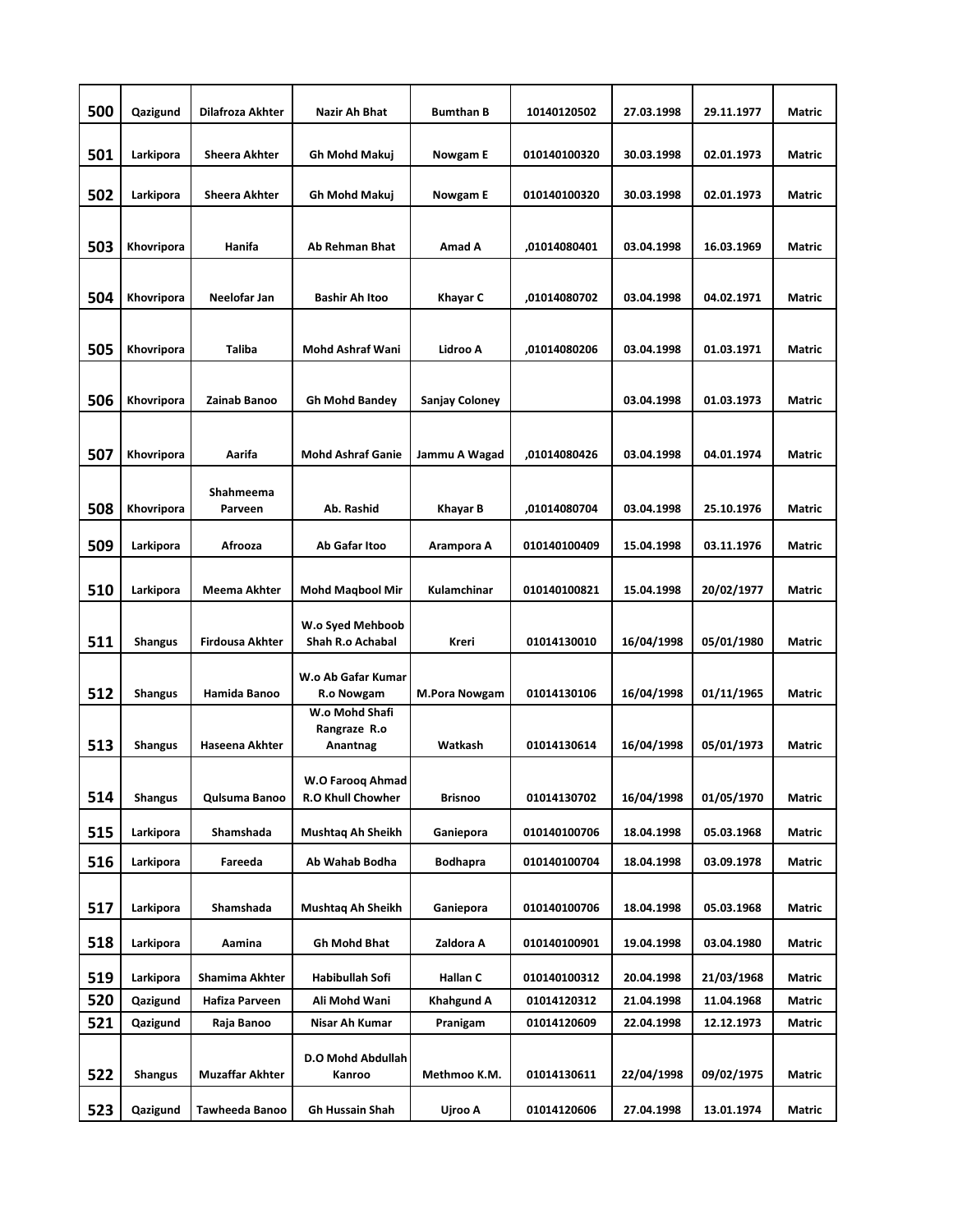| 524        | Qazigund           | Shafeega Akhter             | <b>Tarig Ah Shah</b>            | Shampora A                              | 01014121323                | 27.04.1998               | 18.02.1976              | Matric           |
|------------|--------------------|-----------------------------|---------------------------------|-----------------------------------------|----------------------------|--------------------------|-------------------------|------------------|
| 525        | Qazigund           | Neelofer Jan                | <b>Shabir Ah Rather</b>         | Chaimulla A                             | 01014120214                | 27.04.1998               | 01.01.1978              | Matric           |
|            |                    |                             |                                 |                                         |                            |                          |                         |                  |
| 526        | Qazigund           | Naseema Akhter              | Nazir Ah Shah                   | YK Pora A                               | 01014120101                | 28.04.1998               | 03.03.1974              | Matric           |
| 527        | Qazigund           | Kulsuma Akhter              | <b>Ab Hamid Bhat</b>            | Baba Pora B.<br>Khoshipora A            | 01014020114                | 28.04.1998               | 09.04.1967              | Matric           |
| 528        | Larkipora          | Amina Akhter                | Syed Zubair Ah                  | Ringmando A                             | 010140100109               | 14.05.1998               | 15.11.1973              | Matric           |
|            |                    | Mahajabeena                 |                                 |                                         |                            |                          |                         |                  |
| 529        | Qazigund           | Banoo                       | <b>Gh Qadir Lone</b>            | <b>Wangund A</b>                        | 01014120625                | 16.05.1998               | 20.04.1976              | Matric           |
| 530        | Qazigund           | Sharifa Akhter              | M Yousuf Zargar                 | Nussu A                                 | 01014120914                | 18.05.1998               | 05.03.1968              | Matric           |
| 531        | H.S.Bugh           | Sarva Akhter                | Ab.Rehman Khanday               | Gassipora                               | 01015071219                | 22/05/1998               | 02/03/1969              | Matric           |
| 532        | <b>Bijbehara</b>   | Hassina Akhter              | Jalla u din Rather              | Sirhama                                 | 1014030322                 | 31.05.1988               | 15.1.1967               | Matric           |
| 533        | <b>Breng</b>       | <b>MARYAMA</b>              | D.O. ALI MOHD<br><b>ZARGAR</b>  | <b>HILLER</b>                           | 1014040403                 | 15.06.1998               | 03.02.1971              | Matric           |
| 534        | Larkipora          | Fahmeeda Akhter             | Nazir Ah Hagro                  | Hargawas A                              | 010140100208               | 30.06.1998               | 25.04.1968              | Matric           |
| 535        | Larkipora          | Masooda Akhter              | <b>Mohd Mubrak Shah</b>         | Bragam D                                | 010140100717               | 11.07.1998               | 01.01.1970              | Matric           |
| 536        | Larkipora          | <b>Khalida Akhter</b>       | <b>Manzoor Ah Hakeem</b>        | Mirdund                                 | 010140100713               | 30.07.1998               | 06.02.1967              | <b>Matric</b>    |
| 537        | <b>Bijbehara</b>   | Mehbooba                    | GhMohdCharag                    | Chenigund                               | 10140301114                | 19.08.1998               | 01.03.1969              | Matric           |
| 538        | <b>Bijbehara</b>   | Mubeena                     | GhNabi Shah                     | Gandhajhipora                           | 1014030715                 | 01.09.1998               | 08.09.1962              | Matric           |
| 539        | <b>Bijbehara</b>   | Rozyjan                     | AbKhaliq Shah                   | Sicop                                   | 1014030724                 | 15.09.1998               | 01.08.1976              | Matric           |
| 540        | Bijbehara          | Rozyjan                     | <b>AbKhalig Shah</b>            | Sicop                                   | 1014030724                 | 15.09.1998               | 01.08.1976              | Matric           |
| 541        | <b>Bijbehara</b>   | Shameema                    | GhMohdNangroo                   | Krandigaam A                            | 1014030                    | 24.09.1998               | 02.02.1997              | Matric           |
| 542        | <b>Bijbehara</b>   | Dilshada                    | MohdYousuf Dhobi                | PeershahMohalla                         | 1014030721                 | 28.09.1998               | 29.12.1967              | Matric           |
| 543        | <b>Bijbehara</b>   | Ruqiya                      | GhNabiManda                     | Zirpora                                 | 1010430817                 | 12.10.1998               | 01.05.1972              | Matric           |
| 544        | Achabal            | Shabina Akhter              | Lt. Habibullah                  | Lanan(A)                                | 01014011013                | 30.10.1998               | 01.12.1970              | Matric           |
| 545        | Achabal            | Shahzada                    | Bilal Ah Najar                  | <b>Brakpora D</b>                       | 01014010206                | 30.10.1998               | 4.11.1977               | Matric           |
| 546        | Achabal            | Neelofar Jan                | Ab. Rashed Bhat                 | <b>Bulbul nowgam</b>                    | 01014010807                | 30.10.1998               | 15.05.1974              | Matric           |
| 547        | Achabal            | Dilafroza Ara               | Gh. Mohd Darzil                 | kadipora sued<br>school                 | 01014010113                | 30.10.1998               | 15.08.1967              | Matric           |
| 548        | Achabal            | Nayeema Akhter              | <b>Ghulam Hussan lone</b>       | Kamad.D                                 | 01014010623                | 30.10.1998               | 15.4.1974               | Matric           |
| 549        | Achabal            | Masooda                     | Qazi Sharif.ui.din              | Sarnal B                                | 01014010205                | 30.10.1998               | 12.05.1967              | Matric           |
| 550        | Achabal            | Shakeela Akhter             | <b>Shoekat Hussain</b><br>Bodna | Brakpora                                | 01014010621                | 30.10.1998               | 2.5.1962                | Matric           |
| 551        | Achabal            | Sayeeda Akhter              | Gh. Rasool Gahnoo               | Hazratbal, Sheikh<br>Moh                | 01014010414                | 30.10.1998               | 15.06.1955              | Matric           |
| 552        | Achabal            | Zaina Banoo                 | W.O Ab. Khaliq Mir              | Shirpoora Bala                          | 01014010419                | 30.10.1998               | 20.09.1954              | Matric           |
| 553        | Achabal            | Shabnuma                    | Fayaz Ah Sheikh                 | donipawa c                              | 01014010208                | 30.10.1998               | 12.3.1980               | Matric           |
| 554        | Achabal            | Rukhsana Akhter             | Gh. Nabi Khan                   | Nigigund (A)                            | 01014011017                | 30.10.1998               | 03.03.1971              | Matric           |
|            |                    |                             |                                 |                                         |                            |                          |                         |                  |
| 555<br>556 | Achabal<br>Achabal | Tawheeda Akhter<br>Mahmooda | Feyaz AH Sheikh<br>Fayaz Ah Dar | <b>Bond Dialgam A</b><br>Sheikh Mohalla | 01014010615<br>01014010214 | 30.10.1998<br>30.10.1998 | 1.01.1973<br>26.04.1962 | Matric<br>Matric |
|            |                    |                             |                                 |                                         |                            |                          |                         |                  |
|            |                    |                             |                                 |                                         |                            |                          |                         |                  |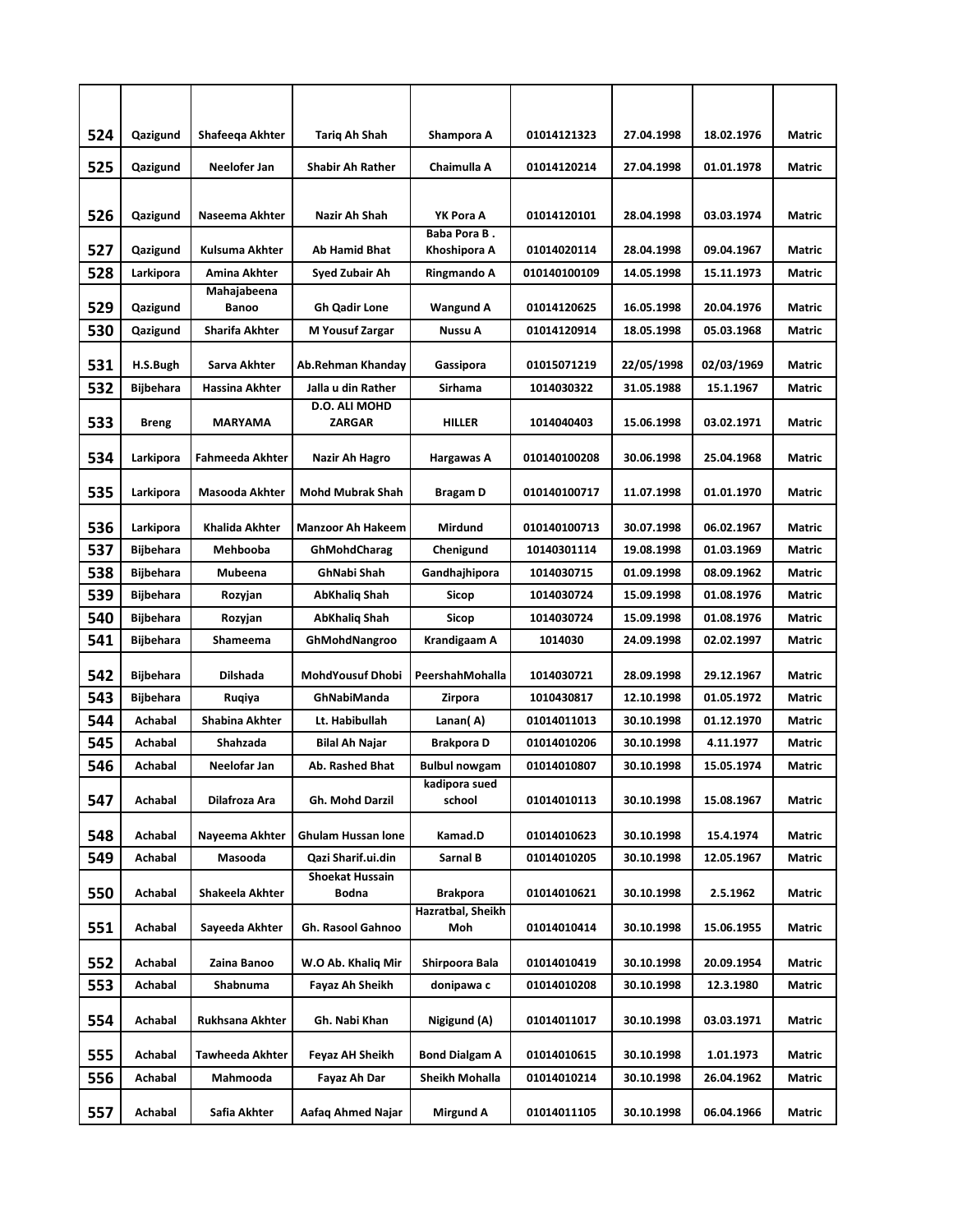| 558        | Achabal          | Ulfat jan                  | <b>Gulam Rasool Thokar</b>                   | Moominabad                    | 01014010627                | 30.10.1998               | 4.4.1973              | Matric                  |
|------------|------------------|----------------------------|----------------------------------------------|-------------------------------|----------------------------|--------------------------|-----------------------|-------------------------|
| 559        | Achabal          | <b>Tahira Akhter</b>       | Ab Majeed Shah                               | Monghal(A)                    | 01014011004                | 30.10.1998               | 15.04.1970            | <b>Matric</b>           |
| 560        | Achabal          | Sheeraza Hussain           | Rayiz Ah Bhat                                | Rooh.A                        | 01014010221                | 30.10.1998               | 1.11.1972             | Matric                  |
| 561        | Achabal          | Yasmeena Akhter            | M. Amin Gania                                | Shelipora(B)                  | 01014010916                | 30.10.1998               | 01.02.1976            | Matric                  |
| 562        | Achabal          | Naseema Akhter             | Lt. Gh. Qadir Sheikh                         | Mir Mohalla<br>Achabal        | 01014010106                | 30.10.1998               | 02.01.1966            | Matric                  |
| 563        | Achabal          | Rafiqa                     | Sonaullah wagay                              | Darpora<br>khundroo           | 01014010120                | 30.10.1998               | 10.04.1966            | Matric                  |
| 564        | Achabal          | <b>Muneera Akhter</b>      | <b>GhulamAhmad</b><br>Parray                 | Kamad.E                       | 01014010624                | 30.10.1998               | 14.3.1969             | Matric                  |
| 565        | Achabal          | Parveena                   | <b>Bilal Ah Kumar</b>                        | Sarnal .A                     | 01014010207                | 30.10.1998               | 28.11.1977            | <b>Matric</b>           |
| 566        | Achabal          | Nusrat Akhter              | M.Shafi Hajam                                | Tailwani<br><b>Tumborpora</b> | 01014010908                | 30.10.1998               | 07.11.1974            | Matric                  |
|            | Achabal          |                            |                                              | Khanabal                      |                            |                          |                       |                         |
| 567<br>568 | Achabal          | Neelofar Akhter<br>Haleema | <b>Gh.Hussan Ahanger</b><br>Javaid Ah Reeshi | nandpora<br>Shirpora          | 01014010625<br>01014010219 | 30.10.1998<br>30.10.1998 | 2.2.1970<br>15.3.1975 | <b>Matric</b><br>Matric |
|            |                  |                            | lt. Mushtaq Ah                               |                               |                            |                          |                       |                         |
| 569        | Achabal          | <b>Nusrat Hameed</b>       | Trumboo                                      | Nathpora                      | 01014011125                | 30.10.1998               | 25.03.1969            | Matric                  |
| 570        | Achabal          | <b>Rehana Akhter</b>       | <b>Mohd Saleem Mir</b>                       | <b>Mirdanter B</b>            | 01014011112                | 30.10.1998               | 12.04.1963            | <b>Matric</b>           |
| 571        | Achabal          | Sabura Akhter              | Javaid Ahmed Ali                             | TB Shah A                     | 01014011101                | 30.10.1998               | 08.03.1971            | Matric                  |
| 572        | Achabal          | Maimoona                   | W.O Sabzar Ah. Mir                           | Munwara,<br><b>Bonpoora</b>   | 01014010422                | 30.10.1998               | 02.11.1977            | <b>Matric</b>           |
| 573        | Achabal          | Rukhsara Akhter            | Mushtaq Ah.Parray                            | Monghal(B)                    | 01014011005                | 30.10.1998               | 01.03.1974            | Matric                  |
| 574        | Achabal          | Hanifa Akhter              | Ab. Aziz Wani                                | Hanjidanter A                 | 01014011109                | 30.10.1998               | 01.04.1960            | Matric                  |
| 575        | Bijbehara        | Gulshana                   | Mushtaq Ah Shah                              | Khiram                        | 1014030303                 | 31.10.1998               | 01.12.1963            | <b>Matric</b>           |
| 576        | Achabal          | Rakeena Akhter             | <b>Nisar Ahmed Dar</b>                       | Bangdar A                     | 01014011117                | 02.11.1998               | 16/03/1972            | Matric                  |
| 577        | <b>Bijbehara</b> | Masooda                    | MohdAbudalla Shah                            | Adder A                       | 10104030917                | 18.11.1998               | 03.03.1975            | Matric                  |
| 578        | Achabal          | <b>Nuzhat Gull</b>         | Gh. Mohd Mir                                 | Ashajipora (A)                | 01014011016                | 22.12.1998               | 15.10.1978            | Matric                  |
| 579        | Shangus          | Atiqa Bano                 | W.o Ab. Rashid Teeli<br><b>Utersoo</b>       | Wanipora<br><b>Uttersoo</b>   | 01014130105                | 24/12/1998               | 10/03/1974            | Matric                  |
| 580        | Achabal          | Naseema Akhter             | Mohd Ramzan Reshi                            | papibal                       | 01014011001                | 25.01.1999               | 16.03.1976            | Matric                  |
| 581        | Achabal          | Nasreena Akhter            | Ab. Aziz Najar                               | Imoh.C                        | 01014010321                | 28.04.1999               | 05.03.1977            | Matric                  |
| 582        | Khovripora       | Rifat                      | <b>Ab Majeed Rangraiz</b>                    | Nowbough A                    | ,01014081108               | 23.06.1999               | 20.03.1975            | Matric                  |
| 583        | Khovripora       | Fatima Akhter              | <b>Mohd Yaqoob Shiekh</b>                    | <b>Hapatnard C</b>            | ,01014080726               | 27.10.1999               | 26.03.1977            | Matric                  |
| 584        | Achabal          | Nellofar Razaq             | Abdul Razaq Wani                             | palpora.A                     | 01014010626                | 01.08.2000               | 4.4.1973              | Matric                  |
| 585        | <b>Breng</b>     | ZAHIDA BANOO               | W.O: JUMAID<br><b>CHOHAN</b>                 | KACHWAN                       | 1014040616                 | 02.08.2000               | 02.01.1973            | Matric                  |
| 586        | Larkipora        | Sameena Banoo              | Gh Nabi shah                                 | Chowgund C                    | 010140100308               | 30.08.2000               | 04.05.1980            | Matric                  |
| 587        | <b>Shangus</b>   | Nasreena Akhter            | W.o Zahid Zahoor<br>Dand R.o Anantnag        | Khudpora<br>Nowgam            | 010141306013               | 21/09/2000               | 11/03/1975            | Matric                  |
| 588        | Larkipora        | Rohilla                    | Malik Hamidullah                             | Hakura C                      | 010140101118               | 03.01.2001               | 03.10.1976            | Matric                  |
| 589        | Khovripora       | Rubeena Amin               | Mohd Amin Khan                               | Rambirpora B                  | ,01014080908               | 20.05.2001               | 13.11.1982            | Matric                  |
| 590        | Khovripora       | Rafiqa Akhter              | Sabzar Ahmad Bhat                            | Maligund                      | 01014080417                | 01.07.2001               | 03.03.1976            | Matric                  |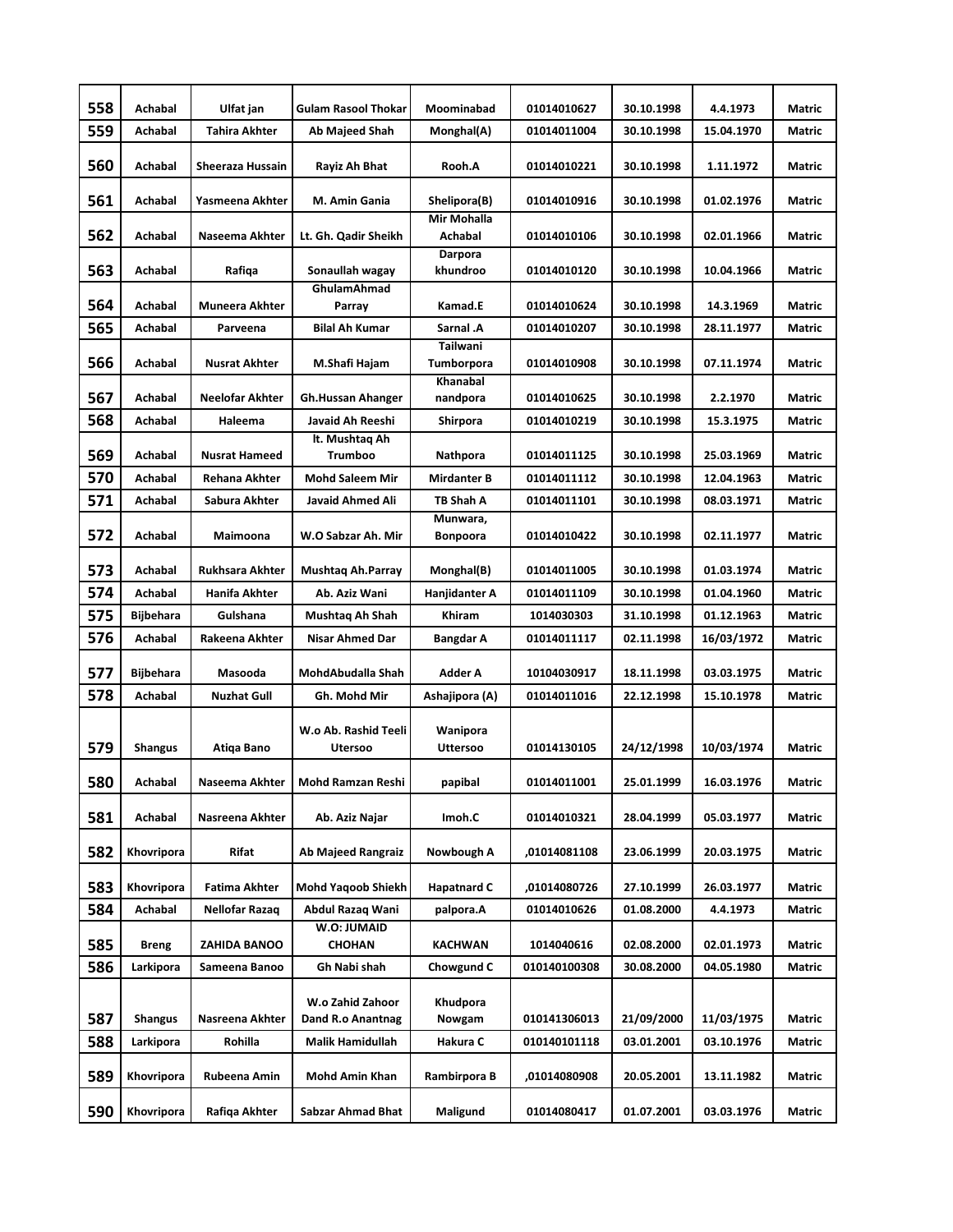| 591 | Khovripora       | Tabsuma                  | Liyaqat Ali                           | Reshkubal            | 01014080421  | 01.10.2001 | 01.04.1983        | Matric        |
|-----|------------------|--------------------------|---------------------------------------|----------------------|--------------|------------|-------------------|---------------|
| 592 | <b>Breng</b>     | GULSHANA                 | <b>W.O SYEED JAVEED</b><br>AHMAD      | KHRETTY              | 10140411006  | 11.12.2002 | 02.12.1974        | 12th          |
| 593 | Qazigund         | Rifat Jan                | Javaid Ah Wani                        | Drein A              | 01014120913  | 01.06.2003 | N.A               | <b>TDC</b>    |
| 594 | Larkipora        | Quansar                  | <b>Gh Nabi Malik</b>                  | <b>Gund Hakura F</b> | 010140101121 | 17.11.2003 | 04.04.1979        | Matric        |
| 595 | Larkipora        | Quansar                  | Gh Mohiudin shah                      | Hakura F             | 010140101121 | 17.11.2003 | 04.04.1979        | Matric        |
| 596 | <b>Bijbehara</b> | Amira                    | AbGaniBhat                            | Nowpora              | 1014030706   | 26.06.2004 | 09.11.1980        | Matric        |
| 597 | <b>Bijbehara</b> | <b>Dilshada</b>          | <b>Zulfkar Mir</b>                    | Sofipora             | 1014030707   | 25.02.2005 | 07.02.1974        | <b>Matric</b> |
| 598 | <b>Bijbehara</b> | Gulshana                 | Reyaz ah Misger                       | Loiser               | 10104031116  | 28/02/2005 | 07.04.1974        | Matric        |
| 599 | Qazigund         | Rehaina Parveen          | Ab Rashid Koka                        | <b>Manzmoh B</b>     | 01014121209  | 09.03.2005 | 04.04.1966        | Matric        |
| 600 | Larkipora        | Rubia Parveen            | Syed Farhat Ah                        | Kapran C             | 010140100103 | 10.03.2005 | 03.01.1973        | <b>Matric</b> |
| 601 | Larkipora        | Waheeda Akhter           | Safeer Ah Khanday                     | Chohan A             | 010140100113 | 10.03.2005 | 07.11.1980        | <b>Matric</b> |
| 602 | Larkipora        | Latifa Banoo             | <b>Bilal Ah Wani</b>                  | Kreeri D             | 010140100809 | 10.03.2005 | 03.06.1973        | Matric        |
| 603 | Larkipora        | Yasmeena Akhter          | <b>Mohd Syed Peer</b>                 | Nowpora C            | 010140100814 | 10.03.2005 | 01.01.1973        | T.D.C         |
| 604 | Larkipora        | <b>Fahmeeda Akhter</b>   | <b>Hilal Ah Lone</b>                  | Shangran C           | 010140100824 | 10.03.2005 | 15/03/1974        | T.D.C         |
| 605 | Larkipora        | Safeera Akhter           | <b>Mohd Akhter Shah</b>               | G.H.Gund             | 010140101128 | 10.03.2005 | 02.01.1972        | T.D.C         |
| 606 | Larkipora        | Dilafooza Banoo          | Fayaz Ah Shah                         | Kreeri E             | 010140100810 | 10.03.2005 | 02.10.1975        | T.D.C         |
| 607 | Larkipora        | Samima Akhter            | Javaid Ah Wani                        | Omoh D               | 010140100426 | 10.03.2005 | 03.03.1977        | T.D.C         |
| 608 | Larkipora        | Yasmeena Akhter          | Shabir Ah Khan                        | Chowgund D           | 010140100309 | 10.03.2005 | <b>15/10/1970</b> | <b>Matric</b> |
| 609 | Larkipora        | Fareeda                  | N.A                                   | <b>Batagaund D</b>   | 010140100514 | 10.03.2005 | 04.01.1974        | T.D.C         |
| 610 | Larkipora        | Afroza                   | N.A                                   | Zamalgam D           | 010140100520 | 10.03.2005 | 04.01.1974        | Matric        |
| 611 | Larkipora        | Waheeda Akhter           | Mohd ramzan Wani                      | <b>Hallan D</b>      | 010140100315 | 10.03.2005 | 01.09.1979        | Matric        |
| 612 | Larkipora        | Shamima Banoo            | <b>Bashir Ah Ganie</b>                | <b>Rain B</b>        | 010140100311 | 10.03.2005 | 03.30.1971        | Matric        |
| 613 | Qazigund         | Jocey Akhter             | Gh. Mohiuddin Mir                     | Sadoora C            | 01014020411  | 11.03.2005 | 19.10.1991        | Matric        |
| 614 | Qazigund         | Shugufta Akhter          | <b>Nazir Ahmad Yettoo</b>             | Sangran D            | 01014020904  | 12.03.2005 | 20.06.1976        | Matric        |
| 615 | <b>Bijbehara</b> | MehboobaAkhter           | Ali MohdTak                           | <b>TakMohallaBii</b> | 1014030918   | 10.03.2005 | 01.04.1972        | Matric        |
| 616 | <b>Bijbehara</b> | Parveena                 | Nazir Ah vaid                         | Eidgah               | 1014030919   | 10.03.2005 | 01.07.1972        | Matric        |
| 617 | <b>Bijbehara</b> | Gulshana                 | Ab Rashid Lone                        | Bewora               | 1014030706   | 10.03.2005 | 09.10.1972        | Matric        |
| 618 | <b>Bijbehara</b> | Masooda                  | <b>Ab Rashid Rather</b>               | Aswoda               | 1014030717   | 10.03.2005 | 08.03.1979        | Matric        |
| 619 | Bijbehara        | Tasleema                 | MohdishaqTarray                       | Katoo                | 1014030718   | 10.03.2005 | 10.09.1971        | Matric        |
| 620 | <b>Breng</b>     | <b>KULSUMA</b><br>REHMAN | W.O. ALI MOHD                         | <b>BOMDOORA</b>      | 1014040318   | 10.03.2005 | 01.01.1972        | Matric        |
| 621 |                  |                          |                                       |                      |              |            |                   |               |
|     | Breng            | <b>RAFEEQA</b>           | W.O. BASHIR AH MIR                    | <b>GADOLE</b>        | 10140401021  | 10.03.2005 | 01.15.1972        | Matric        |
| 622 | <b>Breng</b>     | HAMEEDA                  | W.O MOHD SIDIQ<br>SHAH                | <b>GOHAN</b>         | 10104040905  | 10.03.2005 | 03.01.1972        | Matric        |
| 623 | <b>Breng</b>     | <b>JAMEELA BANOO</b>     | W.O: BILAL AH WANI                    | <b>SOAF</b>          | 1014040605   | 10.03.2005 | 12.04.1972        | Matric        |
| 624 | Breng            | TASLEEMA                 | W.O. MANZOOR<br>AHMAD                 | <b>DRAWAY</b>        | 1014041209   | 10.03.2005 | 03.30.1972        | 12TH          |
| 625 | Breng            | ZUBAIDA                  | <b>W.O NAZIR AHMAD</b><br>W.O MUSHTAQ | <b>GADVAIL</b>       | 10140411024  | 10.03.2005 | 01.01.1973        | Matric        |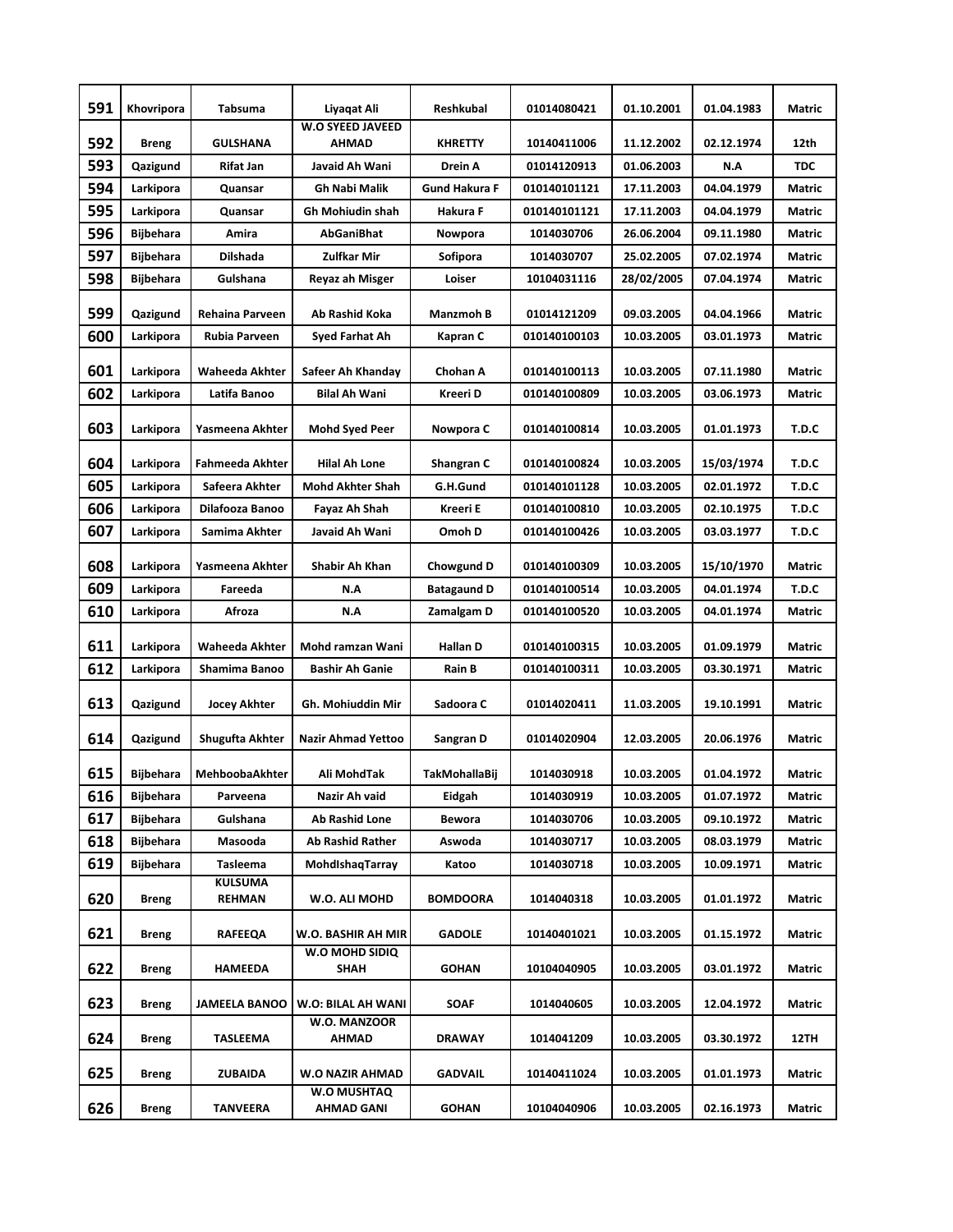| 627 | Breng            | <b>ZAREEFA</b>                   | <b>W.O BASHIR AHMAD</b>                 | <b>NOWBOUGH</b>                     | 1014041322  | 10.03.2005 | 03.11.1973 | <b>Matric</b> |
|-----|------------------|----------------------------------|-----------------------------------------|-------------------------------------|-------------|------------|------------|---------------|
| 628 | Breng            | SHAHZADA                         | <b>W.O GULZAR AHMAD</b><br><b>DEKA</b>  | <b>DEESU</b>                        | 1014041103  | 10.03.2005 | 03.15.1974 | <b>Matric</b> |
| 629 | <b>Breng</b>     | <b>RUBY JAN</b>                  | <b>W.O. RAYEES AH</b><br><b>RESHI</b>   | <b>ANANTNAG</b>                     | 1014040108  | 10.03.2005 | 03.28.1974 | 12TH          |
| 630 | <b>Breng</b>     | <b>SHAMEEMA</b><br><b>AKHTER</b> | W.O. JAVAID AHMAD<br><b>PADDER</b>      | <b>LARNOO</b>                       | 1014041205  | 10.03.2005 | 03.20.1974 | Matric        |
| 631 | <b>Breng</b>     | <b>MEHMOOBUN</b><br><b>NISA</b>  | W.O. REYAZ AHMAD<br><b>PADDER</b>       | <b>KHERPORA</b>                     | 1014040620  | 10.03.2005 | 25/05/1974 | <b>Matric</b> |
| 632 | <b>Breng</b>     | <b>HASEENA</b>                   | <b>W.O MOHD YOUNIS</b><br>BHAT          | <b>KALHAR</b>                       | 1014040418  | 10.03.2005 | 14/02/1975 | 12TH          |
| 633 | <b>Breng</b>     | <b>MAROOFA</b>                   | <b>W.O AADIL HUSSAIN</b><br>SHAH        | DRAMDALLAW                          | 1014040507  | 10.03.2005 | 25/02/1975 | Matric        |
| 634 | Breng            | MOHMOODA                         | W.O: AB REHMAN                          | <b>ZALDORA</b>                      | 1014040612  | 10.03.2005 | 04.01.1975 | Matric        |
| 635 | <b>Breng</b>     | <b>FEHMEEDA</b>                  | <b>W.O SHOWKAT</b><br><b>AHMAD</b>      | <b>WATERHALL</b>                    | 1014040223  | 10.03.2005 | 05.01.1975 | Matric        |
| 636 | <b>Breng</b>     | <b>HAJRA</b>                     | <b>W.O NAZIR AHMAD</b><br><b>RATHER</b> | KANDIWARA                           | 1014040216  | 10.03.2005 | 05.05.1975 | 12TH          |
|     |                  |                                  | D.O. GH NABI                            |                                     |             |            |            |               |
| 637 | <b>Breng</b>     | <b>RUBIA NABI</b>                | <b>RATHER</b><br><b>W.O MUSHTAQ</b>     | <b>MIRBAZAR</b>                     | 1014041010  | 10.03.2005 | 06.01.1975 | Matric        |
| 638 | Breng            | ZAHIDA                           | <b>AHMAD AGOO</b><br>W.O. FAROOQ AH     | <b>CHEKI GOHAN</b><br><b>LISSER</b> | 101404098   | 10.03.2005 | 08.01.1975 | Matric        |
| 639 | Breng            | NUSRAT AFZAL                     | BODA                                    | CHAWALGAM                           | 1014010305  | 10.03.2005 | 04.07.1980 | 12TH          |
| 640 | <b>Breng</b>     | FAREEDA                          | W.O MUSHTAQ AH.<br><b>MALIK</b>         | <b>PINDOBAL</b>                     | 10104040911 | 10.03.2005 | 05.03.1980 | Matric        |
| 641 | Breng            | <b>ULFAT JAN</b>                 | D.O.LT. Syed Gh<br>Rasool               | <b>MAGAM.D</b>                      | 1014040812  | 10.03.2005 | 10.04.1987 | 12TH          |
| 642 | <b>Bijbehara</b> | Sakeena                          | GhMohd Shah                             | <b>BataporaKuller</b>               | 1014030227  | 10.03.2005 | 01.03.1978 | Matric        |
| 643 | <b>Bijbehara</b> | Misra                            | GhNabiBhat                              | Katsoo                              | 1014030205  | 10.03.2005 | 04.10.1967 | Matric        |
| 644 | <b>Bijbehara</b> | Aisha                            | Nisar Ah Shah                           | Katsoo                              | 1014030204  | 10.03.2005 | 03.02.1973 | Matric        |
| 645 | Bijbehara        | <b>Rihan un Nisa</b>             | Ali MohdNengroo                         | Sirhama                             | 1014030323  | 10.03.2005 | 18.6.1975  | Matric        |
| 646 | <b>Bijbehara</b> | Jawhara                          | <b>Mohd Ashraf Bhat</b>                 | Sirhama                             | 1014030323  | 10.03.2005 | 10.03.1974 | Matric        |
| 647 | <b>Bijbehara</b> | Fehmeeda                         | Nazir Ah Nengroo                        | <b>Sirhama</b>                      | 1014030324  | 10.03.2005 | 01.12.1973 | Matric        |
| 648 | <b>Bijbehara</b> | Aisha                            | GhRasoolGanie                           | <b>Sallar</b>                       | 1014030604  | 10.03.2005 | 09.03.1975 | Matric        |
| 649 | <b>Bijbehara</b> | Rubia                            | Ab Aziz                                 | Pethnoo                             | 1014030213  | 10.03.2005 | 01.02.1981 | Matric        |
| 650 | <b>Bijbehara</b> | Ruksana                          | <b>MohdAltafGanie</b>                   | Budroo                              | 1014030208  | 10.03.2005 | 01.10.1973 | Matric        |
| 651 | <b>Bijbehara</b> | Arsheeda                         | AbRehmanSherguri                        | Dachigam                            | 1014030214  | 10.03.2005 | 23.5.1983  | Matric        |
| 652 | <b>Bijbehara</b> | Mumtaza                          | Mehraj u din Badder                     | H.Kuthal                            | 1014030215  | 10.03.2005 | 08.04.1974 | <b>Matric</b> |
| 653 | Breng            | <b>KULSUMA</b><br><b>REHMAN</b>  | W.O. ALI MOHD                           | <b>BOMDOORA</b>                     | 1014040318  | 10.03.2005 | 01.01.1972 | Matric        |
| 654 | <b>Bijbehara</b> | Saleema                          | Ali MohdNajar                           | Dehwatoo                            | 1014030216  | 10.03.2005 | 01.04.1974 | Matric        |
| 655 | Bijbehara        | Rifat                            | <b>Gulzar Ah Bhat</b>                   | Benard                              | 1014030217  | 10.03.2005 | 01.04.1979 | Matric        |
| 656 | <b>Breng</b>     | ZARIFA                           | <b>D.O AB AZIZ KAYNOO</b>               | WANGAM                              | 1014040816  | 09.05.2005 | 02.04.1966 | Matric        |
| 657 | <b>Breng</b>     | SHAMIMA<br>AKHTER                | Javid Ah Padder                         | <b>HARDPORA</b>                     | 1014041202  | 20.09.2005 | 14/12/1978 | Matric        |
| 658 | H.S.Bugh         | Rehana Akhter                    | Bashir Ah. Mohand                       | Pazalpora.B                         | 01015071416 | 26/09/2005 | 02/05/1971 | Matric        |
| 659 | H.S.Bugh         | Shakeela Bano                    | Ab.Majid Dar                            | Tribjee.A                           | 01015071120 | 02/10/2005 | 08/02/1963 | Matric        |
| 660 | H.S.Bugh         | Lateefa Parveen                  | Gowhar Ah.Kuchay                        | Wanpoh.C                            | 01015071224 | 03/10/2005 | 07/03/1974 | Matric        |
| 661 | H.S.Bugh         | Raja Akhter                      | Mohd Shafi Dar                          | T.Tachloo.B                         | 01015071329 | 03/10/2005 | 01/05/1967 | Matric        |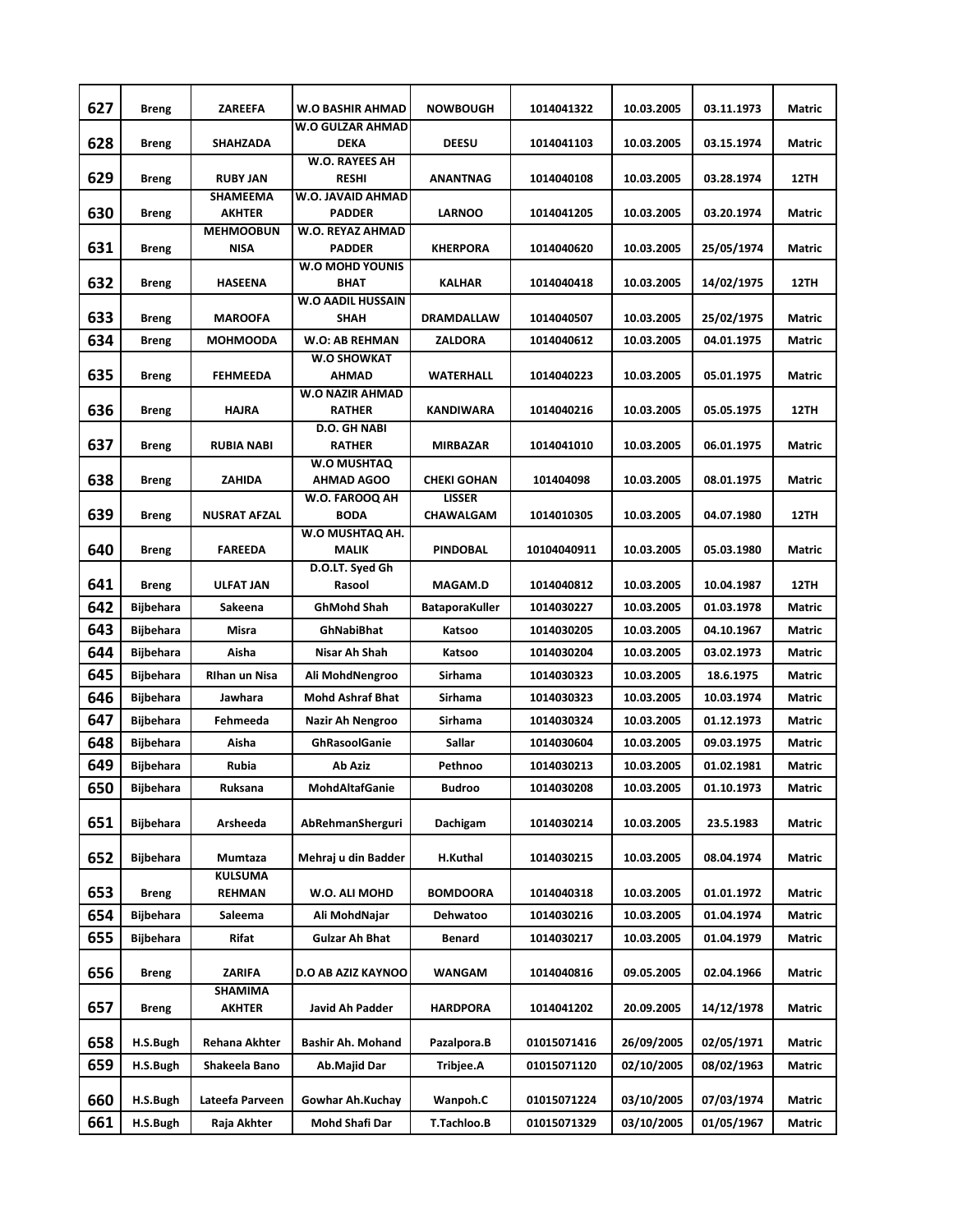| 662 | H.S.Bugh         | Nigeena Parveen       | Gh.Hassan Dar               | Shamshipora.D         | 01015071324  | 03/10/2005 | 05.03.1974` | <b>Matric</b> |
|-----|------------------|-----------------------|-----------------------------|-----------------------|--------------|------------|-------------|---------------|
| 663 | H.S.Bugh         | Haseena Akhter        | <b>Gh.Mohidin Dar</b>       | Arwani.D              | 01015071104  | 03/10/2005 | 02/01/1975  | <b>Matric</b> |
| 664 | <b>Bijbehara</b> | Yasmeena              | <b>AltafHussainBhat</b>     | Waghama               | 10140301119  | 03.10.2005 | 02.03.1975  | Matric        |
| 665 | <b>Bijbehara</b> | Ruksana               | <b>Mohd Ashraf Mir</b>      | Katriteng             | 1014030702   | 03.10.2005 | 04.02.1971  | Matric        |
| 666 | <b>Bijbehara</b> | Afroza                | Mohd Amin Rah               | <b>Dhobighat</b>      | 1014030704   | 03.10.2005 | 02.04.1974  | <b>Matric</b> |
| 667 | H.S.Bugh         | Sheeraza Akhter       | Ajaz Ahmad Bhat             | Arwani.E              | 01015071105  | 03/10/2005 | 20/04/1975  | <b>Matric</b> |
|     |                  |                       |                             |                       |              |            |             |               |
| 668 | H.S.Bugh         | Mahtaba Akhter        | <b>Hameedullah Bhat</b>     | Arwani.F              | 01015071106  | 03/10/2005 | 02/01/1975  | <b>Matric</b> |
| 669 | <b>Bijbehara</b> | <b>Dilshada</b>       | <b>GhRasool Rah</b>         | GundNowroz            | 1014030705   | 03.10.2005 | 05.04.1979  | Matric        |
| 670 | <b>Bijbehara</b> | RehanaQamer           | Sajad ah Peer               | Adlach                | 1014031120   | 03.10.2005 | 01.01.1975  | <b>Matric</b> |
| 671 | Bijbehara        | Firdoosa              | Mushtaq Shah                | <b>BonporaAdlach</b>  | 1014031119   | 03.10.2005 | 30.5.1973   | Matric        |
| 672 | <b>Bijbehara</b> | Shameema              | <b>Ab Hamid Rather</b>      | <b>Dirhama</b>        | 1014030226   | 03.10.2005 | 10.06.1966  | Matric        |
| 673 | <b>Bijbehara</b> | SonieKour             | Nirmal Singh                | PethNambal            | 1014030222   | 03.10.2005 | 05.04.1975  | $10+2$        |
| 674 | <b>Bijbehara</b> | Shaheena              | GhQadir                     | Guree                 | 1014030223   | 03.10.2005 | 11.03.1981  | <b>Matric</b> |
| 675 | <b>Bijbehara</b> | Kulsooma              | <b>Bakir Khan</b>           | Lehandajan            | 10104031008  | 03.10.2005 | 16/04/1976  | Matric        |
| 676 | <b>Bijbehara</b> | Shakeela              | Gh Nabi Khan                | Sofipora              | 01014031013  | 03.10.2005 | 15/04/1976  | Matric        |
| 677 | <b>Bijbehara</b> | <b>Tasleema</b>       | <b>Mohd Yaseen Wani</b>     | Movera                | 01014031217  | 03.10.2005 | 21/06/1971  | Matric        |
| 678 | <b>Bijbehara</b> | <b>Rifat Vaid</b>     | <b>Gh Nabi Vaid</b>         | Veersiran             | 10104031001  | 03.10.2005 | 01.04.1979  | Matric        |
| 679 | <b>Bijbehara</b> | Tasleema              | Ajaz Ah Bhat                | Khiram                | 0104030305   | 03.10.2005 | 21/04/1970  | Matric        |
| 680 | <b>Bijbehara</b> | Mubeena               | Javid Ah                    | Khiram                | 0104030307   | 03.10.2005 | 10.03.1973  | <b>Matric</b> |
| 681 | <b>Bijbehara</b> | Mehmooda              | Bashir ah Dar               | Chandpora             | 01010430109  | 03.10.2005 | 15/04/1970  | T.D.C         |
| 682 | Bijbehara        | Daisy                 | Gh Mohd Bhat                | Kathsoo               | ;01014030201 | 03.10.2005 | 01.03.1969  | Matric        |
| 683 | <b>Bijbehara</b> | Maryam                | <b>Altaf Hussain Sheikh</b> | Marhama               | 01014030511  | 03.10.2005 | 01.04.1973  | <b>Matric</b> |
| 684 | Achabal          | Nayeema               | Noor Din Mir                | Mooman abad           | 01014011003  | 21.05.2005 | 24.12.1980  | Matric        |
| 685 | Achabal          | Kawser jan            | Fayaz Ah Bhat               | sunsuma.A             | 01014010102  | 31.08.2005 | 02.02.1971  | <b>Matric</b> |
| 686 | Achabal          | Mubeena               | Gh.Jeelani mir              | Syedpora.E            | 01014010714  | 03.10.2005 | 11.03.1971  | Matric        |
| 687 | Achabal          | Shahzada Akhter       | <b>Gh Mohiudin Shah</b>     | Seepan A              | 01014011122  | 03.10.2005 | 01.04.1971  | <b>Matric</b> |
| 688 | Achabal          | Zareena Akhter        | Nazir Ah Malik              | Magapora.B            | 01014010821  | 03.10.2005 | 01.05.1971  | Matric        |
| 689 | Achabal          | Mehbooba Akhter       | W.O Tariq Ahmad             | Sundoo B              | 01014010402  | 03.10.2005 | 29.09.1971  | Matric        |
| 690 | Achabal          | waheeda               | Mohd Shafi Dar              | Brakpora(F)           | 01014010518  | 03.10.2005 | 25.02.1972  | Matric        |
| 691 | Achabal          | Muneera Jan           | Mumtaz Ah Mir               | <b>Bradpora.D</b>     | 01014010119  | 03.10.2005 | 13.09.1972  | Matric        |
| 692 | Achabal          | Mayeena Banoo         | Gh.Hassan Baba              | Tailwani(F)           | 01014010906  | 03.10.2005 | 20.03.1972  | Matric        |
| 693 | Achabal          | Parveena              | Bashir Ah Mir               | <b>Brakpora(E)</b>    | 01014010517  | 03.10.2005 | 01.05.1972  | Matric        |
| 694 | Achabal          | Nusrat                | Arsheed Hussain             | Nonwani (B)           | 01014010521  | 03.10.2005 | 05.05.1972  | Matric        |
| 695 | Achabal          | Naseema               | Gh Mohd Bhat                | Rooh.B                | 01014010222  | 03.10.2005 | 9.9.1972    | Matric        |
| 696 | Achabal          | <b>Masarat Bashir</b> | <b>Syed Rayees Ahmed</b>    | TB SHAH B             | 01014011102  | 03.10.2005 | 01.03.1973  | Matric        |
| 697 | Achabal          | Mahjabeen             | Showkat Ah. Gania           | Checic<br>KhangalHall | 01014010823  | 03.10.2005 | 10.04.1973  | Matric        |
| 698 | Bijbehara        | Naseema               | Gh Hassan Sheikh            | Panjpora              | 01014030524  | 03.10.2005 | 03.04.1973  | Matric        |
| 699 | Bijbehara        | Hajra                 | Mohd Amin Dar               | Pujteng               | 01014030528  | 03.10.2005 | 01.12.1973  | Matric        |
| 700 | Bijbehara        | Zareefa               | Gulzar Ah Dar               | Sethar                | 01014030530  | 03.10.2005 | 03.12.1972  | Matric        |
| 701 | Bijbehara        | Mudasira              | Tariq Ah Shah               | Hatigam               | 0104030316   | 03.10.2005 | 20/05/1973  | Matric        |
| 702 | Achabal          | Nigeena Banoo         | Gh. Mohd Magray             | jogigund(B)           | 01014010915  | 03.10.2005 | 05.02.1974  | Matric        |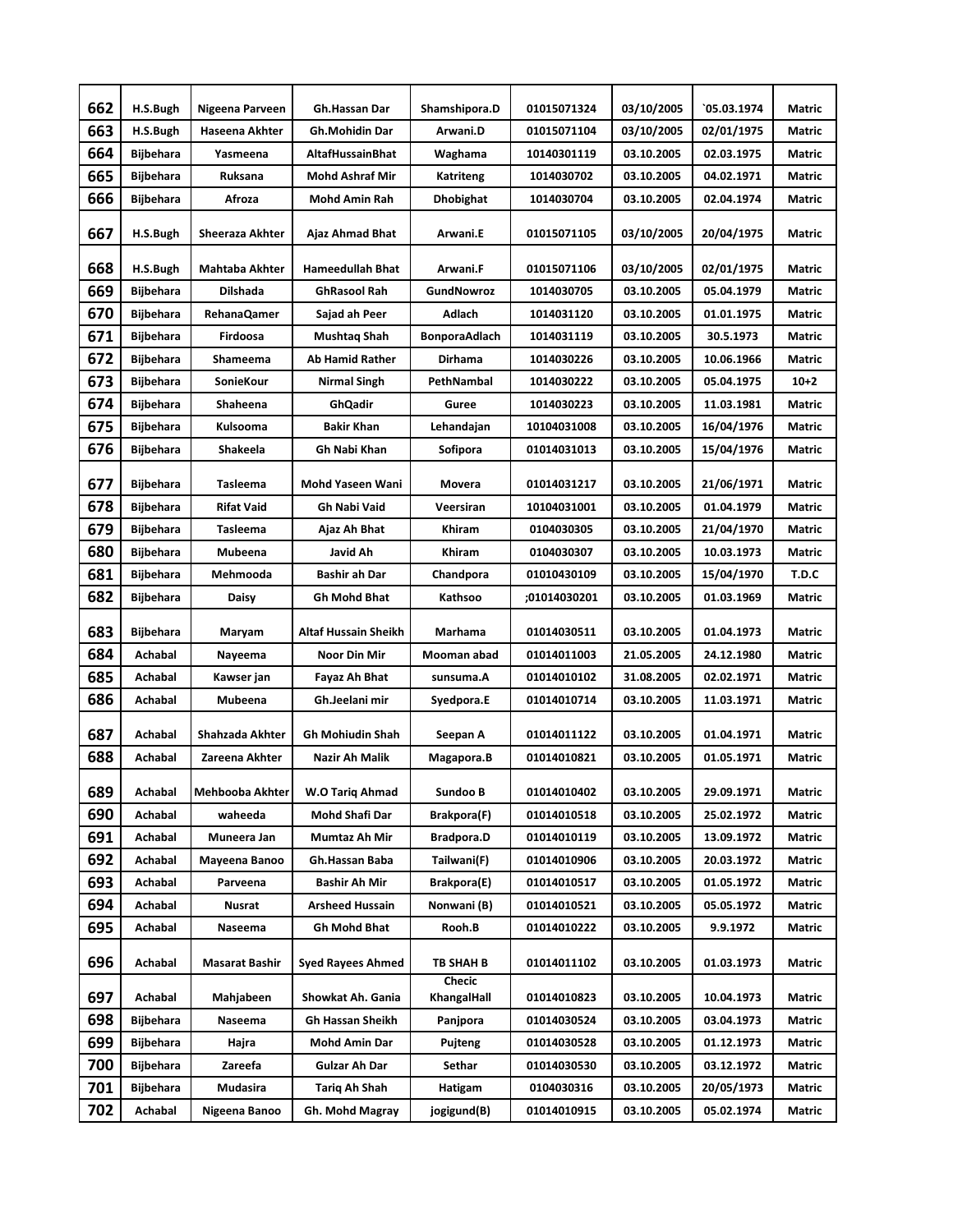| 703 | Achabal          | Parveena             | <b>Mohd Rafig Parray</b>               | Ogjan Dialgam .D   | 01014010819  | 03.10.2005 | 10.03.1974 | Matric        |
|-----|------------------|----------------------|----------------------------------------|--------------------|--------------|------------|------------|---------------|
| 704 | Achabal          | Zeenat Ara           | Gh Mohd Bakhshi                        | H anjidanter B     | 01014011110  | 03.10.2005 | 04.04.1974 | Matric        |
| 705 | Achabal          | Kawser parveen       | Shakeel Ah. Gania                      | Lalan (B)          | 01014011009  | 03.10.2005 | 06.04.1974 | Matric        |
| 706 | Achabal          | Tasleema             | Farooq ah Hajam                        | Devipora.B         | 01014010709  | 03.10.2005 | 01.06.1974 | <b>Matric</b> |
| 707 | <b>Achabal</b>   | Musrat               | Nasar AH Wani                          | Pushwara.A         | 01014010224  | 03.10.2005 | 3.12.1974  | Matric        |
| 708 | Achabal          | Nishata Akhter       | M.Ashraf Dar                           | $l$ alan $(c)$     | 01014011011  | 03.10.2005 | 15.02.1975 | Matric        |
| 709 | Achabal          | sheeraza             | <b>Gull Mohd Gania</b>                 | Thijiwara (D)      | 01014010508  | 03.10.2005 | 01.05.1975 | Matric        |
| 710 | Achabal          | Gowsia               | <b>Gulzar Ah Qadir</b>                 | Tailwani(E)        | 01014010905  | 03.10.2005 | 24.10.1975 | Matric        |
| 711 | Achabal          | Fareeda Akhter       | <b>Aabid Hussain Dar</b>               | Munwara B          | 01014011106  | 03.10.2005 | 02.12.1978 | Matric        |
| 712 | Achabal          | Tabasum              | Mohd Iqbal bhat                        | Qwarigam.D         | 01014010713  | 03.10.2005 | 26.10.1980 | Matric        |
| 713 | Achabal          | Mehbooba Akhter      | Mohd Akbar Dar                         | Uttersoo B         | 01014010423  | 03.10.2005 | 01.02.1983 | Matric        |
| 714 | Achabal          | Shaheena Akhter      | Khursheed Ah sheikh                    | khandiphari.C      | 01014010107  | 03.10.2005 | 06.06.1971 | Matric        |
| 715 | Bijbehara        | Parveena             | Ab Aziz Wani                           | Gadiseer           | 1014030224   | 03.10.2005 | 07.07.1974 | <b>Matric</b> |
| 716 | Bijbehara        | Ruby                 | MohdAkberNaikoo                        | Veeri (Loiseer)    | 1014030225   | 03.10.2005 | 07.09.1981 | Matric        |
| 717 | Bijbehara        | Ruksana              | Feroz Ah ASwar                         | Thajiwara          | 1014030226   | 03.10.2005 | 01.04.1979 | Matric        |
| 718 | <b>Bijbehara</b> | Javida               | Mohd Shafi Shah                        | Veeri              | 0104030904   | 03.10.2005 | 15/02/1973 | Matric        |
| 719 | <b>Bijbehara</b> | Haleema              | <b>Mohd Ishaq Parry</b>                | Veeri              | 0104030903   | 03.10.2005 | 07.07.1974 | <b>Matric</b> |
| 720 | <b>Bijbehara</b> | Naseema              | Gh Hassan Sheikh                       | Panjpora           | 01014030524  | 03.10.2005 | 03.04.1973 | Matric        |
| 721 | Bijbehara        | Hajra                | <b>Mohd Amin Dar</b>                   | Pujteng            | 01014030528  | 03.10.2005 | 01.12.1973 | Matric        |
| 722 | Bijbehara        | Zareefa              | Gulzar Ah Dar                          | Sethar             | 01014030530  | 03.10.2005 | 03.12.1972 | Matric        |
| 723 | <b>Bijbehara</b> | Mudasira             | Tariq Ah Shah                          | Hatigam            | 0104030316   | 03.10.2005 | 20/05/1973 | Matric        |
| 724 | Bijbehara        | Tasleema             | Mushtaq ah Ganie                       | Darigund           | 010104031107 | 03.10.2005 | 03.03.1975 | Matric        |
| 725 | <b>Bijbehara</b> | Gulshana             | <b>Basarat Ah Shah</b>                 | Kullar             | 01014031003  | 03.10.2005 | 07.04.1974 | Matric        |
| 726 | <b>Bijbehara</b> | Haseena              | Fayaz Ah Bhat                          | Marhama            | 01014030510  | 03.10.2005 | 07.04.1973 | Matric        |
| 727 | Achabal          | Raihana Ulfath       | Mohd Ibrahim Khan                      | checki Brinty.F    | 01014010306  | 15.10.2005 | 12.01.1979 | Matric        |
| 728 | Achabal          | Shaika mushtaq       | Ab. Nasir Nasti                        | prakashpora        | 01014010213  | 22.10.2005 | 19.09.1981 | Matric        |
| 729 | H.S.Bugh         | Naseema Akhter       | <b>Shabir Ahmad Sofi</b>               | Uranhall.E         | 01015071405  | 31/01/2006 | 09/09/1972 | Matric        |
| 730 | H.S.Bugh         | Haneefa Akhter       | Mohd Ayoub Dar                         | Subhanpora         | 01015071024  | 04/02/2006 | 01/06/1968 | Matric        |
| 731 | H.S.Bugh         | Nafeeza Akhter       | <b>Syed Mohd Yaqoob</b>                | Naina.B            | 01015071017  | 04/02/2006 | 15/01/1972 | Matric        |
| 732 | Achabal          | Yasmeena Akhter      | Bashir Ah Wani                         | peertakiya.B       | 01014010316  | 29.03.2006 | 01.03.1972 | Matric        |
| 733 | Achabal          | Aabida Parveen       | Zahoor AH Khan                         | <b>Brinty.H</b>    | 01014010317  | 29.03.2006 | 09.12.1972 | Matric        |
| 734 | Achabal          | Tasleema Akhter      | W.O Aijaz Ah. Parrey<br>W.O Ahmadullah | <b>BB Nowgam D</b> | 01014010318  | 29.03.2006 | 05.03.1974 | Matric        |
| 735 | Achabal          | Waheeda Gul          | Magray                                 | <b>BB Nowgam C</b> | 01014010319  | 29.03.2006 | 02.03.1971 | Matric        |
| 736 | Achabal          | Mehmooda<br>Akhter   | <b>Mushtaq Ahmed Dar</b>               | Mirdanter D        | 01014010328  | 29.3.2006  | 05.12.1969 | Matric        |
| 737 | Achabal          | <b>Lovely Dilhar</b> | joginder sing                          | C.S.Pora.C         | 01014010329  | 29.03.2006 | 01.03.1967 | Matric        |
| 738 | Achabal          | Gulshana Akhter      | Ab. Majid wani                         | Chichripora (B)    | 01014010330  | 29.03.2006 | 05.01.1969 | Matric        |
| 739 | Achabal          | Fareeda Akhter       | Mushtaq Ah Mir                         | sunsoma(B)         | 01014010331  | 29.03.2006 | 27.12.1971 | Matric        |
| 740 | Achabal          | Gulshana Akhter      | Mohd iqbal sheikh                      | Reshi check        | 01014010333  | 29.03.2006 | 28.2.1979  | Matric        |
| 741 | Achabal          | Yasmena              | Late Gh. Ahmad itoo                    | Wattigam(C)        | 01014010334  | 29.03.2006 | 10.04.1980 | Matric        |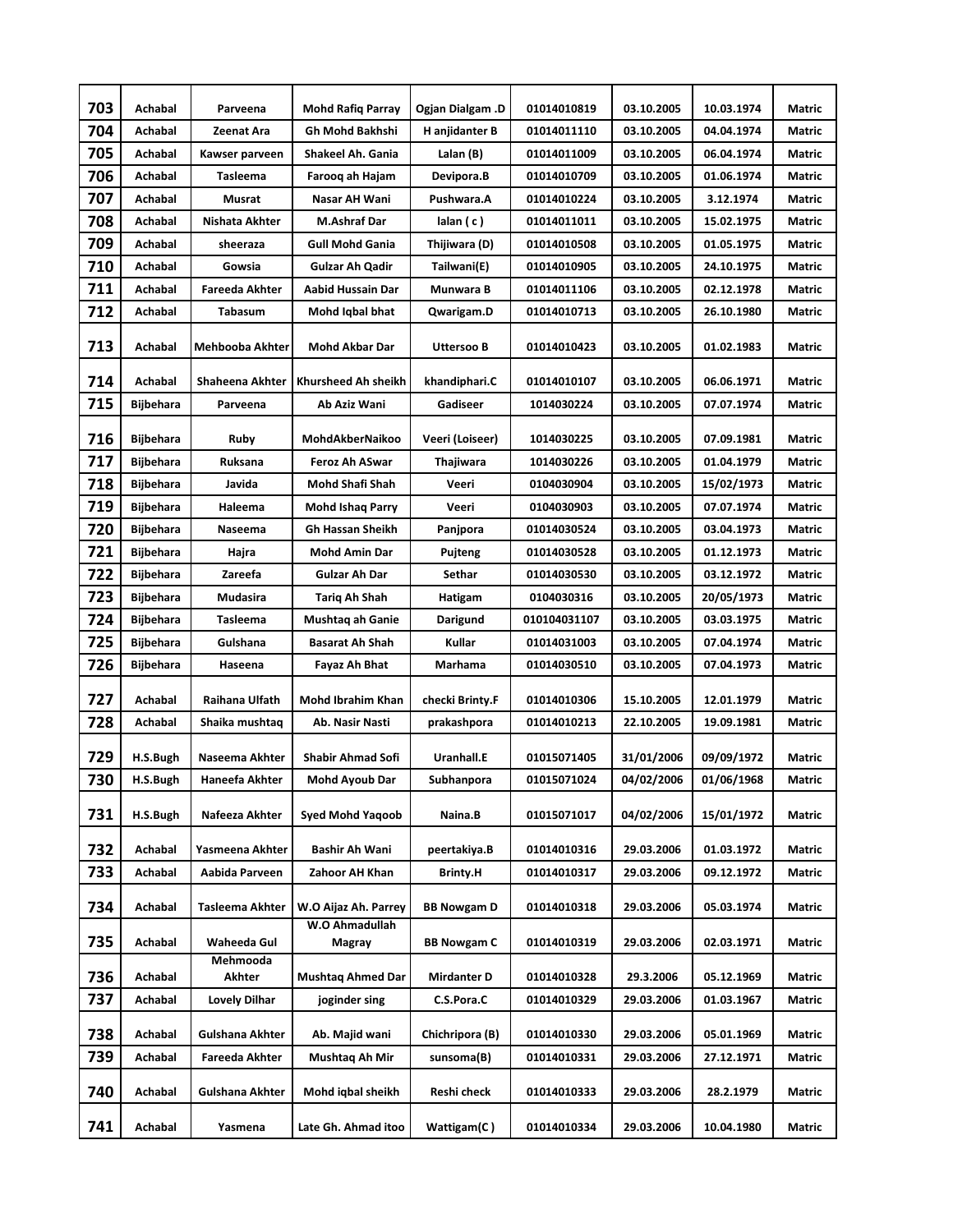| 742 | Achabal    | Gowhar jan             | <b>Mohd Yousuf Bhat</b>           | Iekpora imoh            | 01014010335 | 29.03.2006 | 24.02.1983 | Matric        |
|-----|------------|------------------------|-----------------------------------|-------------------------|-------------|------------|------------|---------------|
| 743 | Achabal    | Masooda Parveen        | khursheed Ah itoo                 | kadpora(B)              | 01014010336 | 29.03.2006 | 01.05.1968 | Matric        |
| 744 | H.S.bugh   | Taskeena Ara           | <b>Mohd Saleem Dar</b>            | Uranhall.D              | 01014010320 | 07/08/2006 | 26/05/1975 | Matric        |
| 745 | H.S.bugh   | Misra Banoo            | <b>Shabir Ahamd Band</b>          | Batengoo.C              | 01014010321 | 07/08/2006 | 20/03/1970 | Matric        |
| 746 | H.S.bugh   | Shahzada Akhter        | Khurshid Ah.Shah                  | <b>Gund Nasir</b>       | 01014010322 | 07/08/2006 | 09/01/1963 | Matric        |
| 747 | H.S.bugh   | Saleema Akhter         | Nisar ahamd Allie                 | Donipora                | 01014010323 | 07/08/2006 | 01/01/1972 | Matric        |
| 748 | H.S.bugh   | Aisha Yousuf           | <b>Mohd Yousuf Bhat</b>           | M.Danjipora.A           | 01014010324 | 07/08/2006 | 03/03/1978 | Matric        |
| 749 | H.S.bugh   | Shaheena Akhter        | <b>Mohd Yousuf Dar</b>            | Kandipahari.B           | 01014010325 | 26/09/2006 | 15/04/1974 | Matric        |
| 750 | Achabal    | Naseema Parveen        | <b>Mohd Ashraf Dar</b>            | Seepan B                | 01014010332 | 11.10.2006 | 13.3.1963  | Matric        |
| 751 | Khovripora | Rafiqa Akhter          | Gh Mohd Mir                       | Awan Pora Salia         | 01014010337 | 03.10.2005 | 20.04.1960 | Matric        |
| 752 | Khovripora | Shahmeeema             | Ab Rehman Zargar                  | <b>Bungund</b>          | 01014010338 | 03.10.2005 | 01.04.1963 | Matric        |
| 753 | Khovripora | <b>Shaheena Akhter</b> | Mohd Iqbal Shah                   | Ganiepora B             | 01014010339 | 03.10.2005 | 07.06.1967 | <b>Matric</b> |
| 754 | Khovripora | Shahzada Akhter        | Gh Nabi Qadira                    | Wajoora B               | 01014010340 | 03.10.2005 | 17.11.1967 | Matric        |
| 755 | Khovripora | Raja Banoo             | Ab Gani Hajam                     | Arm Mohalla             | 01014010341 | 03.10.2005 | 25.11.1968 | Matric        |
| 756 | Khovripora | Muneera Parveen        | Kasir Ahmad Khak                  | Logripora C,            | 01014010342 | 03.10.2005 | 16.04.1970 | Matric        |
| 757 | Khovripora | Masooda Akhter         | Nisar Ah Parray                   | Akad D                  | 01014010343 | 03.10.2005 | 17.05.1970 | Matric        |
| 758 | Khovripora | Dilshada               | Mushtaq Ah Hajam                  | Manznoo                 | 01014010344 | 03.10.2005 | 13.12.1971 | Matric        |
| 759 | Khovripora | <b>Shareeza Akhter</b> | <b>Manzootra Ahmad</b><br>Khak    | Logripora B'            | 01014010345 | 03.10.2005 | 04.03.1972 | Matric        |
| 760 | Khovripora | Masooda Akhter         | Mukhtar Ah Wani                   | Salia E Ganiepora       | 01014010346 | 03.10.2005 | 10.03.1972 | Matric        |
| 761 | Khovripora | Shahzada Akhter        | Anwar Hussain Wani                | Kralpora A              | 01014010347 | 03.10.2005 | 10.03.1972 | Matric        |
| 762 | Khovripora | Zahida Akhter          | <b>Syed Basharat Gani</b><br>Shah | Nowpora<br>Panzmullah C | 01014010348 | 03.10.2005 | 15.04.1972 | Matric        |
| 763 | Khovripora | Haleema                | <b>Gulzar Ah Ganie</b>            | Poshkreeri C            | 01014010349 | 03.10.2005 | 02.01.1973 | 12th          |
| 764 | Khovripora | Tahira Akhter          | <b>Mohd Abass Khan</b>            | Laripora B              | 01014010350 | 03.10.2005 | 09.01.1973 | Matric        |
| 765 | Khovripora | Mehbooba               | Mohd Shafi Dar                    | Poshkreeri D            | 01014010351 | 03.10.2005 | 21.01.1973 | 12th          |
| 766 | Khovripora | Shagufta Rashid        | Ab Rashid Zargar                  | Aishmuqam E             | 01014010352 | 03.10.2005 | 04.03.1973 | Matric        |
| 767 | Khovripora | Ruby Jan               | <b>Farooq Ahmad Mir</b>           | Khadam Mohalla          | 01014010353 | 03.10.2005 | 03.01.1974 | Matirc        |
| 768 | Khovripora | Abiro                  | Nazir Ah Dada                     | Nanil E                 | 01014010354 | 03.10.2005 | 12.02.1974 | Matric        |
| 769 | Khovripora | Jasbeera Kour          | <b>Shamsher Singh</b>             | Chani SinghPora         | 01014010355 | 03.10.2005 | 01.03.1974 | Matric        |
| 770 | Khovripora | Shaheena Parveen       | Riyaz Ah Mir                      | Sak Mohallah            | 01014010356 | 03.10.2005 | 20.04.1974 | Matric        |
| 771 | Khovripora | Parveeza Akhter        | Hamid Ah Shah                     | Arigohal A              | 01014010357 | 03.10.2005 | 01.05.1974 | 12 th         |
| 772 | Khovripora | Shabina Akhter         | Farooq Ah Khaki                   | <b>Irm Colony Ainoo</b> | 01014010358 | 03.10.2005 | 02.10.1974 | Matric        |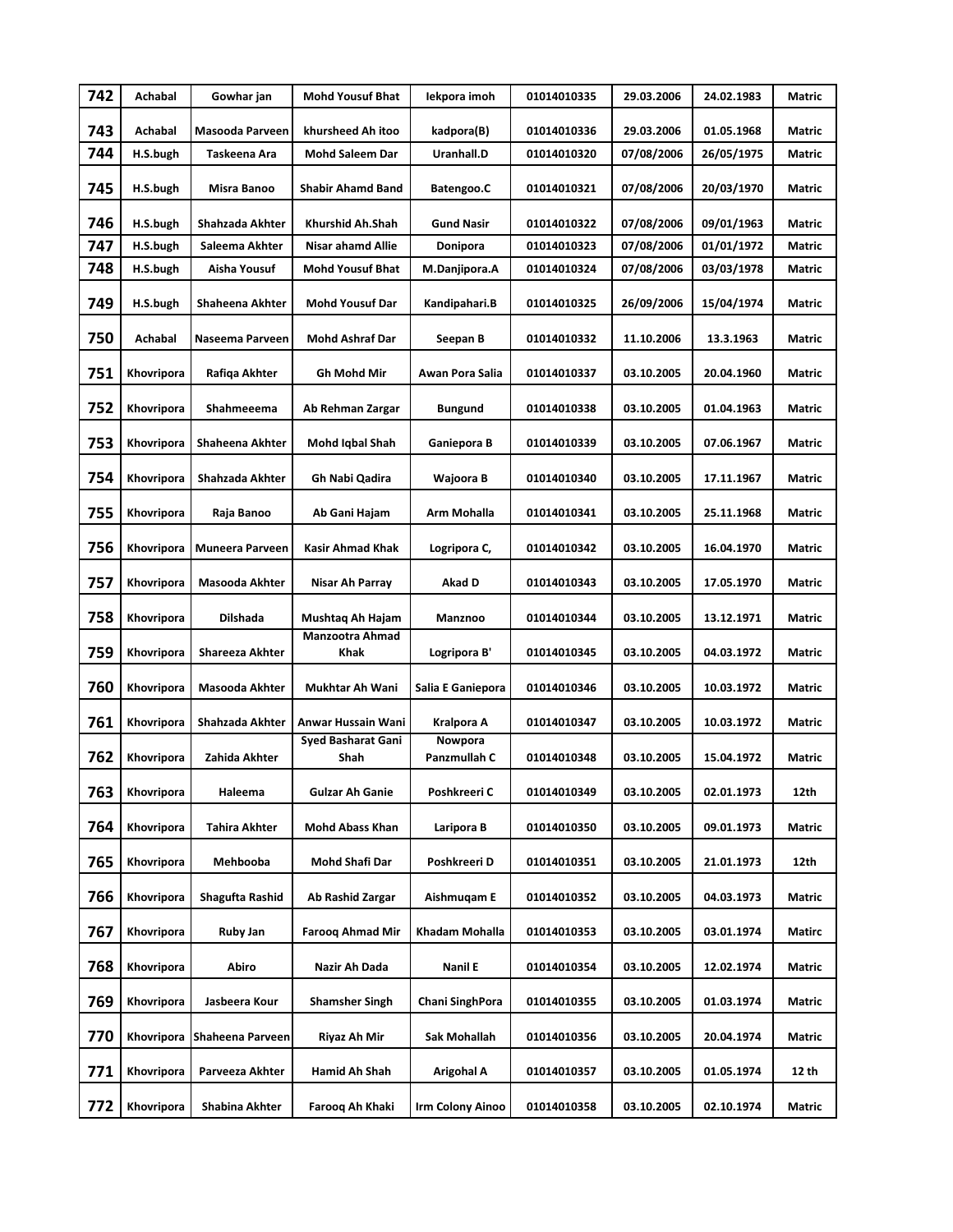| 773 | Khovripora     | Abida Parveen          | Nisar Ah Malik                                     | <b>Batakote C</b>                 | 01014010359 | 03.10.2005 | 01.11.1974 | 12 th         |
|-----|----------------|------------------------|----------------------------------------------------|-----------------------------------|-------------|------------|------------|---------------|
| 774 | Khovripora     | Masooda                | Javaid Ah Mir                                      | Akura B                           | 01014010360 | 03.10.2005 | 09.02.1975 | Matric        |
| 775 | Khovripora     | Mehmooda               | Reyaz Ah Shiekh                                    | <b>Nanil B</b>                    | 01014010361 | 03.10.2005 | 15.03.1975 | Matric        |
| 776 | Khovripora     | Muneera                | Nisar Ah Pala                                      | Palpora                           | 01014010362 | 03.10.2005 | 05.06.1975 | Matric        |
| 777 | Khovripora     | Fehmeeda Banoo         | Late. Altaf Hussin                                 | Rangwarid                         | 01014010363 | 03.10.2005 | 07.07.1979 | 12 th         |
| 778 | Khovripora     | Gulshana               | Javaid Ah Dar                                      | <b>Nanil Kpore</b>                | 01014010364 | 05.10.2005 | 03.03.1973 | <b>Matric</b> |
| 779 | H.S.bugh       | <b>Fareeda Akhter</b>  | <b>Gulzar Ahamd Rather</b>                         | Jab lipora.C                      | 01014010326 | 16/10/2006 | 16/10/1968 | Matric        |
| 780 | Khovripora     | Rehana Parveen         | <b>Gh. Mohiddin Bhat</b>                           | Goda Mohalla<br>Seer              | 01014010365 | 23.10.2005 | 13.03.1974 | Mztric        |
| 781 | Khovripora     | Nelofer Jan            | <b>Peer Showket</b><br><b>Hussain</b>              | <b>Peer Mohalla</b>               | 01014010366 | 23.10.2005 | 25.03.1975 | 12 th         |
| 782 | Khovripora     | Nelofer Jan            | <b>Peer Showket</b><br><b>Hussain</b>              | <b>Peer Mohalla</b>               | 01014010367 | 23.10.2005 | 25.03.1975 | 12 th         |
| 783 | Khovripora     | Shanaza Parveen        | Gulzar Ah Bhat                                     | Aru A                             | 01014010368 | 30.10.2005 | 20.03.1976 | <b>Matric</b> |
| 784 | <b>Shangus</b> | <b>Tasleema Akhter</b> | W.o Syed Bilal Ahd<br><b>R.o Paison</b>            | <b>Trumboo</b><br><b>Mohallah</b> | 01014010369 | 03/10/2005 | 21/03/1973 | 12th          |
| 785 | <b>Shangus</b> | Naza Akhter            | W.o Khursheed Ahd<br><b>Bhat</b><br>R.o Nowgam     | <b>Thaller</b>                    | 01014010370 |            |            | Matric        |
|     |                |                        | Kokarnag<br>W.o Showkat Ahd                        |                                   |             | 03/10/2005 | 05/02/1975 |               |
| 786 | <b>Shangus</b> | Atiqa Parveena         | <b>Bhat R.o Nowgam</b><br>W.o Khurshid Ahd         | Ladibal Nowgam                    | 01014010371 | 03/10/2005 | 15/02/1975 | 12th          |
| 787 | <b>Shangus</b> | Irshada Akhter         | Wani<br>R.o Shangus                                | Mominabad                         | 01014010372 | 03/10/2005 | 27/12/1977 | Matric        |
| 788 | <b>Shangus</b> | Shahnza Bano           | W.o Gulzar Ahd<br><b>Khan</b><br>R.o Pathribal     | Pathribal                         | 01014010373 | 03/10/2005 | 02/02/1980 | <b>Matric</b> |
| 789 | <b>Shangus</b> | <b>Rifat Yaseen</b>    | W.o Ab Gani Shiekh<br>R.o Dawoodpora               | Davood pora                       | 01014010374 | 03/10/2005 | 30/03/1982 | 12th          |
| 790 | <b>Shangus</b> | Parveena Akhter        | W.o Nisar Ahd Dar<br>R.o Pahloo                    | Phaloo                            | 01014010375 | 27/10/2005 | 11/03/1973 | Matric        |
| 791 | <b>Shangus</b> | Sayeefa Akhter         | W.o Nisar Ahd Bhat<br>R.o Kharpora                 | Chaklipora                        | 01014010376 | 27/10/2005 | 04/10/1971 | Matric        |
| 792 | <b>Shangus</b> | Khalida Akhter         | W.o Mohd Afzal<br><b>Shiekh</b><br>R.o Panchalthan | Labnan                            | 01014010377 | 27/10/2005 | 01/11/1970 | Matric        |
| 793 | <b>Shangus</b> | Fatima Banoo           | W.o Mohd Ashraf<br>Rather R.o Nowgam               | Kharpora                          | 01014010378 | 27/10/2005 | 03/03/1972 | 12th          |
|     |                |                        |                                                    |                                   |             |            |            |               |
| 794 | <b>Shangus</b> | Hanifa Akhter          | W.o Nisar Ahd Ganai<br>R.o Dethu                   | <b>Ganie Mohallah</b><br>Paieson  | 01014010379 | 27/10/2005 | 13/11/1972 | 12th          |
| 795 | <b>Shangus</b> | Shaheena Akhter        | W.o Bashir Ahd Shah<br>R.o Buchan                  | Ganiepora Buchan                  | 01014010380 | 27/10/2005 | 28/02/1973 | Matric        |
| 796 | <b>Shangus</b> | Shaheena Akhter        | W.o Ab Rashid Bhat<br>R.o Ahoo                     | Bonpora Ahoo                      | 01014010381 | 27/10/2005 | 05/05/1973 | Matric        |
| 797 | <b>Shangus</b> | <b>Shabnum Parveen</b> | W.o Mohd Altaf                                     | Herpra Wongam                     | 01014010382 | 27/10/2005 | 25/11/1974 | Matric        |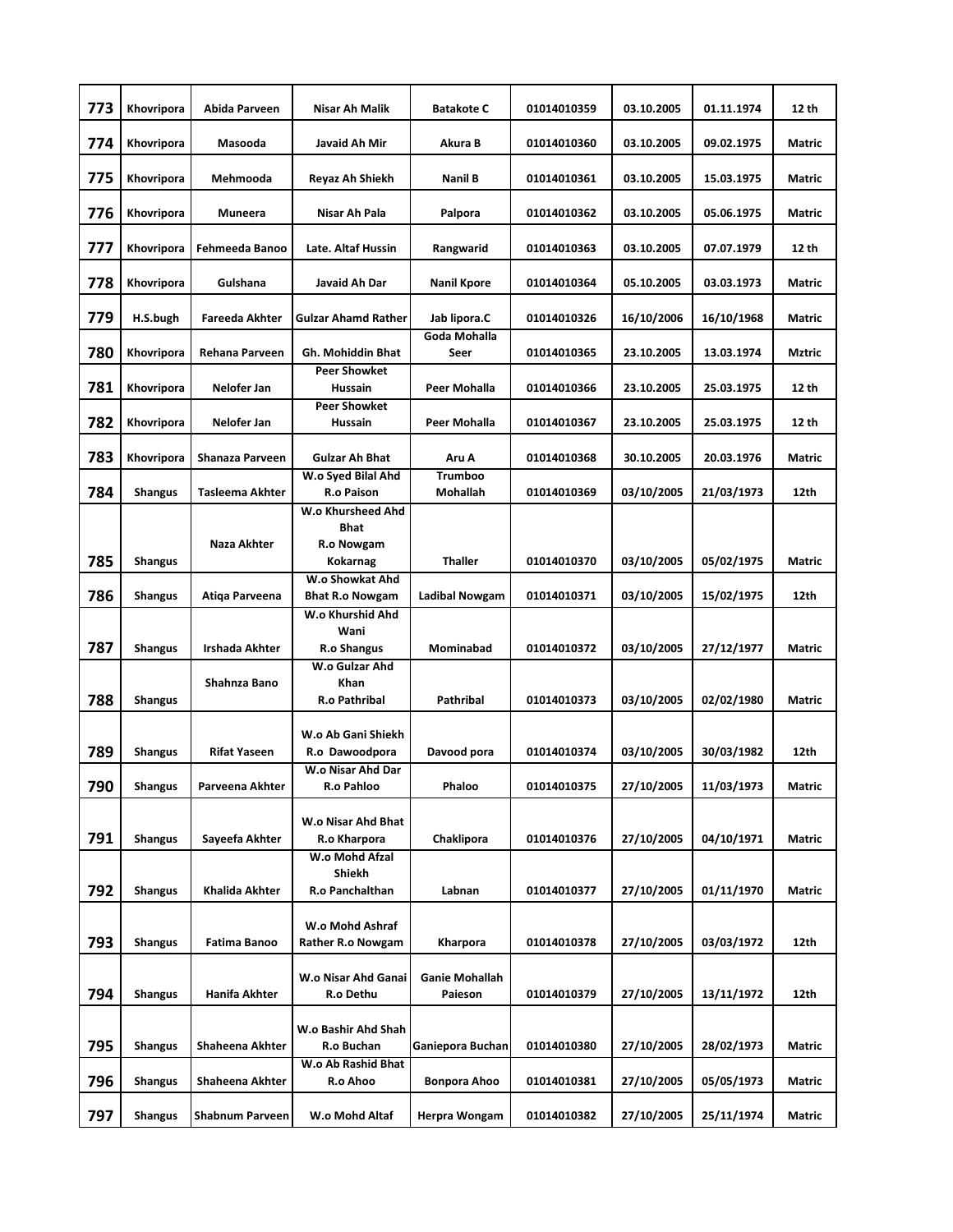|     |                 |                           | W.o Nisar Ahd Dar         |                       |             |            |            |               |
|-----|-----------------|---------------------------|---------------------------|-----------------------|-------------|------------|------------|---------------|
| 798 | <b>Shangus</b>  | Parveena Akhter           | <b>R.o Pahloo</b>         | Phaloo                | 01014130116 | 27/10/2005 | 11/03/1973 | Matric        |
|     |                 |                           |                           |                       |             |            |            |               |
|     |                 |                           | <b>W.o Nisar Ahd Bhat</b> |                       |             |            |            |               |
| 799 | Shangus         | Sayeefa Akhter            | R.o Kharpora              | Chaklipora            | 01014130812 | 27/10/2005 | 04/10/1971 | Matric        |
|     |                 |                           | W.o Mohd Afzal            |                       |             |            |            |               |
| 800 |                 | <b>Khalida Akhter</b>     | Shiekh<br>R.o Panchalthan | Labnan                | 01014130606 | 27/10/2005 | 01/11/1970 | Matric        |
|     | Shangus         |                           |                           |                       |             |            |            |               |
|     |                 |                           | W.o Mohd Ashraf           |                       |             |            |            |               |
| 801 | <b>Shangus</b>  | <b>Fatima Banoo</b>       | Rather R.o Nowgam         | Kharpora              | 01014130801 | 27/10/2005 | 03/03/1972 | 12th          |
|     |                 |                           |                           |                       |             |            |            |               |
|     |                 |                           | W.o Nisar Ahd Ganai       | <b>Ganie Mohallah</b> |             |            |            |               |
| 802 | <b>Shangus</b>  | Hanifa Akhter             | R.o Dethu                 | Paieson               | 01014130    | 27/10/2005 | 13/11/1972 | 12th          |
|     |                 |                           |                           |                       |             |            |            |               |
|     |                 |                           | W.o Bashir Ahd Shah       |                       |             |            |            |               |
| 803 | Shangus         | Shaheena Akhter           | R.o Buchan                | Ganiepora Buchan      | 01014130511 | 27/10/2005 | 28/02/1973 | Matric        |
|     |                 |                           | W.o Ab Rashid Bhat        |                       |             |            |            |               |
| 804 | <b>Shangus</b>  | Shaheena Akhter           | R.o Ahoo                  | <b>Bonpora Ahoo</b>   | 01014130908 | 27/10/2005 | 05/05/1973 | Matric        |
|     |                 |                           |                           |                       |             |            |            |               |
| 805 | <b>Shangus</b>  | <b>Shabnum Parveen</b>    | W.o Mohd Altaf            | Herpra Wongam         | 01014130503 | 27/10/2005 | 25/11/1974 | Matric        |
|     |                 |                           | Syed Rashid Ah            |                       |             |            |            |               |
| 806 | Qazigund        | <b>Masrat Nisa</b>        | Indrabi                   | Sheikhpora B          | 01014120615 | 03.10.2005 | 11.04.1963 | Matric        |
| 807 |                 | Mehmooda<br><b>Akhter</b> |                           | Nipora C              |             |            |            |               |
|     | Qazigund        |                           | Ab Majeed Wani            |                       | 10140120518 | 03.10.2005 | 01.02.1970 | Matric        |
| 808 | Qazigund        | Raziya Akhter             | w.o Parvaiz Ahmad         | <b>Kurigam</b>        |             | 03.10.2005 | 16.03.1970 | Matric        |
|     |                 |                           | Manzoor Ah.               |                       |             | 03.10.2005 | 03.03.1972 | <b>Matric</b> |
| 809 | Qazigund        | <b>Shaheenah Akhter</b>   | Khanday                   | Sangran C             | 01014020903 |            |            |               |
|     |                 |                           |                           |                       |             |            |            |               |
| 810 | <b>ANANTNAG</b> | Rubiya Syed               | Shahnawaz Ahmad           | Qazi Mohallah         | 01014020113 | 03/10/2005 | 01/05/1971 | 12Th          |
|     |                 |                           |                           |                       |             |            |            |               |
|     |                 |                           |                           |                       |             |            |            |               |
| 811 | <b>ANANTNAG</b> | Shahzada                  | <b>Mohd Ashraf Misger</b> | Kadipora              | 01014020114 | 03/10/2005 | 30/06/1962 | 12Th          |
|     |                 |                           |                           |                       |             |            |            |               |
|     |                 |                           | W.o Yasir Ahmad           |                       |             |            |            |               |
| 812 | <b>ANANTNAG</b> | <b>Nighat Gull</b>        | Sheikh                    | S.K.Colny             | 01014020226 | 03/10/2005 | 06/04/1973 | 12Th          |
|     |                 |                           |                           |                       |             |            |            |               |
| 813 | <b>ANANTNAG</b> |                           | W.o Malik Mubashir        | Mehaman               |             |            |            | 12th          |
|     |                 | Kounsar Jan               |                           | Mohallah              | 01014020121 | 03/10/2005 | 12/02/1975 |               |
|     |                 |                           | W.o Shabir Ahmad          |                       |             |            |            |               |
| 814 | <b>ANANTNAG</b> | Naseema                   | Mir                       | Deva Colony           | 01014020422 | 03/10/2005 | 07/04/1975 | 12th          |
|     |                 |                           |                           |                       |             |            |            |               |
|     |                 |                           |                           | <b>K.P Road Nai</b>   |             |            |            |               |
| 815 | <b>ANANTNAG</b> | Ulfat                     | Meharju .din. Zarger      | Basti                 | 01014020318 | 03/10/2005 | 13/11/1971 | 12Th          |
|     |                 |                           |                           |                       |             |            |            |               |
|     |                 |                           |                           |                       |             |            |            |               |
| 816 | <b>ANANTNAG</b> | Firdosa                   | W.o Inamul Nabi Mir       | Dangerpra             | 01014020303 | 03/10/2005 | 15/11/1974 | 12th          |
|     |                 |                           |                           |                       |             |            |            |               |
|     |                 |                           | W.o Kaiser Ahmad          |                       |             |            |            |               |
| 817 | <b>ANANTNAG</b> | Dilshada Akhter           | Kadoo                     | <b>Mohallah Sadak</b> | 01014020412 | 03/10/2005 | 03/03/1971 | 12th          |
|     |                 |                           |                           |                       |             |            |            |               |
| 818 | <b>ANANTNAG</b> | Ashti Aslam               | D.o Lt Mohd Aslam         | <b>Kralteng</b>       | 01014020106 | 03/10/2005 | 26/04/1980 | 12th          |
|     |                 |                           |                           |                       |             |            |            |               |
|     |                 |                           |                           |                       |             |            |            |               |
| 819 | <b>ANANTNAG</b> | Nayeema                   | <b>Faroog Ahmad Ganie</b> | Papiabal              | 01014020411 | 03/10/2005 | 02/03/1969 | Matric        |
|     |                 |                           |                           |                       |             |            |            |               |
|     |                 |                           | W.o Mohd Hussain          |                       |             |            |            |               |
| 820 | <b>ANANTNAG</b> | Masooda Akhter            | Mir                       | Dawoodi Check         | 01014020212 | 03/10/2005 | 03/03/1975 | Matric        |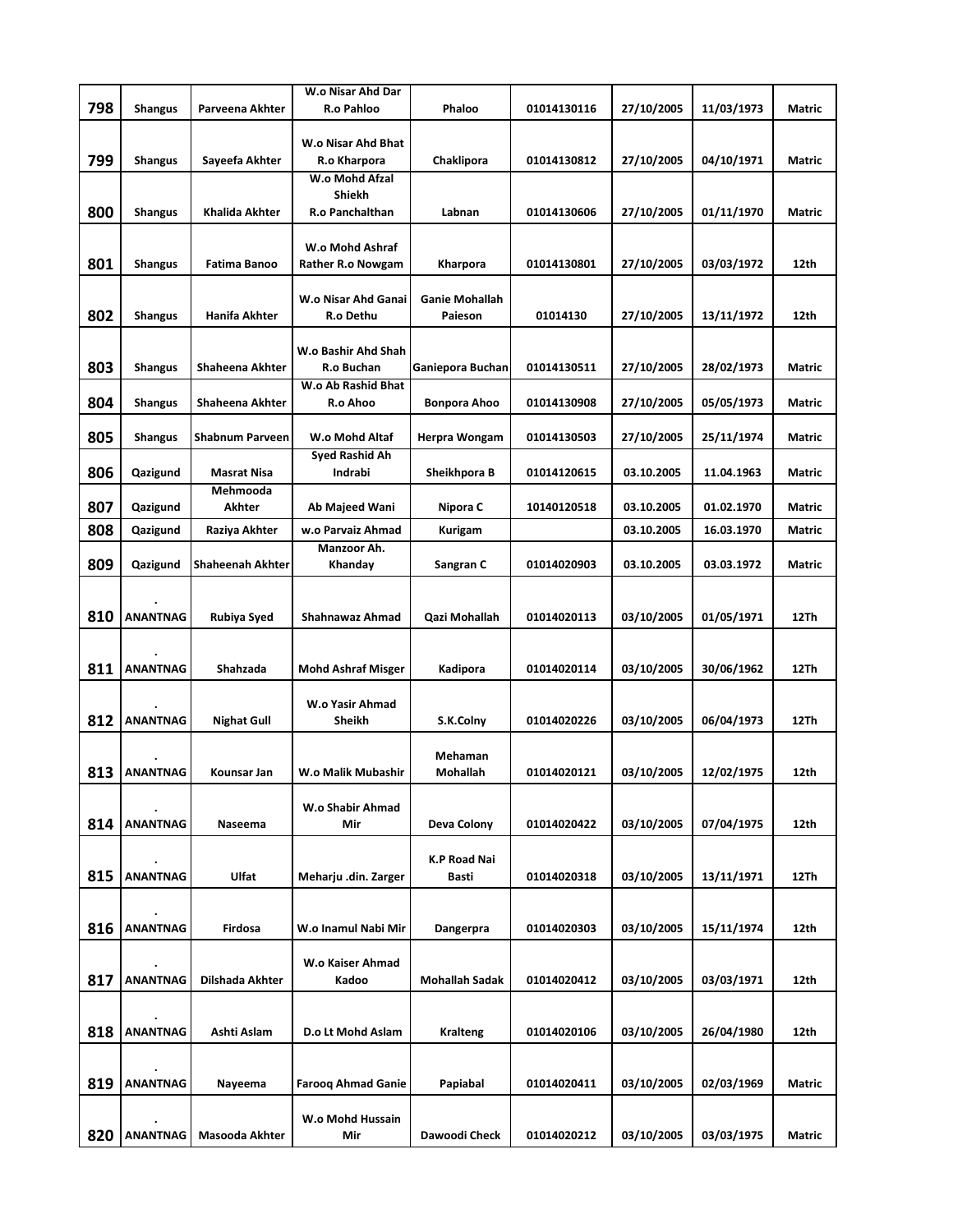| 821 | <b>ANANTNAG</b> | Rafiqa                          | <b>Showkat Ahmad</b><br><b>Sheikh</b>   | Dooni Check                      | 01014020213  | 03/10/2005 | 29.11.19780 | 12th          |
|-----|-----------------|---------------------------------|-----------------------------------------|----------------------------------|--------------|------------|-------------|---------------|
|     |                 |                                 |                                         |                                  |              |            |             |               |
| 822 | <b>ANANTNAG</b> | Mahmooda                        | D.o Mohd. Akbar Dar                     | <b>Chee Tarbal</b>               | 01014020208  | 03/10/2005 | 24/03/1970  | 12th          |
| 823 | <b>ANANTNAG</b> | <b>Mutahir Salam</b>            | W.o Riyaz Ahmad<br>Khan                 | Kadipora                         | 01014020121  | 03/10/2005 | 15/10/1972  | Matric        |
| 824 | Breng           | <b>NIGEENAI</b>                 | W.O. MOHD RAFEEQ<br><b>WAN</b>          | <b>CHAWALGAMN</b>                | 1014040312   | 08.01.2006 | 15/01/1972  | Matric        |
| 825 | Larkipora       | Gowhar Jan                      | <b>Syed Zubair Hussain</b>              | Khahdar                          | 010140100118 | 06.01.2006 | 03.09.1975  | Matric        |
| 826 | H.S.Bugh        | Naseema Akhter                  | Shabir ahmad Sofi                       | Uranhalla.E                      | 01015071405  | 31/01/2006 | 09/09/1972  | Matric        |
| 827 | Bijbehara       | Hafiza                          | Gh mohi u din                           | <b>Badroo C</b>                  | 01014030209  | 14/02/2006 | 01.03.1974  | Matric        |
| 828 | Breng           | <b>DIL AFROOZA</b>              | W.O: TARIQ AH ITOO                      | <b>NARU</b>                      | 1014040507   | 16.02.2006 | 03.04.1969  | Matric        |
| 829 | <b>Breng</b>    | <b>HASSEENA</b>                 | W.O MOHD YOUSUF                         | <b>LAVLOO</b>                    | 1014041115   | 16.02.2006 | 03.13.1969  | Matric        |
| 830 | Breng           | <b>HAFEEZA</b>                  | W.O. MOHD AKRAM<br><b>MALIK</b>         | <b>LISSER</b>                    | 1014040309   | 16.02.2006 | 02.01.1972  | Matric        |
| 831 | Breng           | <b>NAYEEMA</b>                  | <b>D.O. MUSHTAQ AH</b><br><b>SOOFI</b>  | <b>MAGAM</b>                     | 1014040813   | 16.02.2006 | 03.09.1973  | <b>Matric</b> |
| 832 | Breng           | <b>MEEMA</b>                    | <b>W.O MANZOOR</b><br>AHMAD             | najar                            | 1014041329   | 16.02.2006 | 05.05.1973  | Matric        |
| 833 | Breng           | MASRAT JAN                      | W.O. REYAZ AH SHAH                      | bindoo                           | 101404702    | 16.02.2006 | 06.02.1973  | 12TH          |
| 834 | Breng           | NAHIDA                          | W.O. WAQAR<br><b>AHMAD ITOO</b>         | <b>KHOSHIPORA</b>                | 1014040113   | 16.02.2006 | 13/04/1974  | Bsc 1st yr    |
| 835 | Breng           | RIYAZA                          | W.O NISAR AH<br><b>PARREY</b>           | <b>BRENTY</b>                    | 1014040104   | 16.02.2006 | 06.01.1974  | 12TH          |
| 836 | Breng           | <b>RASHIDA</b>                  | W.O. NASIR AH<br><b>ZAGOO</b>           | <b>ADIGAM</b>                    | 1014040704   | 16.02.2006 | 16/09/1974  | <b>Matric</b> |
| 837 | <b>Breng</b>    | <b>AFROOZA BANOO</b>            | W.O. NISAR AHMAD                        | <b>DRAWAY</b>                    | 1014041210   | 16.02.2006 | 12.01.1977  | <b>12TH</b>   |
| 838 | Breng           | <b>JAMEELA BANOO</b>            | W.O: FAROOQ AH<br><b>WANI</b>           | <b>KHERPORA</b>                  | 1014040614   | 16.02.2006 | 03.03.1978  | Matric        |
| 839 | <b>Breng</b>    | SHABEENA                        | W.O. FAROOQ<br><b>AHMAD</b>             | <b>KHERPORA</b>                  | 1014040621   | 16.02.2006 | 03.03.1983  | Matric        |
| 840 | <b>Breng</b>    | <b>AKHTER</b><br><b>MAQBOOL</b> | W.O HILAL AHMAD                         | GAWRAN                           | 1014041305   | 16.02.2006 | 03.10.1983  | Matric        |
| 841 | <b>Shangus</b>  | Jabeen Ara                      | W.o Mohd Ayoub<br>Beigh<br>R.o Shergund | Cheki Shair gund                 | 010141130408 | 28/02/2006 | 18/03/1966  | Matric        |
| 842 | Shangus         | Amira Bano                      | W.o Fayaz Ahd Dar<br>R.o Khull          | Rakhi Brah                       | 01014131005  | 28/02/2006 | 13/02/1972  | Matric        |
|     |                 |                                 | D.o Mohd Amin                           |                                  |              |            |             |               |
| 843 | Shangus         | Sami Jan                        | Ganai<br>R.o Chowgam                    | ChowgamB                         | 01014130608  | 28/02/2006 | 11/11/1980  | <b>Matric</b> |
| 844 | Breng           | MASRAT JAN                      | D.O MOHD<br>ABDULLAH WANI               | <b>SHECHAN</b><br><b>DAILGAM</b> | 1014040119   | 11.03.2006 | 24/05/1974  | 12TH          |
| 845 | <b>Shangus</b>  | Shabroza Akhter                 | Wo Mohd Amin<br>Najar<br>R.o Briarangan | Brariangan                       | 01014130503  | 28/03/2006 | 03/06/1973  | Matric        |
| 846 | Khovripora      | Nasreen                         | Lt Riyaz Ah Malik                       | Magraypora                       | ,01014081128 | 22.04.2006 | 01.06.1970  | Matric        |
| 847 | Khovripora      | Zohra Khan                      | Ab Majeed Wani                          | Panchalpora<br>Kamanwan          | ,01014081218 | 22.04.2006 | 06.12.1971  | Matric        |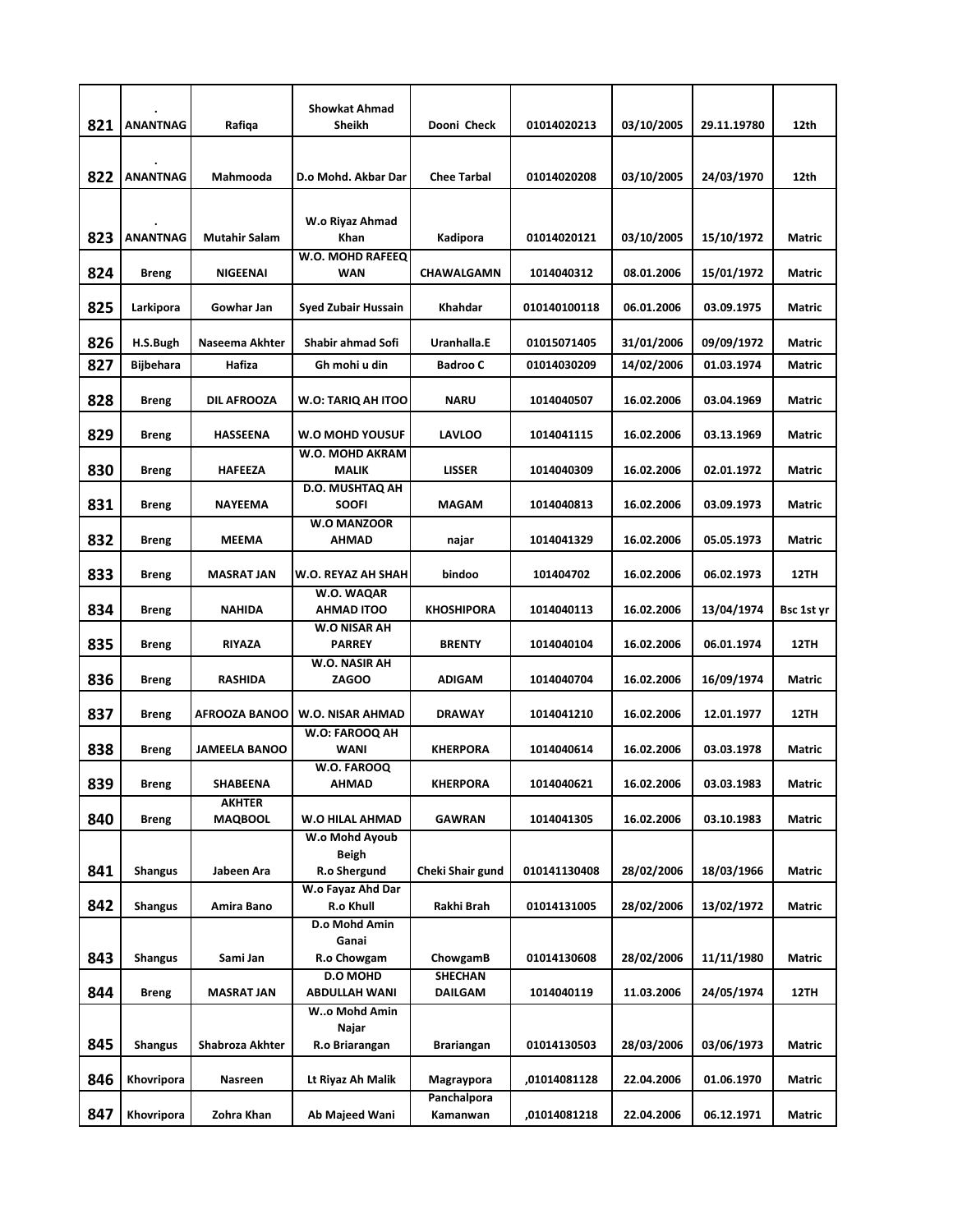| 848 | Khovripora       | Gulshana                        | Gh.Nabi Bhat                                | Nambal C                   | .01014081008 | 22.04.2006 | 10.02.1973 | 12th   |
|-----|------------------|---------------------------------|---------------------------------------------|----------------------------|--------------|------------|------------|--------|
| 849 | Khovripora       | Shakeela Akhter                 | Mushtaq Ah Dar                              | Chandrigam A               | ,01014081220 | 22.04.2006 | 10.03.1973 | Matric |
| 850 | Khovripora       | Tehseen Jan                     | Peer Fayaz Ahmed                            | <b>Check</b><br>Hassanabad | ,01014080607 | 22.04.2006 | 04.02.1975 | 12 th  |
| 851 | Khovripora       | Nasreena Nabi                   | Gh.Nabi Bhat                                | Hardan                     | ,01014080711 | 22.04.2006 | 25.02.1979 | Matric |
| 852 | Khovripora       | Ameera                          | <b>Mohd Ashraf Rather</b>                   | Ganishpora B               | ,01014080217 | 22.04.2006 | 23.04.1982 | Matric |
| 853 | Khovripora       | Shabnam Ara                     | Ab Majeed Teeli                             | Auithwatoo                 | ,01014080706 | 22.04.2006 | 12.04.1983 | Matric |
| 854 | Khovripora       | Zubaida                         | Aijaz Ah Mir                                | Amirpora B                 | ,01014081004 | 24.04.2006 | 12.04.1979 | 12th   |
| 855 | <b>Breng</b>     | <b>HANEEFA</b>                  | <b>W.O SHARAFAT ALI</b><br><b>BOKED</b>     | <b>GADVAIL</b>             | 10140411023  | 03.05.2006 | 06.06.1976 | Matric |
| 856 | <b>Shangus</b>   | Naseema Bano                    | W.o Bashir Ahd Khan<br><b>R.o Chitergul</b> | Gawran                     | 01014130705  | 09/05/2006 | 15/02/1971 | Matric |
| 857 | Bijbehara        | Hasina                          | <b>Khurshed Ah Rather</b>                   | Hatigam                    | 01014030317  | 12.05.2006 | 10.09.1974 | Matric |
| 858 | <b>Shangus</b>   | Saleema Akhter                  | W.o Manzor Ahd<br>Qadri R.o Dethu           | Herpora Dethoo             | 01014130902  | 09/06/2006 | 11/03/1968 | Matric |
| 859 | Larkipora        | Dilafrooza Akhter               | Zakir Hussain Shah                          | Mahmoodabad D              | 010140100804 | 11.06.2006 | 01.01.1973 | Matric |
| 860 |                  | <b>ANANTNAG Shameema Akhter</b> | <b>W.o Akther Hussain</b><br><b>Bhat</b>    | <b>Batpora Khanabal</b>    | 01014020301  | 28/06/2006 | 03/10/1975 | 12th   |
| 861 | <b>ANANTNAG</b>  | Rubiya Rashid                   | D.o Ab. Rashid Nath                         | Nandpora                   | 01014020321  | 28/06/2006 | 25/03/1971 | Matric |
| 862 | <b>ANANTNAG</b>  | Kouser                          | Ab Rashid Babo                              | LIC End                    | 01014020326  | 28/06/2006 | 13/11/1971 | Matric |
| 863 | <b>ANANTNAG</b>  | <b>Firdoosa Akhter</b>          | W.o Faroog Ahmad<br>Daga                    | Zadipora                   | 01014020317  | 28/06/2006 | 23/02/1968 | Matric |
| 864 | <b>ANANTNAG</b>  | Shugufta Maryam                 | W.o Farog Ahmad<br>Rather                   | Sheikh.ul Aam              | 01014020326  | 28/06/2006 | 15/02/1980 | Matric |
| 865 | Bijbehara        | Mehbooba                        | Bashir Ah Shah                              | Guree                      | 01014030912  | 03.07.2006 | 01.01.1968 | Matric |
| 866 | Bijbehara        | Fehmeeda                        | Nisar Ah Tantry                             | Guree                      | 01014030911  | 03.07.2006 | 15.06.1968 | T.D.C  |
| 867 | Bijbehara        | Shaheena                        | Ab rashid teeli                             | Sakras A                   | 01014030215  | 03.07.2006 | 01.08.1982 | Matric |
| 868 | <b>Breng</b>     | DAIZY JAN                       | <b>W.O MANZOOR</b><br><b>AHMAD</b>          | GAWRAN                     | 1014041306   | 16.07.2006 | 02.05.1973 | Matric |
| 869 | <b>Breng</b>     | <b>GOWHAR</b>                   | <b>W.O BILAL AHMAD</b><br>SHAH              | KHRETTY                    | 10140411016  | 16.07.2006 | 02.12.1977 | 12th   |
| 870 | <b>Breng</b>     | SHAKEELA                        | W.O BASHIR AHMAD                            | <b>GURIDRAMAN</b>          | 1014041317   | 16.07.2006 | 01.05.1979 | Matric |
| 871 | <b>Breng</b>     | FEHMEEDA                        | W.O. NAZIR AHMAD                            | BRENARD                    | 1014041215   | 16.07.2006 | 04.01.1979 | Matric |
| 872 | <b>Breng</b>     | SHAKEELA                        | <b>D.O MOHD AKBAR</b>                       | NARDSANGAR                 | 1014041203   | 16.07.2006 | 06.09.1984 | 12th   |
| 873 | Bijbehara        | Maymoona                        | Manzoor ah parry                            | Krandigam                  | 01014030123  | 25.7.2006  | 25/05/1965 | T.D.C  |
| 874 | Bijbehara        | Naseema                         | Wazir AH Khan                               | Sallar                     | 01014030602  | 25.7.2006  | 01.01.1982 | Matric |
| 875 | Bijbehara        | Hassina Akhter                  | Sajad Bhat                                  | Wopzan                     | 01014030422  | 25.7.2006  | 05.01.1982 | T.D.C  |
| 876 | Bijbehara        | Meema                           | Manzoor ah wani                             | Sakras b                   | 01014030216  | 25.7.2006  | 01.05.1982 | Matric |
| 877 | Larkipora        | Hafiza Akhter                   | Bashir Ah Malik                             | Bragam G                   | 010140100720 | 25/07/2006 | 25/11/1972 | Matric |
| 878 | <b>Bijbehara</b> | Amina Banoo                     | Ajaz ah Wani                                | Sirhama                    | 01014030325  | 27.7.2006  | 05.06.1977 | Matric |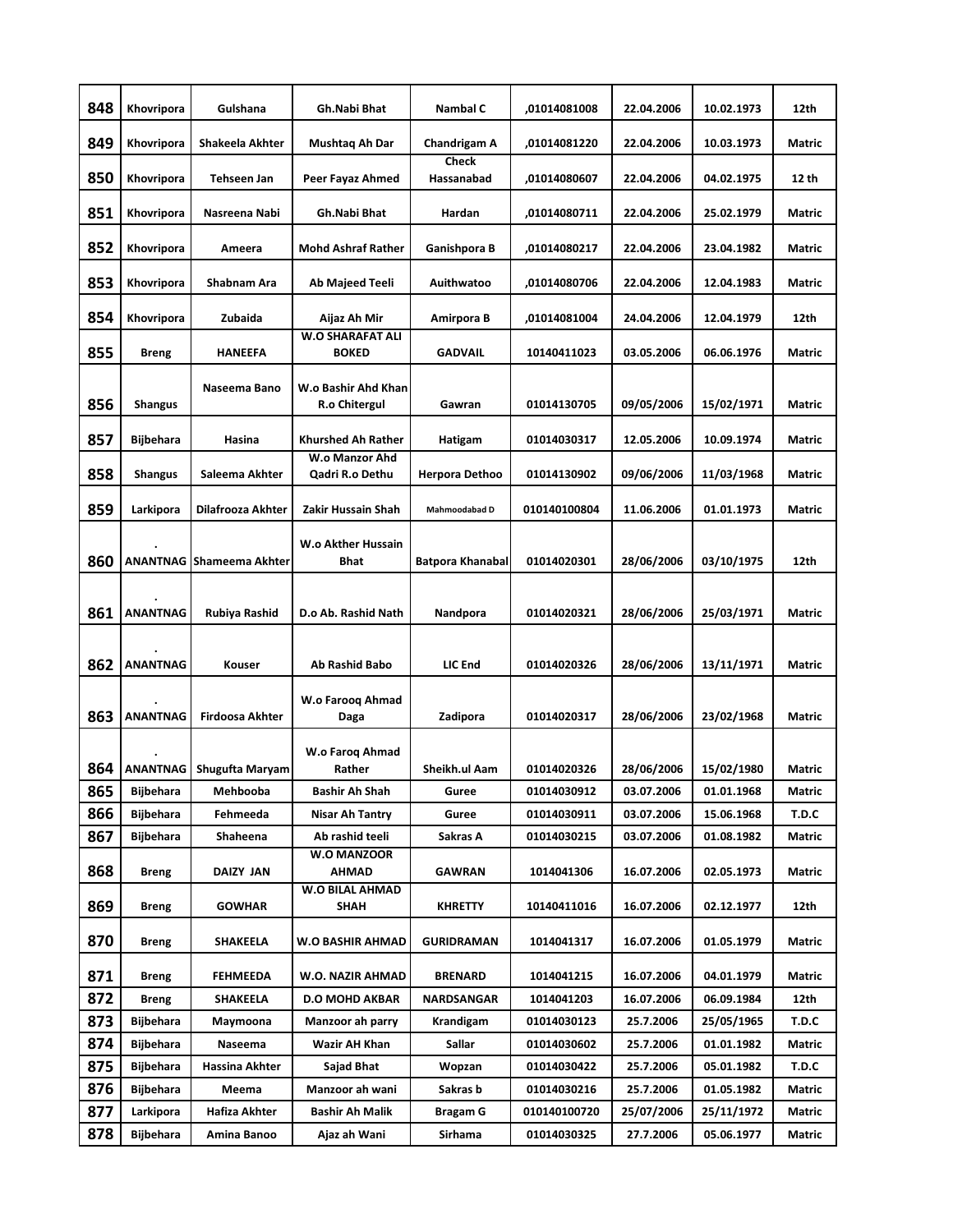| 879 | <b>Bijbehara</b> | Roomie Jan             | Muzaffar Ah Dar                        | Guree                | 01014030914  | 27.7.2006  | 10.02.1983 | T.D.C         |
|-----|------------------|------------------------|----------------------------------------|----------------------|--------------|------------|------------|---------------|
| 880 | <b>ANANTNAG</b>  | Serwa Akhter           | W.o Mushtaq Ahmad<br>Darzi             | Nazuk Mohallah       | 01014020418  | 27/07/2006 | 24/03/1970 | Matric        |
| 881 | <b>ANANTNAG</b>  | Tasleema Akhter        | <b>Gh.Ahmad Bhat</b>                   | <b>Bakshiabad</b>    | 01014020120  | 27/07/2006 | 04/08/1972 | Matric        |
| 882 | <b>ANANTNAG</b>  | Sheeraza Akhter        | W.o Bilal Ah. Dar                      | Anzullah A           | 01014020208  | 27/07/2006 | 18/03/1982 | Matric        |
| 883 | <b>Shangus</b>   | Nishada Akther         | W.o Riyaz Ahd Bhat<br>R.o Brah         | Nagnardan            | 01014131008  | 05/08/2006 | 15/03/1974 | 12th          |
| 884 | Khovripora       | Nigeena Akhter         | <b>Mohd Amin Zargar</b>                | Palnard              | ,01014080319 | 05.08.2006 | 03.02.1964 | Matric        |
| 885 | Khovripora       | Nazeera Akhter         | Gh Mohd Bhat                           | <b>H.Kichroo B</b>   | ,01014080304 | 05.08.2006 | 22.04.1966 | Matric        |
| 886 | Khovripora       | Nazneen                | Ab Kabir Ahanger                       | Aung B               | ,01014081104 | 05.08.2006 | 03.11.1969 | <b>Matric</b> |
| 887 | Khovripora       | Zareena Akhter         | Mohd Ashraf                            | Amad Zoo             | 01014080403  | 05.08.2006 | 01.04.1971 | Matric        |
| 888 | Khovripora       | Kahlida Akhter         | Ali Mohd Bhat                          | Krangsoo             | 01014080931  | 05.08.2006 | 08.01.1972 | Matric        |
| 889 | Khovripora       | Shahreeda Akhter       | Nisar Ah Itoo                          | <b>Chandrigam B</b>  | ,01014081221 | 05.08.2006 | 07.04.1972 | Matric        |
| 890 | Khovripora       | Nazira Akhter          | <b>Shabir Ah Ganie</b>                 | Ramhall              | ,01014081005 | 05.08.2006 | 10.04.1972 | Matric        |
| 891 | Khovripora       | Sheraza Akhter         | <b>Masood Ah Shiekh</b>                | Ainoo B              | ,01014080317 | 05.08.2006 | 25.01.1973 | Matric        |
| 892 | Khovripora       | Shaheena Akhter        | <b>Gh Hassan Gilkar</b>                | Grendwan B           | ,01014080302 | 05.08.2006 | 21.02.1973 | Matric        |
| 893 | Khovripora       | Shagufta               | Afroz Ah Ganie                         | Aaribugh             | ,01014081102 | 05.08.2006 | 07.02.1975 | Matric        |
| 894 | Khovripora       | Jawhira Akhter         | Munawar Dar                            | Nagbal Gujarpati     | ,01014081208 | 05.08.2006 | 15.01.1977 | Matric        |
| 895 | Khovripora       | Tahira                 | Fayaz Ah Wani                          | Shamsipora           | ,01014080936 | 05.08.2006 | 01.04.1977 | Matric        |
| 896 | Khovripora       | Shakeela<br>Munawar    | <b>Mohd Munawar Dar</b>                | Vail Gujarpati       | ,01014081215 | 05.08.2006 | 15.04.1980 | Matric        |
| 897 | <b>Shangus</b>   | Gulshan Wazir          | W.o Mohd Anwar<br>Itoo<br>R.o Shergund | Shairgund            | 01014130407  | 29/08/2006 | 02/12/1965 | Matric        |
| 898 | <b>Breng</b>     | <b>BILKEESA KAWSER</b> | W.O: JAVAID AH<br><b>PANDITH</b>       | SOAF                 | 1014040606   | 11.09.2006 | 05.11.1972 | Matric        |
| 899 | Khovripora       | Dilshada               | Ali Mohd Mir                           | Paibough B           | ,01014080934 | 09.10.2006 | 01.04.1967 | Matric        |
| 900 | <b>Breng</b>     | <b>JABEENA</b>         | W.O REYAZ AHMAD                        | <b>HALLAN</b>        | 1014041326   | 11.10.2006 | 07.05.1980 | Matric        |
| 901 | Khovripora       | Firdoosa Akhter        | Mumtaaz Ah Khan                        | Rambirpora C         | ,01014080911 | 11.10.2006 | 05.06.1973 | Matric        |
| 902 | Khovripora       | Zahaida Jabeen         | Manzoor Ah Najar                       | Akura E              | ,01014081125 | 11.10.2006 | 25.11.1973 | Matric        |
| 903 | Khovripora       | Shahmeema<br>Parveen   | Mirza Bhat                             | Shiekhpora<br>Khayar | ,01014080710 | 11.10.2006 | 25.12.1976 | Matric        |
| 904 | H.S.Bugh         | Fareeda Akhter         | <b>Gulzar ahamd Rather</b>             | Jablipora.C          | 01015071003  | 16/10/2006 | 16/10/1968 | Matric        |
| 905 | Achabal          | <b>Masrat Sultan</b>   | Irfan Bashir Mir                       | <b>Mirdanter C</b>   | 01014010327  | 24.11.2006 | 16.5.1971  | Matric        |
| 906 | H.S.Bugh         | Yasmeena Akhter        | Javid ahamd Ganie                      | Jablipora.D          | 01015071004  | 02/12/2006 | 20/01/1981 | Matric        |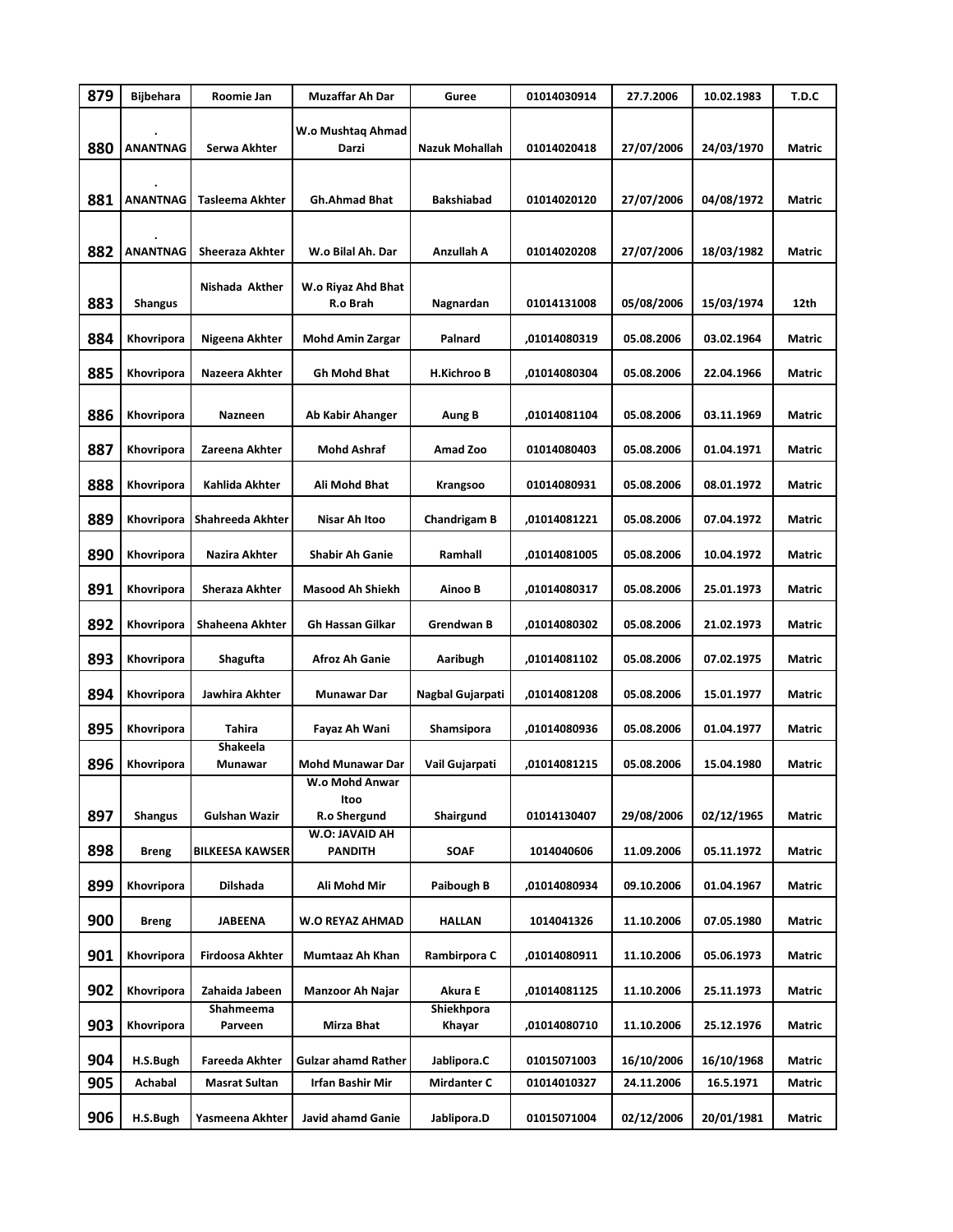|     |                  |                                  | W.o Irshad Ahmad                       |                        |              |            |            |               |
|-----|------------------|----------------------------------|----------------------------------------|------------------------|--------------|------------|------------|---------------|
| 907 | <b>Shangus</b>   | Jabeena Akhter                   | <b>Bhat R.o Telwani</b>                | Mantipora              | 01014130712  | 14/12/2006 | 13/03/1977 | Matric        |
| 908 | <b>Bijbehara</b> | Jameela Ak                       | Farooq Ah Bhat                         | Veeri                  | '01014030901 | 15/12/2006 | 04.03.1972 | Matric        |
| 909 | <b>Breng</b>     | GULSHANA                         | W.O. MUSHTAQ AH<br><b>BHAT</b>         | <b>HARDPORA</b>        | 1014040120   | 15.12.2006 | 11.30.1974 | <b>Matric</b> |
| 910 | <b>Bijbehara</b> | Mehmooda Ak                      | <b>Mohd Hassan Vaid</b>                | Bagwani                | 01014030615  | 15.12.2006 | 01.01.1982 | Matric        |
|     |                  |                                  | W.O; GULZAR AH                         |                        |              |            |            |               |
| 911 | <b>Breng</b>     | GULSHANA                         | <b>BHAT</b>                            | WATNARD                | 1014040522   | 16.12.2006 | 15/10/1981 | 12th          |
| 912 | H.S.Bugh         | Jameela Akhter                   | Fayaz ahamd Keena<br>W.O. AB AHAD      | <b>SICOP Bijb</b>      | 01015071021  | 20/12/2006 | 06/11/1975 | Matric        |
| 913 | <b>Breng</b>     | <b>HASEENA KAHTER</b>            | <b>KUMAR</b>                           | <b>ADIGAM</b>          | 1014040705   | 05.01.2007 | 03.07.1974 | Matric        |
| 914 | H.S.Bugh         | Shahzada Akhter                  | Parveez Ahamd                          | <b>Bagow Gund</b>      | 01015071313  | 16/01/2007 | 25/03/1970 | Matric        |
| 915 | <b>Breng</b>     | <b>RIFAT ARA</b>                 | D.O. MOHD<br><b>MUBARAK SHAH</b>       | <b>FURRAH</b>          | 10104040919  | 24.01.2007 | 25/02/1971 | 12TH          |
| 916 | <b>Bijbehara</b> | Meema                            | <b>Gh Nabi TEELI</b>                   | <b>Bewaro C</b>        | 01014031112  | 29/01/2007 | 01.09.1977 | Matric        |
|     |                  |                                  |                                        |                        |              |            |            |               |
| 917 | Achabal          | Shahzada Akhter                  | Nisar Ah Bhat                          | <b>Badoora</b> .A      | 01014010115  | 18.01.2007 | 16.03.1974 | Matric        |
| 918 | Khovripora       | Heemala Akhter                   | Reyaz Ah Rather                        | Rampora C              | ,01014080905 | 31.01.2007 | 01.11.1975 | Matric        |
|     |                  |                                  | W.o Mohd Magbol                        |                        |              |            |            |               |
| 919 | <b>Shangus</b>   | Jameela Akhter                   | <b>Wagay R.o Shangus</b>               | Rakhi Brah A           | 01014130211  | 14/02/2007 | 01/01/1974 | 12th          |
|     |                  |                                  |                                        |                        |              |            |            |               |
| 920 | <b>Shangus</b>   | Dilshada Akhter                  | W.o Mohd Ilyaas<br>Ganai R.o Shiekpora | Checki S.Pora          | 01014130412  | 26/02/2007 | 22/02/1973 | Matric        |
|     |                  |                                  | W.o Mohd Yousuf                        |                        |              |            |            |               |
|     |                  |                                  | Itoo                                   |                        |              |            |            |               |
| 921 | <b>Shangus</b>   | Rukaya Gowhar<br><b>PARVEENA</b> | R.o Krad                               | Krad Herpora           | 01014130514  | 01/03/2007 | 09/05/1968 | Matric        |
| 922 | <b>Breng</b>     | <b>AKHTER</b>                    | <b>D.O. ALI MOHD BHAT</b>              | <b>LARNOO</b>          | 1014041104   | 11.03.2007 | 06.10.1982 | <b>Matric</b> |
| 923 | <b>Bijbehara</b> | Meema                            | Mudasir ah Loan                        | Dupatyar               | 01014030117  | 15.03.2007 | 02.04.1981 | T.D.C         |
| 924 | Achabal          | Aamina Akhter                    | Ab Qayoom Lone                         | Mirgund B              | 01014011121  | 23/03/2007 | 01.10.1970 | Matric        |
| 925 | Achabal          | Quomah Akhter                    | <b>Showkat Ah. Bhat</b>                | Ganoor(B)              | 01014011014  | 23.03.2007 | 01.02.1974 | <b>Matric</b> |
| 926 | Achabal          | jameela Akhter                   | Ab. Gania Bhat                         | Dabrun(A)              | 01014011019  | 23.03.2007 | 14.11.1974 | Matric        |
| 927 | <b>Shangus</b>   | <b>Gulshan Akhter</b>            | W.o Bashir Ahd Mir<br>R.o Lalan Ang    | <b>Hapat Dar</b>       | 0101413014   | 26/03/2007 | 02/12/1966 | 12th          |
|     |                  |                                  | W.O MOHD ASHRAF                        |                        |              |            |            |               |
| 928 | <b>Breng</b>     | <b>RAFIQA</b>                    | <b>SHEIKH</b>                          | <b>GOHAN</b>           | 10140411023  | 27.03.2007 | 11.07.1977 | Matric        |
|     |                  |                                  | W.o Fayaz Ahd<br><b>Manto</b>          |                        |              |            |            |               |
| 929 | <b>Shangus</b>   | <b>Shahida Akhter</b>            | R.o Mantipora                          | Chittergul K.M.        | 01014130719  | 05/04/2007 | 28/07/1975 | Matric        |
|     |                  |                                  | W.o Riyaz Ahd                          |                        |              |            |            |               |
| 930 | <b>Shangus</b>   | Shaani Akhter                    | Khanday R.o<br>Mantipora               | Mantipora              | 01014130713  | 05/04/2007 | 12/05/1979 | 12th          |
|     |                  |                                  |                                        |                        |              |            |            |               |
| 931 | Khovripora       | Roozi                            | Zahoor Ah Teeli                        | Lidroo B               | ,01014080207 | 17.04.2007 | 31.03.1985 | Matric        |
|     |                  |                                  |                                        |                        |              |            |            |               |
| 932 | Achabal          | Mahmooda                         | Mukhtar Ah shah                        | Nunwani (C)            | 01014010522  | 03.05.2007 | 03.07.1969 | Matric        |
| 933 | H.S.Bugh         | Neelofar akhter                  | Mohd Shjafi Bhat                       | laram.C                | 01015071209  | 03/05/2007 | 09/09/1969 | atric         |
|     |                  |                                  |                                        |                        |              |            |            |               |
| 934 | Achabal          | Showkata Akhter                  | Bashir ah Bhat                         | <b>Brinty.G</b>        | 01014010307  | 03.05.2007 | 09.10.1971 | Matric        |
|     |                  |                                  |                                        |                        |              |            |            |               |
| 935 | Achabal          | Sameema Akhter                   | Fayaz AH Dar                           | <b>Batpora Breanty</b> | 01014010607  | 03.05.2007 | 3.11.1971  | Matric        |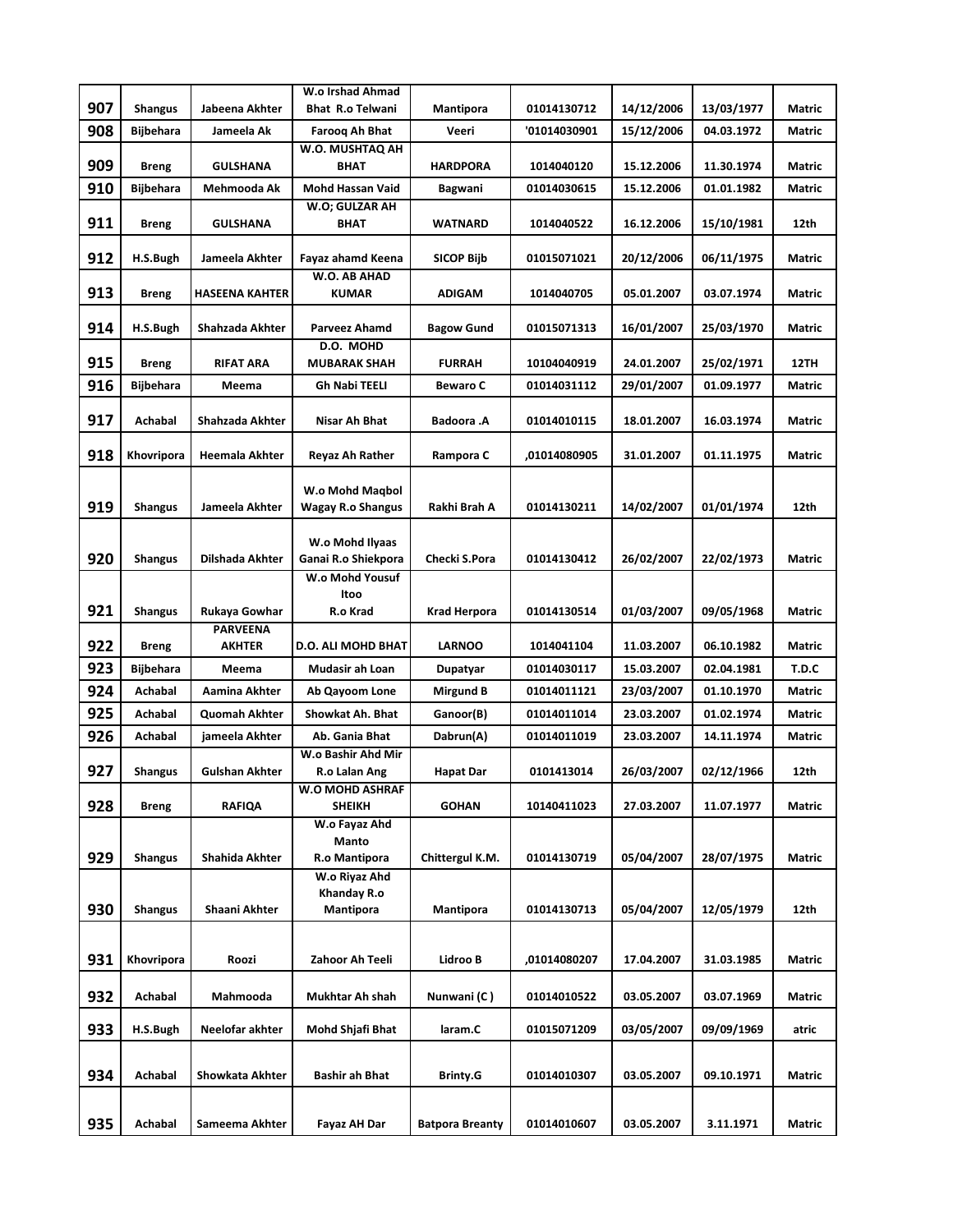| 936 | H.S.Bugh         | <b>Maroofa Akhter</b>  | Ab.Salam Dar                           | laram.D                 | 01015071210  | 03/05/2007 | 03/03/1973 | Matric        |
|-----|------------------|------------------------|----------------------------------------|-------------------------|--------------|------------|------------|---------------|
|     |                  |                        | W.o Mukhtar Ah                         |                         |              |            |            |               |
| 937 | Larkipora        | Rukhsana Akhter        | Ganie                                  | Gunidnawroz             | 010140100910 | 09.05.2007 | 06.04.1976 | Matric        |
| 938 | Khovripora       | Shazada Gulzar         | <b>Gulzar Ah Malik</b>                 | Authnardan A            | ,01014080917 | 17.05.2007 | 01.07.1980 | 12 Th         |
| 939 | Khovripora       | Tasleema Akhter        | Gh Mohd Khan                           | Ganiepora<br>Hapatnard  | ,01014080719 | 17.05.2007 | 05.04.1982 | Matric        |
| 940 | Khovripora       | Shabnum Akhter         | <b>Hayat Shah</b>                      | <b>Nagbal Hapatnard</b> | ,01014080730 | 17.05.2007 | 10.02.1985 | Matric        |
| 941 | <b>ANANTNAG</b>  | <b>Firdoosa Akhter</b> | <b>Faroog Ahmad Wani</b>               | Iqbalabad Pehroo        | 01014020105  | 23/05/2007 | N.A        | 12th          |
| 942 | <b>Shangus</b>   | Shahzada Akhter        | W.o Mohd Muzaffar<br>Beigh R.o Kreeri  | <b>Kriri</b>            | 01014130404  | 07/06/2007 | 17/05/1965 | Matric        |
| 943 | <b>Bijbehara</b> | Zubaida                | <b>Manzoor Ah Bhat</b>                 | Darbari Mohalla         | 01014030717  | 23/07/2007 | 05.01.1971 | <b>Matric</b> |
|     |                  |                        |                                        |                         |              |            |            |               |
| 944 | Achabal          | <b>Tahira Akhter</b>   | Mohd Amin Sheikh                       | Badoora.b               | 01014010116  | 27.07.2007 | 10.02.1971 | Matric        |
| 945 | Achabal          | <b>Fahmida Akhter</b>  | <b>Muzafar Ah Bhat</b>                 | New colony<br>Dialgam   | 01014010605  | 30.07.2007 | 05.04.1973 | Matric        |
|     |                  |                        | <b>W.O BILAL AHMAD</b>                 |                         |              |            |            |               |
| 946 | <b>Breng</b>     | <b>HAMEEDA</b>         | <b>NATH</b>                            | <b>KHRETTY</b>          | 10140410011  | 31.07.2007 | 03.03.1979 | Matric        |
| 947 | Achabal          | Musrat                 | Khurshaid Ah Kichea                    | pushwara.B              | 01014010225  | 01.08.2007 | 6.2.1975   | Matric        |
|     |                  |                        |                                        |                         |              |            |            |               |
| 948 | Khovripora       | Shareefa Anjum         | Ab Rahman                              | Mir Pora Batkoota       | ,01014080205 | 07.08.2007 | 13.05.1968 | Matric        |
| 949 | Khovripora       | <b>Gull Afroze</b>     | Aashiq Hussain Bhat                    | Krangsoo D              | ,01014080932 | 07.08.2007 | 19.03.1975 | Matric        |
| 950 | Achabal          | Shameema Akhter        | Shabir Ah Dar                          | imoh Bajhood            | 01014010324  | 09.08.2007 | 14.11.1971 | Matric        |
| 951 | <b>Breng</b>     | <b>MAROOFA</b>         | <b>W.O. SHOWKAT AH</b><br><b>MALIK</b> | <b>ZALANGAM</b>         | 1014040709   | 22.08.2007 | 11.11.1973 | 12TH          |
| 952 | Larkipora        | Amina Banoo            | parvaiz Ah Dar                         | Nowgam H                | 010140100323 | 08.09.2007 | 03.21.1976 | Matric        |
|     |                  |                        |                                        |                         |              |            |            |               |
| 953 | <b>ANANTNAG</b>  | Sheikh Arshi           | Gawher Ah Sheikh                       | Bakshiabad A            | 01014020123  | 27/09/2007 | N.A        | Matric        |
| 954 | <b>Breng</b>     | SHABNAM                | W.O KHURSHID<br>AHMAD                  | <b>HILLER</b>           | 1014040208   | 01.10.2007 | 04.01.1970 | 12TH          |
| 955 | Achabal          | Hamida Akhter          | <b>Mohd Ashraf lone</b>                | Char wanie<br>Dialgam   | 01014010612  | 10.11.2007 | 1.03.1968  | Matric        |
| 956 | Achabal          | Nighat Parveen         | <b>Shakeel Ah Zarger</b>               | Shaksaz mohalla         | 01014010114  | 15.11.2007 | 12.04.1965 | Matric        |
| 957 | <b>Bijbehara</b> | Masarat                | <b>Mohd Sultan Mir</b>                 | Sallar                  | 01014030607  | 15.12.2007 | 19.6.1980  | Matric        |
| 958 | Achabal          | Shakeela Akhter        | M.Amin Khanday                         | Monghal (C)             | 01014011006  | 01.01.2008 | 01.09.1969 | Matric        |
| 959 | Larkipora        | <b>Gowhar Syed</b>     | N.A                                    | <b>Mantipora B</b>      | 010140101220 | 08.01.2008 | 25/03/1975 | T.D.C         |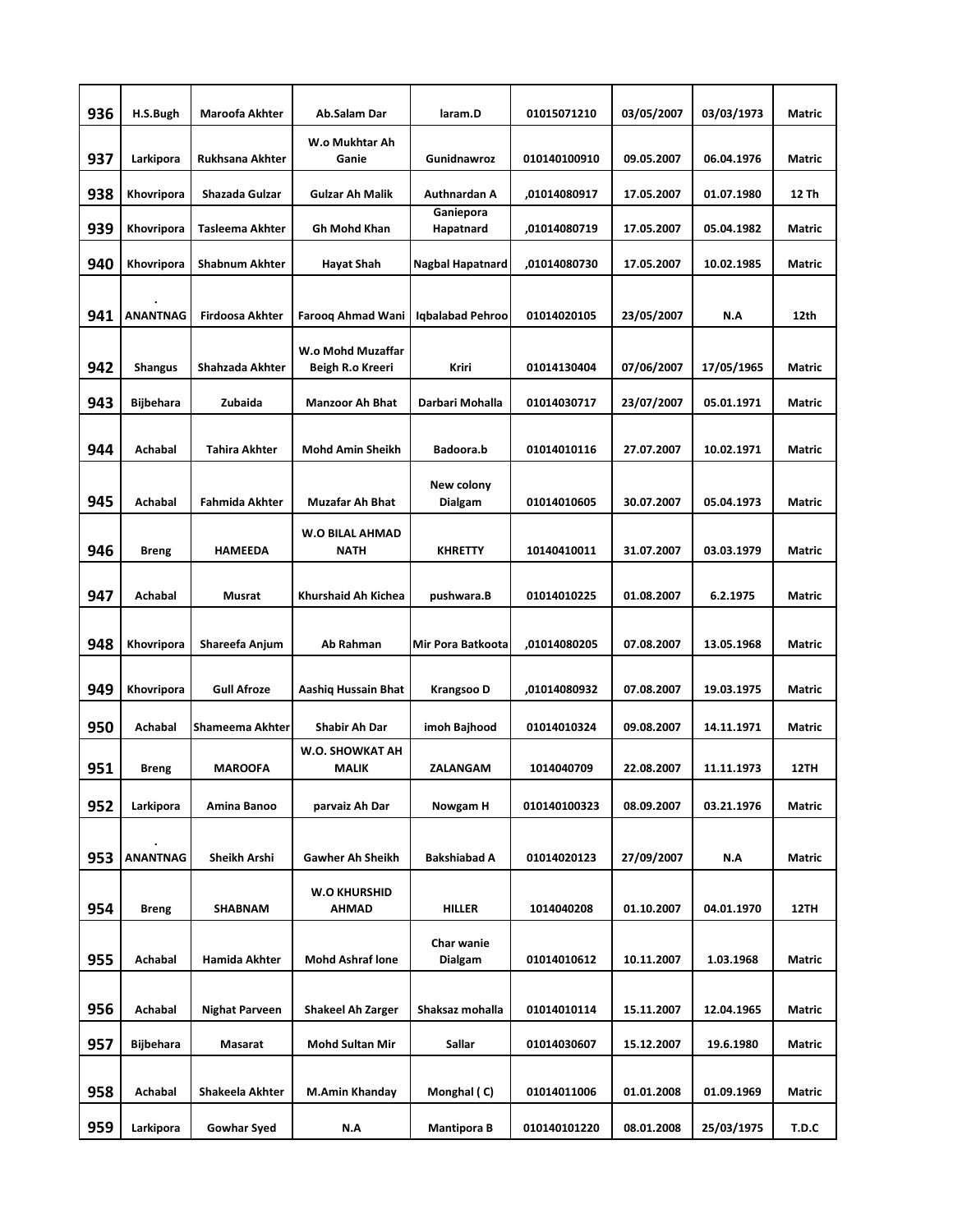| 960 | Achabal          | Shaheena Akhter | Fayaz Ah Dar                 | <b>Check Kamad</b>             | 01014011024  | 01.02.2008 | 04.01.1977 | Matric          |
|-----|------------------|-----------------|------------------------------|--------------------------------|--------------|------------|------------|-----------------|
|     |                  |                 |                              |                                |              |            |            |                 |
| 961 | Achabal          | Nigeena Akhter  | <b>Gh Mohd Parry</b>         | ug jan A                       | 01014010614  | 03.03.2008 | 15.03.1974 | Matric          |
|     |                  |                 |                              |                                |              |            |            |                 |
| 962 | Khovripora       | Sakeena Akhter  | <b>Manzoor Ah Ganie</b>      | <b>Ganigund B</b>              | ,01014081214 | 07.03.2008 | 11.11.1989 | Matric          |
| 963 | <b>Breng</b>     | <b>FAITIMA</b>  | W.O. GH MOHIDIN              | <b>NAGAM</b>                   | 1014041221   | 19.03.2008 | 04.01.1979 | Matric          |
| 964 | <b>Breng</b>     | <b>PARVEENA</b> | W.O: MIZAMIL<br><b>THAGA</b> | <b>SOAF</b>                    | 1014040613   | 20.03.2008 | 03.03.1971 | Matric          |
| 965 | Khovripora       | Jabeena Akhter  | Mushtaq Ah                   | <b>Asthan Mohalla</b><br>Braad | ,01014081204 | 31.03.2008 | 08.09.1972 | Matric          |
| 966 | <b>Bijbehara</b> | Jabeena         | Ali Mohd Tarry               | Kunpora Shalgam                | 01014030826  | 15/05/2008 | 05.02.1975 | Matric          |
| 967 | Khovripora       | Fahmeeda        | Bilal Ah Malik               | Hukhard                        | ,01014080212 | 21.05.2008 | 01.01.1982 | Matric          |
| 968 | Achabal          | Kawser jan      | Gh Mohd wani                 | wanderpora.B                   | 01014010124  | 17.06.2008 | 05.04.1976 | Matric          |
| 969 | Bijbehara        | Zareefa Akther  | Gh nabi thokor               | Kathsoo f                      | 01014030206  | 07.08.2008 | 04.11.1967 | Matric          |
| 970 | Bijbehara        | Kira Kumari     | Paray lal                    | Trail A                        | 01014030219  | 07.08.2008 | 11.03.1968 | Matric          |
| 971 | Bijbehara        | Mehbooba        | m.ashraf najar               | Baliyar                        | 01014030520  | 07.08.2008 | 20.3.1971  | Matric          |
| 972 | Bijbehara        | Nayeema Ak      | Mehraj u din Dar             | Waghama                        | 01014030811  | 07.08.2008 | 20.3.1975  | Matric          |
| 973 | <b>Bijbehara</b> | Tabasum Sarwa   | Shahzad Dar                  | Wopzan                         | 01014030423  | 07.08.2008 | 15.12.1975 | Matric          |
| 974 | Bijbehara        | Gulshana        | <b>Gh Qadir Bhat</b>         | <b>Dalseer</b>                 | 01014031025  | 07.08.2008 | 18.2.1976  | Matric          |
| 975 | <b>Bijbehara</b> | Jawahira        | Ab gani Sheikh               | Gurgandan                      | 01014031021  | 07.08.2008 | 01.01.1978 | Matric          |
| 976 | <b>Bijbehara</b> | Fancy           | M Iqbal wani                 | <b>Shalbum</b>                 | 01014031216  | 07.08.2008 | 15.6.1986  | Matric          |
| 977 | Bijbehara        | Zamrooda        | Ab khaliq bhat               | Nagipora                       | 01014031220  | 07.08.2008 | 02.03.1988 | Matric          |
|     |                  |                 |                              |                                |              |            |            |                 |
| 978 | <b>Bijbehara</b> | Tasleema ak     | Ali mohd wani                | Sakras D                       | 01014030218  | 07.08.2008 | 10.11.1988 | Matric          |
|     |                  |                 |                              |                                |              |            |            |                 |
| 979 | <b>Bijbehara</b> | Mymoona         | Ab gani bhat                 | Ganie pora                     | 01014030514  | 07.08.2008 | 20.2.1989  | Matric          |
| 980 | <b>Bijbehara</b> | Shahnaza Ak     | Javid Ah Dar                 | Aramgund                       | 01014030925  | 07.08.2008 | 15.1.1974  | Matric          |
|     |                  |                 |                              |                                |              |            |            |                 |
| 981 | <b>Bijbehara</b> | Aarifa Ak       | Ab Rehman Shergogri          | Danjidar                       | 01014030621  | 07.08.2008 | 01.08.1989 | Matric          |
|     |                  |                 | Masood.u.l Hassan            |                                |              |            |            |                 |
| 982 | <b>Bijbehara</b> | Dilshada        | Bhat                         | Veeri                          | 01014030909  | 08.08.2008 | 01.03.1973 | <b>2ND YEAR</b> |
| 983 | Bijbehara        | Masrat Jan      | Zahid Manzoor Dar            | Veeri                          | 01014030907  | 08.08.2008 | 03.01.1976 | Matric          |
| 984 | <b>Breng</b>     | <b>MANSOORA</b> | W.O. FAROOQ AH<br>WANI       | <b>HARDPORa</b>                | 1014040120   | 12.08.2008 | 03.22.1968 | 12TH            |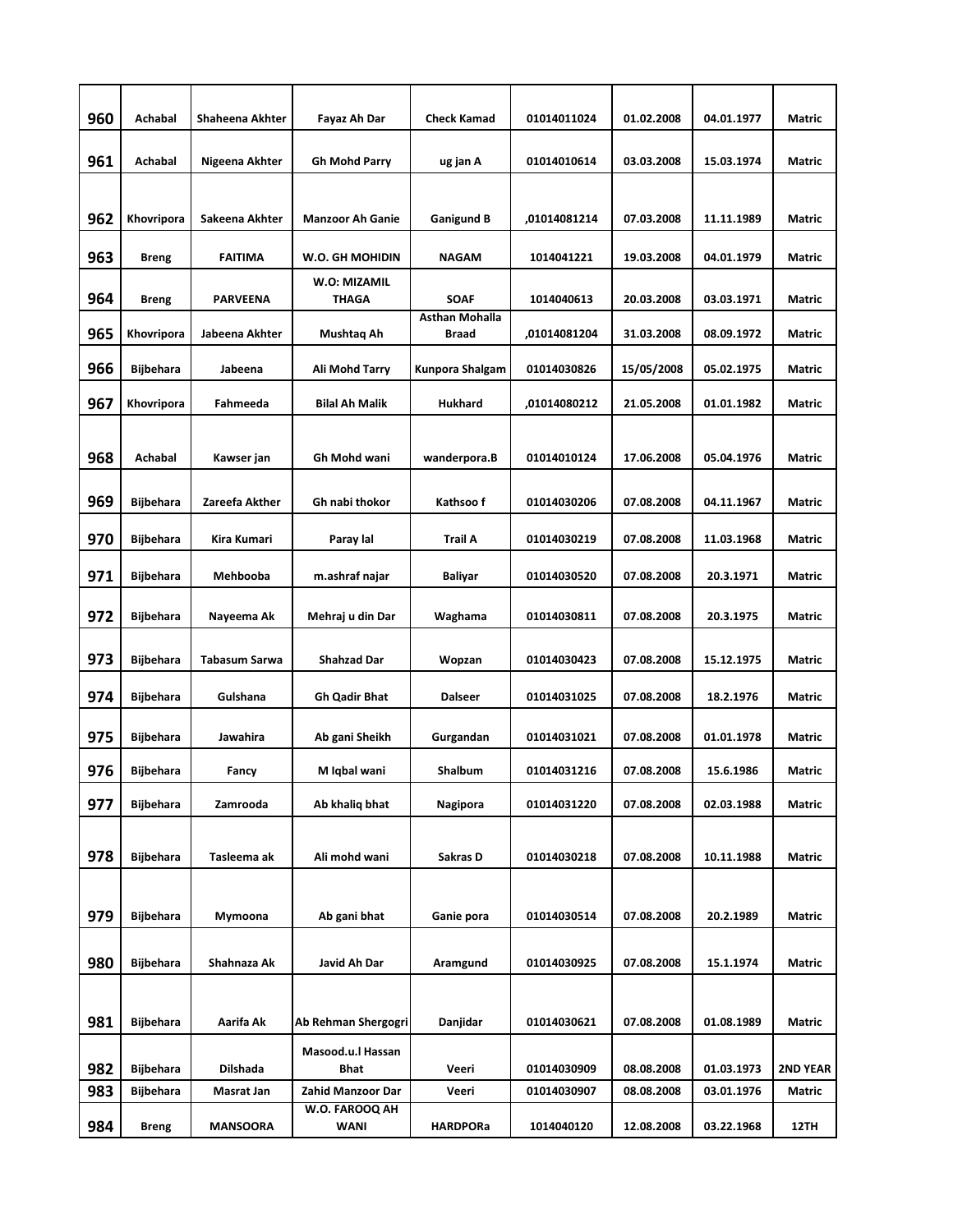|      |                 |                       | W.O. PEER MASOOD                      |                                    |              |            |            |               |
|------|-----------------|-----------------------|---------------------------------------|------------------------------------|--------------|------------|------------|---------------|
| 985  | Breng           | <b>SURIYA NASREEN</b> | <b>AHMAD</b>                          | <b>VOI</b>                         | 1014040319   | 12.08.2008 | 08.05.1971 | Matric        |
| 986  | Breng           | ZUBADA                | W.O SHAFKATULLAH                      | <b>GEWBUM</b>                      | 1014040220   | 12.08.2008 | 04.07.1973 | 12TH          |
| 987  | Breng           | SHAHZADA              | W.O. JIGER AHMAD                      | LEESU                              | 1014041219   | 12.08.2008 | 12.04.1973 | Matric        |
|      |                 |                       | W.o Mushtaq Ahd                       |                                    |              |            |            |               |
| 988  | Shangus         | Rayeesa Akhter        | R.o Chowgam                           | Cheerpora                          | 01014130404  | 16/08/2007 | 03/04/1979 | 12th          |
| 989  | <b>ANANTNAG</b> | Mahjabeena            | <b>Mukhtar Ahmad</b><br><b>Darzi</b>  | <b>Bangidar</b>                    | 01014020414  | 18/08/2008 | 15/03/1970 | 12th          |
|      |                 |                       |                                       |                                    |              |            |            |               |
| 990  | <b>ANANTNAG</b> | <b>Bilkeesa</b>       | W.o Ab Majeed Najar                   | <b>Mir Danter</b>                  | 01014020419  | 18/08/2008 | 09/03/1973 | <b>Matric</b> |
| 991  | <b>ANANTNAG</b> | <b>Rifat Jan</b>      | W.o Zahoor Ahmad<br>Pahalwan          | <b>Heven Colouny</b>               | 01014020425  | 18/08/2008 | 02/04/1972 | <b>Matric</b> |
|      |                 |                       |                                       |                                    |              |            |            |               |
| 992  | <b>ANANTNAG</b> | Naseema Jan           | W.o Sheikh Mansoor                    | Mir Danter B                       | 01014020428  | 18/08/2008 | 15/03/1972 | <b>Matric</b> |
| 993  | <b>ANANTNAG</b> | Neelofar Akhter       | D.o Gh. Mohammad<br>Nath              | Gulzarpora                         | 01014020305  | 18/08/2008 | 04/04/1985 | 12th          |
| 994  | <b>ANANTNAG</b> | Sabina Akhter         | W.o Showkat Hussain<br>Dar            | <b>Fire Suffers</b><br>Colony      | 01014020304  | 18/08/2008 | 05/03/1973 | 12th          |
| 995  | <b>ANANTNAG</b> | Gowhar Jan            | W.o Irshad Ahmad<br>Mir               | Iqbalabad A                        | 01014020118  | 18/08/2008 | 10/03/1982 | <b>Matric</b> |
| 996  | <b>ANANTNAG</b> | Tanveera Jan          | W.o Zahoor Ahmad<br><b>Bhat</b>       | N.C.Hazratbal                      | 01014020423  | 18/08/2008 | 01/12/1972 | Matric        |
| 997  | <b>ANANTNAG</b> | Nigeena Akhter        | <b>W.o Nisar Ahmad</b><br><b>Bhat</b> | Ashajipora A                       | 01014020415  | 18/08/2008 | 01/01/1971 | Matric        |
| 998  | <b>Breng</b>    | <b>MUBEENA</b>        | W.O SADIQ MALIK                       | TANGWANI                           | 1014041319   | 19.08.2008 | 03.11.1975 | Matric        |
| 999  | Breng           | SHAHZADA              | <b>W.O AB RASHID</b>                  | <b>BAHIE</b>                       | 1014040213   | 19.08.2008 | 03.25.1975 | 12th          |
| 1000 | <b>Breng</b>    | <b>TABASUM SHAFI</b>  | <b>W.O.SHAKEEL</b><br>AHMAD KHAN      | <b>ADHALL</b>                      | 10140401002  | 19.08.2008 | 08.02.1978 | Matric        |
| 1001 | <b>Breng</b>    | SHAZADA               | W.O. JAVAID AH<br><b>KANDROO</b>      | <b>PORU</b>                        | 1014040713   | 19.08.2008 | 05.01.1983 | Matric        |
|      |                 |                       |                                       |                                    |              |            |            |               |
| 1002 | <b>Breng</b>    | <b>RUBEENA</b>        | <b>W.O SHABIR AHMAD</b>               | <b>SAYAN SAGAM</b>                 | 1014040221   | 19.08.2008 | 22/01/1989 | 12TH          |
| 1003 | Larkipora       | Raja                  | Mohd Ayoub Sheikh                     | Chontipora C                       | 010140100417 | 08.09.2008 | 05.11.1973 | Matric        |
| 1004 | Larkipora       | Masooda Akhter        | <b>Syed Manzoor</b><br>Hussain        | Nowgam I                           | 010140100324 | 08.09.2008 | 02.05.1971 | Matric        |
| 1005 | Larkipora       | Dilshada Akhter       |                                       | Kapran D                           | 010140100104 | 08.09.2008 | 02.08.1984 | Matric        |
| 1006 | Larkipora       | Fancy Jan             | D.o Gh Nabi Ganie                     | Shangran A                         | 010140100822 | 08.09.2008 | 03.02.1988 | T.D.C         |
| 1007 | Achabal         | Jaseema Akhter        | Gh. Mohd Ganie                        | checki Akram<br><b>Gani Brinty</b> | 01014010312  | 15.09.2008 | 01.02.1978 | Matric        |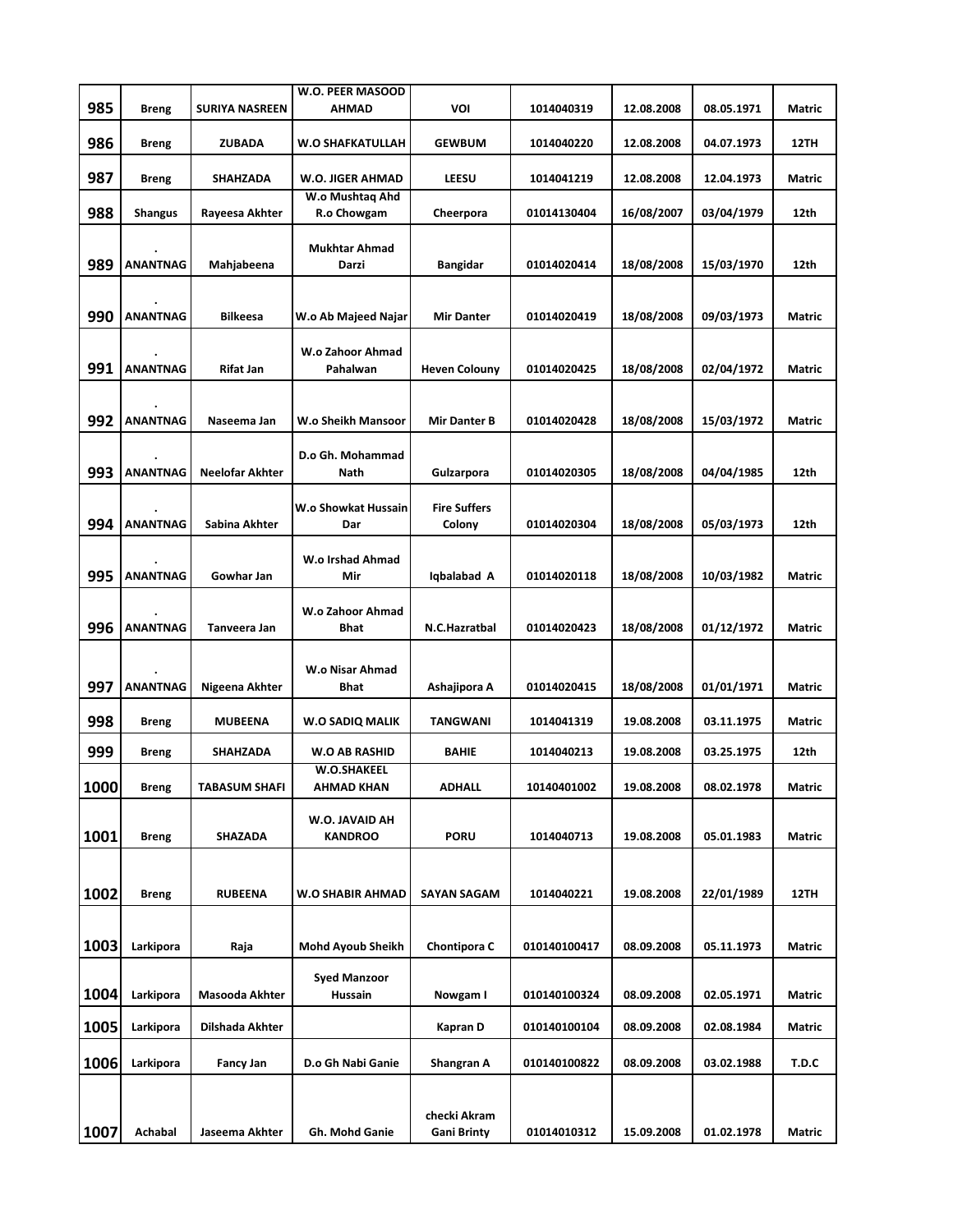| 1008        | Larkipora      | <b>Fareeda Akhter</b>  | Naseer Ah Wani                           | Shankerpora C            | 010140100820 | 24/09/2008 | 20/04/1973 | T.D.C         |
|-------------|----------------|------------------------|------------------------------------------|--------------------------|--------------|------------|------------|---------------|
|             |                |                        | D.O. MUSHTAQ AH                          |                          |              |            |            |               |
| 1009        | <b>Breng</b>   | <b>NAYEEMA</b>         | <b>SOOFI</b>                             | SAGAM                    | 01014040407  | 24.09.2008 | 03.10.1989 | Matric        |
|             |                |                        |                                          |                          |              |            |            |               |
| 1010        | Khovripora     | Amerjeet               | <b>Santokh Singh</b>                     | <b>Srangoo B</b>         | ,01014080519 | 30.09.2008 | 05.05.1969 | 12 Th         |
| 1011        | Khovripora     | <b>Sweety Rani</b>     | Nana Jiee Bhat                           | Logripora D,             | 01014080415  | 30.09.2008 | 20.03.1971 | Matric        |
|             |                |                        |                                          |                          |              |            |            |               |
| 1012        | Khovripora     | Afrooza Akhter         | Mohd Hussain Malla                       | <b>Hutmurrah E</b>       | ,01014080622 | 30.09.2008 | 04.11.1974 | Matric        |
|             |                |                        |                                          |                          |              |            |            |               |
| 1013        | Khovripora     | Shahzada Akhter        | <b>Mohd Shafi Dar</b>                    | Mir Mohalla              | ,01014080615 | 30.09.2008 | 02.03.1975 | <b>Matric</b> |
|             |                |                        |                                          |                          |              |            |            |               |
| <b>1014</b> | Khovripora     | Samee Jaan             | <b>Mohd Magbool Bhat</b>                 | Kreedzaal                | ,01014081110 | 30.09.2008 | 05.02.1983 | Matric        |
|             |                |                        |                                          |                          |              |            |            |               |
| 1015        | Khovripora     | Dilshada Akhter        | Javaid Ah Bhat                           | <b>Mircheck</b>          | ,01014080935 | 30.09.2008 | 10.04.1985 | Matric        |
|             |                |                        |                                          |                          |              |            |            |               |
| 1016        | Khovripora     | Asmat Jan              | Gh Ahmad Wani                            | Dangerpora               | ,01014080709 | 30.09.2008 | 01.04.1988 | Matric        |
| 1017        | Achabal        | Rukhsana               | Aijaz Ah sheikh                          | shahmohlla               | 01014010108  | 01.10.2008 | 01.05.1971 | Matric        |
| 1018        | Achabal        | Shameema               | Nayeem Ah loan                           | Khundroo.F               | 01014010122  | 01.10.2008 | 04.03.1972 | Matric        |
|             |                |                        |                                          |                          |              |            |            |               |
| 1019        | Achabal        | Shaheena Akhter        | Mohd Ashraf Khan                         | Gopalpora Palpor         | 01014010809  | 01.10.2008 | 01.04.1973 | Matric        |
|             |                |                        |                                          |                          |              |            |            |               |
| 1020        | Achabal        | <b>Tanveera Akhter</b> | Mohd Iqbal Dar                           | Kangalhall.D             | 01014010818  | 01.10.2008 | 01.04.1973 | Matric        |
| 1021        | Achabal        | Mehbooba<br>Gowher     | M.Hussani Kuttay                         | Tailwani(G)              | 01014010907  | 01.10.2008 | 21.06.1975 | Matric        |
|             | Naseema        | <b>Shakir Ahamd</b>    |                                          |                          |              |            |            |               |
| 1022        | Akhter         | Pandith                | Malpora.C                                | 01015071213              | 1015071213   | 15/10/2009 | 03/03/1973 |               |
| 1023        | Larkipora      | Naseema Banoo          | Gh Hassan Khan                           | Nowgam G                 | 010140100322 | 16/10/2008 | 30/12/1973 | Matric        |
| 1024        | <b>Breng</b>   | <b>HAFEEZA</b>         | W.O: TARIQ AH DAR                        | <b>NARU</b>              | 1014040517   | 20.10.2008 | 07.07.1971 | 12th          |
| 1025        | <b>Breng</b>   | <b>NAZMA</b>           | <b>W.O ZAHOOR</b><br><b>AHMAD RATHER</b> | HILLER                   | 1014040210   | 20.10.2008 | 01.04.1974 | 12TH          |
| 1026        | Khovripora     | Maroof                 | Ab Rashid Ahanger                        | Aung                     | ,01014081105 | 12.11.2008 | 08.11.1974 | Matric        |
|             |                |                        | W.o Gh Jeelani Khan                      | Mochi                    |              |            |            |               |
| 1027        | <b>Shangus</b> | <b>Shabnum Akhter</b>  | R.o Chittergul                           | Moh.Chitrgul             | 01014130711  | 06/12/2008 | 03/03/1971 | Matric        |
| 1028        | <b>Shangus</b> | <b>Shakeel Akhter</b>  | W.o Fayaz Ahd<br>Shiekh R.o Utersoo      | Kanil Mohallah<br>Uterso | 01014130307  | 06/12/2008 | 09/07/1972 | Matric        |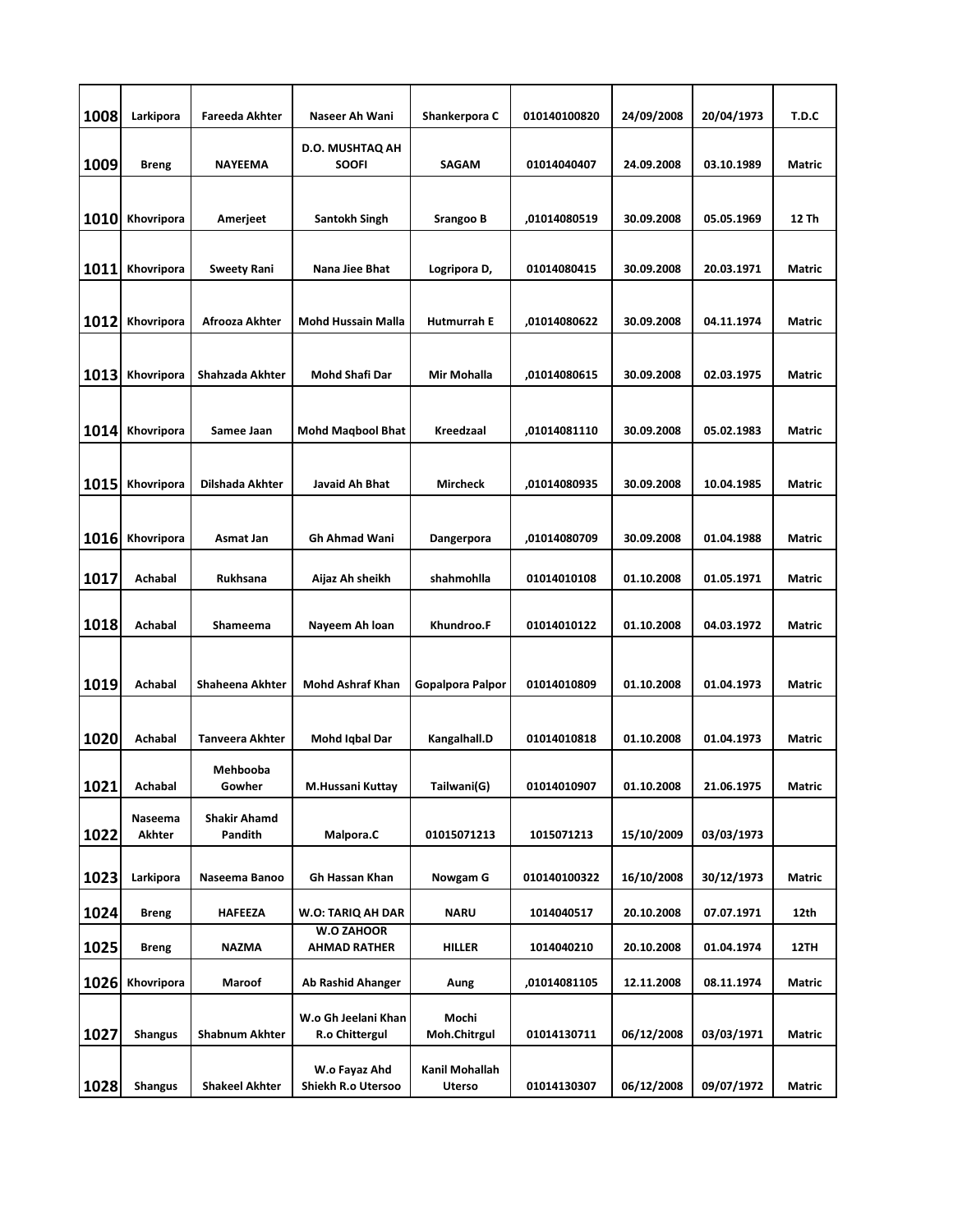|      |                  | Naseema                          | W.o Peer Mohd                        | Peerpora                           |              |            |            |                 |
|------|------------------|----------------------------------|--------------------------------------|------------------------------------|--------------|------------|------------|-----------------|
| 1029 | <b>Shangus</b>   | Makhdoomi                        | Latef R.o Nowgam<br>W.o Mohd Saleem  | Nowgam                             | 01014130110  | 06/12/2008 | 02/01/1974 | <b>Matric</b>   |
|      |                  |                                  | Khan                                 | Mugalpora                          |              |            |            |                 |
| 1030 | <b>Shangus</b>   | Rehana Akhter                    | R.o Andoo                            | Andoo                              | 01014130126  | 06/12/2008 | 01/06/1975 | <b>Matric</b>   |
|      |                  |                                  | W.o Mohd Aslam                       | <b>Banglabal</b>                   |              |            |            |                 |
| 1031 | Shangus          | Wazira Banoo                     | R.o Cherpora                         | Chittergul                         | 01014130715  | 06/12/2008 | 10/10/1986 | <b>Matric</b>   |
|      |                  |                                  | D.o Mohd Jabbar                      |                                    |              |            |            | <b>Matric</b>   |
| 1032 | <b>Shangus</b>   | Romy Jan                         | <b>R.o Thimran</b><br>W.O. AB RASHID | <b>Thimran</b><br><b>HAYATPORA</b> | 01014130816  | 06/12/2008 | 15/07/1987 | Adeeb           |
| 1033 | Breng            | <b>SAFIYA AKHTER</b>             | <b>SHIEKH</b>                        | <b>SAGAM</b>                       | 1014040413   | 09.12.2008 | 21/05/1971 | Matric          |
|      |                  |                                  |                                      |                                    |              |            |            |                 |
|      |                  |                                  | W.O. BASHIR AH                       |                                    |              |            |            |                 |
| 1034 | Breng            | <b>HASINA AKHTER</b>             | <b>MALIK</b>                         | BOOMDORA                           | 1014040316   | 09.12.2008 | 15/03/1975 | <b>Matric</b>   |
|      |                  |                                  |                                      |                                    |              |            |            |                 |
| 1035 | Breng            | <b>NASREENA</b>                  | W.O JAVAID AHMAD                     | WATERHALL                          | 1014040224   | 09.12.2008 | 12.01.1975 | 12th            |
|      |                  |                                  |                                      |                                    |              |            |            |                 |
| 1036 | Breng            | <b>RUBEE JAN</b>                 | D.O. AB AZIZ HAJAM                   | <b>BRANARD</b>                     | 1014041217   | 09.12.2008 | 04.02.1985 | Matric          |
|      |                  |                                  |                                      |                                    |              |            |            |                 |
|      |                  |                                  | <b>D.O. GH HASSAN</b>                |                                    |              |            |            |                 |
| 1037 | <b>Breng</b>     | YASMEENA                         | <b>BADR</b>                          | <b>BADRIPORA</b>                   | 1014040715   | 09.12.2008 | 12.02.1989 | <b>2ND YEAR</b> |
|      |                  |                                  | W.O TARIQ AHMAD                      |                                    |              |            |            |                 |
| 1038 | Breng            | <b>SHANAZA</b>                   | SHAH                                 | <b>KHRETTY</b>                     | 10140411017  | 15.12.2008 | 31/08/1976 | <b>Matric</b>   |
|      |                  |                                  |                                      |                                    |              |            |            |                 |
| 1039 | Larkipora        | Firdousa Akhter                  |                                      | <b>Mahmoodabad E</b>               | 010140100805 | 31/12/2008 | 04.08.1970 | Matric          |
|      |                  |                                  |                                      |                                    |              |            |            |                 |
| 1040 | <b>Breng</b>     | SHAHEENA                         | W.O NISAR AHMAD                      | <b>CHANPORA</b><br><b>SHITROO</b>  | 1014041328   | 31.12.2008 | 15/03/1977 | 12th            |
|      |                  |                                  |                                      |                                    |              |            |            |                 |
|      |                  |                                  |                                      |                                    |              |            |            |                 |
| 1041 | Khovripora       | Hamida Akhter                    | Afroz Ah Lone                        | Arigohal B                         | ,01014080510 | 10.01.2009 | 10.02.1972 | Matric          |
|      |                  |                                  | W.O Manzoor Ah.                      | Sheikh Moh.,                       |              |            |            |                 |
| 1042 | Achabal          | <b>Baby Jan</b><br><b>SHAZIA</b> | <b>Bhat</b><br>D.O. MOHD             | Donipawa                           | 01014010415  | 22.01.2009 | 13.03.1971 | Matric          |
| 1043 | <b>Breng</b>     | <b>MAQBOOL</b>                   | <b>MAQBOOL SHAH</b>                  | <b>AHLAN BALA</b>                  | 10140401002  | 24.01.2009 | 04.12.1986 | <b>Matric</b>   |
|      |                  |                                  | <b>W.O: GOWHER AH</b>                |                                    |              |            |            |                 |
| 1044 | Breng            | <b>AASIFA KHALIL</b>             | <b>DAR</b>                           | <b>ANANTNAG</b>                    | 1014040509   | 29.01.2009 | 08.01.1979 | 12th            |
| 1045 | <b>Bijbehara</b> | Gulshana                         | <b>Gul mohd Rather</b>               | <b>Check dadoo</b>                 | 01014030504  | 15/02/2009 | 05.01.1988 | Matric          |
|      |                  |                                  |                                      |                                    |              |            |            |                 |
| 1046 | Khovripora       | Shaheena                         | <b>Gulzar Ah Malik</b>               | Lidroo C                           | ,01014080208 | 21.07.2009 | 24.04.1987 | Matric          |
|      |                  |                                  |                                      |                                    |              |            |            |                 |
| 1047 | H.s.Bugh         | Rehana Aziz                      | Fayaz Ahamd Sofi                     | Chidhama.B                         | 01015071215  | 24/08/2009 | 11/05/1975 | Matric          |
|      |                  |                                  |                                      |                                    |              |            |            |                 |
| 1048 | H.s.Bugh         | Haseena Akhter                   | <b>Gh.Rasool Bhat</b>                | Jablipora.E                        | 01015071005  | 24/08/2009 | 12/04/1974 | Matric          |
| 1049 | H.s.Bugh         | Razia Akhter                     | Sareer Ahamd Dar                     | Khandipahan.E                      | 01015071305  | 24/08/2009 | 18/09/1972 | Matric          |
|      |                  |                                  |                                      | Shamshipora.F                      |              |            |            |                 |
| 1050 | H.s.Bugh         | Mubeena Akhter                   | Mohd Shafi shah                      |                                    | 01015071326  | 24/08/2009 | 15/01/1900 | Matric          |
| 1051 | H.s.Bugh         | Rubeena Akhter                   | Syed Zafar Iqbal                     | Laktipora.B                        | 01015071123  | 24/08/2009 | 07/11/1972 | Matric          |
|      |                  |                                  |                                      |                                    |              |            |            |                 |
|      |                  |                                  | Wo Shabir Ahmad                      | <b>Khar Mohallah</b>               |              |            |            |                 |
|      | 1052 ANANTNAG    | Rifat Ara                        | Dar                                  | KBL                                | 01014020314  | 23/06/2009 | 11/06/1972 | 12th            |
|      |                  |                                  |                                      |                                    |              |            |            |                 |
|      | 1053 ANANTNAG    | Shahzada                         | W.O Mohd Ismail Sofi                 | <b>Bonpora Chee</b>                | 01014020208  | 24/06/2009 | 09/03/1983 | 12th            |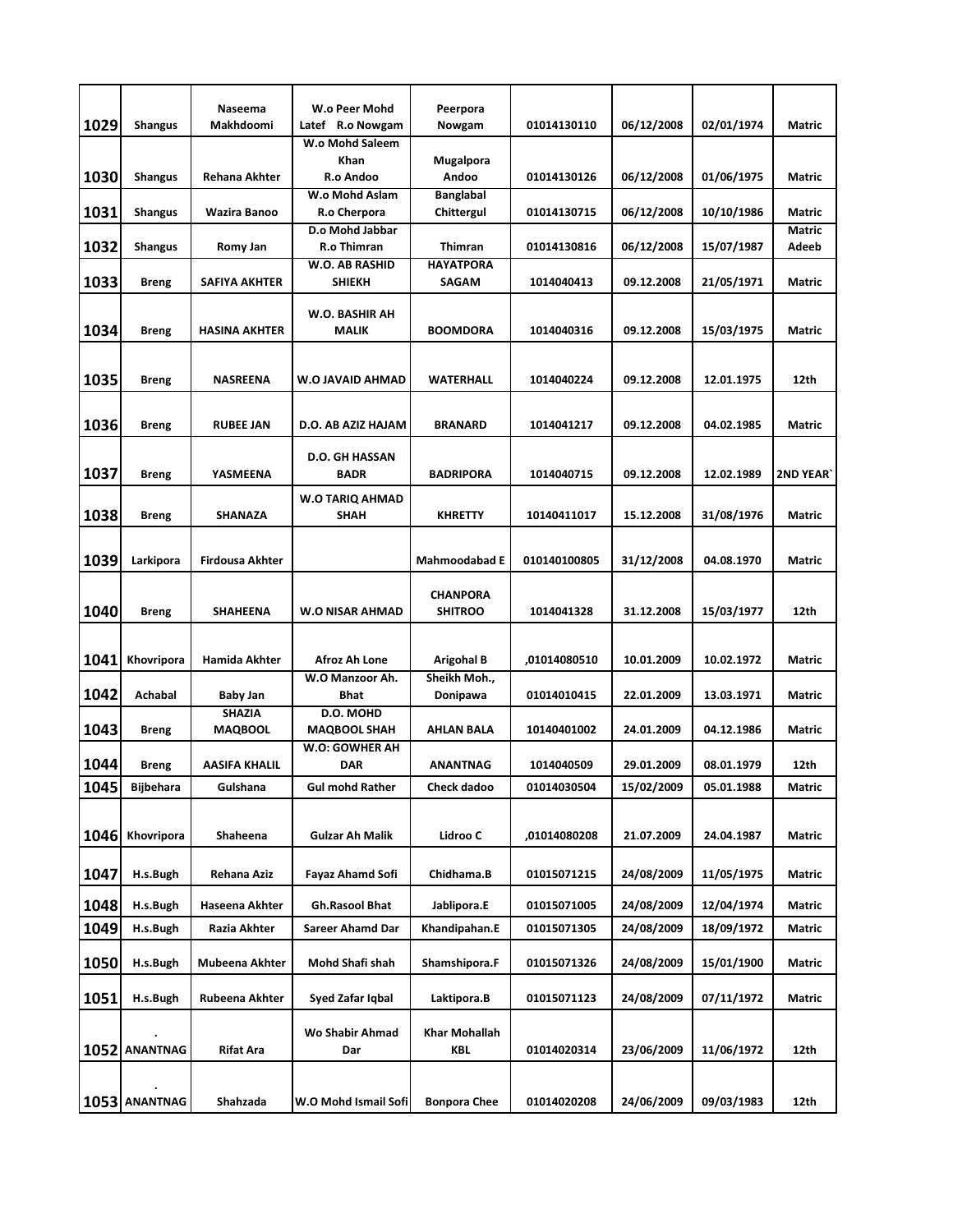|      |                |                      |                                 | Sadak Moh.,          |              |            |            |        |
|------|----------------|----------------------|---------------------------------|----------------------|--------------|------------|------------|--------|
| 1054 | Achabal        | Gulshan Ara          | W.O M. Ashraf Wani              | Donipawa             | 01014010416  | 06.07.2009 | 08.11.1973 | Matric |
| 1055 | Khovripora     | Shaheena             | <b>Gulzar Ah Malik</b>          | Lidroo C             | ,01014080208 | 21.07.2009 | 24.04.1987 | Matric |
|      |                |                      |                                 |                      |              |            |            |        |
|      | 1056 ANANTNAG  | Arifa Nargis         | W.o Ishtiyaq Ahmad<br>Zarger    | <b>Shah Sahib</b>    | 01014020408  | 31/07/2009 | 15/03/1974 | 12th   |
|      |                |                      |                                 |                      |              |            |            |        |
|      |                | Mehnaza              | W.o Shabir Ahmad                |                      |              |            |            |        |
|      | 1057 ANANTNAG  | <b>Tabasum</b>       | Ahanger                         | Shirpora A           | 01014020420  | 07/08/2009 | 02/03/1975 | 12th   |
|      |                |                      |                                 |                      |              |            |            |        |
|      | 1058 ANANTNAG  | Jasfeeda             | <b>Riyaz Ahmad Mir</b>          | Pushoo Mohallah      | 01014020324  | 17/08/2009 | 25/12/1976 | 12 th  |
|      |                |                      | W.O: FAROOQ AH                  |                      |              |            |            |        |
| 1059 | <b>Breng</b>   | GULSHANA             | <b>PANDITH</b>                  | <b>SOAF</b>          | 1014040607   | 15.09.2009 | 01.01.1974 | Matric |
| 1060 | <b>Breng</b>   | <b>ZAHIDA BASHIR</b> | W.O. ASHFAQ AH<br><b>SHAPOO</b> | ZALANGAM             | 1014040710   | 16.09.2009 | 18/02/1974 | Matric |
|      |                |                      | D.o Ali Mohd                    | Nathpora             |              |            |            |        |
|      | 1061 ANANTNAG  | Bilgeesa Jan         | Ahanger                         | <b>Khanabal</b>      | 01014020319  | 22/09/2009 | 31/03/1981 | Matric |
|      |                |                      |                                 |                      |              |            |            |        |
|      |                |                      |                                 |                      |              |            |            |        |
|      | 1062 ANANTNAG  | Towsiya Jan          | Gh Mohi Ud Din Shah             | <b>Tantray Check</b> | 01014020228  | 26/09/2009 | 15/02/1989 | Matric |
|      |                |                      | W.o Gulzar Ahd<br>Wani          |                      |              |            |            |        |
| 1063 | <b>Shangus</b> | Parveena Akhter      | R.o Ahoo                        | Shopekayan           | 01014130709  | 12/10/2009 | 13/04/1974 | Matric |
|      |                |                      |                                 |                      |              |            |            |        |
| 1064 |                |                      |                                 |                      |              |            |            |        |
|      | <b>Breng</b>   | <b>HASEENA</b>       | W.O IRSHAD AHMAD                | Lavlo                | 1014041118   | 16.10.2009 | 03.27.1976 | Matric |
|      |                |                      | <b>Faroog Ahamd</b>             |                      |              |            |            |        |
| 1065 | H.S.Bugh       | Tahira akhter        | Rather                          | Urnahall.G           | 01015071407  | 26/10/2009 | 01/03/1970 | Matric |
|      |                |                      |                                 |                      |              |            |            |        |
| 1066 | H.S.Bugh       | Neelofar Jan         | <b>Mohd Saleem Lone</b>         | Semthan.C            | 01015071008  | 26/10/2009 | 05/12/1973 | Matric |
|      |                |                      |                                 |                      |              |            |            |        |
| 1067 | H.S.Bugh       | Amira Akhter         | <b>Sageer Ahamd Dar</b>         | Tulkhan.C            | 01015071015  | 26/10/2009 | 01/01/1974 | Matric |
|      |                |                      |                                 |                      |              |            |            |        |
| 1068 | H.S.Bugh       | Naseera Akhter       | <b>Gh.Hassan Ganie</b>          | H.P.Tawal.B          | 01015071111  | 26/10/2009 | 10/12/1974 | Matric |
|      |                |                      |                                 |                      |              |            |            |        |
| 1069 | H.S.Bugh       | Yasmeena Jeelani     | Ab.Hamid Jeelani                | H.P.Bagh.B           | 01015071126  | 26/10/2009 | 10/03/1974 | Matric |
|      |                |                      |                                 |                      |              |            |            |        |
|      |                | Zameera Akhter       |                                 |                      |              |            |            |        |
| 1070 | H.S.Bugh       |                      | <b>Shabir Ahamd Allie</b>       | Malpora.B            | 01015071212  | 28/10/2009 | 10/05/1974 | Matric |
| 1071 | Khovripora     | Mudasir              | <b>Mohd Yousuf Dar</b>          | Poshkreeri D         | ,01014081004 | 30.10.2009 | 08.05.1980 | 12th   |
|      |                |                      |                                 |                      |              |            |            |        |
|      |                |                      | W.O Basharat Ah                 |                      |              |            |            |        |
|      | 1072 ANANTNAG  | Saima Khurshid       | Shah                            | Pandithpora A        | 01014020221  | 02/11/2009 | 09/11/1988 | 12Th   |
|      |                |                      |                                 |                      |              |            |            |        |
| 1073 | Khovripora     | Kowser               | Mohd Waseem Kuloo               | Karshangam B         | ,01014080521 | 11.11.2009 | 06.04.1979 | 12Th   |
|      |                |                      |                                 |                      |              |            |            |        |
| 1074 | Larkipora      | Raqeeba Akhter       | Gh Mohiudin laway               | Nowgam J             | 010140100325 | 20.11.2009 | 06.07.1977 | Matric |
|      |                |                      |                                 |                      |              |            |            |        |
| 1075 | Khovripora     | Jameela Akhter       | Aijaz Ahmad Khadam              | Jammo B,             | 0104080408   | 15.12.2009 | 01.01.1972 | Matric |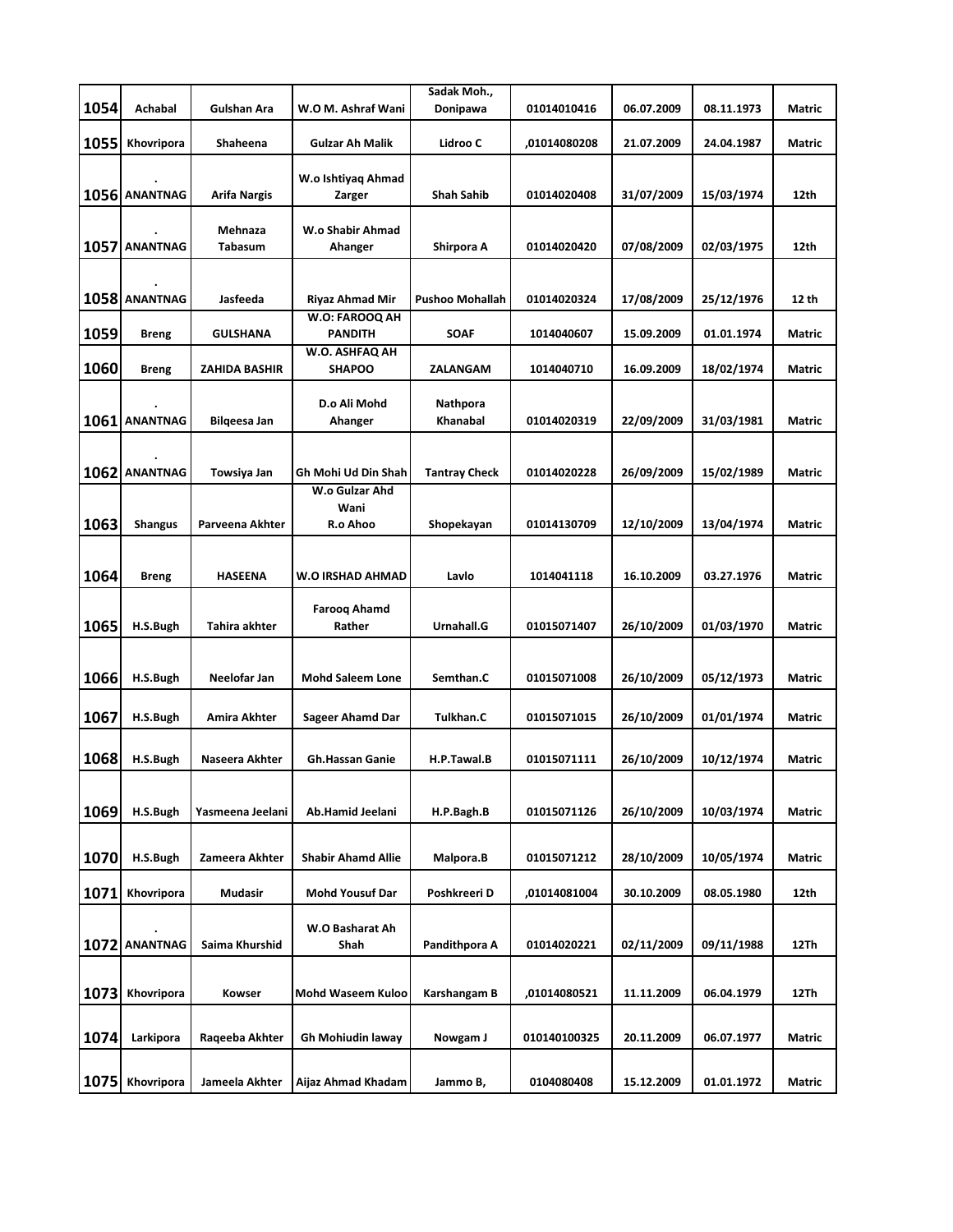| 1076 | Larkipora        | Shahida Akhter      | Malik Gh Mohi.udin                     | Omoh F                 | 010140100428 | 11.01.2010 | 02.15.1991 | T.D.C         |
|------|------------------|---------------------|----------------------------------------|------------------------|--------------|------------|------------|---------------|
|      |                  |                     |                                        |                        |              |            |            |               |
| 1077 | Larkipora        | Shamima Banoo       | Ab Aziz Koka                           | Kokagund               | 010140100421 | 11.01.2010 | 22/05/1967 | <b>Matric</b> |
| 1078 | Larkipora        | <b>Rukhsana</b>     | Mohd syed shah                         | <b>Boon B</b>          | 010140100906 | 11.01.2010 | 16/08/1974 | <b>Matric</b> |
| 1079 | Breng            | SHAKEELA            | <b>D.O GH RASOOL</b><br><b>DEKA</b>    | <b>DEESU</b>           | 1014041101   | 29.01.2010 | 03.02.1976 | <b>Matric</b> |
| 1080 | <b>Breng</b>     | <b>SHAHIDA AMIN</b> | W.O. BILAL AHMAD                       | <b>BHATPORA</b>        | 1014041206   | 29.01.2010 | 04.10.1977 | Matric        |
| 1081 | Breng            | TAIBAW              | <b>W.O NUSRAT AHMAD</b>                | <b>NOWBOUGH</b>        | 1014041321   | 29.01.2010 | 20/03/1977 | Matric        |
| 1082 | <b>Bijbehara</b> | Rafiqqa             | Md Farooq Loan                         | <b>Khiram</b>          | 01014030306  | 01.02.2010 | 15/01/1974 | Matric        |
| 1083 | <b>Bijbehara</b> | Shaheena ak         | <b>Mohd sharif</b>                     | Nambal c               | 01014030224  | 15/02/2010 | 01.03.1975 | Matric        |
| 1084 | <b>Bijbehara</b> | <b>Rifat Rehan</b>  | Khazar Mohd Mir                        | <b>Katriteng</b>       | 01014030804  | 15/02/2010 | 28.5.1979  | <b>Matric</b> |
| 1085 | <b>Bijbehara</b> | Roomy Jan           | Gh Nabi Mir                            | Dupatyar               | 0101403018   | 15/02/2010 | 06.03.1986 | <b>Matric</b> |
| 1086 | <b>Bijbehara</b> | Shokey Jan          | Gh Hassan Sofi                         | T.M.Shah               | 01014030806  | 15/02/2010 | 20.2.1990  | <b>Matric</b> |
| 1087 | <b>Bijbehara</b> | <b>Gulshan Ara</b>  | Javid Ah Bhat                          | Panjpora<br>Ratherpora | '01014030526 | 15/02/2010 | 23.3.1991  | <b>Matric</b> |
| 1088 | Larkipora        | Rafiqa Akhter       | <b>Mohd Jabar Tantray</b>              | Chohanbatpora          | 0101410012   | 26.02.2010 | 01.03.1988 | <b>Matric</b> |
| 1089 | Larkipora        | Shameema            | Peer Shahbaz                           | Saskhudan A            | 010140100107 | 26.02.2010 | 03.02.1988 | <b>Matric</b> |
| 1090 | Larkipora        | Nusrat              | peer Sharif.udin                       | Hakura K               | 010140101126 | 26.02.2010 | 15/06/1980 | <b>Matric</b> |
| 1091 | Larkipora        | Nusrat              | peer Sharif.udin                       | Hakura K               | 010140101126 | 26.02.2010 | 06.15.1980 | Matric        |
| 1092 | <b>Shangus</b>   | Yasmeena Akhter     | D.o Gh Mohidin                         | <b>Umerabad S.gund</b> | 01014130510  | 02/03/2010 | 02/10/1991 | Matric        |
| 1093 | Larkipora        | Afooza              | Ab Gafar Itoo                          | <b>Batagund E</b>      | 010140100515 | 04.03.2010 | 05.02.1988 | Matric        |
| 1094 | Larkipora        | Safia Masroor       | Ab Majid tak                           | <b>Batagund F</b>      | 010140100516 | 04.03.2010 | 25/03/1965 | Matric        |
| 1095 | <b>Shangus</b>   | Latifa Parveem      | W.o Nazir Ahd<br>Shiekh<br>R.o Shangus | <b>Sheikh Mohallah</b> | 01014130210  | 25/03/2010 | 05/07/1970 | Matric        |
| 1096 | <b>Shangus</b>   | Farida Akhter       | W.o Mohd Shafi<br>Lone R.o Kuthiar     | Kuthair                | 01014130118  | 25/03/2010 | 10/01/1971 | Matric        |
| 1097 | <b>Shangus</b>   | Shahida Akhter      | W.o Mushtaq Ahd<br>R.o Paisan          | Ardpora Birsnoo        | 01014130710  | 25/03/2010 | 29/09/1972 | Matric        |
| 1098 | <b>Shangus</b>   | Raziya Akhter       | D.o Gh Nabi Shiekh<br>R.o Kraad        | Krad Mochi<br>Mohallah | 01014130518  | 25/03/2010 | 05/02/1987 | Matric        |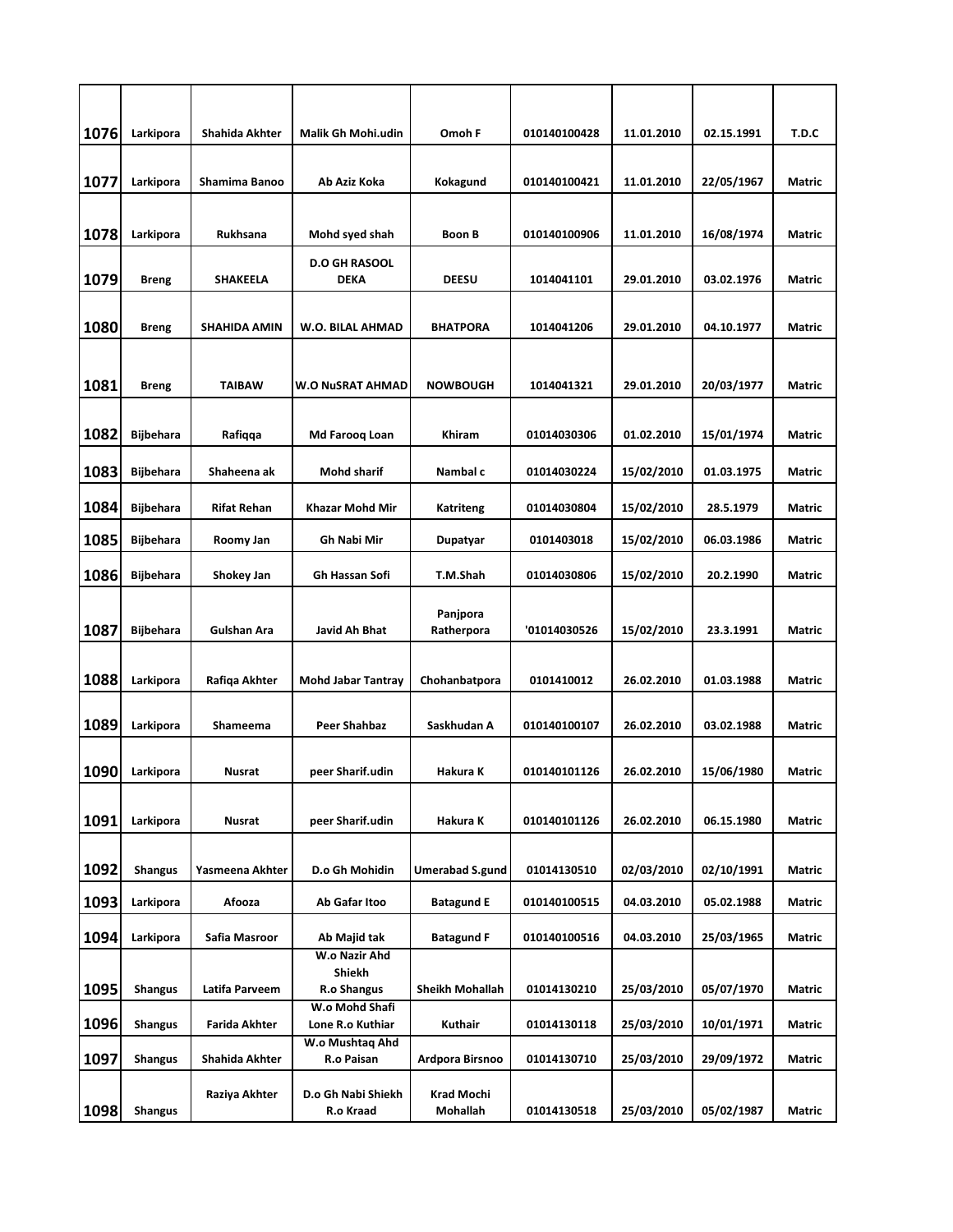| 1099 | <b>Shangus</b> | Nasreena Akhter               | W.o Amjad Ali Khan<br><b>R.o Pathribal</b>     | <b>Budpawa</b><br>Pathribal     | 0101413060   | 25/03/2010        | 01/09/1987 | <b>Matric</b> |
|------|----------------|-------------------------------|------------------------------------------------|---------------------------------|--------------|-------------------|------------|---------------|
| 1100 | <b>Shangus</b> | <b>Farhat Gulzar</b>          | D.o Gulzar Ahd Wani l<br><b>R.o Chittergul</b> | <b>Bongam</b><br>Chittergul     | 01014130708  | 25/03/2010        | 01/10/1990 | <b>Matric</b> |
| 1101 | Shangus        | Shakeela Akhter               | W.o Mohd Yousuf<br>Wani R.o Braah              | Mukdampora<br>Brah              | 01014130917  | 25/03/2010        | 21/04/1973 | 12th          |
| 1102 | Khovripora     | <b>Tahira Akhter</b>          | <b>Bilal Ah Teeli</b>                          | <b>Teeli Mohalla</b><br>Manigam | .01014080802 | 01.04.2010        | 18.10.1971 | Matric        |
| 1103 | H.S.Bugh       | <b>Mehbooba Akhter</b>        | Javid ahamd Mir                                | Ganjipora.A                     | `01015071222 | <b>01/04/2010</b> | 15/03/1972 | Matric        |
| 1104 | Khovripora     | Hajra                         | Nazir Ah Ahanger                               | Kharpora                        | ,01014080516 | 01.04.2010        | 24.03.1974 | Matric        |
| 1105 | Khovripora     | Ameera Akhter                 | <b>Gh Mohd Bhat</b>                            | <b>HassanNoor A</b>             | ,01014080723 | 01.04.2010        | 01.04.1985 | <b>Matric</b> |
| 1106 | Khovripora     | Rafee Jan                     | <b>Mohd Ibrahim Shah</b>                       | Amad                            | 01014080402  | 01.04.2010        | 03.06.1989 | <b>Matric</b> |
| 1107 | Khovripora     | <b>Rifat Jan</b>              | Manzoor Ah                                     | <b>Kherbugh D</b>               | ,01014081017 | 01.04.2010        | 02.03.1994 | 12th          |
| 1108 | <b>Breng</b>   | <b>RUBY JAN</b>               | D.O. Rashid Ah Malik                           | <b>SUNDBRARI</b>                | 1014040818   | 09.04.2010        | 11.15.1990 | 12th          |
| 1109 | Achabal        | <b>Fareeda Shaheen</b>        | Rayaz Ahmad Khan                               | S.T.Maidan.B                    | 01014010814  | 01.05.2010        | 01.02.1972 | <b>Matric</b> |
| 1110 | Achabal        | Nasreena Akhter               | W.O M. Yousuf<br>Mugsib                        | Ashajipoora                     | 01014010424  | 01.05.2010        | 01.10.1967 | <b>Matric</b> |
| 1111 | Achabal        | Jameela Akhter                | Bashir Ah wani                                 | <b>Brinty.I</b>                 | 01014010309  | 01.05.2010        | 16.11.1968 | Matric        |
| 1112 | Achabal        | <b>Ulfat Mubeen</b>           | <b>Syed Anees Ahmed</b>                        | TBShah C                        | 01014011103  | 01.05.2010        | 25.12.1970 | <b>Matric</b> |
| 1113 | Achabal        | Afroza Bashir                 | Shaban Jalal                                   | Dabrun(B)                       | 01014011020  | 01.05.2010        | 01.03.1973 | <b>Matric</b> |
| 1114 | Achabal        | Rukhsana Dazy                 | Mir Shakeel ul<br>Rehman                       | Iqbal coloney<br>dialgam        | 01014010606  | 01.05.2010        | 9.01.1975  | <b>Matric</b> |
| 1115 | Achabal        | Sabiya                        | Shabir Ah. Sofi                                | <b>Firdoos colony</b>           | 01014011002  | 01.05.2010        | 04.10.1975 | <b>Matric</b> |
| 1116 | Achabal        | Saima Ayoub                   | <b>Mohd Ayoub Zergar</b>                       | Magrapora.C                     | 01014010823  | 01.05.2010        | 04.03.1989 | <b>Matric</b> |
| 1117 | Achabal        | Aamina Gull                   | <b>Masroor Rashid</b><br>Magray                | kadpora(C)                      | 38912620     | 07.05.2010        | 12.12.1987 | <b>Matric</b> |
| 1118 | Khovripora     | Parveena Akhter               | <b>Bashir Ah Bhat</b>                          | Mamal                           | ,01014081220 | 10.05.2010        | 01.03.1991 | <b>12 TH</b>  |
|      |                |                               |                                                |                                 |              |                   |            |               |
| 1119 | Khovripora     | Shabnum Ara                   | Mohd Yousuf Wani                               | <b>Mandlan B</b>                | ,01014081217 | 10.05.2010        | 12.10.1991 | 12 Th         |
|      | 1120 ANANTNAG  | Ujala Hafeez                  | D.o<br>Hafeez.Ul.Gundoo                        | Zadipora.B                      | 01014020315  | 15/05/2010        | N.A        | 12TH          |
|      |                |                               | W.o Kaiser Ahmad                               |                                 |              |                   |            |               |
|      | 1121 ANANTNAG  | Roohiya Afza                  | Teeli                                          | Gulshanabad                     | 01014020106  | 15/05/2010        | 11/03/1975 | 12Th          |
|      |                |                               | W.o Sajad Ahmad                                | Mir Mohallah                    |              |                   |            |               |
|      | 1122 ANANTNAG  | Razia Majid                   | Bhat                                           | Sarnal                          | 01014020101  | 15/05/2010        | 11/10/1972 | 12 th         |
|      |                | 1123 ANANTNAG Shameema Akhter | W.o Bilal Ahmad<br>Baba                        | <b>Misger Mohallah</b>          | 01014020119  | 15/05/2010        | 21/07/1975 | Matric        |
|      |                |                               |                                                |                                 |              |                   |            |               |
|      | 1124 ANANTNAG  | Firdousa Akhter               | W.o Ab Majeed<br>Qadiri                        | Babdar Kadipora                 | 01014020104  | 15/05/2010        | 10/03/1973 | 12Th          |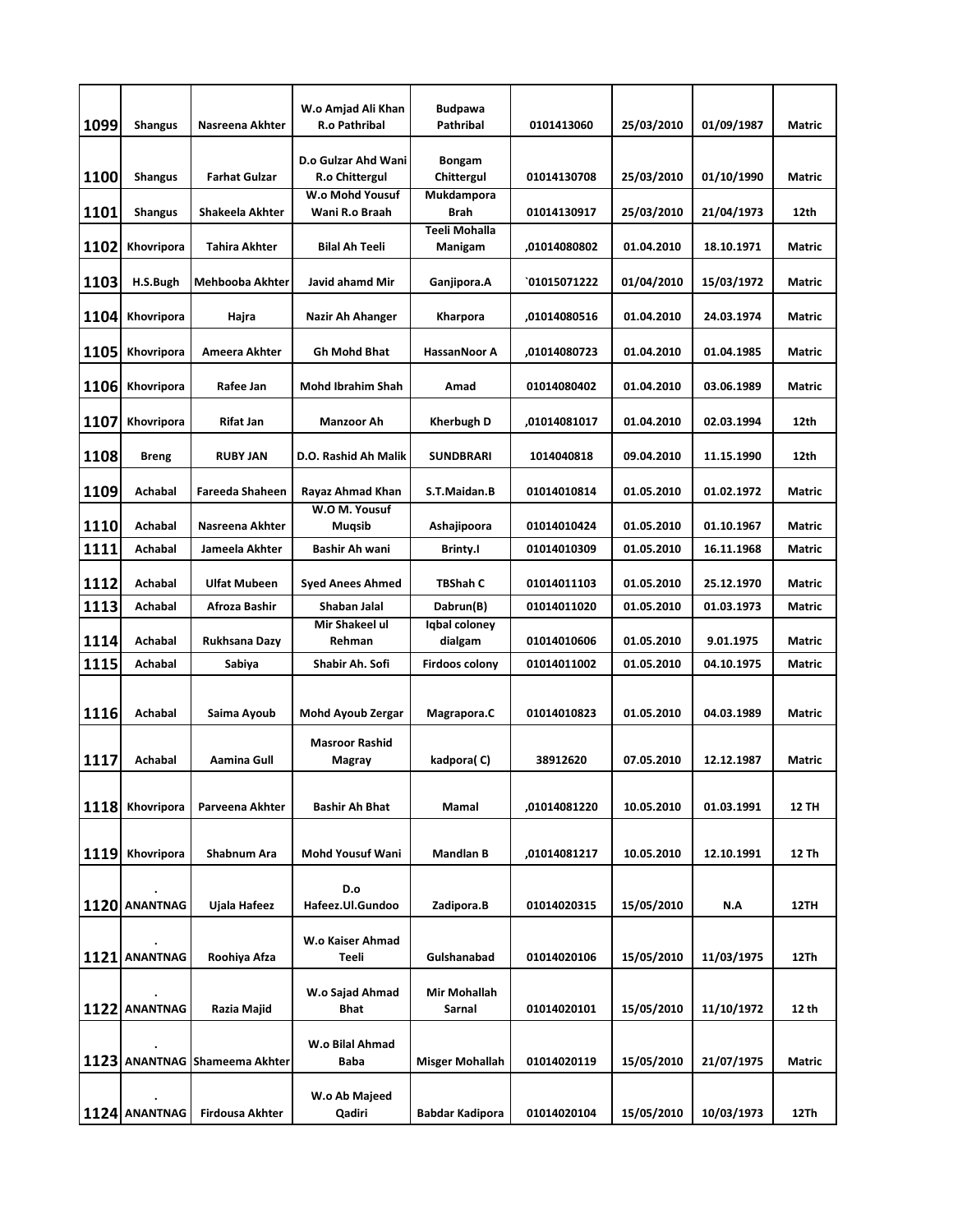|      | 1125 ANANTNAG    | Neelofar Parveen          | W.o Zahoor Ahmad<br><b>Bhat</b>         | <b>Bongam Peheroo</b> | 01014020111  | 15/05/2010 | 01/03/1975 | 12Th          |
|------|------------------|---------------------------|-----------------------------------------|-----------------------|--------------|------------|------------|---------------|
|      | 1126 ANANTNAG    | Rubeena Kausar            | Gh Mohd Ganie                           | <b>Ganie Check</b>    | 01014020216  | 15/05/2010 | 20/05/1984 | 12th          |
|      | 1127 ANANTNAG    | Kousar Jabeen             | W.o Ahmadullah<br><b>Khan</b>           | Shirpora C            | 01014020421  | 15/05/2010 | 15/05/1979 | <b>Matric</b> |
|      | 1128 ANANTNAG    | Laila Nabi                | W.o Tariq Ahmad<br>Wani                 | Pandithpora B         | 01014020222  | 15/05/2010 | 25/04/1972 | 12th          |
| 1129 | Breng            | <b>DASY</b>               | <b>D.O MOHD</b><br><b>ABDULLAH BHAT</b> | <b>HILLER</b>         | 10140040209  | 18.05.2010 | 04.01.1984 | 12TH          |
| 1130 | <b>Shangus</b>   | Shazia Akhter             | D.o Gh Mohd Hajam<br>R.o Khull          | Hajam Moh.<br>Khull   | 010141130913 | 20/05/2010 | 15/03/1990 | 12th          |
| 1131 | <b>Shangus</b>   | Shahzada Akhter           | D.o Nisar Ahd Itoo                      | Astan Moh Krad        | 01014130517  | 20/05/2010 | 20/01/1980 | <b>Matric</b> |
| 1132 | <b>Breng</b>     | <b>MANSOORA</b>           |                                         | <b>CHERWARD</b>       | 10104040922  | 31.05.2010 | 13/02/1975 | 12TH          |
| 1133 | Khovripora       | Aisha Gull                | Javaid Ah Raina                         | <b>Mandlan A</b>      | ,01014081216 | 09.06.2010 | 05.03.1996 | Matric        |
| 1134 | Larkipora        | Wazeera Akhter            | Malik Hilal Ahmad                       | Malilkpora A          | 010140100403 | 05.07.2010 | 12.04.1978 | T.D.C         |
| 1135 | H.S.Bugh         | Nazneena Akhter           | <b>Shabir ahamd Ganie</b>               | Batengoo.D            | 01015071411  | 06/08/2010 | 13/03/1970 | <b>Matric</b> |
| 1136 | H.S.Bugh         | Jameela Naaz              | <b>Fayaz Ahamd Bhat</b>                 | Shamshipora.C         | 01015071323  | 06/08/2010 | 10/02/1973 | Matric        |
| 1137 | <b>Bijbehara</b> | Rahila                    | M maqbool wani                          | Laddi                 | 01014031207  | 14.10.2010 | 21.11.1975 | Matric        |
| 1138 | Khovripora       | Shamshada                 | Ab Qayoom Wani                          | <b>Batakote D</b>     | ,01014080204 | 18.10.2010 | 19.12.1974 | 12 th         |
| 1139 | <b>Bijbehara</b> | Rihana                    | Bilala Ah dar                           | K.V.Pora              | 01014030507  | 18.10.2010 | 18.1.1991  | <b>Matric</b> |
| 1140 | <b>Bijbehara</b> | <b>Muneera</b>            | <b>Gh Mohidin Tokroo</b>                | <b>Sirhama</b>        | 01014030325  | 21.10.2010 | 14.3.1978  | <b>Matric</b> |
| 1141 | Bijbehara        | Asiya Salam               | Ab Salam Mir                            | Sirhama               | 01014030308  | 21.10.2010 | 11.11.1990 | Matric        |
| 1142 | <b>Bijbehara</b> | Rifat Jan                 | <b>Ab Ahad Ahanger</b>                  | Kanelwon              | 01014030107  | 23.10.2010 | 01.03.1991 | Matric        |
| 1143 | <b>Breng</b>     | HURA AKHTER               | W.O. AB RASHID<br><b>LAWAY</b>          | <b>WANGAM</b>         | 1014040805   | 23.10.2010 | 03.15.1966 | Matric        |
| 1144 | <b>Breng</b>     | <b>MAROOQA</b>            | <b>D.O. SHOWKAT AH</b><br>MALIK         | <b>MAGAM</b>          | 1014040814   | 23.10.2010 | 12.12.1978 | Matric        |
| 1145 | <b>Breng</b>     | PARVEENA                  | D.O. FAROOQ AH<br>WANI                  | <b>VAILOO</b>         | 10104040903  | 23.10.2010 | 15/02/1989 | 12TH          |
| 1146 | <b>Breng</b>     | YASMEENA<br><b>AKHTER</b> | W.O. AB GANI BHAT                       | ADIGAM                | 1014040706   | 23.10.2010 | 01.02.1990 | 12TH          |
| 1147 | <b>Breng</b>     | <b>RIFAT MANZOOR</b>      | D.O. MANZOOR AH<br><b>RATHER</b>        | PANZGAM               | 1014040624   | 23.10.2010 | 03.01.1990 | 12TH          |
| 1148 | <b>Bijbehara</b> | Wazira.u.nisa             | Bashir ah Dar                           | k.kalan               | 01014030404  | 25.10.2010 | 08.03.1974 | Matric        |
| 1149 | <b>Bijbehara</b> | Raziya Hassan             | <b>Showkat Ah Salroo</b>                | Karewa Colony         | 01014030707  | 25.10.2010 | 10.09.1974 | T.D.C         |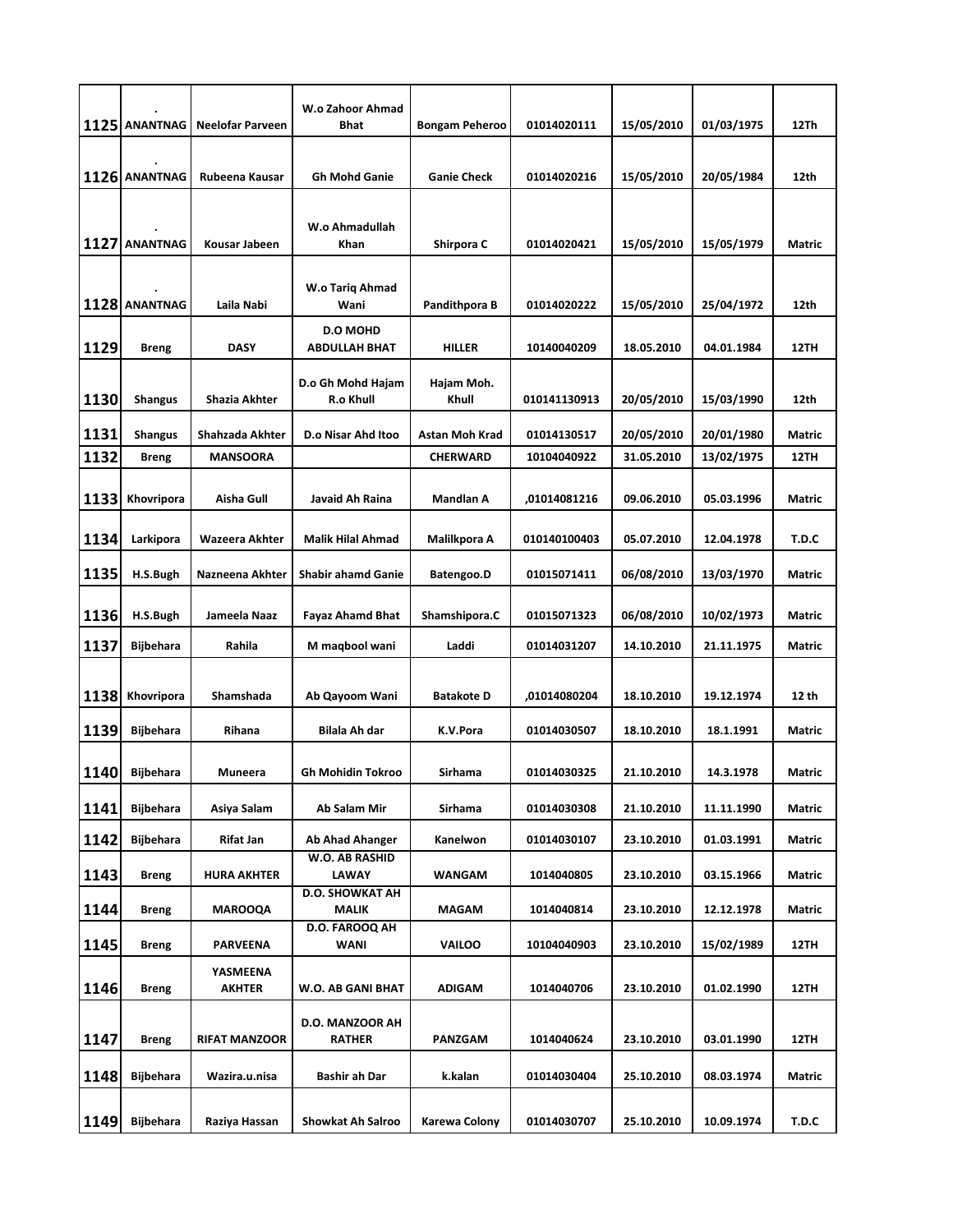| 1150 | Bijbehara        | Naza Akhter            | <b>Shafiq Ah Salroo</b>                 | Padshabagh                          | 01014030720  | 25.10.2010        | 07.03.1976 | T.D.C         |
|------|------------------|------------------------|-----------------------------------------|-------------------------------------|--------------|-------------------|------------|---------------|
| 1151 | <b>Bijbehara</b> | Nusrat                 | Muzafar ah mir                          | Walurhama                           | 01014031020  | 25.10.2010        | 15.1.1978  | <b>Matric</b> |
| 1152 | Bijbehara        | Showkeena              | GH qadir ahanger                        | Lehandajan                          | 01014031011  | 25.10.2010        | 20.1.1990  | Matric        |
| 1153 | Bijbehara        | Rehana nabi            | Gh nabi sheikh                          | Nambal B                            | 01014030223  | 25.10.2010        | 17.3.1990  | T.D.C         |
| 1154 | <b>Bijbehara</b> | Tanveera Akhter        | Faroog Ah Thoker                        | Waghama                             | '0104030812  | 25.10.2010        | 12.11.1990 | T.D.C         |
| 1155 | Bijbehara        | <b>Shabnum</b>         | <b>M Qasim Paswal</b>                   | Paswal Mohalla                      | 01014031215  | 12.11.2010        | 15.4.1994  | Matric        |
| 1156 | Khovripora       | Sanam Bashir           | Reyaz Ahmad Mir                         | Logripora E,                        | 01014080416  | 20.11.2010        | 04.11.1990 | <b>Matric</b> |
| 1157 | Khovripora       | Nusrat                 | <b>Dilawar Shah</b>                     | Amirapora C                         | ,01014081005 | 23.11.2010        | 02.04.1991 | <b>Matric</b> |
| 1158 | Bijbehara        | Masooda                | Sonuallah Dar                           | Sirhama                             | 01014030331  | 24.11.2010        | 23.10.1990 | Matric        |
| 1159 | <b>Bijbehara</b> | Sameera                | <b>Asadullah Bhat</b>                   | Mir Mohalla Sallar                  | 01014030609  | 27.11.2010        | 03.01.1981 | Matric        |
| 1160 | Achabal          | <b>Tanveera Afizal</b> | Khurshid Ah Wani                        | <b>Brinty.E</b>                     | 01014010305  | 29.11.2010        | 15.04.1981 | Matric        |
| 1161 | H.S.Bugh         | Ameera Akhter          | Ashiq Hussain Dar                       | Batengoo.E                          | 01015071412  | 01/12/2010        | 03/03/1970 | Matric        |
| 1162 | H.S.Bugh         | Sumaira Gull           | <b>Gull Mohd Pala</b>                   | Nowathoo                            | 01015071216  | 01/12/2010        | 15/04/1990 | <b>Matric</b> |
| 1163 | H.S.Bugh         | <b>Fancy Akhter</b>    | Ab.Majid Mir                            | Jablipora.G                         | 01015071022  | 01/12/2010        | 15/05/1979 | Matric        |
| 1164 | H.S.Bugh         | Dilshada akhter        | <b>Gh.Mohd Bhat</b>                     | Semthan.D                           | 01015071009  | <b>01/12/2010</b> | 21/10/1973 | Matric        |
| 1165 | H.S.Bugh         | Rozy Jan               | Ab.Hamid Dar                            | T.Tachloo.C                         | 1015071330   | 01/12/2010        | 28/02/1991 | Matric        |
| 1166 | H.S.Bugh         | Firdosa Akhter         | Jalaldin thoker                         | H.Ptawala.C                         | 01015071112  | 01/12/2010        | 10/10/1974 | Matric        |
| 1167 | H.S.Bugh         | Rafiqa Banoo           | Shabir ahamd Dar                        | H.P.Rakh.B                          | 01015071114  | 01/12/2010        | 01/03/1975 | Matric        |
| 1168 | <b>Shangus</b>   | <b>Gulzara Akhter</b>  | W.o Fayaz Ahd Khan<br>R.o Utersoo       | <b>Uttersoo</b>                     | 01014130309  | 06/12/2010        | 11/03/1973 | Matric        |
| 1169 | <b>Shangus</b>   | <b>Firdosa Akhter</b>  | W.o Gh Nabi Wagay<br>R.o Shangus        | <b>Tawon Hall</b><br><b>Shangus</b> | 01014130215  | 06/12/2010        | 15/11/1972 | Matric        |
| 1170 | Shangus          | Jabeena Akhter         | W.o Ab Rehman<br><b>Bhat R.o Dethu</b>  | Anderangan<br>Dethoo                | 01014130906  | 06/12/2010        | 01/03/1975 | Matric        |
| 1171 | <b>Shangus</b>   | Jabeena Bano           | W.o Showkat Ahd<br>Hajam<br>R.o Kothiar | Hajam Moh.<br>Kuthair               | 01014130119  | 06/12/2010        | 15/03/1975 | Matric        |
|      |                  |                        | W.o Tariq Ahd                           | <b>Sheikh Mohallah</b>              |              |                   |            |               |
| 1172 | <b>Shangus</b>   | Masart Jan             | R.o Chittergul                          | <b>Ctrgul</b>                       | 01014130717  | 06/12/2010        | 15/03/1980 | Matric        |
| 1173 | <b>Shangus</b>   | Shugufta Akhter        | W.o Mohd Altaf<br>Kullay<br>R.o Pushroo | <b>Kully Mohallah</b>               | 01014130120  | 06/12/2010        | 20/07/1985 | Matric        |
| 1174 | <b>Shangus</b>   | Shoni Akhter           | D.o Sonaulah Khan<br>R.o Pushroo        | Ahanger Moh.<br>Pushroo             | 01014130123  | 06/12/2010        | 04/03/1989 | Matric        |
| 1175 | Shangus          | Waheeda Akhter         | W. Bashir Ahmad<br>Khan                 | Gangnaran                           | 01014130602  | 06/12/2010        | 25/03/1987 | Matric        |
| 1176 | <b>Shangus</b>   | Rubaya Bibi            | W.o Irshad Ahd<br>R.o Rakhibraah        | Pujwal Moh. R.B                     | 01014131006  | 06/12/2010        | 28/03/1991 | Matric        |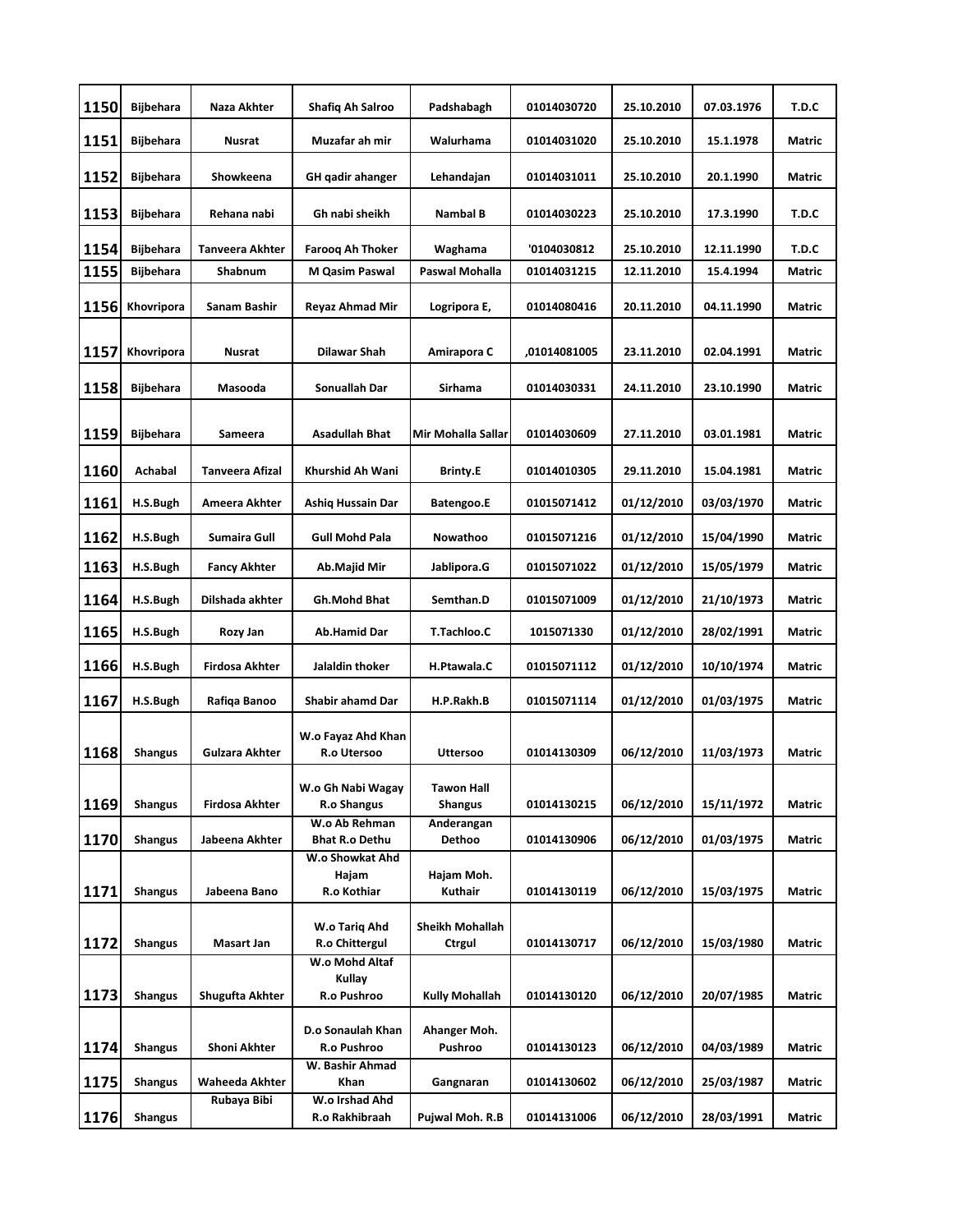| 1177 | Larkipora       | Haleema               | <b>Gh Hassan Mir</b>               | Zamalgam E              | 010140100521       | 16.12.2010 | 04.01.1970 | Matric |
|------|-----------------|-----------------------|------------------------------------|-------------------------|--------------------|------------|------------|--------|
| 1178 | <b>Breng</b>    | ZAHIDA                | W.O. MOHD ASHRAF<br><b>RAINA</b>   | <b>SENZI</b>            | 10140401004        | 08.12.2010 | 03.02.1974 | Matric |
|      |                 |                       | W.O. IRSHAD                        |                         |                    |            |            |        |
| 1179 | <b>Breng</b>    | <b>SAKEENA</b>        | AHMAD MIR                          | AKINGAM<br>SAYAN        | 1014040115         | 16.12.2010 | 15/05/1972 | Matric |
| 1180 | <b>Breng</b>    | <b>NARGIS TASLEEM</b> | W.O. JAVAID AHMAD                  | TANGPAWA                | 1014040303         | 16.12.2010 | 03.01.1973 | Matric |
|      |                 |                       | W.O MOHD                           |                         |                    |            |            |        |
| 1181 | <b>Breng</b>    | MUMTAZA               | <b>HUSSAIN KHANDAY</b>             | <b>DANDIPORA</b>        | 10140411013        | 16.12.2010 | 20/01/1977 | Matric |
| 1182 | <b>Breng</b>    | <b>NAZA AKHTER</b>    | W.O. FAYAZ AHMAD<br>SHAH           | <b>BUCHOO</b>           | 1014040307         | 16.12.2010 | 04.24.1978 | Matric |
| 1183 | Breng           | <b>SAFEERA</b>        | W.O MOHD IQBAL<br>WANI             | <b>SUNDBRARI</b>        | 1014040823         | 16.12.2010 | 03.01.1980 | Matric |
|      |                 |                       |                                    |                         |                    |            |            |        |
| 1184 | Breng           | <b>AZRA</b>           | <b>W.O MOHD AYOUB</b>              | ALCHIWARD               | 1014040202         | 16.12.2010 | 10.03.1982 | Matric |
| 1185 | <b>Breng</b>    | <b>RUQAYA QADDIR</b>  | W.O: USMAN DAR                     | ZALANGAM                | 1014040515         | 16.12.2010 | 13/04/1985 | Matric |
| 1186 | <b>Breng</b>    | RAFIA BIBI            | W.O ALYAS AHMAD<br><b>BOKED</b>    | <b>GADVAIL</b>          | 10140411025        | 16.12.2010 | 20/07/1985 | Matric |
| 1187 | <b>Breng</b>    | SHAHZADA              | W.O SHABIR AHMAD                   | <b>NOWBOUGH</b>         | 1014041324         | 16.12.2010 | 12.12.1985 | 12th   |
| 1188 | <b>Breng</b>    | SHAHZADA              | W.O. MOHD SHABIR<br><b>KHOKHER</b> | <b>ADHALL</b>           | 10140401018        | 16.12.2010 | 03.02.1989 | Matric |
| 1189 | <b>Breng</b>    | Mubeena               | <b>Faroog Ah Bhat</b>              | Sunbrari.G              | 1014040822         | 16.12.2010 | N.A        | 12th   |
|      |                 |                       |                                    |                         |                    |            |            |        |
|      | 1190 ANANTNAG   | Tasleema              | <b>Hilal Ahmad</b>                 | <b>Chiken Mohallah</b>  | 01014020109        | 12/12/2010 | N.A        | 12Th   |
|      |                 |                       |                                    |                         |                    |            |            |        |
|      | 1191 ANANTNAG   | Surya                 | W.O Mohd Shafi Dar                 | <b>Malpora Anzullah</b> | 01014020217        | 18/12/2010 | 07/06/1986 | Matric |
|      |                 |                       |                                    |                         |                    |            |            |        |
|      | 1192 ANANTNAG   | Shugufta              | W.o Mudasir Ahmad<br>Reshi         | <b>Astan Mohallah</b>   | 01014020210        | 18/12/2010 | 10/01/1988 | 12th   |
|      |                 |                       |                                    | Hutmurah                |                    |            |            |        |
| 1193 | Khovripora      | Nasreena Jan          | <b>Peer Mohd Abbas</b>             | Dangerpora B            | ,01014080624       | 29.12.2010 | 22.03.1972 | 12 th  |
| 1194 | Khovripora      | Meema Akhter          | Sayar Ah Khan                      | Chana Mohalla           | ,01014080617       | 29.12.2010 | 22.05.1972 | 12 th  |
|      | 1195 Khovripora | Naseema Akhter        | <b>Fayaz Ah Ganie</b>              | <b>Kralpora B</b>       | ,01014080920       | 29.12.2010 | 03.03.1973 | Matric |
| 1196 | Khovripora      | Fahmeeda              | Shabir Ah Wani                     | Adkher                  | ,01014080522       | 29.12.2010 | 09.03.1974 | Matric |
| 1197 | Khovripora      | Rafiqa Akhter         | Javeed Ah Bhat                     | Reitangree              | ,01014080819       | 29.12.2010 | 08.02.1980 | Matric |
| 1198 | Khovripora      | Mubeena Akhter        | Ab. Aziz Raina                     | Laripora C              | ,01014081211       | 29.12.2010 | 04.12.1985 | Matric |
| 1199 | Khovripora      | Dilshada Akhter       | Gh Nabi Shah                       | Syed Mohalla<br>Halwan  | ,01014081211       | 29.12.2010 | 15.11.1989 | Matric |
|      |                 |                       |                                    | <b>Teng Mohallah</b>    |                    |            |            |        |
| 1200 | Khovripora      | Shafi Jan<br>Mehmooda | Ab Razig Mir                       | Manigam                 | ,01014081241       | 29.12.2010 | 06.03.1990 | Matric |
| 1201 | Khovripora      | Akhter                | Bilal Ah Shiekh                    | <b>Firslan B</b>        | ,01014081202       | 29.12.2010 | 01.02.1991 | 12 Th  |
| 1202 | Khovripora      | Afrooza Akhter        | Ab Gani Bhat                       | Jaffarpatti             | ,01014080717       | 29.12.2010 | 05.03.1991 | Matric |
| 1203 | Khovripora      | Sabreena Akhter       | Ab.Salam Bhat                      | Branward                | ,01014081207       | 29.12.2010 | 28.06.1991 | Matric |
| 1204 | Achabal         | Jameela Tabsum        | Nasir Ah Sheikh                    | <b>Bazar Mohlla</b>     | <b>01014010609</b> | 1.1.2011   | 10.03.1971 | Matric |
| 1205 | Achabal         | Rukiya                | Naseer Ah Dar                      | Brakapora (G)           | 01014010504        | 01.01.2011 | 04.06.1981 | Matric |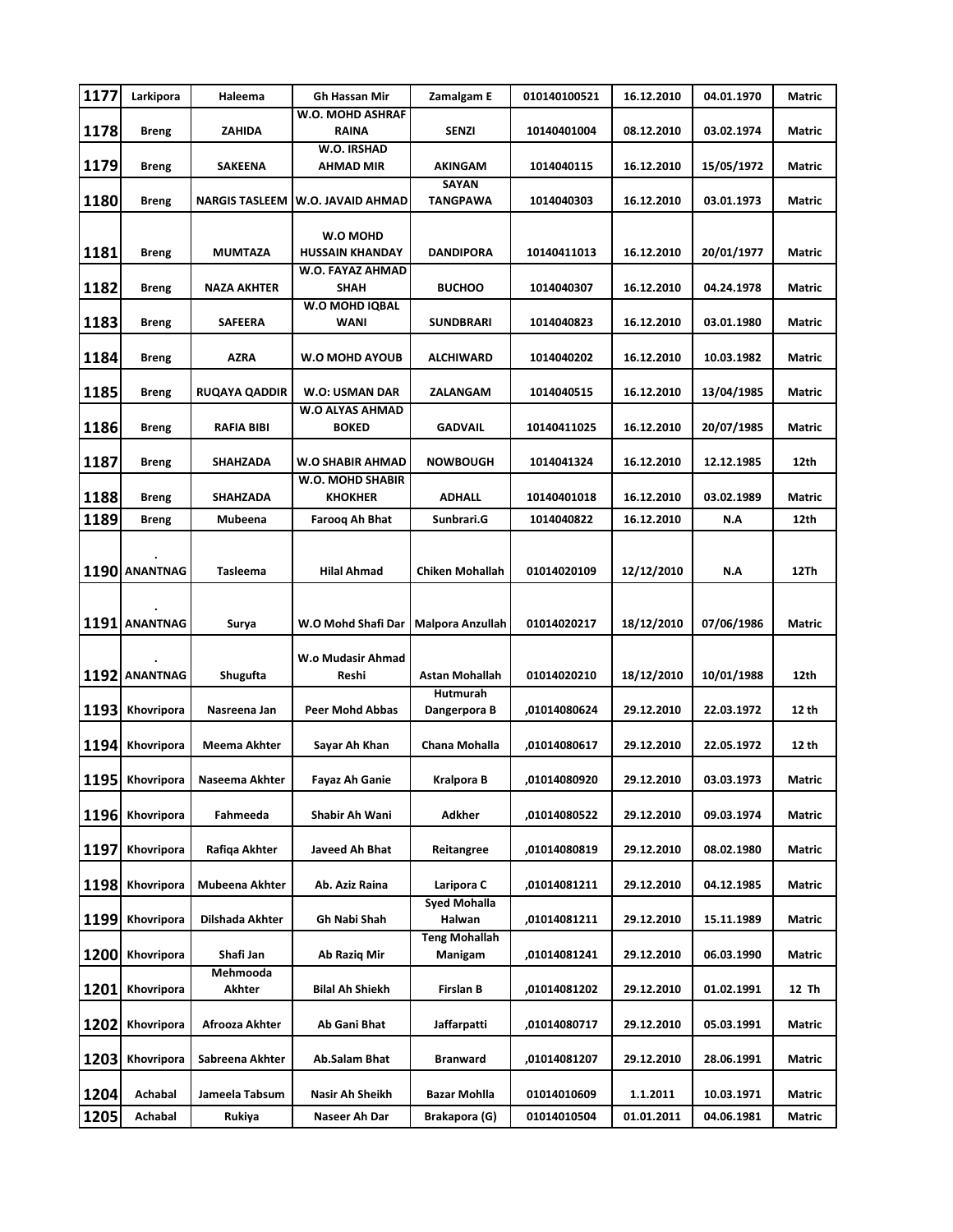| 1206 | Achabal      | <b>Tawheeda Akhter</b> | Javaid Hussan Rather                | Lanan (D)                         | 01014011012 | 01.01.2011 | 12.04.1974 | Matric        |
|------|--------------|------------------------|-------------------------------------|-----------------------------------|-------------|------------|------------|---------------|
| 1207 | Achabal      | saleema Akhter         | Ayaz Ah Lone                        | Darepora<br>bondialgam            | 01014010619 | 01.01.2011 | 15.1.1974  | Matric        |
| 1208 | Achabal      | Mubeena Akhter         | Ab Rashid Sheikh                    | shelipora.D                       | 01014010318 | 01.01.2011 | 06.03.1969 | Matric        |
| 1209 | Achabal      | Yaseema Akhter         | Parvaiz Ah Sheikh                   | <b>Bond Dialgam</b><br>Sheikhpora | 01014010617 | 01.01.2011 | 1.03.1975  | Matric        |
| 1210 | Achabal      | Shagufta Parveen       | Showkat ah khan                     | Gopalpora<br>Habibpora            | 01014010824 | 01.01.2011 | 21.12.1972 | Matric        |
| 1211 | Achabal      | <b>Gowhar Majeed</b>   | Imtiyaz Ah                          | Mukdompora<br>Hardpora            | 01014010125 | 01.01.2011 | 04.01.1974 | Matric        |
| 1212 | Achabal      | Firdoosa Akhter        | <b>Mushtag Ahmad</b><br><b>Bhat</b> | Bonpoora,<br>Donipawa             | 01014010418 | 01.01.2011 | 10.11.1971 | Matric        |
| 1213 | Achabal      | Hasana parveen         | Imtiyaz Ahmad<br>Gahnoo             | Tailwani (G)                      | 01014010910 | 01.01.2011 | 01.06.1974 | <b>Matric</b> |
|      |              |                        |                                     |                                   |             |            |            |               |
| 1214 | Achabal      | Mateena Akhter         | <b>Bilal Ahmed Dar</b>              | <b>Bangdar B</b>                  | 01014011118 | 01.01.2011 | 03.02.1971 | Matric        |
| 1215 | Achabal      | Razia Rehman           | Imtiyaz Ah bhat                     | <b>Trailpora Bon</b><br>Dialgam   | 01014010618 | 01.01.2011 | 1.5.1975   | <b>Matric</b> |
|      |              |                        |                                     |                                   |             |            |            |               |
| 1216 | Achabal      | Shahnaza Akhter        | Ab. Gania Moocha                    | Tailwai patnoo                    | 01014010909 | 01.01.2011 | 01.02.1990 | Matric        |
| 1217 | Achabal      | Rukeela Shafi          | Fayaz Ah Mir                        | hajam Mohalla                     | 01014010113 | 01.01.2011 | 01.04.1981 | Matric        |
| 1218 | Achabal      | kawsar                 | <b>Masood Ah Thoker</b>             | Nunwani(D)                        | 01014010503 | 05.01.2011 | 05.04.1991 | <b>Matric</b> |
| 1219 | Achabal      | Rubeena                | Mohd ismail khan                    | C.I. Dass .C                      | 01014010719 | 05.01.2011 | 07.04.1981 | Matric        |
| 1220 | Achabal      | Nazeena                | Ab Rashid Tak                       | Kulgud                            | 01014010511 | 01.01.2011 | 01.02.1985 | Matric        |
| 1221 | Achabal      | Sumaya jan             | <b>Bashir Ahmad Mir</b>             | Kadicheck mohla                   | 01014010325 | 01.01.2011 | 01.02.1990 | Matric        |
|      |              |                        |                                     |                                   |             |            |            |               |
| 1222 | Achabal      | <b>Shada Akhter</b>    | <b>Mohd Amin Bhat</b>               | Nawathoo B                        | 01014011115 | 05.01.2011 | 01.01.1974 | Matric        |
| 1223 | Achabal      | Naza Akhter            | <b>Gh Nabi Rather</b>               | Seepan C                          | 01014011124 | 05.01.2011 | 01.12.1972 | Matric        |
|      |              |                        |                                     |                                   |             |            |            |               |
| 1224 | Khovripora   | <b>Khalida Akhter</b>  | <b>Mohd Shafi Barwal</b>            | Reshkubal B,                      | 01014080422 | 08.01.2011 | 02.05.1991 | <b>Matric</b> |
| 1225 | <b>Breng</b> | <b>SALEEMA</b>         | <b>Gh Mohidin Mir</b>               | Kandiwara.B                       | 1014040217  | 24.01.2011 | 18/08/1971 | Matric        |
| 1226 | <b>Breng</b> | <b>ARSHA</b>           | D.O. BAKSHA<br><b>CHOHAN</b>        | <b>DARPORA AHLAN</b>              | 10140401025 | 24.01.2011 | 12.04.1989 | Matric        |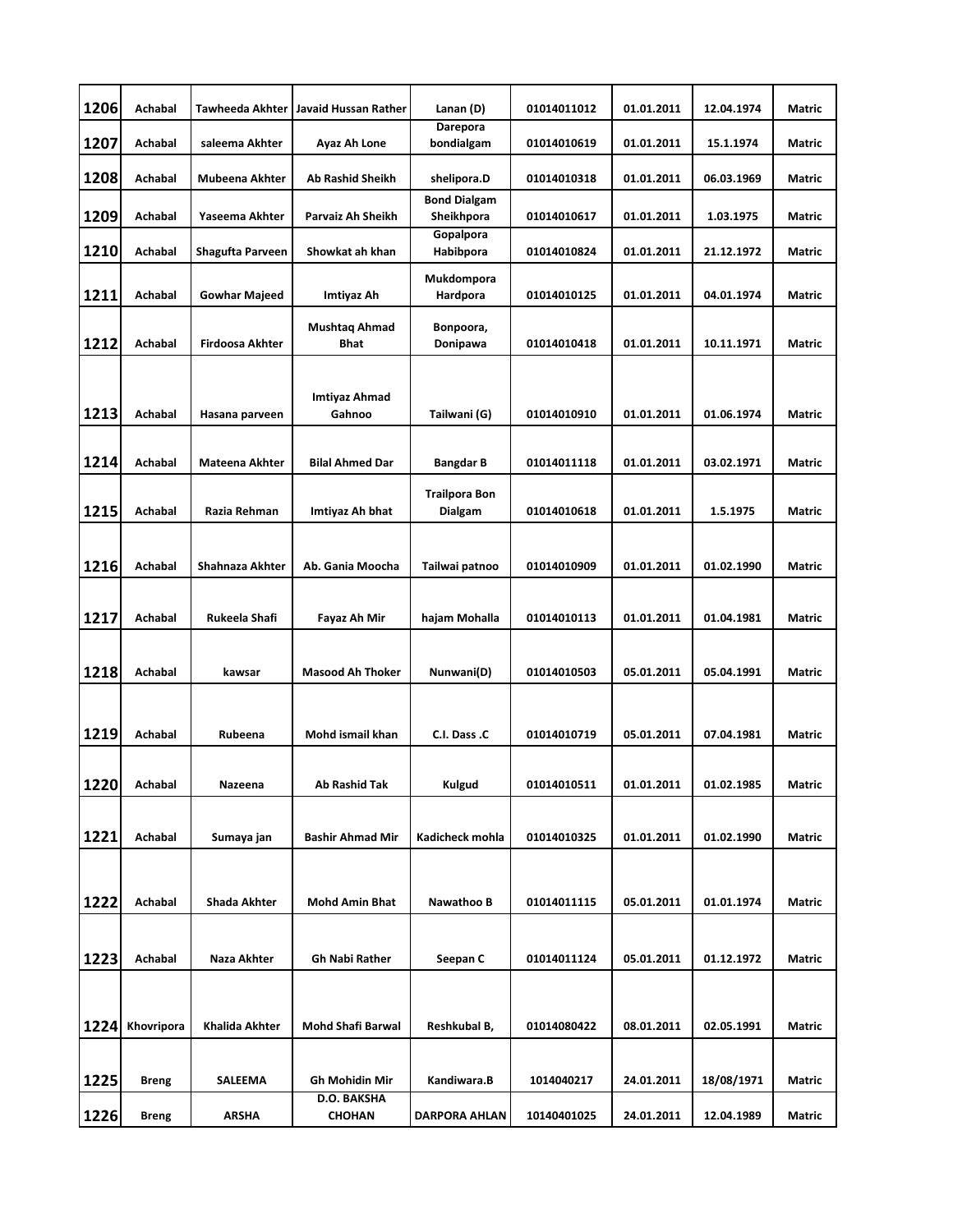|      |                  |                       | <b>D.O.M IBRAHIM</b>                |                        |              |            |             |               |
|------|------------------|-----------------------|-------------------------------------|------------------------|--------------|------------|-------------|---------------|
| 1227 | <b>Breng</b>     | <b>RUBY JAN</b>       | <b>MALIK</b>                        | <b>DRUGMULLA</b>       | 10140401019  | 24.01.2011 | 10.03.1990  | Matric        |
| 1228 | <b>Breng</b>     | <b>JAVEEDA</b>        | <b>W.O AB MAJEED</b><br><b>DEKA</b> | <b>DEESU</b>           | 1014041107   | 24.01.2011 | 04.01.1969  | Matric        |
| 1229 | <b>Breng</b>     | <b>SHAKEELA</b>       | W.O:REYAZ AH MIR                    | <b>IRKUMOO</b>         | 1014040504   | 24.01.2011 | 02.05.1979  | Matric        |
|      |                  |                       | D.O.LT. GH. MOHD                    |                        |              |            |             |               |
| 1230 | Breng            | <b>ULFAT JAN</b>      | BEIGH                               | ARHAMA                 | 1014040124   | 24.01.2011 | 12.07.1991  | Matric        |
|      |                  |                       |                                     |                        |              |            |             |               |
| 1231 | H.S.Bugh         | Jameela Akhter        | Ab.Salam Dar                        | Shoul.C                | 01015071318  | 25/01/2011 | 01/09/1973  | Matric        |
|      |                  |                       |                                     |                        |              |            |             |               |
|      |                  |                       | W.o Shabir Ahd<br>Ganai             | Audsoo Wudder          |              |            |             |               |
| 1232 | <b>Shangus</b>   | Firdosa Akhter        | R.o Adsoo                           | Moh.                   | 01014130508  | 02/02/2011 | 10/02/1974  | <b>Matric</b> |
|      |                  |                       |                                     |                        |              |            |             |               |
| 1233 | H.S.Bugh         | <b>Shabina Akther</b> | Mohd Afzal Wani                     | Tribjee.B              | 01015071118  | 15/02/2011 | 15/01/1991  | Matric        |
|      |                  |                       |                                     |                        |              |            |             |               |
| 1234 | Achabal          | Naseema Akhter        | <b>Mohd Magbool Mir</b>             | imooh.D                | 01014010322  | 01.03.2011 | 04.02.1970  | Matric        |
|      |                  |                       |                                     |                        |              |            |             |               |
|      |                  |                       | W.o Rafi Ahmad                      |                        |              |            |             |               |
|      | 1235 ANANTNAG    | Shahzada Akhter       | Kabo                                | Wajal Mohallah         | 01014020413  | 05/03/2011 | 27/04/1982  | <b>Matric</b> |
|      |                  |                       |                                     |                        |              |            |             |               |
| 1236 | <b>Bijbehara</b> | Nahida                | Ab hamid khan                       | <b>Badroo F</b>        | 01014030212  | 12.03.2011 | 25.11.1992  | Matric        |
| 1237 | H.S.Bugh         | Rubia Yousuf          | <b>Mohd Yousuf Bhat</b>             | Sursana.B              | 01015071320  | 14/03/2011 | 09/01/1990  | Matric        |
|      |                  |                       |                                     |                        |              |            |             |               |
| 1238 | Larkipora        | Firdoosa Akhter       | <b>Gh Qadir Rather</b>              | Dehuran D              | 010140101218 | 11.04.2011 | 04.01.1976  | Matric        |
|      |                  |                       |                                     |                        |              |            |             |               |
| 1239 | H.S.Bugh         | Irfat Jan             | <b>Mohd Magbool Mir</b>             | Gundchahal.B           | 01015071121  | 23/04/2011 | 06/03/1974  | Matric        |
|      |                  |                       | W.o Khalid Muzaffar                 | Rayekpora              |              |            |             |               |
| 1240 | <b>Shangus</b>   | Gulshana Akhter       | R.o Shangus                         | <b>Shangus</b>         | 01014130212  | 02/05/2011 | 04/11/1973  | Matric        |
|      |                  |                       | W.O: ZULUFKAR                       |                        |              |            |             |               |
| 1241 | <b>Breng</b>     | ZAREENA               | KHATANA                             | KACHWAN                | 1014040615   | 28.05.2011 | 10.01.1973  | Matric        |
| 1242 | <b>Shangus</b>   | Sumi Jan              | D.o Gh Qadir Tak<br>R.o Cherpora    | Khan Moh.<br>Cheerpora | 01014130422  | 02/06/2011 | 02/02/1989  | 12th          |
|      |                  |                       |                                     |                        |              |            |             |               |
| 1243 | Khovripora       | Rohie Jan             | <b>Ahamdullah Shah</b>              | Yashnard               | ,01014080323 | 10.06.2011 | 05.01.1989  | Matric        |
|      |                  |                       | W.O: IMTIYAZ AH                     |                        |              |            |             |               |
| 1244 | <b>Breng</b>     | <b>KHALIDA BIBI</b>   | <b>GOJRI</b>                        | MAGAM                  | N.A          | 13.06.2011 | 03.01.1991  | Matric        |
|      |                  |                       |                                     |                        |              |            |             |               |
|      | 1245 ANANTNAG    | <b>Shabrooza</b>      | W.o Tajamul Rashid                  | Tarbal Ashajipora      | 01014020427  | 14/06/2011 | 27/04/1982  | 12th          |
|      |                  |                       |                                     |                        |              |            |             |               |
|      | 1246 ANANTNAG    | Mubeena<br>Tabasum    | <b>Gulzar Ahmad Reshi</b>           | Shaksaz Mohallah<br>КT | 01014020117  | 14/06/2011 | 06/08/1971  | Matric        |
|      |                  |                       |                                     |                        |              |            |             |               |
| 1247 | Khovripora       | <b>Tahira Akhter</b>  | Mohd Ishaq Dar                      | Kaminwan .B            | 01014081219  | 16.06.2011 | 31.03.1989  | Matric        |
|      |                  |                       |                                     |                        |              |            |             |               |
| 1248 | Khovripora       | Shamima               | Bashir Ah Khanday                   | Vail Gujarpati         | ,01014081216 | 16.06.2011 | 02.03.1992  | Matric        |
| 1249 | <b>Breng</b>     | <b>MUZAMIL</b>        | <b>D.O ALI MOHD PALA</b>            | <b>MATHINDO.D</b>      | 1014041311   | 16.06.2011 | 25/04/1988  | Matric        |
|      |                  |                       | W.o Syed Sajad                      |                        |              |            |             |               |
|      |                  |                       | Hussain R.o Halkah                  | <b>Bon Halkha</b>      |              |            |             |               |
| 1250 | <b>Shangus</b>   | Shahzada Nargis       | Chittergul                          | Chitergul              | 01014130721  | 18/06/2011 | 01/01/1967  | Matric        |
|      |                  |                       | W.O. RAFEEQ AH                      |                        |              |            |             |               |
| 1251 | <b>Breng</b>     | YOUNISA               | <b>RATHER</b>                       | SAGAM                  | 1014040410   | 27.06.2011 | 16.03.10979 | Matric        |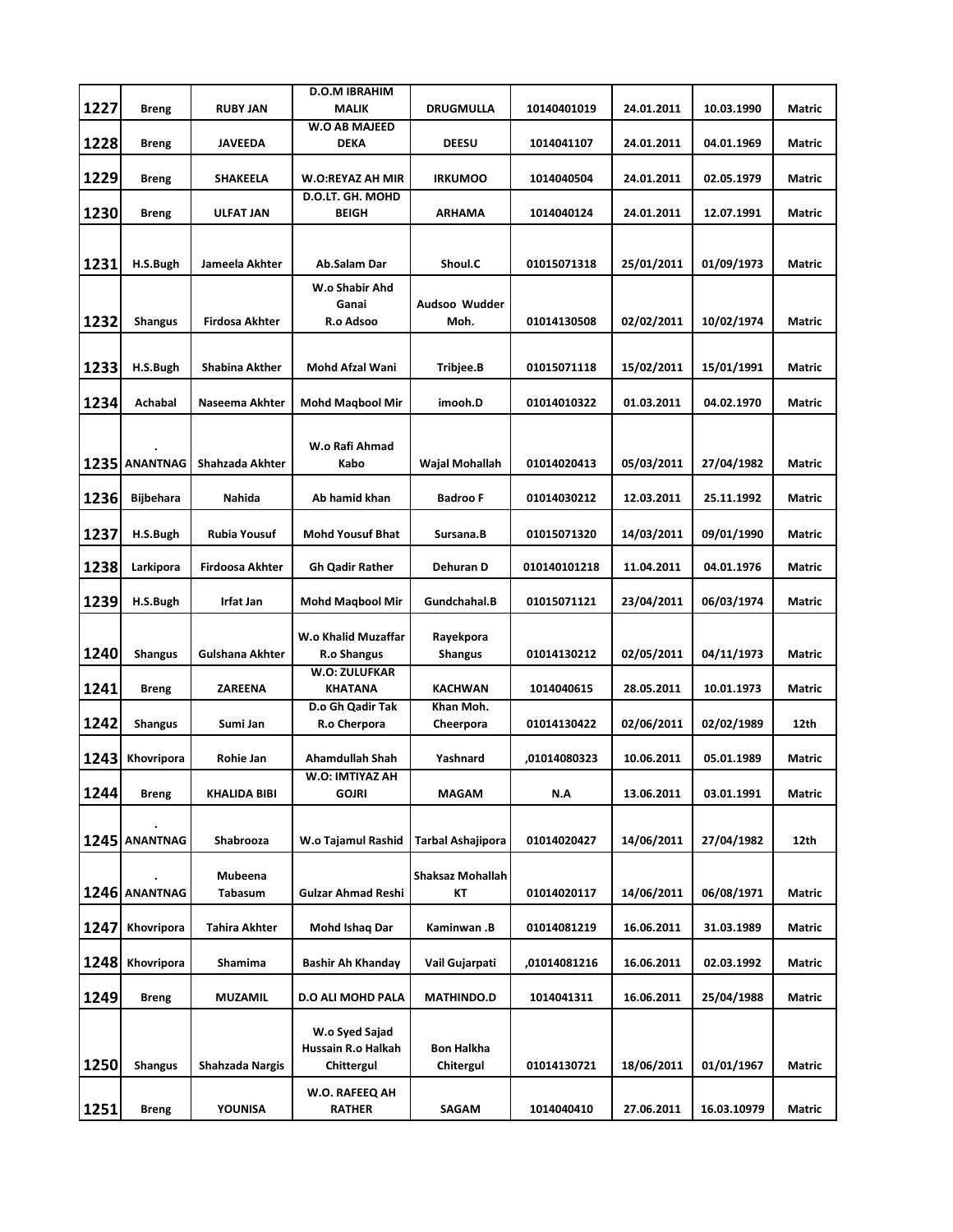| 1252 | H.S.Bugh       | Nahida Akhter        | Mohd Ishaq Bhat                                    | Wanpoh.D                  | 01015071206  | 11/07/2011 | 05/06/1985 | <b>Matric</b> |
|------|----------------|----------------------|----------------------------------------------------|---------------------------|--------------|------------|------------|---------------|
| 1253 | Khovripora     | Showkeena            | <b>Ab Rashid</b>                                   | <b>Nambal</b>             | ,01014081011 | 03.08.2011 | 07.07.1991 | 12th          |
| 1254 | <b>Shangus</b> | Shaheena Bano        | D.o Gh Qadir Hajam<br>R.o Padderpora<br>Chittergul | Padderpora<br>Chitergul   | 01014130718  | 05/08/2011 | 01/01/1987 | 12th          |
| 1255 | Khovripora     | Shabnum Bashir       | <b>Manzoor Ah Bhat</b>                             | Seer C                    | ,01014080603 | 09.08.2012 | 01.03.1976 | <b>Matric</b> |
| 1256 | <b>Breng</b>   | <b>ZAMROODA</b>      | W.O. SYED FAREED<br><b>HUSSAIN</b>                 | <b>SAGAM</b>              | 1014040406   | 19.09.2011 | 01.09.1973 | 12TH          |
| 1257 | H.S.Bugh       | Lateefa akhter       | <b>Imtiyaz Ahamd</b><br><b>Makroo</b>              | Arwani.G                  | 01015071107  | 29/10/2011 | 0.10.1977  | <b>Matric</b> |
| 1258 | <b>Shangus</b> | Shugufta Akhter      | W.o Peer Abid<br>Yaqoob<br>R.o Kraad               | <b>Krad Bonpora</b>       | 01014130575  | 05/06/2012 | 03/11/1988 | 12th          |
| 1259 | Larkipora      | Raja Banoo           | <b>Mohd Hussain Shah</b>                           | <b>Mahmoodabad B</b>      | 010140100802 | 18.07.2012 | 09.09.1966 | Matric        |
| 1260 | <b>Shangus</b> | Yasmeena Akhter      | W.o Bashir Ahd                                     | <b>Batu Moh</b><br>Nowgam | 01014130103  | 10/09/2012 | 01/09/1979 | Matric        |
| 1261 | <b>Shangus</b> | Aina Ashraf          | D.o Mohd Ashraf<br>Bhat<br>R.o Ranbirpora          | Tengpora<br>Ranipora      | 01014131015  | 10/09/2012 | 16/11/1993 | 12th          |
| 1262 | <b>Shangus</b> | <b>Rehana Akhter</b> | W.o Hilal Ahd Teeli<br>R.o Dethu                   | Teeli Moh.<br>Dethoo      | 01014130907  | 10/09/2012 | 01/03/1974 | 12th          |
|      |                |                      | D.o Noor Ali Khan                                  |                           |              |            |            |               |
| 1263 | <b>Shangus</b> | Jameela Akhter       | R.o Rakhi Brah                                     | <b>Barjinard R.Brah</b>   | 01014131007  | 16/11/2012 | 20/04/1988 | Matric        |
| 1264 | H.S.Bugh       | Masooda Akhter       | <b>Ab.Rashid Mala</b>                              | Shamshipora.G             | 01015071327  | 30/01/2013 | 15/03/1973 | Matric        |
| 1265 | <b>Breng</b>   | <b>TAHIRI</b>        | W.O. MOHD YASEEN<br><b>PEER</b>                    | <b>SOAF</b>               | 1014040608   | 06.04.2013 | 01.01.1969 | Matric        |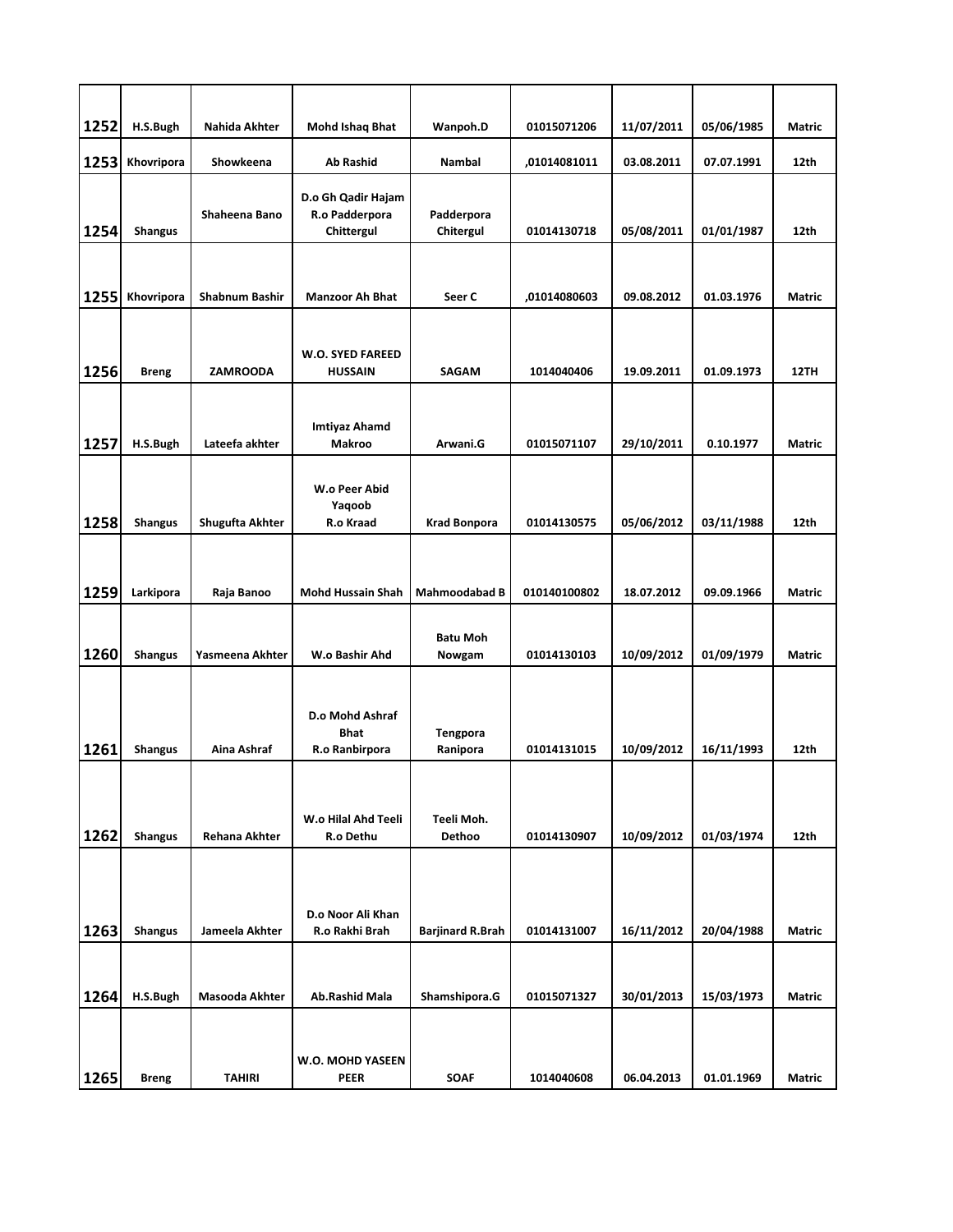| 1266 | <b>Bijbehara</b> | Sehreena Akhter       | Lateef Hussain Shah        | Laribal                  | 01014030923  | 28.06.2013 | 29.9.1989  | T.D.C         |
|------|------------------|-----------------------|----------------------------|--------------------------|--------------|------------|------------|---------------|
|      |                  |                       |                            |                          |              |            |            |               |
| 1267 | <b>Breng</b>     | <b>SAFIYA</b>         | W.O: Riyaz Ah Sheikh       | <b>MATHINDOO</b>         | 10140411012  | 30.12.2013 | 25/01/1990 | Matric        |
| 1268 | Larkipora        | <b>Shakeela Banoo</b> | <b>Mashkoor Ah Shah</b>    | Malikpora B              | 010140100404 | 08.01.2014 | 09.06.1970 | Matric        |
|      |                  |                       | D.o Mohd Yousuf            |                          |              |            |            |               |
| 1269 | <b>Shangus</b>   | Dilshada Akhter       | Khan<br>R.o Kachmullah     | Kachmullah               | 01014130801  | 19/02/2014 | 25/04/1989 | Matric        |
|      |                  | Parveena Akhter       | Khan                       |                          |              |            |            |               |
| 1271 | <b>Shangus</b>   | R.o Briaranagan       | R.o Briaranagan            | Wanbrow                  | 01014130822  | 19/02/2014 | 25/02/1994 | Matric        |
|      |                  |                       | W.o Manzor Ahd Mir         |                          |              |            |            |               |
| 1272 | <b>Shangus</b>   | Masrat Jan            | R.o Cherpora               | Cheerpora                | 01014130819  | 25/02/2014 | 03/06/1981 | Matric        |
| 1273 | <b>Bijbehara</b> | Shokey                | Rafiq Ah Ganie             | Darigund D               | 01014031110  | 03.03.2015 | 02.11.1995 | Matric        |
|      |                  |                       |                            |                          |              |            |            |               |
|      |                  |                       |                            |                          |              |            |            |               |
| 1274 | Khovripora       | Kulsuma               | <b>Mudasir Alam Khan</b>   | Lalwani Batakote         | N.A          | 07.07.2015 | 01.03.1975 | Matric        |
|      |                  |                       |                            |                          |              |            |            |               |
| 1275 | Khovripora       | Jameela               | <b>Mohd Hussain Misgar</b> | Sadar Bazar<br>Mattan    | 01014080939  | 07.07.2015 | 01.03.1975 | Matric        |
|      |                  |                       |                            |                          |              |            |            |               |
| 1276 | Khovripora       | Aamina                | <b>Mohd Yaqoob Dar</b>     | Kharpora Mattan          | 01014080939  | 14.07.2015 | 11.09.1992 | <b>Matric</b> |
| 1277 | <b>Bijbehara</b> | Shahzada              | Mohd Ismail Dar            | Saktipora                | 01014030417  | 08.07.2015 | 08.03.1990 | Matric        |
|      |                  |                       |                            |                          |              |            |            |               |
| 1278 | Achabal          | Uroosa Hassan         | Gh Hassan Ganie            | Kadpora (D)              | 01014010925  | 20.07.2015 | 28.01.1996 | Matric        |
|      |                  |                       | D.o Nisar Ahmad            | Lone Mohallah            |              |            |            |               |
|      | 1279 ANANTNAG    | Razia Nisar           | Lone                       | Anzullah                 | 01014020231  | 26/10/2015 | 03/11/1991 | 12th          |
|      |                  |                       |                            |                          |              |            |            |               |
| 1280 | <b>Bijbehara</b> | Mahjabeena            | Noor mohd shah             | Astan Mohalla            | 01014030729  | 05.11.2015 | 19.1.1972  | T.D.C         |
|      |                  |                       |                            |                          |              |            |            |               |
| 1281 | <b>Bijbehara</b> | Baby                  | Farooq Ah Khan             | Baba Mohalla             | 01010430730  | 05.11.2015 | 09.03.1972 | Matric        |
| 1282 | <b>Bijbehara</b> | Shahzada              | Mohd Hussain Tak           | Goriwan                  | 01014030732  | 05.11.2015 | 30.3.1973  | T.D.C         |
|      |                  |                       |                            |                          |              |            |            |               |
| 1283 | <b>ANANTNAG</b>  | Naseema Akhter        | W.o Nazir Ahmad<br>Gilkar  | <b>General Bus Stand</b> | 01014020328  | 06/11/2015 | 15/11/1971 | Matric        |
|      |                  |                       |                            |                          |              |            |            |               |
| 1284 | H.S.Bugh         | Saima Maqbool         | <b>Mohd Ashraf Sofi</b>    | Sofi Moh.Uranhall        | 01015071421  | 09/11/2015 | 22/03/1979 | Matric        |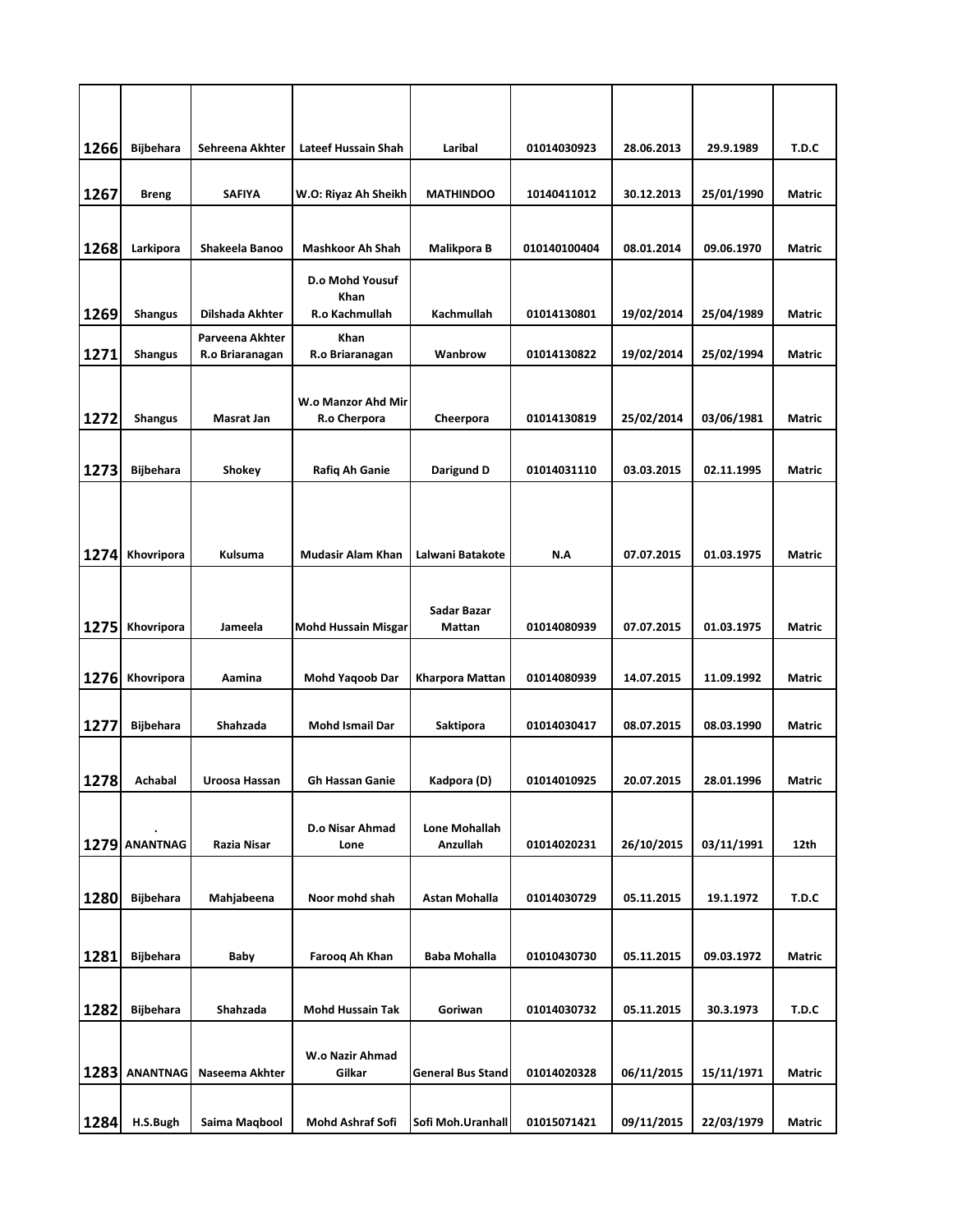| 1285 | H.S.Bugh                     | `Suraya Yousuf         | <b>Mohd Yousuf Wani</b> | Lalpora                      | 01015071217  | 19/11/2017 | 09/08/1986 | Matric        |  |  |
|------|------------------------------|------------------------|-------------------------|------------------------------|--------------|------------|------------|---------------|--|--|
| 1286 | H.S.Bugh                     | Shaheena Parveen       | Ali Mohd Wani           | Malpora.A                    | 01015071211  | 09/05/2016 | 03/03/1973 | Matric        |  |  |
| 1287 | Khovripora                   | Zahida Akhter          | <b>Ab Rahman Ganie</b>  | Baghwadi                     | ,01014080924 | 12.02.2016 | 12.12.1981 | Matric        |  |  |
| 1288 | Khovripora                   | Dilshada Akhter        | Mumtaaz Ali Bhat        | Dadran<br>Khandaypora        | ,01014080728 | 19.02.2016 | 01.01.1983 | Matric        |  |  |
| 1289 | Khovripora                   | Zulikha                | Altaf Ah Chechi         | <b>Badwan</b>                | ,01014080215 | 19.02.2016 | 04.04.1987 | <b>Matric</b> |  |  |
| 1290 | Larkipora                    | Shameema               | Ab Razaq Bhat           | Hakura i                     | 010140101124 | 13.05.2016 | 15/04/1970 | <b>Matric</b> |  |  |
| 1291 | Larkipora                    | Shugufta Rasool        | <b>Gh Rasool Banday</b> | <b>Banday Mohla</b><br>Rain  | 010140100326 | 13.05.2016 | 21/03/1987 | Matric        |  |  |
| 1292 | Larkipora                    | Shamshada              | <b>Peer Parvais Ah</b>  | <b>Newcolony Kutbal</b><br>н | 010140100526 | 13.05.2016 | 15/04/1970 | T.D.C         |  |  |
| 1293 | Larkipora                    | Shameema               | <b>Asadullah Dar</b>    | Khudpora                     | 010140100624 | 13.05.2016 | 04.02.1974 | Matric        |  |  |
| 1294 | Larkipora                    | Aasiya                 | <b>Mushtaq Ahmad</b>    | Naidpora<br>Mirmaidan        | 010140101019 | 13.05.2016 | 08.01.1994 | Matric        |  |  |
| 1295 | Larkipora                    | Shamima                | Nisar Ah Kahn           | Hakura L                     | 010140101124 | 13.05.2016 | 15/04/1970 | <b>Matric</b> |  |  |
| 1296 | Larkipora                    | <b>Firdousa Akhter</b> | Aijaz Ah Bodha          | Kreeri G                     | 010140100811 | 26.05.2016 | 11.07.1977 | Matric        |  |  |
|      | 1297 ANANTNAG                | Roomi Akhter           | D.o Ali Mohd. Itoo      | Iqbalabad B                  | 01014020126  | 24/06/2017 | N.A        | 12th          |  |  |
|      |                              |                        |                         |                              |              |            |            |               |  |  |
|      | <b>Deputy Director, ICDS</b> |                        |                         |                              |              |            |            |               |  |  |
|      |                              |                        |                         | <b>Kashmir</b>               |              |            |            |               |  |  |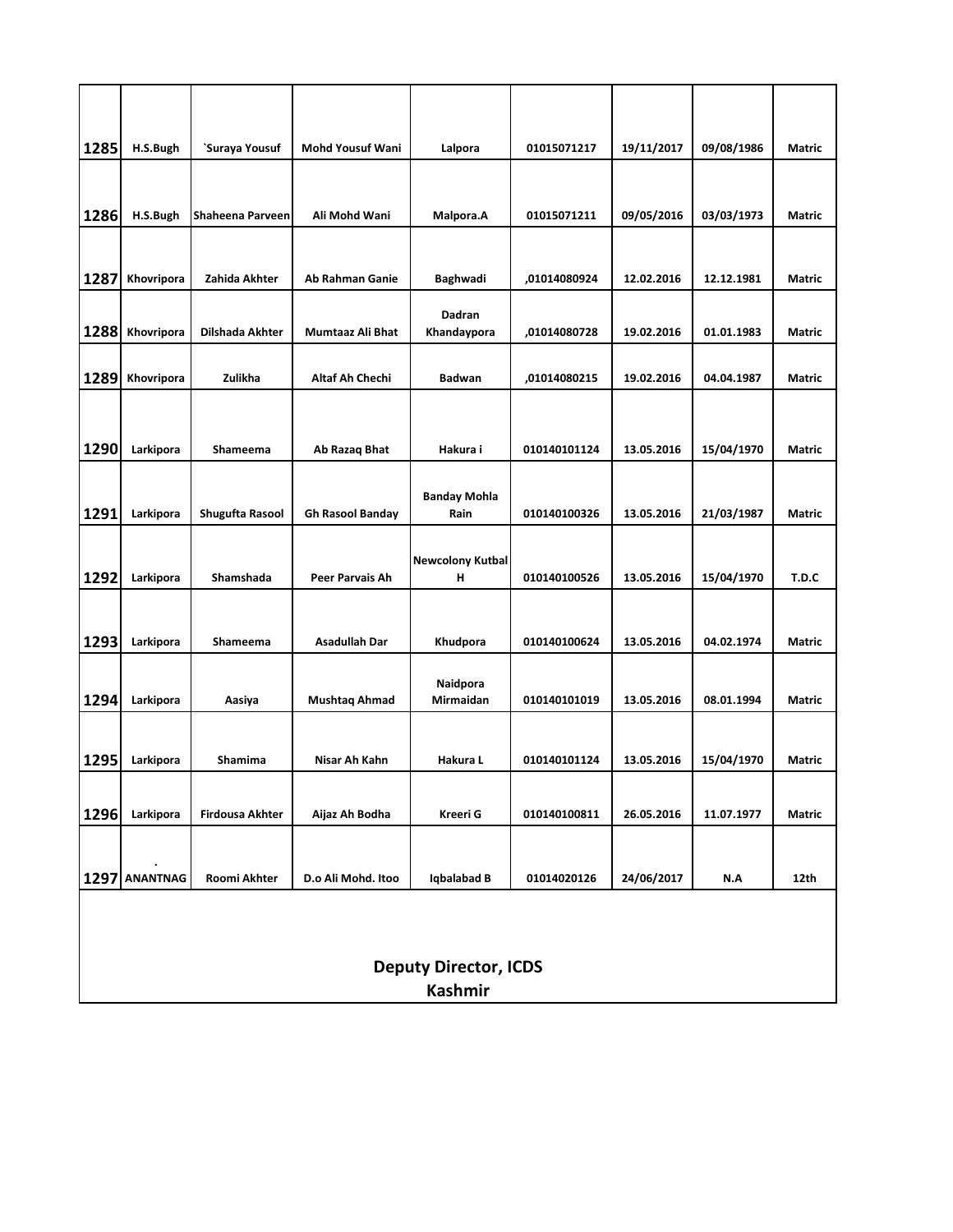| 461 | Bijbehara | Mahjabeena<br>Akhter | Noor Mohd<br>Shah               | Astan Mohallah            | 1014030729  | 14.11.2015 | 19.01.1972 | B.C.A        |
|-----|-----------|----------------------|---------------------------------|---------------------------|-------------|------------|------------|--------------|
| 462 | Bijbehara | Tehvia<br>Mushtag    | Mushtaq Ah.<br>Sheikh           | Ferozishah<br>Mohallah    | 1014030731  | 14.11.2015 | 03.01.1994 | B.C.A        |
| 453 | Bilbehara |                      | Tas eem Akhter Ab. Salam Lonn   | Khiram (N)                |             | 11.05.2016 | 15.03.1978 | M.A, B.ED    |
| 464 | Bijbehara | Jasmeena<br>Akhter   | Mohd, Amin<br>Waza              | Kanelwon                  | 1014030105  | 11.05.2016 | 25.03.1993 | B.SC         |
| 465 | Larkipora |                      | Parvaiza Akhter Mohd. Shafi Dar | Bragam H                  | 101410723   | 13.05.2016 | 04.19.1986 | BA           |
| 466 | Larkipora | Farhat Akbar         | Mohd Akbar<br><b>Bhat</b>       | Mochi Mohalla<br>Batagund | 101410625   | 13.05.2016 | 03.01.1988 | <b>BA</b>    |
| 467 | Larkipora | Shubeena<br>Akhter   | D.o Ab Gani<br>Naik             | Halmulla Gawas            | 1014010123  | 13.05.2016 | 02.01.1990 | BA           |
| 468 | Larkipora | Shafia Jameel        | Altaf Hussain<br>Lone           | Schien F                  | 1014101111  | 13.05.2016 | 16/10/1993 | <b>BA</b>    |
| 469 | Larkipora | Waheeda<br>Akhter    | D.o Wazir Ah<br>Wani            | Kanilpora                 | 101410625   | 13.05.2016 | 09.01.1994 | <b>BSc</b>   |
| 470 | Achabal   | Tahira Akhter        | W.O Sheikh<br>Samiullah         | Magraypora B              | 01014010822 | 18.02.2017 | 1.04.1983  | B.A          |
| 471 | Achabal   | Kushboo<br>Mushtag   | Mushtag Ah.<br>Shah             | Thajiwara A               | 01014010509 | 30.5.2017  | 20.12.1991 | BA           |
| 472 | ANANTNAG  | Rifat Magbool        | W.o Syed Wasiq<br>Ahmad         | Gafoor mohalla            | N.A         | 20.07.2017 | N.A        | M.A Edu, Bed |
| 473 | ANANTNAG  | Nuzhat<br>Nasreen    | Abdul Aziz<br>Pandith           | Anzwalla B                | ۰<br>N.A    | 27.09.2017 | N.A        | M.A,Bed      |

Deputy Director, ICI